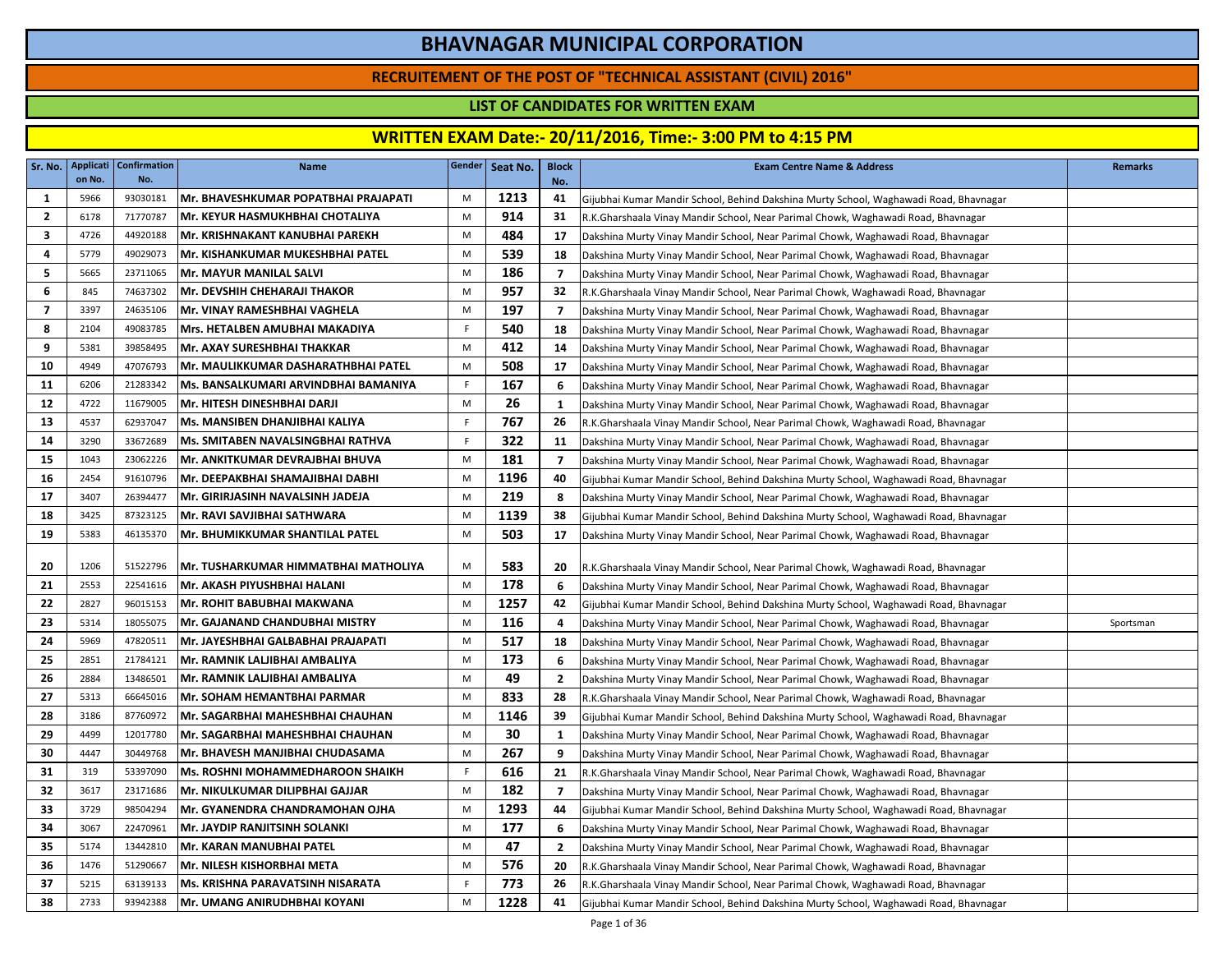### **RECRUITEMENT OF THE POST OF "TECHNICAL ASSISTANT (CIVIL) 2016"**

### **LIST OF CANDIDATES FOR WRITTEN EXAM**

| Sr. No. | Applicati<br>on No. | <b>Confirmation</b><br>No. | <b>Name</b>                            |    | Gender   Seat No. | <b>Block</b><br>No. | <b>Exam Centre Name &amp; Address</b>                                                 | <b>Remarks</b> |
|---------|---------------------|----------------------------|----------------------------------------|----|-------------------|---------------------|---------------------------------------------------------------------------------------|----------------|
|         |                     |                            |                                        |    |                   |                     |                                                                                       |                |
| 39      | 180                 | 98114996                   | Mr. SUNILKUMAR SHRIBAHADURRAM PASAVAN  | M  | 1291              | 44                  | Gijubhai Kumar Mandir School, Behind Dakshina Murty School, Waghawadi Road, Bhavnagar |                |
| 40      | 500                 | 34686779                   | Mr. RIDDHESH NARESHBHAI MESARIYA       | M  | 335               | 12                  | Dakshina Murty Vinay Mandir School, Near Parimal Chowk, Waghawadi Road, Bhavnagar     |                |
| 41      | 519                 | 35592987                   | Mr. VISHAL RAJESHBHAI MAHEMDAVADI      | M  | 345               | 12                  | Dakshina Murty Vinay Mandir School, Near Parimal Chowk, Waghawadi Road, Bhavnagar     |                |
| 42      | 2296                | 63273636                   | <b>Mr. DHRUVRAJ RAGHUVIRSINH GOHIL</b> | M  | 776               | 26                  | R.K.Gharshaala Vinay Mandir School, Near Parimal Chowk, Waghawadi Road, Bhavnagar     |                |
|         |                     |                            | Mr. KHUSHALCHANDRA KAILASHCHANDRA      |    |                   |                     |                                                                                       |                |
| 43      | 2525                | 33513403                   | <b>AGRAWAL</b>                         | M  | 319               | 11                  | Dakshina Murty Vinay Mandir School, Near Parimal Chowk, Waghawadi Road, Bhavnagar     |                |
| 44      | 3027                | 48998192                   | Mr. PARAS SURESHBHAI CHACHADIYA        | M  | 538               | 18                  | Dakshina Murty Vinay Mandir School, Near Parimal Chowk, Waghawadi Road, Bhavnagar     | Sportsman      |
| 45      | 4781                | 15112287                   | Mr. RAKESH RAJNIKANT GAJJAR            | M  | 75                | 3                   | Dakshina Murty Vinay Mandir School, Near Parimal Chowk, Waghawadi Road, Bhavnagar     |                |
| 46      | 453                 | 77307907                   | Mr. MAHAVIRSINH RANJITSINH PARMAR      | M  | 986               | 33                  | R.K.Gharshaala Vinay Mandir School, Near Parimal Chowk, Waghawadi Road, Bhavnagar     |                |
| 47      | 3609                | 61482812                   | Mrs. RIDDHI GIRISHBHAI NATHVANI        | F. | 744               | 25                  | R.K.Gharshaala Vinay Mandir School, Near Parimal Chowk, Waghawadi Road, Bhavnagar     |                |
| 48      | 2488                | 90304344                   | Mr. VASIMKHAN IBRAHIMKHAN BLOCH        | M  | 1178              | 40                  | Gijubhai Kumar Mandir School, Behind Dakshina Murty School, Waghawadi Road, Bhavnagar |                |
| 49      | 2578                | 72034257                   | Mr. MAYANKKUMAR RAMANBHAI PATEL        | M  | 920               | 31                  | R.K.Gharshaala Vinay Mandir School, Near Parimal Chowk, Waghawadi Road, Bhavnagar     |                |
| 50      | 4172                | 84378377                   | Mr. VIRBHADRASINH GHANSHYAMSINH DABHI  | M  | 1093              | 37                  | Gijubhai Kumar Mandir School, Behind Dakshina Murty School, Waghawadi Road, Bhavnagar |                |
| -51     | 6139                | 37170703                   | Mr. SANJAY KUMAR ARVIND BHAI VAGHELA   | M  | 372               | 13                  | Dakshina Murty Vinay Mandir School, Near Parimal Chowk, Waghawadi Road, Bhavnagar     |                |
| 52      | 1477                | 52591871                   | Mr. PRAKASH VIRJIBHAI JADAV            | M  | 604               | 21                  | R.K.Gharshaala Vinay Mandir School, Near Parimal Chowk, Waghawadi Road, Bhavnagar     |                |
| 53      | 5197                | 61206114                   | Mr. SAGARBHAI SURESAHBHAI PRAJAPATI    | M  | 737               | 25                  | R.K.Gharshaala Vinay Mandir School, Near Parimal Chowk, Waghawadi Road, Bhavnagar     |                |
| 54      | 3259                | 94820208                   | Mr. NEEL MAHESHBHAI CHAUHAN            | M  | 1242              | 42                  | Gijubhai Kumar Mandir School, Behind Dakshina Murty School, Waghawadi Road, Bhavnagar |                |
| 55      | 473                 | 52667792                   | Mr. DHAVAL NIRANJANBHAI DAVE           | M  | 605               | 21                  | R.K.Gharshaala Vinay Mandir School, Near Parimal Chowk, Waghawadi Road, Bhavnagar     |                |
| 56      | 6233                | 53908811                   | Mr. DHARAM GHANSHYAMBHAI KORADIYA      | M  | 627               | 21                  | R.K.Gharshaala Vinay Mandir School, Near Parimal Chowk, Waghawadi Road, Bhavnagar     |                |
| 57      | 5677                | 32889741                   | Mr. SANJAY RAMKUMAR HARWANI            | M  | 306               | 11                  | Dakshina Murty Vinay Mandir School, Near Parimal Chowk, Waghawadi Road, Bhavnagar     |                |
| 58      | 1575                | 86247354                   | Mr. KISHAN DILIPBHAI DATTA             | M  | 1125              | 38                  | Gijubhai Kumar Mandir School, Behind Dakshina Murty School, Waghawadi Road, Bhavnagar |                |
| 59      | 2923                | 19821142                   | IMr. CHAMPARAJBHAI BABBHAI BHAMBHALA   | M  | 141               | 5                   | Dakshina Murty Vinay Mandir School, Near Parimal Chowk, Waghawadi Road, Bhavnagar     |                |
| 60      | 5504                | 18397517                   | Mr. TABREJ MAHMADRAFIKMIYA KADARI      | M  | 122               | 5                   | Dakshina Murty Vinay Mandir School, Near Parimal Chowk, Waghawadi Road, Bhavnagar     |                |
| 61      | 5758                | 56481259                   | Mr. DHARMESH BHARATBHAI RATHOD         | M  | 672               | 23                  | R.K.Gharshaala Vinay Mandir School, Near Parimal Chowk, Waghawadi Road, Bhavnagar     |                |
| 62      | 6306                | 27696336                   | Mr. HARDIK LALJIBHAI VALAND            | M  | 237               | 8                   | Dakshina Murty Vinay Mandir School, Near Parimal Chowk, Waghawadi Road, Bhavnagar     |                |
| 63      | 256                 | 66211844                   | IMr. NIRAV HASMUKHBHAI SONI            | M  | 830               | 28                  | R.K.Gharshaala Vinay Mandir School, Near Parimal Chowk, Waghawadi Road, Bhavnagar     |                |
| 64      | 1173                | 58668583                   | Mr. PRAGNESH KIRANKUMAR PARMAR         | M  | 698               | 24                  | R.K.Gharshaala Vinay Mandir School, Near Parimal Chowk, Waghawadi Road, Bhavnagar     |                |
| 65      | 2959                | 47863629                   | Mr. VISHALBHAI RAMESHBHAI DHAMELIYA    | M  | 518               | 18                  | Dakshina Murty Vinay Mandir School, Near Parimal Chowk, Waghawadi Road, Bhavnagar     |                |
| 66      | 5498                | 79234978                   | Mr. VISHALBHAI RAMESHBHAI DHAMELIYA    | M  | 1007              | 34                  | Gijubhai Kumar Mandir School, Behind Dakshina Murty School, Waghawadi Road, Bhavnagar |                |
| 67      | 5896                | 90796736                   | Mr. DHRUV NIKHIL GAJJAR                | M  | 1185              | 40                  | Gijubhai Kumar Mandir School, Behind Dakshina Murty School, Waghawadi Road, Bhavnagar |                |
| 68      | 326                 | 44446726                   | Mr. JAYPAL VIRAMBHAI BHARVAD           | M  | 478               | 16                  | Dakshina Murty Vinay Mandir School, Near Parimal Chowk, Waghawadi Road, Bhavnagar     |                |
| 69      | 2418                | 57491868                   | Ms. SHREYA KETANBHAI DOSHI             | F. | 685               | 23                  | R.K.Gharshaala Vinay Mandir School, Near Parimal Chowk, Waghawadi Road, Bhavnagar     |                |
| 70      | 3653                | 19184845                   | Mr. KISHAN SURESHBHAI DESANI           | M  | 129               | 5                   | Dakshina Murty Vinay Mandir School, Near Parimal Chowk, Waghawadi Road, Bhavnagar     |                |
| 71      | 5079                | 43016905                   | Mr. RAHUL VIJAYBHAI BALDANIYA          | M  | 457               | 16                  | Dakshina Murty Vinay Mandir School, Near Parimal Chowk, Waghawadi Road, Bhavnagar     |                |
| 72      | 5964                | 72349808                   | Ms. SEJALKUMARI SURESHBHAI CHAUDHARI   | F. | 923               | 31                  | R.K.Gharshaala Vinay Mandir School, Near Parimal Chowk, Waghawadi Road, Bhavnagar     |                |
| 73      | 145                 | 53410920                   | Mr. SANJAYKUMAR RAJENDRABHAI PATEL     | M  | 617               | 21                  | R.K.Gharshaala Vinay Mandir School, Near Parimal Chowk, Waghawadi Road, Bhavnagar     |                |
| 74      | 2969                | 85814435                   | Mr. KIRIT HIMMTBHAI VADADORIYA         | M  | 1121              | 38                  | Gijubhai Kumar Mandir School, Behind Dakshina Murty School, Waghawadi Road, Bhavnagar |                |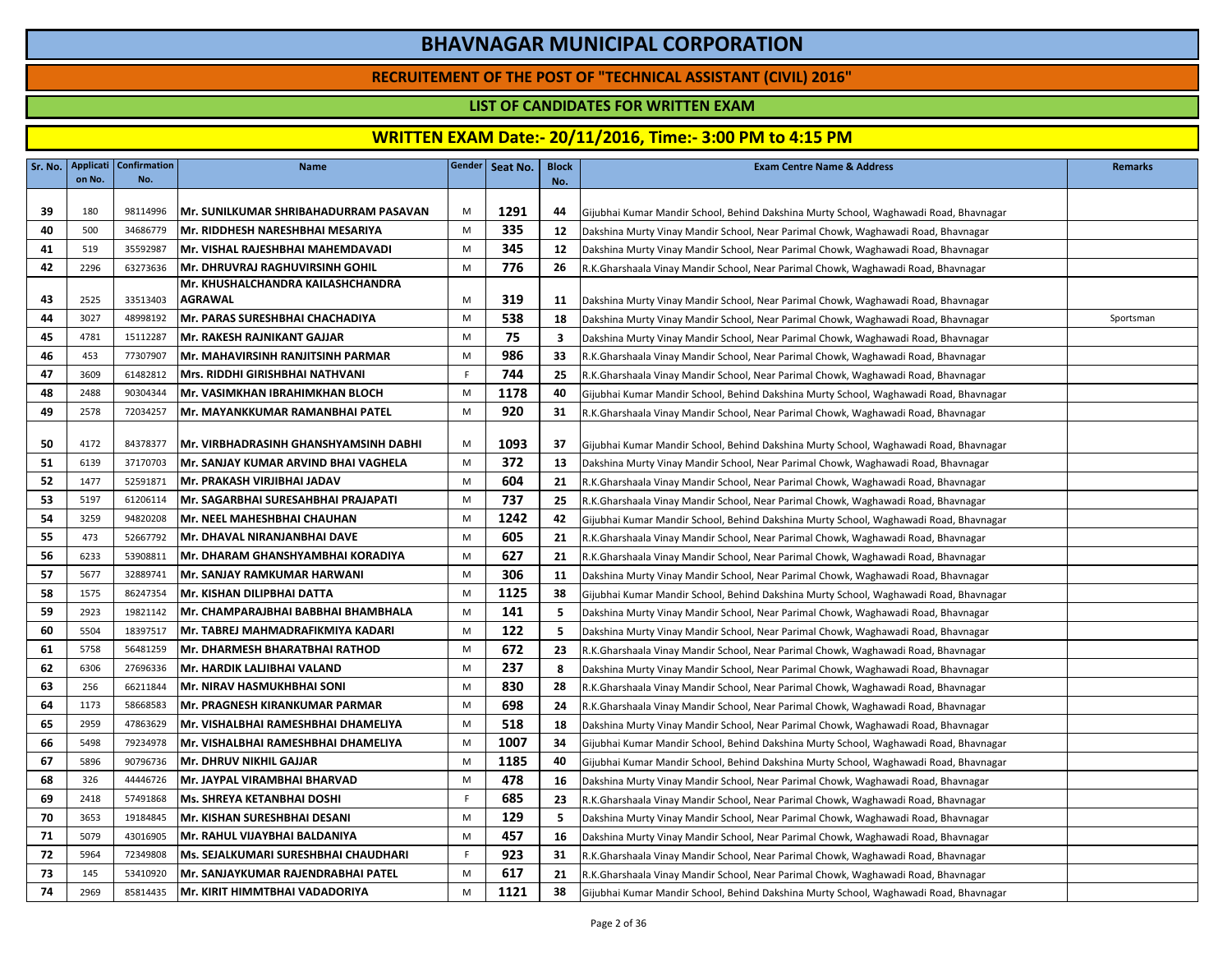### **RECRUITEMENT OF THE POST OF "TECHNICAL ASSISTANT (CIVIL) 2016"**

### **LIST OF CANDIDATES FOR WRITTEN EXAM**

| Sr. No. | Applicati<br>on No. | <b>Confirmation</b><br>No. | <b>Name</b>                             |    | Gender   Seat No. | <b>Block</b><br>No. | <b>Exam Centre Name &amp; Address</b>                                                 | <b>Remarks</b> |
|---------|---------------------|----------------------------|-----------------------------------------|----|-------------------|---------------------|---------------------------------------------------------------------------------------|----------------|
| 75      | 3864                | 86332949                   | Mr. NAGJIBHAI JADURAMBHAI MAKWANA       | M  | 1128              | 38                  | Gijubhai Kumar Mandir School, Behind Dakshina Murty School, Waghawadi Road, Bhavnagar |                |
| 76      | 709                 | 58140812                   | lMr. SAIBAL DABASIS BANERJEE            | M  | 690               | 23                  | R.K.Gharshaala Vinay Mandir School, Near Parimal Chowk, Waghawadi Road, Bhavnagar     |                |
| 77      | 3231                | 20982044                   | Mr. NIKUNJBHAI PRABHUBHAI PANCHAL       | M  | 162               | -6                  | Dakshina Murty Vinay Mandir School, Near Parimal Chowk, Waghawadi Road, Bhavnagar     |                |
| 78      | 4081                | 34526394                   | Mr. NIKULKUMAR SHURESHBHAI CHAUHAN      | M  | 333               | 12                  | Dakshina Murty Vinay Mandir School, Near Parimal Chowk, Waghawadi Road, Bhavnagar     |                |
| 79      | 5116                | 83175426                   | Mr. HEMALKUMAR BHARATBHAI DUDHAT        | M  | 1074              | 36                  | Gijubhai Kumar Mandir School, Behind Dakshina Murty School, Waghawadi Road, Bhavnagar |                |
| 80      | 5549                | 24905181                   | Mr. RAJ MAYANKKUMAR RAVAL               | M  | 202               | $\overline{7}$      | Dakshina Murty Vinay Mandir School, Near Parimal Chowk, Waghawadi Road, Bhavnagar     |                |
| 81      | 6286                | 24448727                   | Mr. MANHAR RAMABHAI CHAVADA             | M  | 195               | $\overline{7}$      | Dakshina Murty Vinay Mandir School, Near Parimal Chowk, Waghawadi Road, Bhavnagar     |                |
| 82      | 1015                | 12899340                   | Mr. KISHAN AMARATBHAI PATEL             | M  | 42                | $\overline{2}$      | Dakshina Murty Vinay Mandir School, Near Parimal Chowk, Waghawadi Road, Bhavnagar     |                |
| 83      | 2506                | 96724095                   | Mr. HEMANT MEHURBHAI MARU               | M  | 1272              | 43                  | Gijubhai Kumar Mandir School, Behind Dakshina Murty School, Waghawadi Road, Bhavnagar |                |
| 84      | 3911                | 33538039                   | Mr. DIVYESH RATANLAL PATEL              | M  | 320               | 11                  | Dakshina Murty Vinay Mandir School, Near Parimal Chowk, Waghawadi Road, Bhavnagar     | Sportsman      |
| 85      | 4368                | 47987409                   | Ms. VIDHI PANKAJBHAI BHARTHI            | F  | 520               | 18                  | Dakshina Murty Vinay Mandir School, Near Parimal Chowk, Waghawadi Road, Bhavnagar     |                |
| 86      | 69                  | 76470069                   | Mr. NAGDEEP BABUBHAI DESAI              | M  | 976               | 33                  | R.K.Gharshaala Vinay Mandir School, Near Parimal Chowk, Waghawadi Road, Bhavnagar     |                |
| 87      | 1769                | 58813615                   | Mr. SAURABHKUMAR DINESHBHAI PATEL       | M  | 700               | 24                  | R.K.Gharshaala Vinay Mandir School, Near Parimal Chowk, Waghawadi Road, Bhavnagar     |                |
| 88      | 5401                | 61882494                   | Mr. SAURABHKUMAR DINESHBHAI PATEL       | M  | 751               | 26                  | R.K.Gharshaala Vinay Mandir School, Near Parimal Chowk, Waghawadi Road, Bhavnagar     |                |
| 89      | 4175                | 21087992                   | Mr. TARMISH ICHCHHUBHAI PATEL           | M  | 164               | 6                   | Dakshina Murty Vinay Mandir School, Near Parimal Chowk, Waghawadi Road, Bhavnagar     |                |
| 90      | 4582                | 52855644                   | Mr. HARESH MAGANBHAI SISARA             | M  | 608               | 21                  | R.K.Gharshaala Vinay Mandir School, Near Parimal Chowk, Waghawadi Road, Bhavnagar     |                |
| 91      | 2105                | 39010242                   | Ms. KHUSHBUBEN RAMESHBHAI JOSHI         | F  | 397               | 14                  | Dakshina Murty Vinay Mandir School, Near Parimal Chowk, Waghawadi Road, Bhavnagar     |                |
| 92      | 1981                | 76959555                   | Mr. VASANTKUMAR MAHENDRABHAI PATEL      | M  | 980               | 33                  | R.K.Gharshaala Vinay Mandir School, Near Parimal Chowk, Waghawadi Road, Bhavnagar     | Sportsman      |
| 93      | 5058                | 90848898                   | Mr. VASANTKUMAR MAHENDRABHAI PATEL      | M  | 1187              | 40                  | Gijubhai Kumar Mandir School, Behind Dakshina Murty School, Waghawadi Road, Bhavnagar | Sportsman      |
| 94      | 3315                | 28858874                   | Ms. KOMALBEN JITENDRABHAI PATEL         | F. | 250               | 9                   | Dakshina Murty Vinay Mandir School, Near Parimal Chowk, Waghawadi Road, Bhavnagar     |                |
| 95      | 5066                | 52734014                   | Mr. HARSHKUMAR NATVARLAL PATEL          | M  | 606               | 21                  | R.K.Gharshaala Vinay Mandir School, Near Parimal Chowk, Waghawadi Road, Bhavnagar     |                |
| 96      | 5194                | 15822733                   | Ms. KHUSHBUBEN RAMESHBHAI JOSHI         | F  | 86                | 3                   | Dakshina Murty Vinay Mandir School, Near Parimal Chowk, Waghawadi Road, Bhavnagar     |                |
| 97      | 1123                | 24213946                   | IMr. ANKIT UKABHAI HIRPARA              | M  | 194               | 7                   | Dakshina Murty Vinay Mandir School, Near Parimal Chowk, Waghawadi Road, Bhavnagar     |                |
| 98      | 4187                | 61331857                   | Mrs. ASHABEN DALUBHAI PARMAR            | F  | 742               | 25                  | R.K.Gharshaala Vinay Mandir School, Near Parimal Chowk, Waghawadi Road, Bhavnagar     |                |
| 99      | 5876                | 96618859                   | Mr. HITESHKUMAR ASHOKBHAI GOHEL         | M  | 1269              | 43                  | Gijubhai Kumar Mandir School, Behind Dakshina Murty School, Waghawadi Road, Bhavnagar |                |
| 100     | 204                 | 67861064                   | Mr. PRAGNESHKUMAR VISHNUBHAI PATEL      | M  | 855               | 29                  | R.K.Gharshaala Vinay Mandir School, Near Parimal Chowk, Waghawadi Road, Bhavnagar     |                |
| 101     | 5839                | 96577996                   | Mr. VINASKUMAR JATINKUMAR VADIWALA      | M  | 1268              | 43                  | Gijubhai Kumar Mandir School, Behind Dakshina Murty School, Waghawadi Road, Bhavnagar |                |
| 102     | 556                 | 42853563                   | Mr. JAGDISH AMARSHI BHAI KHOKHARIYA     | M  | 452               | 16                  | Dakshina Murty Vinay Mandir School, Near Parimal Chowk, Waghawadi Road, Bhavnagar     |                |
| 103     | 1897                | 49281973                   | <b>Ms. VIDHYASHREE MAGANLAL RATHOD</b>  | F  | 547               | 19                  | Dakshina Murty Vinay Mandir School, Near Parimal Chowk, Waghawadi Road, Bhavnagar     | Sportsman      |
| 104     | 2035                | 49290106                   | Mr. HARESHBHAI SARDARBHAI CHAUDHARI     | M  | 548               | 19                  | Dakshina Murty Vinay Mandir School, Near Parimal Chowk, Waghawadi Road, Bhavnagar     |                |
| 105     | 2456                | 80702162                   | Ms. AMRUTA RAVINDRABHAI BHATT           | F  | 1032              | 35                  | Gijubhai Kumar Mandir School, Behind Dakshina Murty School, Waghawadi Road, Bhavnagar |                |
| 106     | 5602                | 94233113                   | Mr. JAIMINKUMAR NARESHBHAI PATEL        | M  | 1234              | 42                  | Gijubhai Kumar Mandir School, Behind Dakshina Murty School, Waghawadi Road, Bhavnagar |                |
| 107     | 1184                | 91065766                   | <b>Ms. PRITI ASHOKBHAI CHAUHAN</b>      | F  | 1191              | 40                  | Gijubhai Kumar Mandir School, Behind Dakshina Murty School, Waghawadi Road, Bhavnagar |                |
| 108     | 1986                | 82385049                   | Mr. DINESHBHAI SOMABHAI PARMAR          | M  | 1064              | 36                  | Gijubhai Kumar Mandir School, Behind Dakshina Murty School, Waghawadi Road, Bhavnagar |                |
| 109     | 5078                | 67199597                   | <b>Ms. PRITIBAHEN ASHOKBHAI CHAUHAN</b> | F  | 846               | 29                  | R.K.Gharshaala Vinay Mandir School, Near Parimal Chowk, Waghawadi Road, Bhavnagar     |                |
| 110     | 5536                | 54813626                   | Mr. VIRANG HITESH BHAI PARMAR           | M  | 639               | 22                  | R.K.Gharshaala Vinay Mandir School, Near Parimal Chowk, Waghawadi Road, Bhavnagar     |                |
| 111     | 5968                | 81668532                   | Mr. JINESH NITINBHAI JOSHI              | M  | 1050              | 35                  | Gijubhai Kumar Mandir School, Behind Dakshina Murty School, Waghawadi Road, Bhavnagar |                |
| 112     | 4739                | 60594553                   | Mr. SOORYDEVSINH GANGARSINH DABHI       | M  | 730               | 25                  | R.K.Gharshaala Vinay Mandir School, Near Parimal Chowk, Waghawadi Road, Bhavnagar     |                |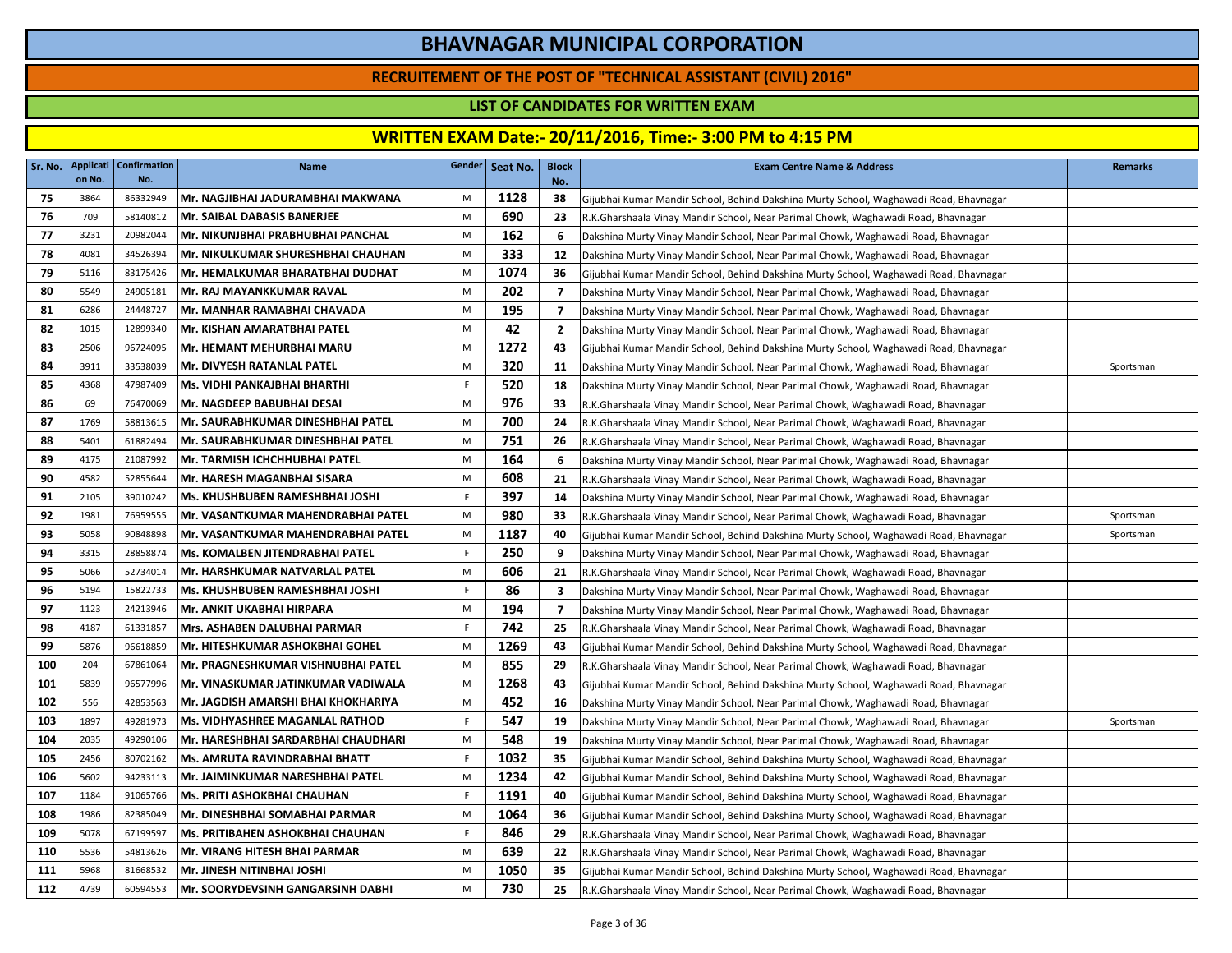### **RECRUITEMENT OF THE POST OF "TECHNICAL ASSISTANT (CIVIL) 2016"**

### **LIST OF CANDIDATES FOR WRITTEN EXAM**

| Sr. No. | Applicati<br>on No. | <b>Confirmation</b><br>No. | Name                                  |    | Gender Seat No. | <b>Block</b><br>No. | <b>Exam Centre Name &amp; Address</b>                                                 | <b>Remarks</b> |
|---------|---------------------|----------------------------|---------------------------------------|----|-----------------|---------------------|---------------------------------------------------------------------------------------|----------------|
| 113     | 317                 | 19305039                   | Mr. RAJU SAVDASBHAI ODEDARA           | M  | 132             | 5                   | Dakshina Murty Vinay Mandir School, Near Parimal Chowk, Waghawadi Road, Bhavnagar     |                |
| 114     | 1964                | 98195033                   | Mr. KRUNAL VIJAYBHAI PATEL            | M  | 1292            | 44                  | Gijubhai Kumar Mandir School, Behind Dakshina Murty School, Waghawadi Road, Bhavnagar |                |
| 115     | 4845                | 11422396                   | Ms. KAJAL SAMJIBHAI GANDHROKIYA       | F. | 21              | 1                   | Dakshina Murty Vinay Mandir School, Near Parimal Chowk, Waghawadi Road, Bhavnagar     |                |
| 116     | 5268                | 75829406                   | Mr. MAYURKUMAR KIRTIBHAI PATEL        | M  | 968             | 33                  | R.K.Gharshaala Vinay Mandir School, Near Parimal Chowk, Waghawadi Road, Bhavnagar     |                |
| 117     | 1901                | 63020160                   | Mr. RAJESHKUMAR HANUMANBHAI AOD       | M  | 770             | 26                  | R.K.Gharshaala Vinay Mandir School, Near Parimal Chowk, Waghawadi Road, Bhavnagar     |                |
| 118     | 412                 | 27410415                   | Mr. KAILASHKUMAR PUKHRAJ PRAJAPATI    | M  | 235             | 8                   | Dakshina Murty Vinay Mandir School, Near Parimal Chowk, Waghawadi Road, Bhavnagar     |                |
| 119     | 3736                | 83055035                   | Mr. YOGESH RAMESHBHAI BALDAIYA        | M  | 1072            | 36                  | Gijubhai Kumar Mandir School, Behind Dakshina Murty School, Waghawadi Road, Bhavnagar |                |
| 120     | 3859                | 32505103                   | Mr. JIGAR PACHANBHAI CHAUDHARY        | M  | 301             | 11                  | Dakshina Murty Vinay Mandir School, Near Parimal Chowk, Waghawadi Road, Bhavnagar     | Sportsman      |
| 121     | 1960                | 53293545                   | Mr. PAVANKUMAR POPATBHAI CHAUDHARI    | M  | 613             | 21                  | R.K.Gharshaala Vinay Mandir School, Near Parimal Chowk, Waghawadi Road, Bhavnagar     |                |
|         |                     |                            |                                       |    |                 |                     |                                                                                       |                |
| 122     | 5883                | 86304384                   | Mr. BHADRESHKUMAR MAGANBHAI CHOTALIYA | M  | 1126            | 38                  | Gijubhai Kumar Mandir School, Behind Dakshina Murty School, Waghawadi Road, Bhavnagar |                |
| 123     | 4203                | 54237629                   | Mr. UJJVALBHAI PRAKASHRAV PAWAR       | M  | 631             | 22                  | R.K.Gharshaala Vinay Mandir School, Near Parimal Chowk, Waghawadi Road, Bhavnagar     |                |
| 124     | 5470                | 88004216                   | Mr. RAJAN HIMANSHUBHAI VASAVADA       | M  | 1150            | 39                  | Gijubhai Kumar Mandir School, Behind Dakshina Murty School, Waghawadi Road, Bhavnagar |                |
| 125     | 6263                | 14034176                   | Ms. KHUSHBUBEN GUNAVATBHAI PANCHAL    | F  | 57              | $\overline{2}$      | Dakshina Murty Vinay Mandir School, Near Parimal Chowk, Waghawadi Road, Bhavnagar     |                |
| 126     | 849                 | 23731624                   | Mr. RAVINDRAKUMAR JITENDRABHAI GAJJAR | M  | 187             | $\overline{7}$      | Dakshina Murty Vinay Mandir School, Near Parimal Chowk, Waghawadi Road, Bhavnagar     |                |
| 127     | 2487                | 91711485                   | Mr. MITESH VASANTBHAI PATADIYA        | M  | 1199            | 40                  | Gijubhai Kumar Mandir School, Behind Dakshina Murty School, Waghawadi Road, Bhavnagar |                |
| 128     | 2536                | 62510842                   | Mr. KISHAN NATVARLAL AKOLA            | M  | 758             | 26                  | R.K.Gharshaala Vinay Mandir School, Near Parimal Chowk, Waghawadi Road, Bhavnagar     |                |
| 129     | 6245                | 92118847                   | Mr. ANILKUMAR KANTILAL ANTIYA         | M  | 1207            | 41                  | Gijubhai Kumar Mandir School, Behind Dakshina Murty School, Waghawadi Road, Bhavnagar |                |
| 130     | 6122                | 71497433                   | Mr. GOVABHAI GANESHBHAI CHAUDHARI     | M  | 910             | 31                  | R.K.Gharshaala Vinay Mandir School, Near Parimal Chowk, Waghawadi Road, Bhavnagar     |                |
| 131     | 2887                | 90167169                   | Mr. RAJKUMAR PRAFULKUMAR DARJI        | M  | 1176            | 40                  | Gijubhai Kumar Mandir School, Behind Dakshina Murty School, Waghawadi Road, Bhavnagar |                |
| 132     | 4766                | 62466442                   | Mr. PARTH SHAILESHKUMAR PATEL         | M  | 755             | 26                  | R.K.Gharshaala Vinay Mandir School, Near Parimal Chowk, Waghawadi Road, Bhavnagar     |                |
| 133     | 4280                | 68647404                   | Mr. DHANIK SANJAYBHAI THANKI          | M  | 870             | 29                  | R.K.Gharshaala Vinay Mandir School, Near Parimal Chowk, Waghawadi Road, Bhavnagar     | Sportsman      |
| 134     | 4516                | 33558375                   | Mr. BEENABEN BHARATBHAI SOLANKI       | F. | 321             | 11                  | Dakshina Murty Vinay Mandir School, Near Parimal Chowk, Waghawadi Road, Bhavnagar     |                |
| 135     | 5297                | 96758359                   | Mr. BHAVESHKUMAR BHIKHABHAI BHANGI    | M  | 1274            | 43                  | Gijubhai Kumar Mandir School, Behind Dakshina Murty School, Waghawadi Road, Bhavnagar |                |
| 136     | 5370                | 29789143                   | Mr. NILAYKUMAR SHANKARLAL PATEL       | M  | 260             | 9                   | Dakshina Murty Vinay Mandir School, Near Parimal Chowk, Waghawadi Road, Bhavnagar     |                |
| 137     | 160                 | 45176485                   | Mr. VASRAMBHAI PANCHABHAI HEMANI      | M  | 487             | 17                  | Dakshina Murty Vinay Mandir School, Near Parimal Chowk, Waghawadi Road, Bhavnagar     |                |
| 138     | 4068                | 43423821                   | Mr. SANDIP JENTILAL KATARIYA          | M  | 464             | 16                  | Dakshina Murty Vinay Mandir School, Near Parimal Chowk, Waghawadi Road, Bhavnagar     | Sportsman      |
| 139     | 91                  | 86182537                   | Mr. UTTAMKUMAR BHARATBHAI SAVALIYA    | M  | 1124            | 38                  | Gijubhai Kumar Mandir School, Behind Dakshina Murty School, Waghawadi Road, Bhavnagar |                |
| 140     | 4920                | 30963811                   | lMr. KARAN HARISHBHAI PANKHANIYA      | M  | 274             | 10                  | Dakshina Murty Vinay Mandir School, Near Parimal Chowk, Waghawadi Road, Bhavnagar     |                |
| 141     | 5704                | 76971397                   | Mr. KARAN HARISHBHAI PANKHANIYA       | M  | 981             | 33                  | R.K.Gharshaala Vinay Mandir School, Near Parimal Chowk, Waghawadi Road, Bhavnagar     |                |
| 142     | 3313                | 88181012                   | Mr. MUSTAFA KHOZEM BOMBAYWALA         | M  | 1154            | 39                  | Gijubhai Kumar Mandir School, Behind Dakshina Murty School, Waghawadi Road, Bhavnagar |                |
| 143     | 4482                | 63014101                   | Mr. HARDIK VIRCHANDBHAI PRAJAPATI     | M  | 769             | 26                  | R.K.Gharshaala Vinay Mandir School, Near Parimal Chowk, Waghawadi Road, Bhavnagar     |                |
| 144     | 5196                | 71209128                   | Mr. MILANGIRI DINESHGIRI GOSWAMI      | M  | 905             | 31                  | R.K.Gharshaala Vinay Mandir School, Near Parimal Chowk, Waghawadi Road, Bhavnagar     |                |
| 145     | 2888                | 93268745                   | Mr. MEHUL LALJIBHAI SOLANKI           | M  | 1218            | 41                  | Gijubhai Kumar Mandir School, Behind Dakshina Murty School, Waghawadi Road, Bhavnagar |                |
| 146     | 103                 | 60385158                   | Mr. BHAVESHKUMAR JIVANBHAI KHASIYA    | M  | 724             | 25                  | R.K.Gharshaala Vinay Mandir School, Near Parimal Chowk, Waghawadi Road, Bhavnagar     |                |
| 147     | 4690                | 94288812                   | Mr. PRAYAGKUMAR LALJIBHAI GODVANI     | M  | 1235            | 42                  | Gijubhai Kumar Mandir School, Behind Dakshina Murty School, Waghawadi Road, Bhavnagar |                |
| 148     | 5365                | 79444934                   | Mr. HIREN HARJIVANBHAI DHANDHUKIYA    | M  | 1009            | 34                  | Gijubhai Kumar Mandir School, Behind Dakshina Murty School, Waghawadi Road, Bhavnagar |                |
| 149     | 3507                | 20805786                   | Mr. KRISHNAKUMAR BHARATBHAI GAMIT     | M  | 159             | 6                   | Dakshina Murty Vinay Mandir School, Near Parimal Chowk, Waghawadi Road, Bhavnagar     |                |
| 150     | 1105                | 41887662                   | Mr. NIRAV BHAGVANJIBHAI PARMAR        | M  | 443             | 15                  | Dakshina Murty Vinay Mandir School, Near Parimal Chowk, Waghawadi Road, Bhavnagar     |                |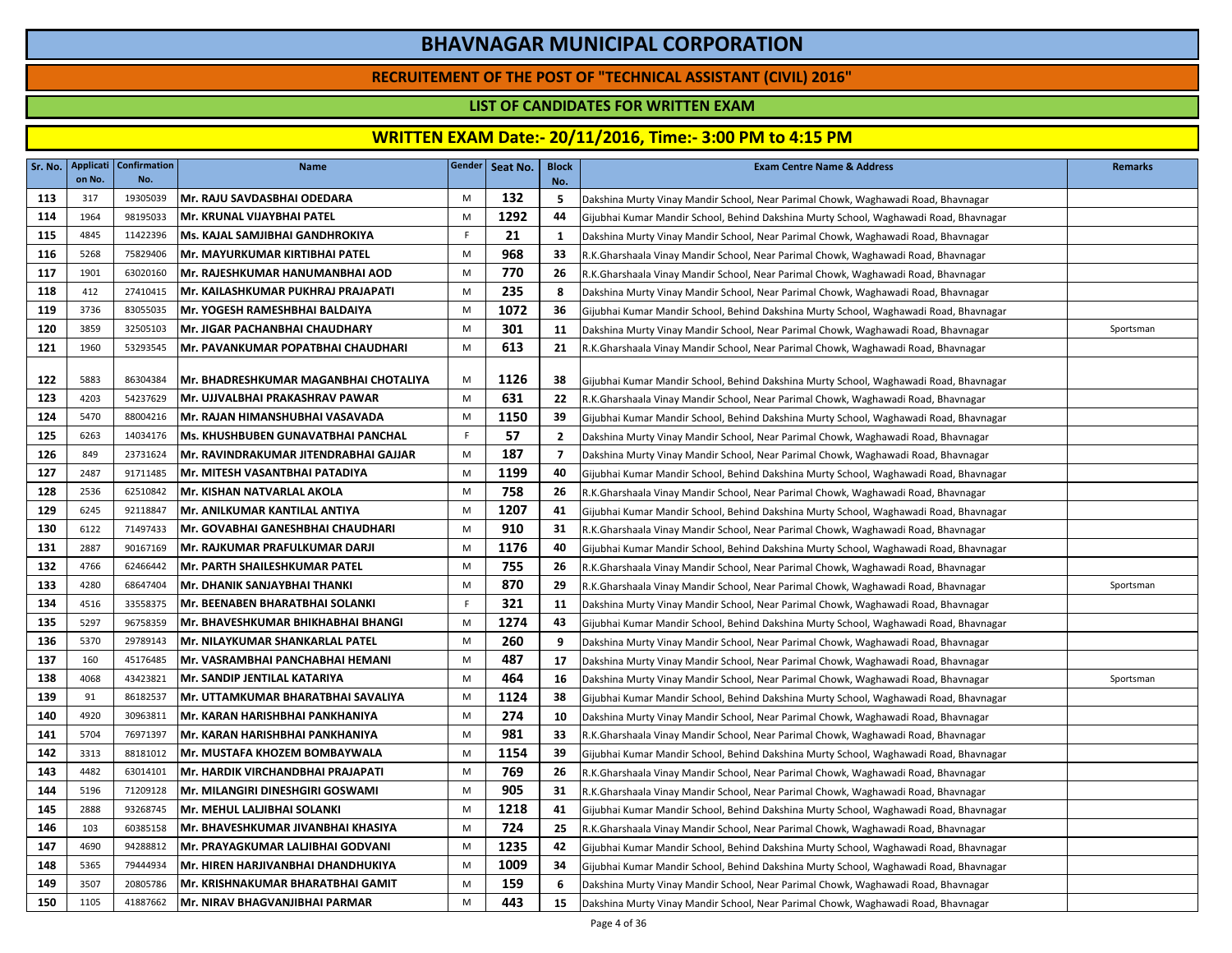### **RECRUITEMENT OF THE POST OF "TECHNICAL ASSISTANT (CIVIL) 2016"**

### **LIST OF CANDIDATES FOR WRITTEN EXAM**

| Sr. No. | <b>Applicati</b><br>on No. | <b>Confirmation</b><br>No. | <b>Name</b>                            |     | Gender Seat No. | <b>Block</b><br>No. | <b>Exam Centre Name &amp; Address</b>                                                 | <b>Remarks</b> |
|---------|----------------------------|----------------------------|----------------------------------------|-----|-----------------|---------------------|---------------------------------------------------------------------------------------|----------------|
| 151     | 1416                       | 56023632                   | Mr. JAYDEEPSINH MOHANBHAI PARMAR       | M   | 660             | 22                  | R.K.Gharshaala Vinay Mandir School, Near Parimal Chowk, Waghawadi Road, Bhavnagar     |                |
| 152     | 1605                       | 71494087                   | Mr. AVIKUMAR MAHENDRABHAI PATEL        | M   | 909             | 31                  | R.K.Gharshaala Vinay Mandir School, Near Parimal Chowk, Waghawadi Road, Bhavnagar     |                |
|         |                            |                            | Mr. VISHNU VARDHAN NBV RAMANA RAO      |     |                 |                     |                                                                                       |                |
| 153     | 970                        | 50686522                   | <b>NEDUNURI</b>                        | M   | 564             | 19                  | Dakshina Murty Vinay Mandir School, Near Parimal Chowk, Waghawadi Road, Bhavnagar     |                |
| 154     | 2332                       | 35201889                   | Ms. HETALKUMARI GOKULBHAI PATEL        | F   | 339             | 12                  | Dakshina Murty Vinay Mandir School, Near Parimal Chowk, Waghawadi Road, Bhavnagar     |                |
| 155     | 5251                       | 29035855                   | Mr. MEHUL PARSOTTAMBHAI PATOLIYA       | M   | 251             | 9                   | Dakshina Murty Vinay Mandir School, Near Parimal Chowk, Waghawadi Road, Bhavnagar     |                |
| 156     | 3666                       | 91342480                   | Mr. PUNIT ARJANBHAI NANDANIYA          | M   | 1195            | 40                  | Gijubhai Kumar Mandir School, Behind Dakshina Murty School, Waghawadi Road, Bhavnagar |                |
| 157     | 6253                       | 58501563                   | Mr. VISHALKUMAR PARSHOTTAMBHAIR BHOI   | M   | 694             | 24                  | R.K.Gharshaala Vinay Mandir School, Near Parimal Chowk, Waghawadi Road, Bhavnagar     |                |
| 158     | 1673                       | 66992328                   | Mr. GHANSHYAM PRAKASHBHAI RATHOD       | M   | 844             | 29                  | R.K.Gharshaala Vinay Mandir School, Near Parimal Chowk, Waghawadi Road, Bhavnagar     |                |
| 159     | 703                        | 89531137                   | Mr. DIVYESH KANTIBHAI GALANI           | M   | 1168            | 39                  | Gijubhai Kumar Mandir School, Behind Dakshina Murty School, Waghawadi Road, Bhavnagar |                |
| 160     | 3406                       | 39194414                   | Mr. PARBAT NATHUBHAI CHHUCHHAR         | M   | 401             | 14                  | Dakshina Murty Vinay Mandir School, Near Parimal Chowk, Waghawadi Road, Bhavnagar     |                |
| 161     | 3918                       | 27033372                   | Mr. SIDDHARTH BHAGVANBHAI PATEL        | M   | 231             | 8                   | Dakshina Murty Vinay Mandir School, Near Parimal Chowk, Waghawadi Road, Bhavnagar     |                |
| 162     | 4799                       | 63755611                   | Mr. VILAS VASUDEVBHAI RATHOD           | -F. | 782             | 27                  | R.K.Gharshaala Vinay Mandir School, Near Parimal Chowk, Waghawadi Road, Bhavnagar     |                |
| 163     | 4868                       | 25548841                   | <b>Ms. VIDHI MANILAL PATEL</b>         | F   | 207             | $\overline{7}$      | Dakshina Murty Vinay Mandir School, Near Parimal Chowk, Waghawadi Road, Bhavnagar     |                |
| 164     | 4885                       | 41515587                   | Mr. DEVA LAKHMANBHAI MAKAWANA          | M   | 436             | 15                  | Dakshina Murty Vinay Mandir School, Near Parimal Chowk, Waghawadi Road, Bhavnagar     |                |
| 165     | 5490                       | 94074978                   | Ms. MANSI NARESHBHAI LUKHI             | F   | 1230            | 41                  | Gijubhai Kumar Mandir School, Behind Dakshina Murty School, Waghawadi Road, Bhavnagar |                |
| 166     | 5812                       | 86177973                   | Mr. PRATIK MAHENDRAKUMAR VAJA          | M   | 1123            | 38                  | Gijubhai Kumar Mandir School, Behind Dakshina Murty School, Waghawadi Road, Bhavnagar |                |
| 167     | 3026                       | 54501509                   | Mr. BHARAT DAMJIBHAI VAJA              | M   | 635             | 22                  | R.K.Gharshaala Vinay Mandir School, Near Parimal Chowk, Waghawadi Road, Bhavnagar     | Ex-Serviceman  |
| 168     | 6290                       | 36026243                   | Mr. VIVEK HARESHBHAI ABHANI            | M   | 355             | 12                  | Dakshina Murty Vinay Mandir School, Near Parimal Chowk, Waghawadi Road, Bhavnagar     |                |
| 169     | 287                        | 47594060                   | Mr. DIGVIJAYSINH SAMANTSINH ZALA       | M   | 514             | 18                  | Dakshina Murty Vinay Mandir School, Near Parimal Chowk, Waghawadi Road, Bhavnagar     |                |
| 170     | 633                        | 32908104                   | Mr. RAJU BHARATBHAI BHUVA              | M   | 307             | 11                  | Dakshina Murty Vinay Mandir School, Near Parimal Chowk, Waghawadi Road, Bhavnagar     |                |
| 171     | 782                        | 97541350                   | Mr. KARANSINH SHIVABHAIBH RATHOD       | M   | 1280            | 43                  | Gijubhai Kumar Mandir School, Behind Dakshina Murty School, Waghawadi Road, Bhavnagar |                |
| 172     | 793                        | 72959514                   | Mr. RANAMALBHAI SHANKARBHAI RAJPUROHIT | M   | 932             | 32                  | R.K.Gharshaala Vinay Mandir School, Near Parimal Chowk, Waghawadi Road, Bhavnagar     |                |
| 173     | 1743                       | 45208312                   | Mr. VIJAYKUMAR BHAGVANBHAI PATEL       | M   | 488             | 17                  | Dakshina Murty Vinay Mandir School, Near Parimal Chowk, Waghawadi Road, Bhavnagar     |                |
| 174     | 5190                       | 96649616                   | Mr. RANAMALBHAI SHANKARBHAI RAJPUROHIT | M   | 1270            | 43                  | Gijubhai Kumar Mandir School, Behind Dakshina Murty School, Waghawadi Road, Bhavnagar |                |
| 175     | 6136                       | 30572071                   | <b>Mr. YOGESH PRAKASH DEVRAY</b>       | M   | 270             | 9                   | Dakshina Murty Vinay Mandir School, Near Parimal Chowk, Waghawadi Road, Bhavnagar     |                |
| 176     | 3434                       | 41664496                   | Mr. KARAN MANDANBHAI KARMUR            | M   | 437             | 15                  | Dakshina Murty Vinay Mandir School, Near Parimal Chowk, Waghawadi Road, Bhavnagar     |                |
| 177     | 3797                       | 84385247                   | Mr. JAYESHKUMAR GOVINDBHAI NATHBAVA    | M   | 1094            | 37                  | Gijubhai Kumar Mandir School, Behind Dakshina Murty School, Waghawadi Road, Bhavnagar |                |
| 178     | 5922                       | 66808675                   | Mr. RAHULKUMAR DINESHBHAI MATARIYA     | M   | 839             | 28                  | R.K.Gharshaala Vinay Mandir School, Near Parimal Chowk, Waghawadi Road, Bhavnagar     |                |
| 179     | 1587                       | 63903681                   | Mr. RAHULKUMAR VANSHILAL DAVE          | M   | 786             | 27                  | R.K.Gharshaala Vinay Mandir School, Near Parimal Chowk, Waghawadi Road, Bhavnagar     |                |
| 180     | 3078                       | 79306691                   | Mr. ADITYA ASHOKBHAI MAKWANA           | M   | 1008            | 34                  | Gijubhai Kumar Mandir School, Behind Dakshina Murty School, Waghawadi Road, Bhavnagar |                |
| 181     | 3455                       | 29092799                   | <b>Mr. PARTH BHARATKUMAR SWAMI</b>     | M   | 252             | 9                   | Dakshina Murty Vinay Mandir School, Near Parimal Chowk, Waghawadi Road, Bhavnagar     |                |
| 182     | 4986                       | 63794537                   | Mr. AKSHAYKUMAR BHARATKUMAR PATEL      | M   | 783             | 27                  | R.K.Gharshaala Vinay Mandir School, Near Parimal Chowk, Waghawadi Road, Bhavnagar     |                |
| 183     | 6252                       | 74681104                   | Mr. RAHULKUMAR VANSHILAL DAVE          | M   | 958             | 32                  | R.K.Gharshaala Vinay Mandir School, Near Parimal Chowk, Waghawadi Road, Bhavnagar     |                |
| 184     | 3815                       | 68883982                   | Mr. GAURAVKUMAR MANSUKHBHAI DOBARIYA   | M   | 875             | 30                  | R.K.Gharshaala Vinay Mandir School, Near Parimal Chowk, Waghawadi Road, Bhavnagar     |                |
| 185     | 3242                       | 91806904                   | Mr. VIKESH JAYSUKHLAL PARMAR           | M   | 1202            | 41                  | Gijubhai Kumar Mandir School, Behind Dakshina Murty School, Waghawadi Road, Bhavnagar |                |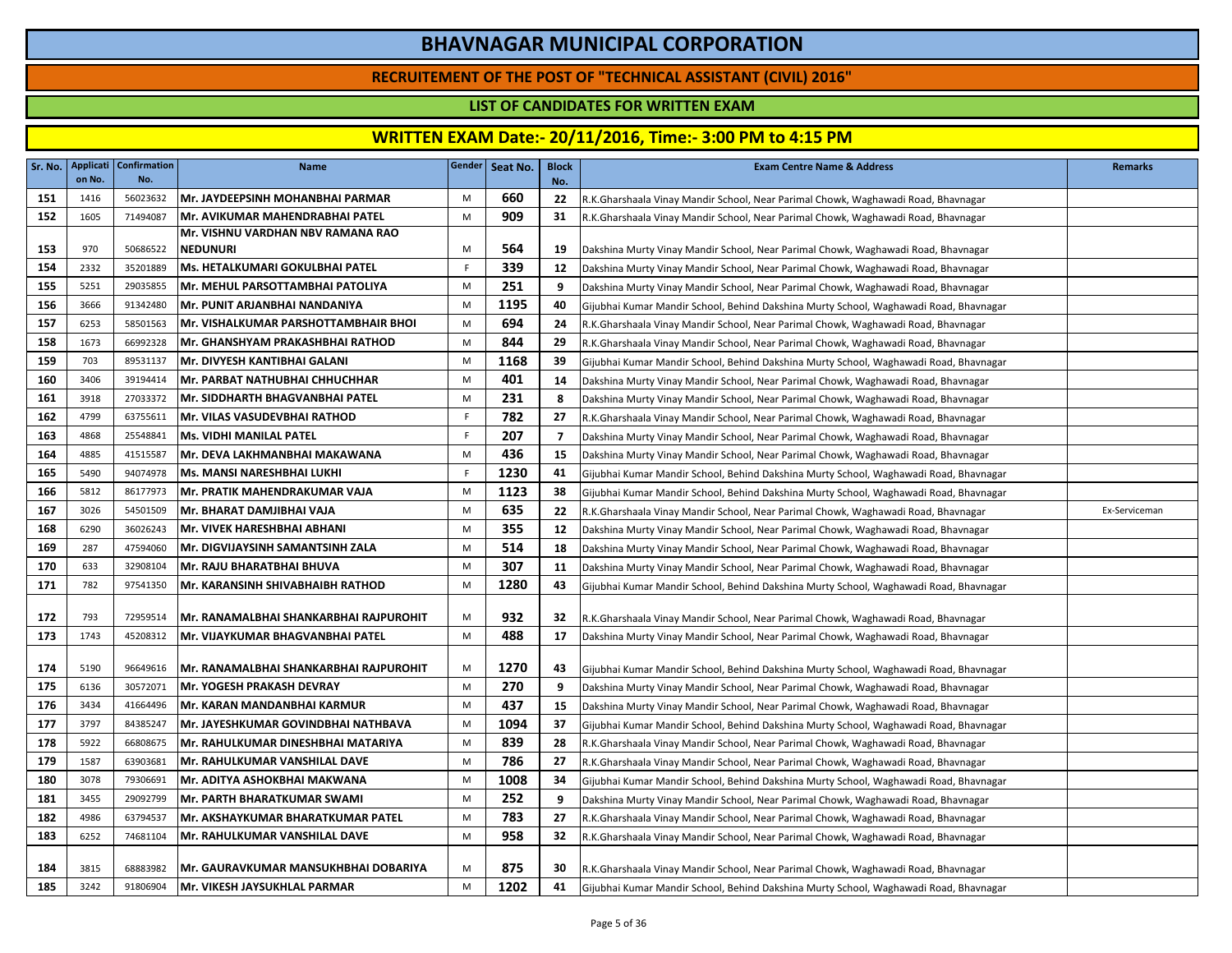### **RECRUITEMENT OF THE POST OF "TECHNICAL ASSISTANT (CIVIL) 2016"**

### **LIST OF CANDIDATES FOR WRITTEN EXAM**

|     | on No. | Sr. No.   Applicati   Confirmation  <br>No. | <b>Name</b>                               |    | Gender Seat No. | <b>Block</b><br>No. | <b>Exam Centre Name &amp; Address</b>                                                 | <b>Remarks</b> |
|-----|--------|---------------------------------------------|-------------------------------------------|----|-----------------|---------------------|---------------------------------------------------------------------------------------|----------------|
| 186 | 3780   | 52414484                                    | Mr. BHAVESHBHAI GHELABHAI MER             | M  | 602             | 21                  | R.K.Gharshaala Vinay Mandir School, Near Parimal Chowk, Waghawadi Road, Bhavnagar     |                |
| 187 | 3913   | 97541628                                    | Ms. RINABEN RAMESHBHAI BUVAL              | F. | 1281            | 43                  | Gijubhai Kumar Mandir School, Behind Dakshina Murty School, Waghawadi Road, Bhavnagar |                |
| 188 | 5406   | 54543158                                    | Mr. BHUMILBHAI KANUBHAI BHATIYA           | M  | 636             | 22                  | R.K.Gharshaala Vinay Mandir School, Near Parimal Chowk, Waghawadi Road, Bhavnagar     |                |
| 189 | 843    | 81562579                                    | Mr. PIYUSH RAMESHBHAI VAJA                | M  | 1048            | 35                  | Gijubhai Kumar Mandir School, Behind Dakshina Murty School, Waghawadi Road, Bhavnagar |                |
| 190 | 1976   | 84109402                                    | Mr. DARSHAN JAYANTIBHAI PARMAR            | M  | 1085            | 37                  | Gijubhai Kumar Mandir School, Behind Dakshina Murty School, Waghawadi Road, Bhavnagar | Sportsman      |
| 191 | 3164   | 90155454                                    | Mr. NARENDRA KANABHAI VAJA                | M  | 1175            | 40                  | Gijubhai Kumar Mandir School, Behind Dakshina Murty School, Waghawadi Road, Bhavnagar |                |
| 192 | 5013   | 82758617                                    | Ms. DAKSHABEN MAVJIBHAI KATARIYA          | F. | 1068            | 36                  | Gijubhai Kumar Mandir School, Behind Dakshina Murty School, Waghawadi Road, Bhavnagar |                |
| 193 | 2453   | 33177341                                    | Mr. VIKRAMKUMAR GOVINDBHAI MARWADI        | M  | 312             | 11                  | Dakshina Murty Vinay Mandir School, Near Parimal Chowk, Waghawadi Road, Bhavnagar     |                |
| 194 | 2371   | 65982745                                    | Mr. NIRAV HITESHBHAI PATEL                | M  | 826             | 28                  | R.K.Gharshaala Vinay Mandir School, Near Parimal Chowk, Waghawadi Road, Bhavnagar     |                |
|     |        |                                             | Mr. MOHAMMEDSHAHID MOHAMMEDSAFI           |    |                 |                     |                                                                                       |                |
| 195 | 2433   | 99733130                                    | <b>SHAIKH</b>                             | M  | 1313            | 44                  | Gijubhai Kumar Mandir School, Behind Dakshina Murty School, Waghawadi Road, Bhavnagar |                |
| 196 | 2444   | 72449919                                    | Ms. NAMRATA HARESHBHAI SOLANKI            | F. | 927             | 31                  | R.K.Gharshaala Vinay Mandir School, Near Parimal Chowk, Waghawadi Road, Bhavnagar     |                |
| 197 | 4465   | 18283149                                    | Mr. KRUPESHBHAI RAJESHBHAI DANANI         | M  | 121             | -5                  | Dakshina Murty Vinay Mandir School, Near Parimal Chowk, Waghawadi Road, Bhavnagar     |                |
| 198 | 406    | 45324707                                    | Mr. ABDULBASIT ABDULSATTAR JARIWALA       | M  | 491             | 17                  | Dakshina Murty Vinay Mandir School, Near Parimal Chowk, Waghawadi Road, Bhavnagar     |                |
| 199 | 1463   | 80467593                                    | Mr. TRUPESH KALUBHAI VADADORIYA           | M  | 1024            | 35                  | Gijubhai Kumar Mandir School, Behind Dakshina Murty School, Waghawadi Road, Bhavnagar |                |
| 200 | 1660   | 10546987                                    | <b>Ms. BHUMIKA MANJIBHAI CHUDASMA</b>     | F. | $\overline{7}$  | 1                   | Dakshina Murty Vinay Mandir School, Near Parimal Chowk, Waghawadi Road, Bhavnagar     |                |
| 201 | 2028   | 32264982                                    | Mr. NITINKUMAR DEVACHANDBHAI CHAUHAN      | M  | 295             | 10                  | Dakshina Murty Vinay Mandir School, Near Parimal Chowk, Waghawadi Road, Bhavnagar     |                |
| 202 | 2783   | 65194865                                    | lMs. ARCHANABEN NAVINKUMAR SEVAK          | F  | 812             | 28                  | R.K.Gharshaala Vinay Mandir School, Near Parimal Chowk, Waghawadi Road, Bhavnagar     |                |
| 203 | 2929   | 58846527                                    | Mr. JIGNESH RAMESHBHAI RATHOD             | M  | 701             | 24                  | R.K.Gharshaala Vinay Mandir School, Near Parimal Chowk, Waghawadi Road, Bhavnagar     |                |
| 204 | 3330   | 70120667                                    | lMr. KALICHARAN TRIBHOVANBHAI PARMAR      | M  | 890             | 30                  | R.K.Gharshaala Vinay Mandir School, Near Parimal Chowk, Waghawadi Road, Bhavnagar     |                |
| 205 | 3571   | 96531459                                    | Mr. AKSHAYKUMAR RAJESHKUMAR KHATRI        | M  | 1266            | 43                  | Gijubhai Kumar Mandir School, Behind Dakshina Murty School, Waghawadi Road, Bhavnagar |                |
| 206 | 3733   | 60143103                                    | Mr. ANKIT RAMESHBHAI BALDANIYA            | M  | 719             | 24                  | R.K.Gharshaala Vinay Mandir School, Near Parimal Chowk, Waghawadi Road, Bhavnagar     |                |
| 207 | 5094   | 16399543                                    | <b>Ms. ARCHANABEN NAVINKUMAR SEVAK</b>    | F. | 92              | 4                   | Dakshina Murty Vinay Mandir School, Near Parimal Chowk, Waghawadi Road, Bhavnagar     |                |
| 208 | 5142   | 84451312                                    | <b>Mr. JIGNESHBHAI RAMESHBHAI MAKWANA</b> | M  | 1096            | 37                  | Gijubhai Kumar Mandir School, Behind Dakshina Murty School, Waghawadi Road, Bhavnagar |                |
| 209 | 6228   | 84924295                                    | Mr. DHARMIKKUMAR ASHVINBHAI PATEL         | M  | 1105            | 37                  | Gijubhai Kumar Mandir School, Behind Dakshina Murty School, Waghawadi Road, Bhavnagar |                |
| 210 | 1583   | 48030053                                    | Mr. MUKESHBHAI DHANABHAI PARMAR           | M  | 521             | 18                  | Dakshina Murty Vinay Mandir School, Near Parimal Chowk, Waghawadi Road, Bhavnagar     |                |
| 211 | 2194   | 73314771                                    | Mrs. RAJESHWARI ANILBHAI PANDYA           | F. | 938             | 32                  | R.K.Gharshaala Vinay Mandir School, Near Parimal Chowk, Waghawadi Road, Bhavnagar     |                |
| 212 | 4401   | 31501607                                    | Mrs. RAJESHWARI ANILBHAI PANDYA           | F. | 283             | 10                  | Dakshina Murty Vinay Mandir School, Near Parimal Chowk, Waghawadi Road, Bhavnagar     |                |
| 213 | 4611   | 85659524                                    | Mr. SUNILKUMAR AMRUTBHAI PATEL            | M  | 1120            | 38                  | Gijubhai Kumar Mandir School, Behind Dakshina Murty School, Waghawadi Road, Bhavnagar |                |
| 214 | 343    | 59628024                                    | Mr. VIRENDRASINH CHANDANSINH VAGHELA      | M  | 711             | 24                  | R.K.Gharshaala Vinay Mandir School, Near Parimal Chowk, Waghawadi Road, Bhavnagar     |                |
| 215 | 1361   | 25592594                                    | Mr. MAHENDRASINH SURESHSINH RATHOD        | M  | 209             | $\overline{7}$      | Dakshina Murty Vinay Mandir School, Near Parimal Chowk, Waghawadi Road, Bhavnagar     |                |
| 216 | 1696   | 97002540                                    | Mr. PITAMBAR PRABHULALBHAI PARMAR         | M  | 1275            | 43                  | Gijubhai Kumar Mandir School, Behind Dakshina Murty School, Waghawadi Road, Bhavnagar |                |
| 217 | 2396   | 76846676                                    | lMr. NIKESH MAHESHBHAI PRAJAPATI          | M  | 979             | 33                  | R.K.Gharshaala Vinay Mandir School, Near Parimal Chowk, Waghawadi Road, Bhavnagar     |                |
| 218 | 5816   | 47448981                                    | Mr. PITAMBAR PRABHULALBHAI PARMAR         | M  | 512             | 18                  | Dakshina Murty Vinay Mandir School, Near Parimal Chowk, Waghawadi Road, Bhavnagar     |                |
| 219 | 6033   | 63919948                                    | Mr. PIYUKANT GAJENDRABHAI PATEL           | M  | 788             | 27                  | R.K.Gharshaala Vinay Mandir School, Near Parimal Chowk, Waghawadi Road, Bhavnagar     |                |
| 220 | 35     | 42511986                                    | Mr. MAHAMMADVASIM SABBIRHUSEN GHANCHI     | M  | 450             | 15                  | Dakshina Murty Vinay Mandir School, Near Parimal Chowk, Waghawadi Road, Bhavnagar     |                |
| 221 | 3476   | 40602273                                    | Mr. BHAVESH MAVAJIBHAI PRAJAPATI          | M  | 425             | 15                  | Dakshina Murty Vinay Mandir School, Near Parimal Chowk, Waghawadi Road, Bhavnagar     |                |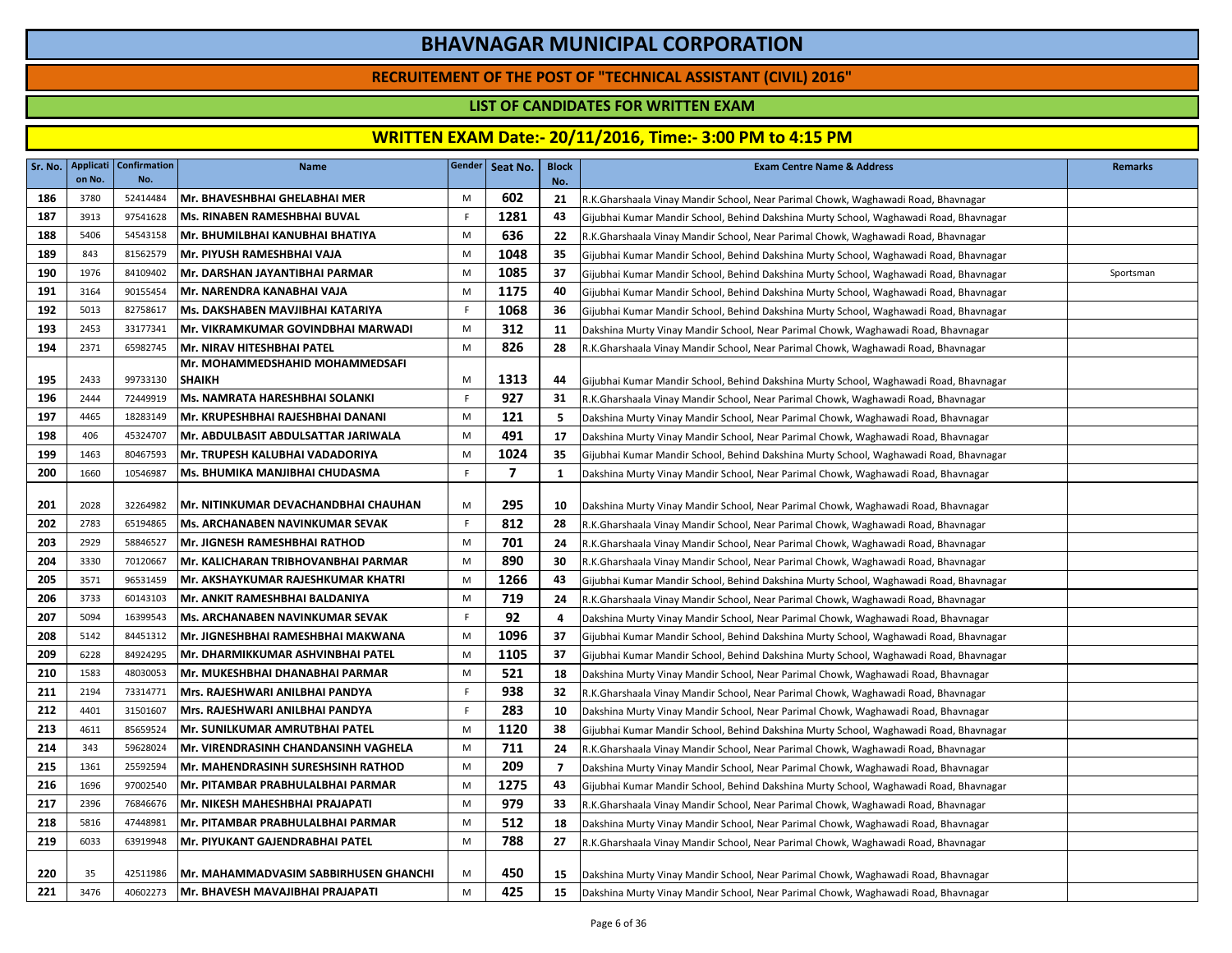### **RECRUITEMENT OF THE POST OF "TECHNICAL ASSISTANT (CIVIL) 2016"**

### **LIST OF CANDIDATES FOR WRITTEN EXAM**

| Sr. No. | on No. | Applicati   Confirmation<br>No. | <b>Name</b>                              |    | Gender   Seat No. | <b>Block</b><br>No. | <b>Exam Centre Name &amp; Address</b>                                                 | <b>Remarks</b> |
|---------|--------|---------------------------------|------------------------------------------|----|-------------------|---------------------|---------------------------------------------------------------------------------------|----------------|
| 222     | 4011   | 53593387                        | Mr. PARTH GOVINDBHAI SOJITRA             | M  | 621               | 21                  | R.K.Gharshaala Vinay Mandir School, Near Parimal Chowk, Waghawadi Road, Bhavnagar     |                |
| 223     | 4731   | 48869191                        | Mr. MAHESHKUMAR KANUJI THAKOR            | M  | 535               | 18                  | Dakshina Murty Vinay Mandir School, Near Parimal Chowk, Waghawadi Road, Bhavnagar     |                |
| 224     | 5388   | 51703174                        | Mr. ARPITKUMAR BHARATBHAI PATEL          | M  | 588               | 20                  | R.K.Gharshaala Vinay Mandir School, Near Parimal Chowk, Waghawadi Road, Bhavnagar     |                |
| 225     | 5641   | 75255906                        | Mr. YAGNIKKUMAR SHASHIKANT RANA          | M  | 965               | 33                  | R.K.Gharshaala Vinay Mandir School, Near Parimal Chowk, Waghawadi Road, Bhavnagar     |                |
|         |        |                                 |                                          |    |                   |                     |                                                                                       |                |
| 226     | 832    | 36263181                        | Mr. YAGNESH KUMAR KHODABHAI BALDANIYA    | M  | 357               | 12                  | Dakshina Murty Vinay Mandir School, Near Parimal Chowk, Waghawadi Road, Bhavnagar     |                |
| 227     | 1210   | 51913318                        | Mr. NILESHBHAI VIRABHAI CHAMAR           | M  | 593               | 20                  | R.K.Gharshaala Vinay Mandir School, Near Parimal Chowk, Waghawadi Road, Bhavnagar     |                |
| 228     | 4232   | 85111087                        | Mrs. FALGUNI NARANBHAI TANDEL            | F  | 1108              | 37                  | Gijubhai Kumar Mandir School, Behind Dakshina Murty School, Waghawadi Road, Bhavnagar |                |
| 229     | 5495   | 11709277                        | Mr. TARUN RAJENDRABHAI BAROT             | M  | 27                | 1                   | Dakshina Murty Vinay Mandir School, Near Parimal Chowk, Waghawadi Road, Bhavnagar     |                |
| 230     | 5608   | 86874088                        | Mr. JAGRUT KAMLESHBHAI PATEL             | M  | 1135              | 38                  | Gijubhai Kumar Mandir School, Behind Dakshina Murty School, Waghawadi Road, Bhavnagar |                |
| 231     | 4241   | 84339185                        | <b>Ms. HEENA ALIHUSEN TRIVEDI</b>        | F  | 1091              | 37                  | Gijubhai Kumar Mandir School, Behind Dakshina Murty School, Waghawadi Road, Bhavnagar |                |
| 232     | 1061   | 90213287                        | Mr. MAYURKUMAR RANCHHODBHAI RATHOD       | M  | 1177              | 40                  | Gijubhai Kumar Mandir School, Behind Dakshina Murty School, Waghawadi Road, Bhavnagar |                |
| 233     | 5652   | 99466372                        | Mr. KRUNAL ARVINDBHAI PATEL              | M  | 1306              | 44                  | Gijubhai Kumar Mandir School, Behind Dakshina Murty School, Waghawadi Road, Bhavnagar |                |
| 234     | 5664   | 15228248                        | Mr. PREMALKUMAR MAGANBHAI PRAJAPATI      | M  | 77                | $\mathbf{3}$        | Dakshina Murty Vinay Mandir School, Near Parimal Chowk, Waghawadi Road, Bhavnagar     |                |
| 235     | 5247   | 56754174                        | Mr. CHINTAN DEVENDRAKUMAR VAKHARIA       | M  | 678               | 23                  | R.K.Gharshaala Vinay Mandir School, Near Parimal Chowk, Waghawadi Road, Bhavnagar     |                |
| 236     | 958    | 77917351                        | Mr. SAVAN RAMESHBHAI MANIYA              | M  | 996               | 34                  | Gijubhai Kumar Mandir School, Behind Dakshina Murty School, Waghawadi Road, Bhavnagar |                |
|         |        |                                 |                                          |    |                   |                     |                                                                                       |                |
| 237     | 1479   | 99464850                        | Mr. KISHORBHAI KARSHANBHAI BHANKODIYA    | M  | 1305              | 44                  | Gijubhai Kumar Mandir School, Behind Dakshina Murty School, Waghawadi Road, Bhavnagar |                |
| 238     | 1579   | 18155380                        | <b>Mr. KRUPALSINH INDRAJITSINH GOHIL</b> | M  | 118               | 4                   | Dakshina Murty Vinay Mandir School, Near Parimal Chowk, Waghawadi Road, Bhavnagar     |                |
| 239     | 4738   | 75148643                        | Mr. DIXITKUMAR JITENDRABHAI PATEL        | M  | 962               | 33                  | R.K.Gharshaala Vinay Mandir School, Near Parimal Chowk, Waghawadi Road, Bhavnagar     |                |
| 240     | 5307   | 62472206                        | <b>Ms. UNNATI LALITCHADRA CHAUHAN</b>    | F. | 756               | 26                  | R.K.Gharshaala Vinay Mandir School, Near Parimal Chowk, Waghawadi Road, Bhavnagar     |                |
| 241     | 5489   | 58563328                        | <b>Ms. DARSHANA BHAGWANDAS KHATRI</b>    | F  | 695               | 24                  | R.K.Gharshaala Vinay Mandir School, Near Parimal Chowk, Waghawadi Road, Bhavnagar     |                |
| 242     | 5747   | 73427501                        | Mr. KRUPALSINH INDRAJITSINH GOHIL        | M  | 940               | 32                  | R.K.Gharshaala Vinay Mandir School, Near Parimal Chowk, Waghawadi Road, Bhavnagar     |                |
| 243     | 2481   | 32206634                        | Mr. PINAL BHAGAVANJIBHAI ADROJA          | M  | 292               | 10                  | Dakshina Murty Vinay Mandir School, Near Parimal Chowk, Waghawadi Road, Bhavnagar     |                |
| 244     | 4077   | 13849606                        | Mr. SANJAY BABUBHAI GHEVRIYA             | M  | 53                | $\overline{2}$      | Dakshina Murty Vinay Mandir School, Near Parimal Chowk, Waghawadi Road, Bhavnagar     |                |
| 245     | 4339   | 65851400                        | Mr. BHAVESH NAZA GORAD                   | M  | 822               | 28                  | R.K.Gharshaala Vinay Mandir School, Near Parimal Chowk, Waghawadi Road, Bhavnagar     |                |
| 246     | 5752   | 89373640                        | Mr. PRAGNESHKUMAR AMRATLAL GOTHI         | M  | 1167              | 39                  | Gijubhai Kumar Mandir School, Behind Dakshina Murty School, Waghawadi Road, Bhavnagar |                |
| 247     | 3893   | 40006881                        | Mr. SHTEERAM SHREE PARMATMA PRAJAPATI    | M  | 413               | 14                  | Dakshina Murty Vinay Mandir School, Near Parimal Chowk, Waghawadi Road, Bhavnagar     |                |
| 248     | 735    | 87095273                        | Mrs. PINAL ASHOKBHAI PATEL               | F  | 1137              | 38                  | Gijubhai Kumar Mandir School, Behind Dakshina Murty School, Waghawadi Road, Bhavnagar |                |
|         |        |                                 |                                          |    |                   |                     |                                                                                       |                |
| 249     | 430    | 66046566                        | Ms. SEJALKUVARBA BHAGAVANSINH PARMAR     | F. | 827               | 28                  | R.K.Gharshaala Vinay Mandir School, Near Parimal Chowk, Waghawadi Road, Bhavnagar     |                |
| 250     | 894    | 90936297                        | Mr. SHAKTIRAJSINH BAHADURSINH ZALA       | M  | 1189              | 40                  | Gijubhai Kumar Mandir School, Behind Dakshina Murty School, Waghawadi Road, Bhavnagar |                |
| 251     | 1716   | 66835377                        | Mr. GULSHAN ASHWINBHAI KHIMORIYA         | M  | 840               | 28                  | R.K.Gharshaala Vinay Mandir School, Near Parimal Chowk, Waghawadi Road, Bhavnagar     |                |
| 252     | 2384   | 95950530                        | Ms. SHILU GANESHBHAI CHUDASAMA           | F  | 1254              | 42                  | Gijubhai Kumar Mandir School, Behind Dakshina Murty School, Waghawadi Road, Bhavnagar |                |
| 253     | 2451   | 26226159                        | Ms. SHILU GANESHBHAI CHUDASAMA           | F. | 216               | 8                   | Dakshina Murty Vinay Mandir School, Near Parimal Chowk, Waghawadi Road, Bhavnagar     |                |
| 254     | 3570   | 92117701                        | Mr. HITESH DEVSHIBHAI BAGADA             | M  | 1206              | 41                  | Gijubhai Kumar Mandir School, Behind Dakshina Murty School, Waghawadi Road, Bhavnagar |                |
|         |        |                                 |                                          |    |                   |                     |                                                                                       |                |
| 255     | 4348   | 84554235                        | Ms. SEJALKUVARBA BHAGAVANSINH PARMAR     | F. | 1099              | 37                  | Gijubhai Kumar Mandir School, Behind Dakshina Murty School, Waghawadi Road, Bhavnagar |                |
| 256     | 4749   | 95635071                        | Mr. PANKAJKUMAR JAGDISHBHAI JADAV        | M  | 1250              | 42                  | Gijubhai Kumar Mandir School, Behind Dakshina Murty School, Waghawadi Road, Bhavnagar |                |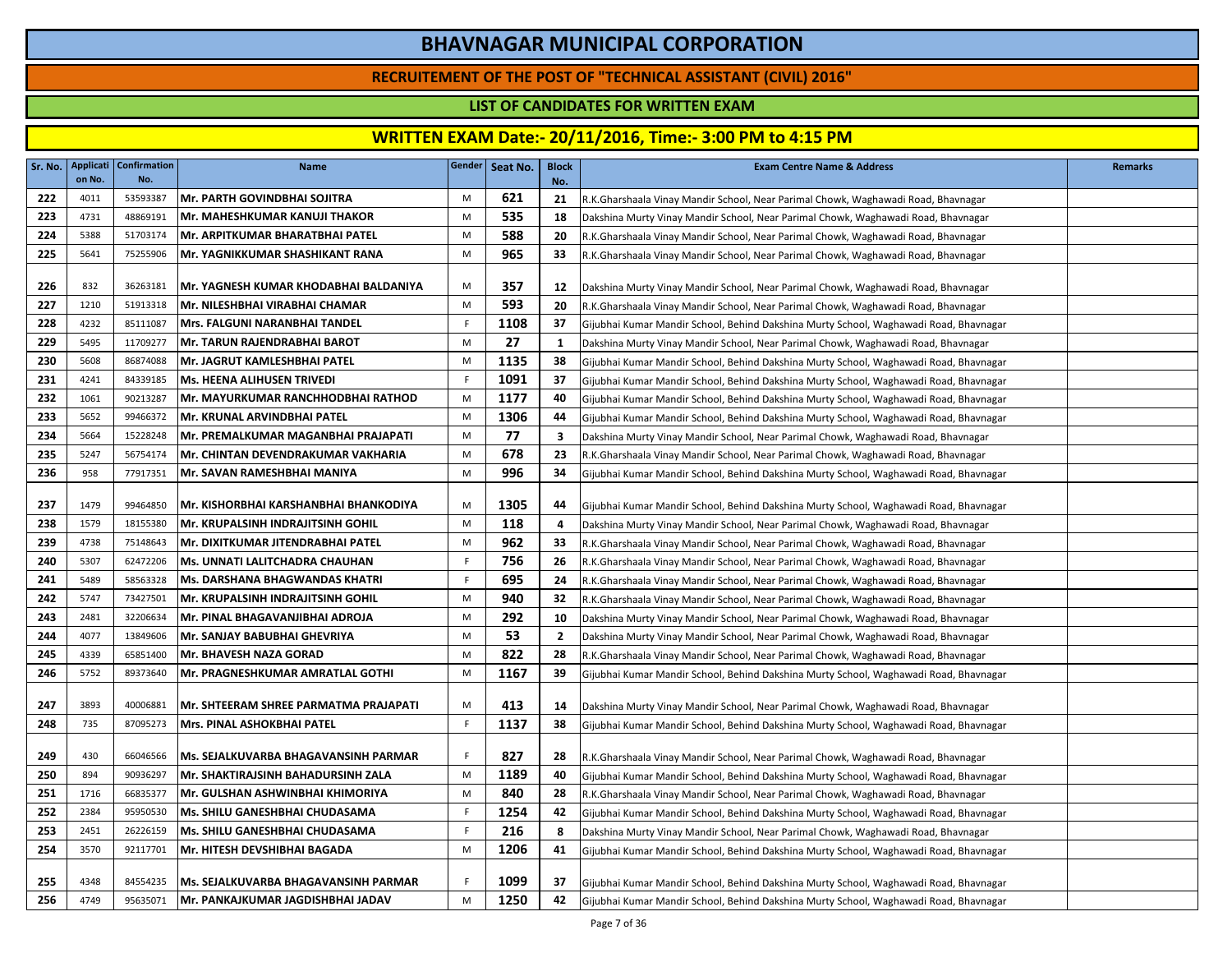### **RECRUITEMENT OF THE POST OF "TECHNICAL ASSISTANT (CIVIL) 2016"**

### **LIST OF CANDIDATES FOR WRITTEN EXAM**

| Sr. No. | on No. | Applicati   Confirmation<br>No. | <b>Name</b>                             |           | Gender   Seat No. | <b>Block</b><br>No. | <b>Exam Centre Name &amp; Address</b>                                                 | <b>Remarks</b> |
|---------|--------|---------------------------------|-----------------------------------------|-----------|-------------------|---------------------|---------------------------------------------------------------------------------------|----------------|
| 257     | 6218   | 25741143                        | Mr. SANJAYKUMAR GOKULBHAI PANCHAL       | M         | 212               | 8                   | Dakshina Murty Vinay Mandir School, Near Parimal Chowk, Waghawadi Road, Bhavnagar     |                |
| 258     | 943    | 37847304                        | Mr. JIGAR SURESHBHAI PAREKH             | M         | 383               | 13                  | Dakshina Murty Vinay Mandir School, Near Parimal Chowk, Waghawadi Road, Bhavnagar     |                |
| 259     | 616    | 47928829                        | Mr. IMRANBHAI ALIBHAI DAL               | M         | 519               | 18                  | Dakshina Murty Vinay Mandir School, Near Parimal Chowk, Waghawadi Road, Bhavnagar     |                |
| 260     | 621    | 58293715                        | Mr. IMRANBHAI ALIBHAI DAL               | M         | 692               | 24                  | R.K.Gharshaala Vinay Mandir School, Near Parimal Chowk, Waghawadi Road, Bhavnagar     |                |
| 261     | 2420   | 63192707                        | <b>Mr. RAVI HANSRAJ THUMMAR</b>         | M         | 774               | -26                 | R.K.Gharshaala Vinay Mandir School, Near Parimal Chowk, Waghawadi Road, Bhavnagar     | Sportsman      |
| 262     | 3065   | 64652685                        | Mr. SUNIL PRABHULAL AJUDIYA             | M         | 797               | 27                  | R.K.Gharshaala Vinay Mandir School, Near Parimal Chowk, Waghawadi Road, Bhavnagar     |                |
| 263     | 3821   | 23476016                        | Mr. JITESH MANSUKHBHAI NAKUM            | M         | 184               | $\overline{7}$      | Dakshina Murty Vinay Mandir School, Near Parimal Chowk, Waghawadi Road, Bhavnagar     |                |
| 264     | 2849   | 40511860                        | <b>Mr. ARUN SHANTILAL HADIYAL</b>       | M         | 424               | 15                  | Dakshina Murty Vinay Mandir School, Near Parimal Chowk, Waghawadi Road, Bhavnagar     |                |
| 265     | 3218   | 51342332                        | Mr. HIRENKUMAR KIRTILAL TRIVEDI         | M         | 577               | 20                  | R.K.Gharshaala Vinay Mandir School, Near Parimal Chowk, Waghawadi Road, Bhavnagar     |                |
| 266     | 4454   | 37288365                        | Mr. HIRENKUMAR KIRTILAL TRIVEDI         | M         | 376               | 13                  | Dakshina Murty Vinay Mandir School, Near Parimal Chowk, Waghawadi Road, Bhavnagar     |                |
| 267     | 209    | 11255561                        | Mr. CHETANKUMAR DINESHBHAI YADAV        | M         | 17                | 1                   | Dakshina Murty Vinay Mandir School, Near Parimal Chowk, Waghawadi Road, Bhavnagar     |                |
| 268     | 308    | 34968418                        | Mr. SUNNY PRAVINBHAI GARIYAL            | ${\sf M}$ | 337               | 12                  | Dakshina Murty Vinay Mandir School, Near Parimal Chowk, Waghawadi Road, Bhavnagar     |                |
| 269     | 979    | 75250301                        | Mr. SOHEL SHAUKAT SHAHERIYA             | M         | 964               | 33                  | R.K.Gharshaala Vinay Mandir School, Near Parimal Chowk, Waghawadi Road, Bhavnagar     |                |
| 270     | 1589   | 66181343                        | Mr. KRUNALBHAI HARIBHAI BHOYA           | M         | 829               | 28                  | R.K.Gharshaala Vinay Mandir School, Near Parimal Chowk, Waghawadi Road, Bhavnagar     |                |
| 271     | 2129   | 43497566                        | Mr. AJAYKUMAR BISANLAL ODA              | M         | 465               | 16                  | Dakshina Murty Vinay Mandir School, Near Parimal Chowk, Waghawadi Road, Bhavnagar     |                |
| 272     | 4422   | 55921439                        | Mr. SUNNY PRAVINBHAI GARIYAL            | M         | 656               | 22                  | R.K.Gharshaala Vinay Mandir School, Near Parimal Chowk, Waghawadi Road, Bhavnagar     |                |
| 273     | 6028   | 96329672                        | <b>Mr. FAIZANVARIS MOINUDDIN SAIYED</b> | M         | 1261              | 43                  | Gijubhai Kumar Mandir School, Behind Dakshina Murty School, Waghawadi Road, Bhavnagar |                |
| 274     | 2953   | 66934932                        | Mr. ANKIT KARSHANBHAI MOLIYA            | M         | 842               | 29                  | R.K.Gharshaala Vinay Mandir School, Near Parimal Chowk, Waghawadi Road, Bhavnagar     |                |
| 275     | 4956   | 27069931                        | lMr. JITESH CHHAGANBHAI SAPARIYA        | M         | 232               | 8                   | Dakshina Murty Vinay Mandir School, Near Parimal Chowk, Waghawadi Road, Bhavnagar     |                |
| 276     | 5169   | 98077638                        | Mr. DHRUVKUMAR RAJESHBHAI CHAUHAN       | M         | 1290              | 43                  | Gijubhai Kumar Mandir School, Behind Dakshina Murty School, Waghawadi Road, Bhavnagar |                |
| 277     | 3126   | 10445378                        | Mr. CHIRAG VINODBHAI KAKARECHA          | M         | 6                 | 1                   | Dakshina Murty Vinay Mandir School, Near Parimal Chowk, Waghawadi Road, Bhavnagar     |                |
| 278     | 5115   | 50704084                        | Mr. KHUSHAL SAVJIBHAI PARMAR            | M         | 565               | 19                  | Dakshina Murty Vinay Mandir School, Near Parimal Chowk, Waghawadi Road, Bhavnagar     | Sportsman      |
| 279     | 5369   | 80701766                        | Mr. TAHIRHUSEN NAZIRHUSEN SAIYAD        | M         | 1031              | 35                  | Gijubhai Kumar Mandir School, Behind Dakshina Murty School, Waghawadi Road, Bhavnagar |                |
| 280     | 417    | 51655891                        | Mr. HIREN RASIKBHAI MATHUKIYA           | ${\sf M}$ | 586               | 20                  | R.K.Gharshaala Vinay Mandir School, Near Parimal Chowk, Waghawadi Road, Bhavnagar     |                |
| 281     | 3569   | 53843102                        | <b>Ms. KRISHNA SURYAKANT TAILOR</b>     | F.        | 625               | 21                  | R.K.Gharshaala Vinay Mandir School, Near Parimal Chowk, Waghawadi Road, Bhavnagar     |                |
| 282     | 4536   | 45907475                        | Mr. VISHRAM DHANJIBHAI HADIYA           | M         | 498               | 17                  | Dakshina Murty Vinay Mandir School, Near Parimal Chowk, Waghawadi Road, Bhavnagar     |                |
| 283     | 6133   | 65432285                        | Mr. KARANKUMAR RAJESHBHAI PATEL         | M         | 817               | 28                  | R.K.Gharshaala Vinay Mandir School, Near Parimal Chowk, Waghawadi Road, Bhavnagar     | Sportsman      |
| 284     | 596    | 35988657                        | Mr. PANKAJ SURESHBHAI SOLANKI           | M         | 354               | 12                  | Dakshina Murty Vinay Mandir School, Near Parimal Chowk, Waghawadi Road, Bhavnagar     |                |
| 285     | 3046   | 58248774                        | Mr. PRASHANT BHAVESH BHAI PRAJAPATI     | M         | 691               | 24                  | R.K.Gharshaala Vinay Mandir School, Near Parimal Chowk, Waghawadi Road, Bhavnagar     |                |
| 286     | 4970   | 29323912                        | Mr. TARUNKUMAR YOHANBHAI GAMIT          | M         | 255               | 9                   | Dakshina Murty Vinay Mandir School, Near Parimal Chowk, Waghawadi Road, Bhavnagar     |                |
| 287     | 2463   | 25636330                        | Mr. JAYESHKUMAR MONGHJIBHAI CHAUDHARY   | M         | 210               | $\overline{7}$      | Dakshina Murty Vinay Mandir School, Near Parimal Chowk, Waghawadi Road, Bhavnagar     |                |
| 288     | 559    | 13851769                        | Mr. VIKAS AMRUTLAL RAMJIYANI            | M         | 54                | $\overline{2}$      | Dakshina Murty Vinay Mandir School, Near Parimal Chowk, Waghawadi Road, Bhavnagar     |                |
| 289     | 965    | 44074592                        | Mr. PRARAJ ROHITBHAI CHAVDA             | M         | 474               | 16                  | Dakshina Murty Vinay Mandir School, Near Parimal Chowk, Waghawadi Road, Bhavnagar     |                |
| 290     | 1455   | 55586339                        | Mr. KUNDANKUMAR ARVINDBHAI PATEL        | M         | 652               | 22                  | R.K.Gharshaala Vinay Mandir School, Near Parimal Chowk, Waghawadi Road, Bhavnagar     |                |
| 291     | 1745   | 41872120                        | Mr. RAHUL KUMAR ASHOKBHAI PANCHAL       | M         | 442               | 15                  | Dakshina Murty Vinay Mandir School, Near Parimal Chowk, Waghawadi Road, Bhavnagar     |                |
| 292     | 2661   | 55205422                        | Ms. NIXIPA NARESHKUMAR RANA             | F.        | 648               | 22                  | R.K.Gharshaala Vinay Mandir School, Near Parimal Chowk, Waghawadi Road, Bhavnagar     |                |
| 293     | 3172   | 38989928                        | Mr. DHRUV DWARKESHBHAI JOSHI            | M         | 396               | 14                  | Dakshina Murty Vinay Mandir School, Near Parimal Chowk, Waghawadi Road, Bhavnagar     |                |
| 294     | 4698   | 73716282                        | Mr. VIKAS NARASINHBHAI KACHHADIYA       | M         | 945               | 32                  | R.K.Gharshaala Vinay Mandir School, Near Parimal Chowk, Waghawadi Road, Bhavnagar     |                |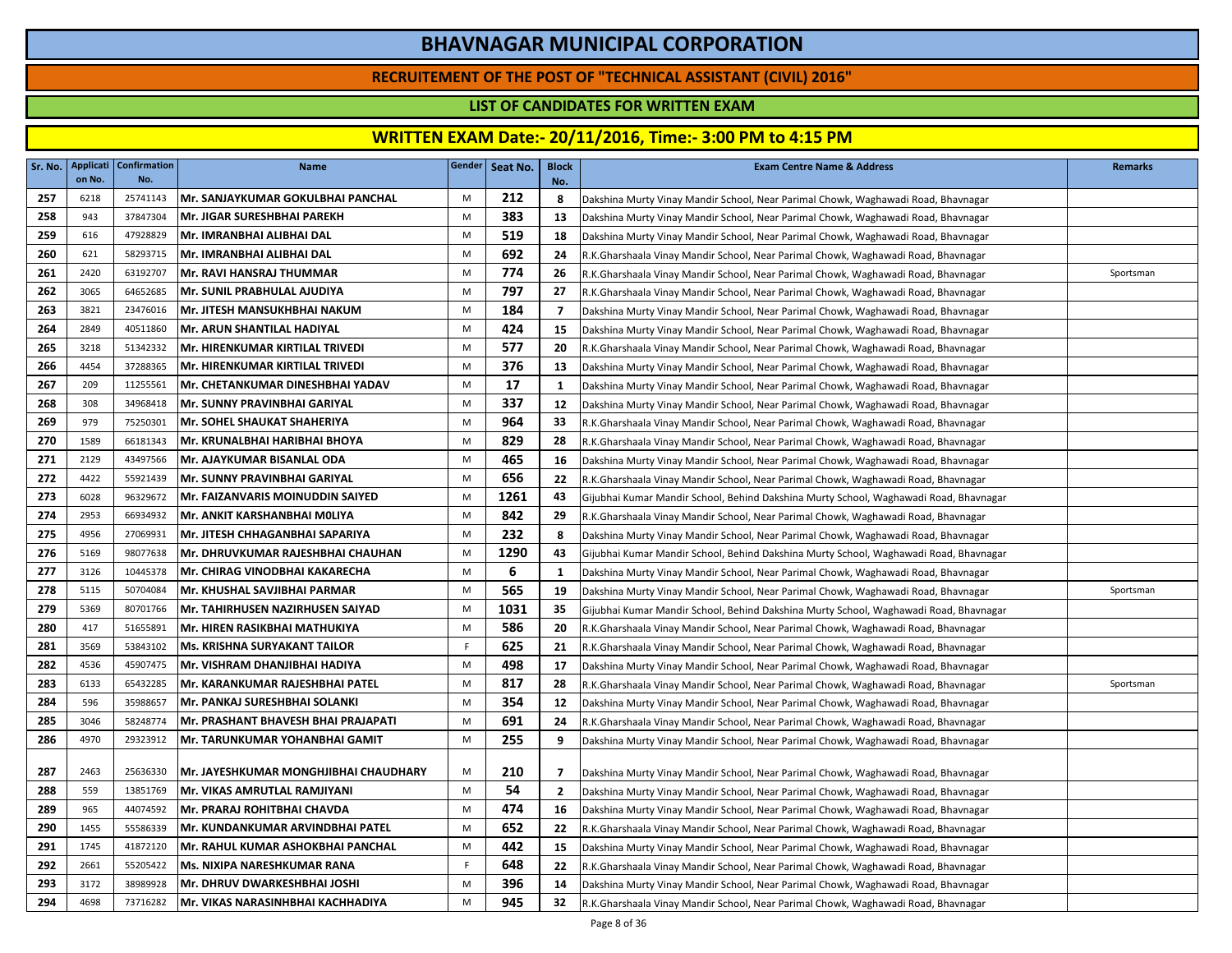### **RECRUITEMENT OF THE POST OF "TECHNICAL ASSISTANT (CIVIL) 2016"**

### **LIST OF CANDIDATES FOR WRITTEN EXAM**

| Sr. No. | Applicati<br>on No. | <b>Confirmation</b><br>No. | <b>Name</b>                               | Gender | Seat No. | <b>Block</b><br>No.     | <b>Exam Centre Name &amp; Address</b>                                                 | <b>Remarks</b> |
|---------|---------------------|----------------------------|-------------------------------------------|--------|----------|-------------------------|---------------------------------------------------------------------------------------|----------------|
| 295     | 5509                | 68852584                   | Mr. MAHESHBHAI PREMJIBHAI MULANI          | M      | 874      | 30                      | R.K.Gharshaala Vinay Mandir School, Near Parimal Chowk, Waghawadi Road, Bhavnagar     |                |
| 296     | 6118                | 15480391                   | IMr. KRIMITKUMAR HASMUKHBHAI PATEL        | M      | 82       | $\overline{\mathbf{3}}$ | Dakshina Murty Vinay Mandir School, Near Parimal Chowk, Waghawadi Road, Bhavnagar     |                |
| 297     | 6346                | 61253143                   | Mr. VISHVAJITSINH SURENDRASINH JADEJA     | M      | 738      | 25                      | R.K.Gharshaala Vinay Mandir School, Near Parimal Chowk, Waghawadi Road, Bhavnagar     |                |
| 298     | 115                 | 98047383                   | Mr. BRIJESH KANUBHAI PRAJAPATI            | M      | 1288     | 43                      | Gijubhai Kumar Mandir School, Behind Dakshina Murty School, Waghawadi Road, Bhavnagar |                |
| 299     | 5012                | 94137801                   | <b>Mr. NAVDEEPSINH DINESHSINH CHAUHAN</b> | M      | 1231     | 42                      | Gijubhai Kumar Mandir School, Behind Dakshina Murty School, Waghawadi Road, Bhavnagar |                |
| 300     | 1420                | 22063451                   | <b>Mr. DEVANG DHANSUKHBHAI RATHOD</b>     | M      | 174      | - 6                     | Dakshina Murty Vinay Mandir School, Near Parimal Chowk, Waghawadi Road, Bhavnagar     |                |
| 301     | 2708                | 13670574                   | Mr. MOHITKUMAR HASMUKHBHAI LAKUM          | M      | 52       | $\overline{2}$          | Dakshina Murty Vinay Mandir School, Near Parimal Chowk, Waghawadi Road, Bhavnagar     |                |
| 302     | 4126                | 49151298                   | Mr. CHIRAGKUMAR BHANUBHAI PRAJAPATI       | M      | 542      | 19                      | Dakshina Murty Vinay Mandir School, Near Parimal Chowk, Waghawadi Road, Bhavnagar     |                |
| 303     | 5192                | 70565496                   | Mr. RAVIKUMAR MANHARBHAI GADHVI           | M      | 896      | 30                      | R.K.Gharshaala Vinay Mandir School, Near Parimal Chowk, Waghawadi Road, Bhavnagar     |                |
| 304     | 5477                | 45261169                   | Mr. JAYESHKUMAR VINODBHAI SHRIMALI        | M      | 490      | 17                      | Dakshina Murty Vinay Mandir School, Near Parimal Chowk, Waghawadi Road, Bhavnagar     |                |
| 305     | 34                  | 72408343                   | Mr. RAJESHKUMAR HIMATBHAI PANCHAL         | M      | 926      | 31                      | R.K.Gharshaala Vinay Mandir School, Near Parimal Chowk, Waghawadi Road, Bhavnagar     |                |
| 306     | 1548                | 51256600                   | <b>Mr. HARSHDIP PRAVINCHANDRA PATEL</b>   | M      | 575      | 20                      | R.K.Gharshaala Vinay Mandir School, Near Parimal Chowk, Waghawadi Road, Bhavnagar     |                |
| 307     | 3089                | 70024457                   | Ms. DIVYA CHANDULAL KANZARIYA             | F.     | 889      | 30                      | R.K.Gharshaala Vinay Mandir School, Near Parimal Chowk, Waghawadi Road, Bhavnagar     |                |
| 308     | 3331                | 46351603                   | Mr. HIRENKUMAR ARJANBHAI MADAM            | M      | 506      | 17                      | Dakshina Murty Vinay Mandir School, Near Parimal Chowk, Waghawadi Road, Bhavnagar     |                |
| 309     | 4136                | 60209027                   | Mr. BRIJESH BHARATBHAI PRAJAPATI          | M      | 720      | 24                      | R.K.Gharshaala Vinay Mandir School, Near Parimal Chowk, Waghawadi Road, Bhavnagar     |                |
| 310     | 2679                | 58585599                   | Mr. SANJAYKUMAR RATANABHAI RABARI         | M      | 697      | 24                      | R.K.Gharshaala Vinay Mandir School, Near Parimal Chowk, Waghawadi Road, Bhavnagar     |                |
| 311     | 2993                | 36795898                   | Mr. SANJAYKUMAR RATNABHAI RABARI          | M      | 363      | 13                      | Dakshina Murty Vinay Mandir School, Near Parimal Chowk, Waghawadi Road, Bhavnagar     |                |
| 312     | 4992                | 81106227                   | Ms. ALKABEN DHIRUBHAI SOLANKI             | F.     | 1038     | 35                      | Gijubhai Kumar Mandir School, Behind Dakshina Murty School, Waghawadi Road, Bhavnagar |                |
| 313     | 628                 | 75862294                   | Mr. ANKURKUMAR BHAGVANDAS RATHOD          | M      | 969      | 33                      | R.K.Gharshaala Vinay Mandir School, Near Parimal Chowk, Waghawadi Road, Bhavnagar     |                |
| 314     | 2422                | 22838071                   | <b>Mr. HITESHKUMAR VISABHAI RABARI</b>    | M      | 179      | 6                       | Dakshina Murty Vinay Mandir School, Near Parimal Chowk, Waghawadi Road, Bhavnagar     |                |
| 315     | 3760                | 82111434                   | Mr. ANKESHBHAI DAYABHAI MAKWANA           | M      | 1057     | 36                      | Gijubhai Kumar Mandir School, Behind Dakshina Murty School, Waghawadi Road, Bhavnagar |                |
| 316     | 4092                | 65915602                   | Mr. SANDIPBHAI GANPATBHAI PATEL           | M      | 823      | 28                      | R.K.Gharshaala Vinay Mandir School, Near Parimal Chowk, Waghawadi Road, Bhavnagar     |                |
| 317     | 5203                | 14143470                   | Mr. GUNJAN PRAVINBHAI SHARMA              | М      | 60       | $\overline{2}$          | Dakshina Murty Vinay Mandir School, Near Parimal Chowk, Waghawadi Road, Bhavnagar     |                |
| 318     | 5903                | 40134781                   | Ms. DHARA GHANSHYAMBHAI CHAUHAN           | F.     | 414      | 14                      | Dakshina Murty Vinay Mandir School, Near Parimal Chowk, Waghawadi Road, Bhavnagar     |                |
| 319     | 6285                | 17886044                   | İMr. VIREN PRAFULBHAI GANATRA             | M      | 114      | 4                       | Dakshina Murty Vinay Mandir School, Near Parimal Chowk, Waghawadi Road, Bhavnagar     |                |
| 320     | 901                 | 51568386                   | Mr. JAYDEEP RAMESHBHAI SARVAIYA           | M      | 584      | 20                      | R.K.Gharshaala Vinay Mandir School, Near Parimal Chowk, Waghawadi Road, Bhavnagar     |                |
| 321     | 2807                | 95539589                   | Mr. ASHISH LABHUBHAI BHALALA              | M      | 1248     | 42                      | Gijubhai Kumar Mandir School, Behind Dakshina Murty School, Waghawadi Road, Bhavnagar |                |
| 322     | 2867                | 53343986                   | Mr. JAYESH RAGHAJIBHAI CHAUDHARY          | M      | 615      | 21                      | R.K.Gharshaala Vinay Mandir School, Near Parimal Chowk, Waghawadi Road, Bhavnagar     |                |
| 323     | 4096                | 26708475                   | lMr. ASHISHKUAMAR LABHUBHAI BHALALA       | M      | 224      | 8                       | Dakshina Murty Vinay Mandir School, Near Parimal Chowk, Waghawadi Road, Bhavnagar     |                |
| 324     | 6011                | 47099172                   | Mr. KHUSHAL RASHIKLAL CHAUHAN             | M      | 509      | 17                      | Dakshina Murty Vinay Mandir School, Near Parimal Chowk, Waghawadi Road, Bhavnagar     |                |
| 325     | 1536                | 44167994                   | Mr. SMEET RAJESHKUMAR GUPTA               | M      | 477      | 16                      | Dakshina Murty Vinay Mandir School, Near Parimal Chowk, Waghawadi Road, Bhavnagar     |                |
| 326     | 2312                | 86308849                   | Mr. KRUPAL MANOJKUMAR SUTHAR              | M      | 1127     | 38                      | Gijubhai Kumar Mandir School, Behind Dakshina Murty School, Waghawadi Road, Bhavnagar |                |
| 327     | 139                 | 44881531                   | lMr. HARDIKKUMAR BHARATBHAI PRAJAPATI     | M      | 483      | 17                      | Dakshina Murty Vinay Mandir School, Near Parimal Chowk, Waghawadi Road, Bhavnagar     |                |
| 328     | 146                 | 45089853                   | Ms. RANJAN RAMESHBHAI PARMAR              | F.     | 485      | 17                      | Dakshina Murty Vinay Mandir School, Near Parimal Chowk, Waghawadi Road, Bhavnagar     |                |
| 329     | 296                 | 80487437                   | <b>Mr. HITESHKUMAR DAHYABHAI PATEL</b>    | M      | 1026     | 35                      | Gijubhai Kumar Mandir School, Behind Dakshina Murty School, Waghawadi Road, Bhavnagar |                |
| 330     | 622                 | 64632160                   | Mr. BHAVESHBHAI MANUBHAI PATEL            | M      | 795      | 27                      | R.K.Gharshaala Vinay Mandir School, Near Parimal Chowk, Waghawadi Road, Bhavnagar     |                |
| 331     | 1067                | 77809853                   | <b>Mr. PINAKIN RAMESHBHAI PATOLIYA</b>    | M      | 995      | 34                      | Gijubhai Kumar Mandir School, Behind Dakshina Murty School, Waghawadi Road, Bhavnagar |                |
| 332     | 1975                | 95687526                   | Mr. NITESHKUMAR LAVJIBHAI MEDPARA         | M      | 1251     | 42                      | Gijubhai Kumar Mandir School, Behind Dakshina Murty School, Waghawadi Road, Bhavnagar |                |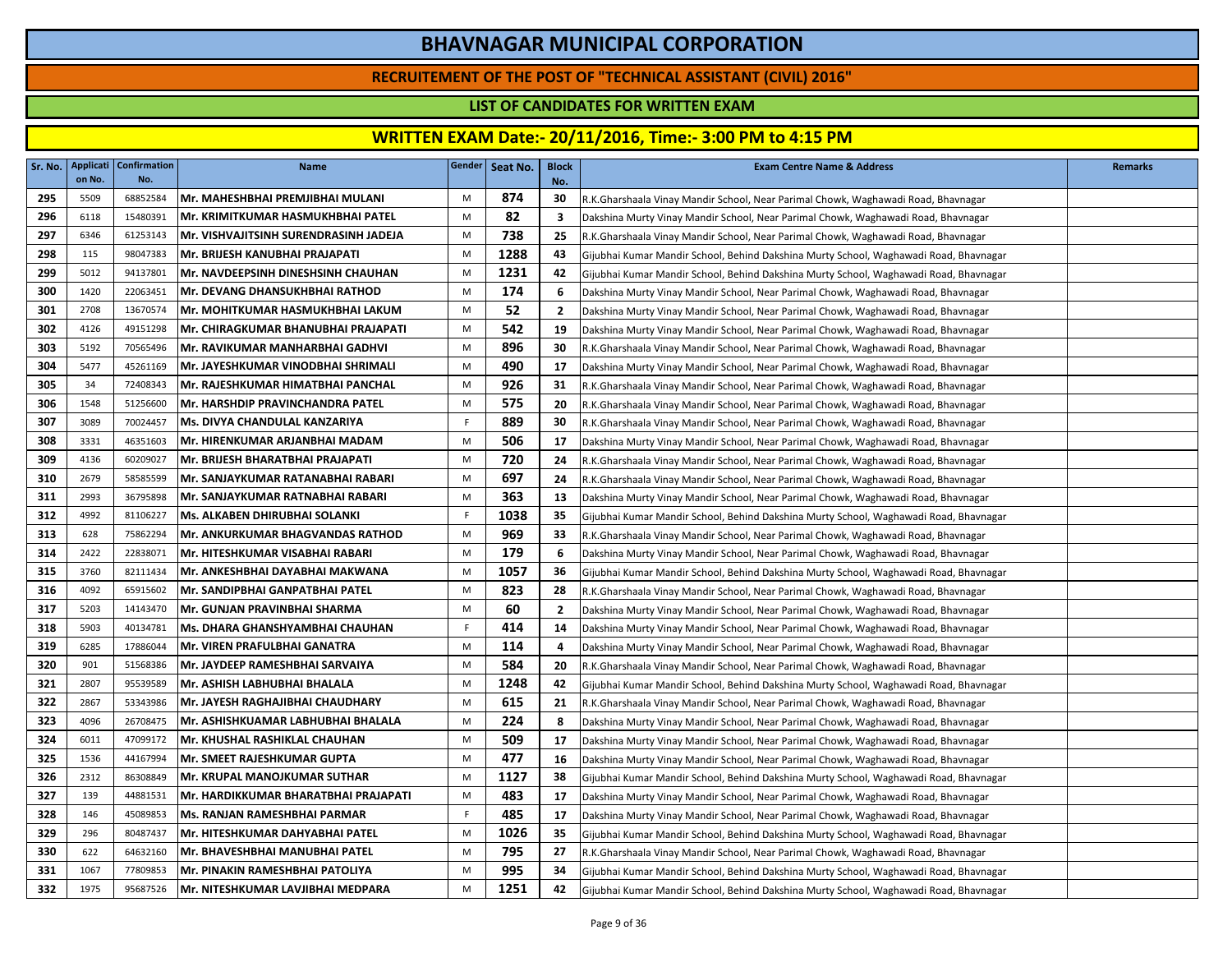### **RECRUITEMENT OF THE POST OF "TECHNICAL ASSISTANT (CIVIL) 2016"**

### **LIST OF CANDIDATES FOR WRITTEN EXAM**

|     | on No. | Sr. No.   Applicati   Confirmation<br>No. | <b>Name</b>                              |    | Gender Seat No. | <b>Block</b><br>No. | <b>Exam Centre Name &amp; Address</b>                                                 | <b>Remarks</b> |
|-----|--------|-------------------------------------------|------------------------------------------|----|-----------------|---------------------|---------------------------------------------------------------------------------------|----------------|
| 333 | 2213   | 97683693                                  | Mr. GOVIND RANABHAI LELA                 | M  | 1283            | 43                  | Gijubhai Kumar Mandir School, Behind Dakshina Murty School, Waghawadi Road, Bhavnagar |                |
| 334 | 3563   | 61582673                                  | Mr. HIMANSHU BHIKHABHAI PARMAR           | M  | 747             | 25                  | R.K.Gharshaala Vinay Mandir School, Near Parimal Chowk, Waghawadi Road, Bhavnagar     |                |
| 335 | 4878   | 96043506                                  | Mr. RAJAN MAHENDRAKUMAR AZAD             | M  | 1258            | 42                  | Gijubhai Kumar Mandir School, Behind Dakshina Murty School, Waghawadi Road, Bhavnagar |                |
| 336 | 5326   | 66950523                                  | Mr. PRATIKKUMAR BALVANTRAY BHATT         | M  | 843             | 29                  | R.K.Gharshaala Vinay Mandir School, Near Parimal Chowk, Waghawadi Road, Bhavnagar     |                |
| 337 | 1188   | 26124226                                  | Mr. PIYUSHKUMAR MUKESHBHAI PATEL         | M  | 215             | 8                   | Dakshina Murty Vinay Mandir School, Near Parimal Chowk, Waghawadi Road, Bhavnagar     |                |
| 338 | 1264   | 14370636                                  | Mr. ALPESHKUMAR KODARBHAI PATEL          | M  | 63              | 3                   | Dakshina Murty Vinay Mandir School, Near Parimal Chowk, Waghawadi Road, Bhavnagar     |                |
| 339 | 376    | 39427327                                  | Ms. REEMA SHANKARBHAI NAYAK              | F  | 404             | 14                  | Dakshina Murty Vinay Mandir School, Near Parimal Chowk, Waghawadi Road, Bhavnagar     |                |
| 340 | 854    | 44802878                                  | Mr. DHARMIK RASIKLAL PATEL               | M  | 481             | 17                  | Dakshina Murty Vinay Mandir School, Near Parimal Chowk, Waghawadi Road, Bhavnagar     |                |
|     |        |                                           |                                          |    |                 |                     |                                                                                       |                |
| 341 | 1844   | 24768104                                  | Mr. DHARMENDRAKUMAR NARAYANBHAI SAGAR    | M  | 200             | $\overline{7}$      | Dakshina Murty Vinay Mandir School, Near Parimal Chowk, Waghawadi Road, Bhavnagar     |                |
| 342 | 2321   | 63398578                                  | Mr. MAULIKKUMAR PRAVINBHAI PATEL         | M  | 777             | 26                  | R.K.Gharshaala Vinay Mandir School, Near Parimal Chowk, Waghawadi Road, Bhavnagar     |                |
| 343 | 2490   | 85213447                                  | Mr. BHAVIN JAYANTILAL GIRNARA            | M  | 1110            | 37                  | Gijubhai Kumar Mandir School, Behind Dakshina Murty School, Waghawadi Road, Bhavnagar |                |
| 344 | 3295   | 18435052                                  | Mr. DONALI RAJENDRABHAI MAKWANA          | F. | 123             | 5                   | Dakshina Murty Vinay Mandir School, Near Parimal Chowk, Waghawadi Road, Bhavnagar     |                |
| 345 | 4652   | 82504449                                  | Mr. MAUNIK JAYANTILAL MEVADA             | M  | 1065            | 36                  | Gijubhai Kumar Mandir School, Behind Dakshina Murty School, Waghawadi Road, Bhavnagar |                |
| 346 | 4880   | 52271364                                  | Mr. PARTHKUMAR LALITBHAI BHADANIA        | M  | 596             | 20                  | R.K.Gharshaala Vinay Mandir School, Near Parimal Chowk, Waghawadi Road, Bhavnagar     |                |
| 347 | 4909   | 68686695                                  | Ms. DAMINIBEN RAJABHAI NAKUM             | F  | 871             | 30                  | R.K.Gharshaala Vinay Mandir School, Near Parimal Chowk, Waghawadi Road, Bhavnagar     |                |
| 348 | 5376   | 15324246                                  | <b>Ms. SHIVANGI DILIPKUMAR GONDHIYA</b>  | F. | 79              | 3                   | Dakshina Murty Vinay Mandir School, Near Parimal Chowk, Waghawadi Road, Bhavnagar     |                |
| 349 | 5649   | 68637907                                  | Mr. HARSH GHANSHYAMBHAI KHETANI          | M  | 869             | 29                  | R.K.Gharshaala Vinay Mandir School, Near Parimal Chowk, Waghawadi Road, Bhavnagar     |                |
| 350 | 5746   | 27721834                                  | Mr. DHARMESHKUMAR PARSOTTAMBHAI PATEL    | M  | 238             | 8                   | Dakshina Murty Vinay Mandir School, Near Parimal Chowk, Waghawadi Road, Bhavnagar     |                |
| 351 | 5749   | 72601631                                  | Mr. MILAN SHAILESHBHAI GAJERA            | M  | 929             | 31                  | R.K.Gharshaala Vinay Mandir School, Near Parimal Chowk, Waghawadi Road, Bhavnagar     |                |
| 352 | 332    | 84708919                                  | Mr. YAGNEESH KIRITBHAI UPADHYAY          | M  | 1100            | 37                  | Gijubhai Kumar Mandir School, Behind Dakshina Murty School, Waghawadi Road, Bhavnagar |                |
| 353 | 1394   | 73707365                                  | <b>Mr. JAYKUMAR BABUBHAI GOTI</b>        | M  | 944             | 32                  | R.K.Gharshaala Vinay Mandir School, Near Parimal Chowk, Waghawadi Road, Bhavnagar     |                |
| 354 | 3029   | 65978459                                  | lMr. JAGDISHKUMAR CHELABHAI CHAUDHARY    | M  | 825             | 28                  | R.K.Gharshaala Vinay Mandir School, Near Parimal Chowk, Waghawadi Road, Bhavnagar     |                |
| 355 | 4820   | 31246933                                  | Mr. RAKESH RAMESHBHAI KANAZARIYA         | M  | 280             | 10                  | Dakshina Murty Vinay Mandir School, Near Parimal Chowk, Waghawadi Road, Bhavnagar     |                |
| 356 | 4865   | 10764737                                  | Mr. RAKESH RAMESHBHAI KANAZARIYA         | M  | 11              | 1                   | Dakshina Murty Vinay Mandir School, Near Parimal Chowk, Waghawadi Road, Bhavnagar     |                |
| 357 | 5102   | 43890800                                  | İMr. JAYKUMAR BABUBHAI GOTI              | M  | 470             | 16                  | Dakshina Murty Vinay Mandir School, Near Parimal Chowk, Waghawadi Road, Bhavnagar     |                |
| 358 | 5465   | 29347599                                  | Mr. YAGNESH KIRITBHAI UPADHYAY           | M  | 256             | 9                   | Dakshina Murty Vinay Mandir School, Near Parimal Chowk, Waghawadi Road, Bhavnagar     |                |
| 359 | 5577   | 85083060                                  | Ms. NEHA BHARATBHAI SONI                 | -F | 1107            | 37                  | Gijubhai Kumar Mandir School, Behind Dakshina Murty School, Waghawadi Road, Bhavnagar |                |
| 360 | 44     | 73275769                                  | Mr. ASHVIN JAYANTILAL HINGRAJIA          | M  | 937             | 32                  | R.K.Gharshaala Vinay Mandir School, Near Parimal Chowk, Waghawadi Road, Bhavnagar     |                |
| 361 | 3091   | 25885250                                  | lMr. ANILBHAI MALABHAI RABARI            | M  | 213             | 8                   | Dakshina Murty Vinay Mandir School, Near Parimal Chowk, Waghawadi Road, Bhavnagar     |                |
| 362 | 3796   | 80100265                                  | Mr. JAYDIP GORDHANBHAI BARVALIYA         | M  | 1018            | 34                  | Gijubhai Kumar Mandir School, Behind Dakshina Murty School, Waghawadi Road, Bhavnagar |                |
| 363 | 4120   | 51413230                                  | Mr. HITARTHBHAI POPATLAL PATEL           | M  | 579             | 20                  | R.K.Gharshaala Vinay Mandir School, Near Parimal Chowk, Waghawadi Road, Bhavnagar     |                |
| 364 | 5378   | 65301943                                  | Mr. JIGARKUMAR GOVINDBHAI PATEL          | M  | 813             | 28                  | R.K.Gharshaala Vinay Mandir School, Near Parimal Chowk, Waghawadi Road, Bhavnagar     |                |
| 365 | 5392   | 48711812                                  | <b>Mr. RAHULKUMAR VINODBHAI VARAN</b>    | M  | 532             | 18                  | Dakshina Murty Vinay Mandir School, Near Parimal Chowk, Waghawadi Road, Bhavnagar     |                |
| 366 | 5425   | 84783155                                  | <b>Mr. AKSHAY KUMAR KESHAVLAL SUTHAR</b> | M  | 1102            | 37                  | Gijubhai Kumar Mandir School, Behind Dakshina Murty School, Waghawadi Road, Bhavnagar |                |
| 367 | 5705   | 60494133                                  | Mr. ASHVIN JAYANTILAL HINGRAJIA          | M  | 727             | 25                  | R.K.Gharshaala Vinay Mandir School, Near Parimal Chowk, Waghawadi Road, Bhavnagar     |                |
| 368 | 764    | 55713962                                  | lMr. RAMESHBHAI VAGHABHAI GALSAR         | M  | 654             | 22                  | R.K.Gharshaala Vinay Mandir School, Near Parimal Chowk, Waghawadi Road, Bhavnagar     |                |
| 369 | 1701   | 88005442                                  | <b>Mr. ASHOKKUMAR GOVINDBHAI KOPATEL</b> | M  | 1151            | 39                  | Gijubhai Kumar Mandir School, Behind Dakshina Murty School, Waghawadi Road, Bhavnagar |                |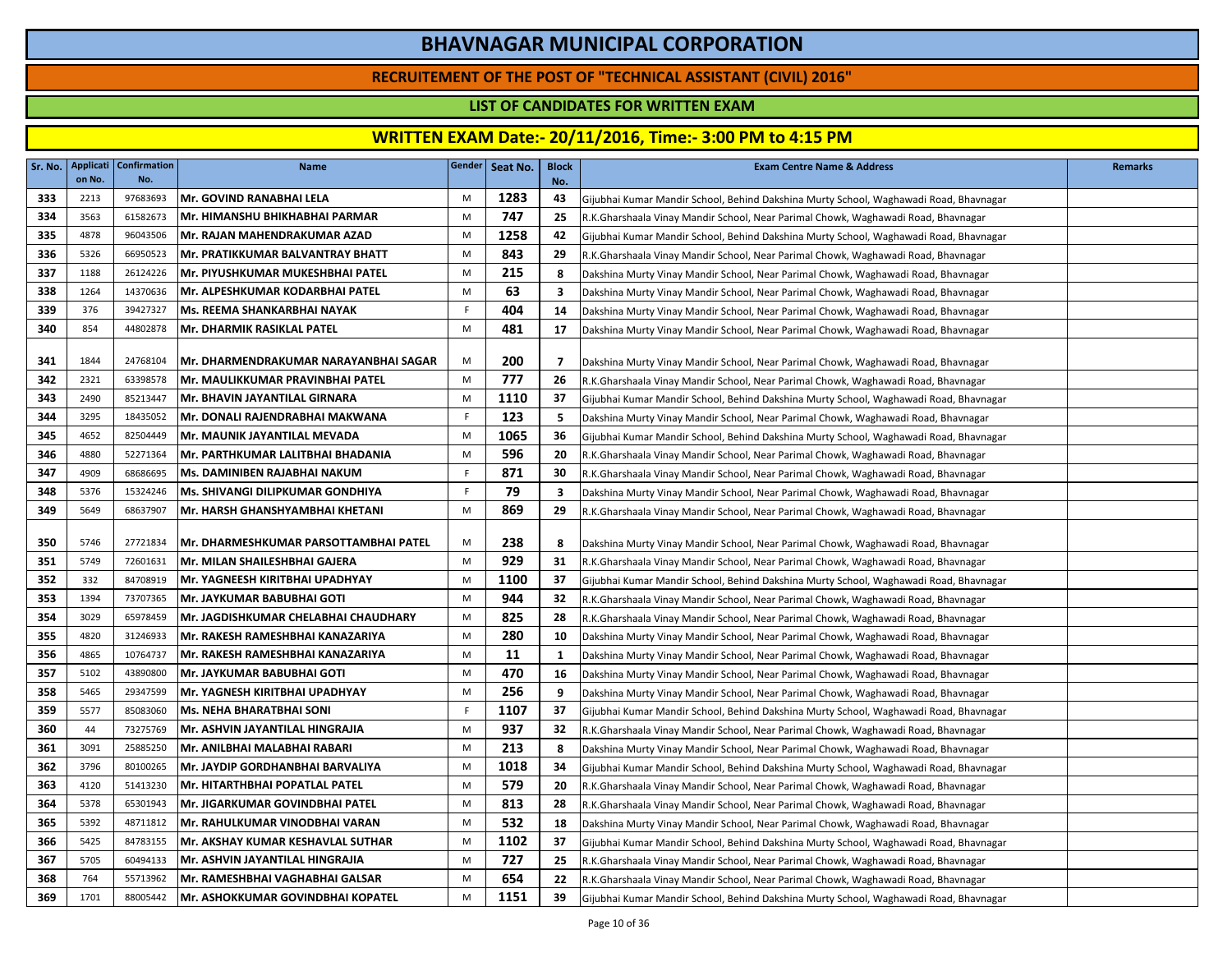### **RECRUITEMENT OF THE POST OF "TECHNICAL ASSISTANT (CIVIL) 2016"**

### **LIST OF CANDIDATES FOR WRITTEN EXAM**

| Sr. No. | Applicati<br>on No. | <b>Confirmation</b><br>No. | Name                                     |    | Gender   Seat No. | <b>Block</b><br>No.      | <b>Exam Centre Name &amp; Address</b>                                                 | <b>Remarks</b> |
|---------|---------------------|----------------------------|------------------------------------------|----|-------------------|--------------------------|---------------------------------------------------------------------------------------|----------------|
| 370     | 2769                | 20097206                   | Mr. SATISHKUMAR SURESHBHAI CHAUDHARI     | M  | 145               | 5                        | Dakshina Murty Vinay Mandir School, Near Parimal Chowk, Waghawadi Road, Bhavnagar     |                |
| 371     | 3932                | 30696897                   | Mr. LAKHAMAN RANABHAI KHUTI              | M  | 272               | 10                       | Dakshina Murty Vinay Mandir School, Near Parimal Chowk, Waghawadi Road, Bhavnagar     |                |
| 372     | 2745                | 21557860                   | Mr. YOGESHKUMAR NARANBHAI BAGDA          | M  | 169               | 6                        | Dakshina Murty Vinay Mandir School, Near Parimal Chowk, Waghawadi Road, Bhavnagar     |                |
| 373     | 356                 | 94681325                   | Mr. HARDIK DINESHBHAI VADOLIYA           | M  | 1239              | 42                       | Gijubhai Kumar Mandir School, Behind Dakshina Murty School, Waghawadi Road, Bhavnagar |                |
| 374     | 657                 | 52767775                   | Mr. GHANASHYAMBHAI MANUBHAI PATEL        | M  | 607               | 21                       | R.K.Gharshaala Vinay Mandir School, Near Parimal Chowk, Waghawadi Road, Bhavnagar     |                |
| 375     | 781                 | 48580491                   | Mr. MANOJKUMAR MAHESHBHAI DHANEKAR       | M  | 530               | 18                       | Dakshina Murty Vinay Mandir School, Near Parimal Chowk, Waghawadi Road, Bhavnagar     |                |
|         |                     |                            | Mr. DUSHYANT KUMAR SINGH HARDEVSINH      |    |                   |                          |                                                                                       |                |
| 376     | 2136                | 32862033                   | <b>JADEJA</b>                            | M  | 305               | 11                       | Dakshina Murty Vinay Mandir School, Near Parimal Chowk, Waghawadi Road, Bhavnagar     |                |
| 377     | 2727                | 67966764                   | Mr. NIKUNJ AMRUTLAL PATEL                | M  | 856               | 29                       | R.K.Gharshaala Vinay Mandir School, Near Parimal Chowk, Waghawadi Road, Bhavnagar     |                |
| 378     | 3175                | 64307910                   | Mr. HARDIKKUMAR KIRANBHAI GOHIL          | M  | 792               | 27                       | R.K.Gharshaala Vinay Mandir School, Near Parimal Chowk, Waghawadi Road, Bhavnagar     |                |
| 379     | 3200                | 66803182                   | Mr. CHINTANKUMAR KAMLESHBHAI PATEL       | M  | 837               | 28                       | R.K.Gharshaala Vinay Mandir School, Near Parimal Chowk, Waghawadi Road, Bhavnagar     |                |
| 380     | 4831                | 75214097                   | Mr. APEXKUMAR SUKETKUMAR SARAIYA         | M  | 963               | 33                       | R.K.Gharshaala Vinay Mandir School, Near Parimal Chowk, Waghawadi Road, Bhavnagar     |                |
| 381     | 5259                | 62628626                   | Mr. HINMATSINH ABHERAJAJI JADEJA         | M  | 761               | 26                       | R.K.Gharshaala Vinay Mandir School, Near Parimal Chowk, Waghawadi Road, Bhavnagar     |                |
| 382     | 5428                | 87556175                   | Mr. KUSHALKUMAR NARANBHAI ANIALIA        | M  | 1143              | 39                       | Gijubhai Kumar Mandir School, Behind Dakshina Murty School, Waghawadi Road, Bhavnagar |                |
|         |                     |                            | Mr. DUSHYANT KUMAR SINGH HARDEVSINH      |    |                   |                          |                                                                                       |                |
| 383     | 5898                | 69744522                   | <b>JADEJA</b>                            | M  | 884               | 30                       | R.K.Gharshaala Vinay Mandir School, Near Parimal Chowk, Waghawadi Road, Bhavnagar     |                |
| 384     | 3989                | 25120661                   | Mr. FALGUN MANSANGBHAI CHAUDHARY         | M  | 205               | $\overline{\phantom{a}}$ | Dakshina Murty Vinay Mandir School, Near Parimal Chowk, Waghawadi Road, Bhavnagar     | Sportsman      |
| 385     | 398                 | 14364506                   | Mr. RAHULBHAI VISHNUBHAI PANCHAL         | M  | 62                | $\overline{\mathbf{3}}$  | Dakshina Murty Vinay Mandir School, Near Parimal Chowk, Waghawadi Road, Bhavnagar     |                |
| 386     | 1884                | 55331752                   | Mr. SIDDHARAJ GANESHJI RAJPUT            | M  | 649               | 22                       | R.K.Gharshaala Vinay Mandir School, Near Parimal Chowk, Waghawadi Road, Bhavnagar     |                |
| 387     | 4277                | 96397923                   | Mr. AKASH ASHOKBHAI UBALKAR              | M  | 1263              | 43                       | Gijubhai Kumar Mandir School, Behind Dakshina Murty School, Waghawadi Road, Bhavnagar |                |
| 388     | 4580                | 56989789                   | Mr. SANJAY KHATABHAI VANIYA              | M  | 680               | 23                       | R.K.Gharshaala Vinay Mandir School, Near Parimal Chowk, Waghawadi Road, Bhavnagar     |                |
| 389     | 4932                | 84063131                   | Mr. HITESH VANUBHAI PARMAR               | M  | 1084              | 37                       | Gijubhai Kumar Mandir School, Behind Dakshina Murty School, Waghawadi Road, Bhavnagar |                |
| 390     | 5683                | 20316404                   | Mr. JAYVIRSINH HARPALSINH ZALA           | M  | 149               | 5                        | Dakshina Murty Vinay Mandir School, Near Parimal Chowk, Waghawadi Road, Bhavnagar     |                |
| 391     | 1356                | 82739497                   | Mr. MAULIKKUMAR PRAVINKUMAR GAJJAR       | M  | 1067              | 36                       | Gijubhai Kumar Mandir School, Behind Dakshina Murty School, Waghawadi Road, Bhavnagar |                |
| 392     | 5220                | 59049199                   | Mr. GAUTAMKUMAR KHEMABHAI PRAJAPATI      | M  | 706               | 24                       | R.K.Gharshaala Vinay Mandir School, Near Parimal Chowk, Waghawadi Road, Bhavnagar     |                |
| 393     | 5236                | 38295208                   | Mr. GAUTAMKUMAR KHEMABHAI PRAJAPATI      | M  | 392               | 14                       | Dakshina Murty Vinay Mandir School, Near Parimal Chowk, Waghawadi Road, Bhavnagar     |                |
| 394     | 1225                | 72141337                   | Mr. NAYAN DILIPBHAI CHAVDA               | M  | 922               | 31                       | R.K.Gharshaala Vinay Mandir School, Near Parimal Chowk, Waghawadi Road, Bhavnagar     |                |
| 395     | 2376                | 60401030                   | Mr. HARSH PRAFULBHAI MANIYAR             | M  | 725               | 25                       | R.K.Gharshaala Vinay Mandir School, Near Parimal Chowk, Waghawadi Road, Bhavnagar     |                |
| 396     | 3930                | 42982015                   | Mr. APURVA KALPESHKUMAR RAMI             | M  | 455               | 16                       | Dakshina Murty Vinay Mandir School, Near Parimal Chowk, Waghawadi Road, Bhavnagar     |                |
| 397     | 4209                | 71271315                   | <b>Ms. OSHIN KARAM CHAND ARORA ARORA</b> | F. | 906               | 31                       | R.K.Gharshaala Vinay Mandir School, Near Parimal Chowk, Waghawadi Road, Bhavnagar     |                |
| 398     | 4512                | 78122423                   | Mr. JITESHKUMAR NEVANDRAM KODNANI        | M  | 998               | 34                       | Gijubhai Kumar Mandir School, Behind Dakshina Murty School, Waghawadi Road, Bhavnagar | Sportsman      |
| 399     | 5261                | 44095071                   | Mr. MEHULKUMAR RAMJIBHAI ZAMPADIYA       | M  | 475               | 16                       | Dakshina Murty Vinay Mandir School, Near Parimal Chowk, Waghawadi Road, Bhavnagar     |                |
| 400     | 6305                | 31470399                   | Mr. SATISH BHIKHUBHAI GAJERA             | M  | 282               | 10                       | Dakshina Murty Vinay Mandir School, Near Parimal Chowk, Waghawadi Road, Bhavnagar     |                |
| 401     | 262                 | 13634181                   | Mr. ABHISHEKBHAI AJITBHAI CHAVDA         | M  | 50                | $\overline{2}$           | Dakshina Murty Vinay Mandir School, Near Parimal Chowk, Waghawadi Road, Bhavnagar     |                |
| 402     | 299                 | 73204398                   | Mr. KISHANKUMAR HARJIVANBHAI GOPANI      | M  | 936               | 32                       | R.K.Gharshaala Vinay Mandir School, Near Parimal Chowk, Waghawadi Road, Bhavnagar     |                |
| 403     | 1030                | 77416963                   | Mr. KULDEEP RAMESHBHAI BHOJANI           | M  | 988               | 33                       | R.K.Gharshaala Vinay Mandir School, Near Parimal Chowk, Waghawadi Road, Bhavnagar     |                |
| 404     | 1461                | 52989347                   | Mr. KALPESH KHIMJIBHAI SHAH              | M  | 609               | 21                       | R.K.Gharshaala Vinay Mandir School, Near Parimal Chowk, Waghawadi Road, Bhavnagar     |                |
| 405     | 3420                | 53795094                   | Mr. VISHAL RAJENDRAKUMAR DAVE            | M  | 624               | 21                       | R.K.Gharshaala Vinay Mandir School, Near Parimal Chowk, Waghawadi Road, Bhavnagar     |                |
| 406     | 4549                | 51814120                   | Ms. HEMALIBEN JASVANTBHAI PATEL          | F  | 592               | 20                       | R.K.Gharshaala Vinay Mandir School, Near Parimal Chowk, Waghawadi Road, Bhavnagar     |                |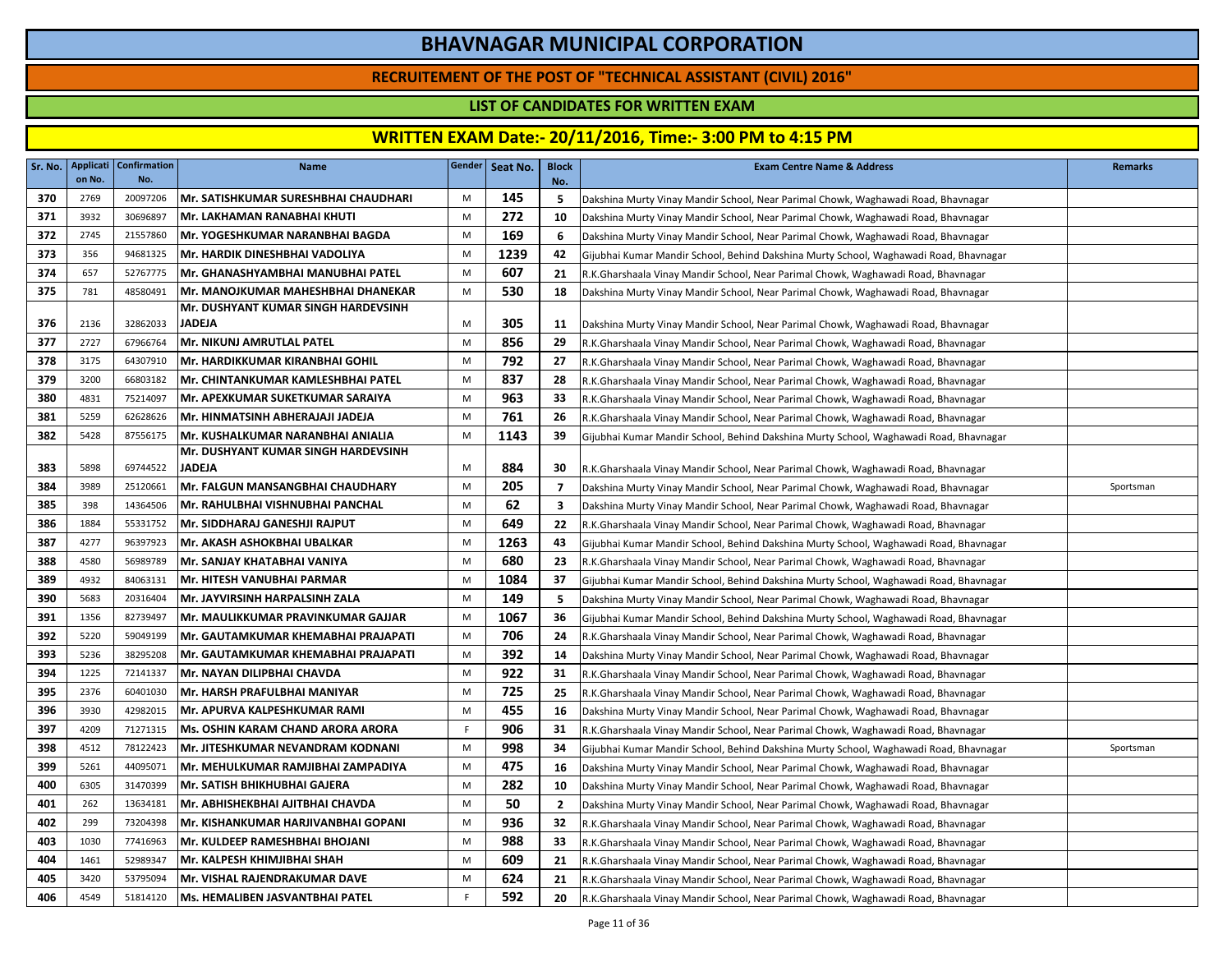### **RECRUITEMENT OF THE POST OF "TECHNICAL ASSISTANT (CIVIL) 2016"**

### **LIST OF CANDIDATES FOR WRITTEN EXAM**

| Sr. No. | on No. | Applicati Confirmation<br>No. | <b>Name</b>                                 |             | Gender Seat No. | <b>Block</b><br>No. | <b>Exam Centre Name &amp; Address</b>                                                 | <b>Remarks</b> |
|---------|--------|-------------------------------|---------------------------------------------|-------------|-----------------|---------------------|---------------------------------------------------------------------------------------|----------------|
| 407     | 4683   | 91967995                      | Mr. ASHISHKUMAR JIVRAJBHAI GHELANI          | M           | 1204            | 41                  | Gijubhai Kumar Mandir School, Behind Dakshina Murty School, Waghawadi Road, Bhavnagar |                |
| 408     | 5152   | 55050361                      | Mr. RAJESH GALBABHAI PRAJAPATI              | M           | 645             | 22                  | R.K.Gharshaala Vinay Mandir School, Near Parimal Chowk, Waghawadi Road, Bhavnagar     |                |
| 409     | 6127   | 30549415                      | Mr. HARDIK PRAVINBHAI PITHADIYA             | M           | 269             | 9                   | Dakshina Murty Vinay Mandir School, Near Parimal Chowk, Waghawadi Road, Bhavnagar     |                |
| 410     | 5771   | 28098297                      | Mr. VISHAL JITESHBHAI CHOTALIYA             | M           | 245             | 9                   | Dakshina Murty Vinay Mandir School, Near Parimal Chowk, Waghawadi Road, Bhavnagar     |                |
| 411     | 3310   | 36692697                      | <b>Mr. SHREYAS DINESHBHAI MODH</b>          | M           | 361             | 13                  | Dakshina Murty Vinay Mandir School, Near Parimal Chowk, Waghawadi Road, Bhavnagar     |                |
| 412     | 270    | 74737743                      | <b>Ms. GRISHMA JAYANTILAL SOJITRA</b>       | F.          | 959             | 32                  | R.K.Gharshaala Vinay Mandir School, Near Parimal Chowk, Waghawadi Road, Bhavnagar     |                |
| 413     | 554    | 63682753                      | Mr. KALPESHKUMAR SUKHADEVBHAI NAYI          | M           | 780             | 26                  | R.K.Gharshaala Vinay Mandir School, Near Parimal Chowk, Waghawadi Road, Bhavnagar     |                |
| 414     | 985    | 85363796                      | Mr. MAYUR SURESHBHAI PRAJAPATI              | M           | 1115            | 38                  | Gijubhai Kumar Mandir School, Behind Dakshina Murty School, Waghawadi Road, Bhavnagar |                |
| 415     | 2478   | 86751125                      | <b>Mr. SHUBHAM NITINGIRI GAUSWAMI</b>       | M           | 1133            | 38                  | Gijubhai Kumar Mandir School, Behind Dakshina Murty School, Waghawadi Road, Bhavnagar |                |
| 416     | 5293   | 67251467                      | Mr. YAGNIKKUMAR KAMLESHBHAI MORADIYA        | M           | 848             | 29                  | R.K.Gharshaala Vinay Mandir School, Near Parimal Chowk, Waghawadi Road, Bhavnagar     |                |
| 417     | 3909   | 33359583                      | <b>Mr. PARTH GIRISHKUMAR NAYAK</b>          | M           | 316             | 11                  | Dakshina Murty Vinay Mandir School, Near Parimal Chowk, Waghawadi Road, Bhavnagar     |                |
| 418     | 4464   | 31826200                      | <b>Mr. PARTH GIRISHKUMAR NAYAK</b>          | M           | 290             | 10                  | Dakshina Murty Vinay Mandir School, Near Parimal Chowk, Waghawadi Road, Bhavnagar     |                |
| 419     | 134    | 38220626                      | Ms. HEMAL GIRISHBHAI BAKORI                 | $\mathsf F$ | 391             | 14                  | Dakshina Murty Vinay Mandir School, Near Parimal Chowk, Waghawadi Road, Bhavnagar     |                |
| 420     | 238    | 13425958                      | Mr. CHIRAG VINUBHAI TRAPASIYA               | M           | 46              | $\overline{2}$      | Dakshina Murty Vinay Mandir School, Near Parimal Chowk, Waghawadi Road, Bhavnagar     |                |
| 421     | 339    | 84338941                      | Mr. PARTH KANAIYALAL MAKWANA                | M           | 1090            | 37                  | Gijubhai Kumar Mandir School, Behind Dakshina Murty School, Waghawadi Road, Bhavnagar |                |
| 422     | 606    | 24197674                      | Mr. PRACHIBEN MAHESHKUMAR PATEL             | F           | 193             | $\overline{7}$      | Dakshina Murty Vinay Mandir School, Near Parimal Chowk, Waghawadi Road, Bhavnagar     |                |
| 423     | 776    | 88584324                      | Mr. AKSHAYKUMAR JINABHAI BARAIYA            | M           | 1158            | 39                  | Gijubhai Kumar Mandir School, Behind Dakshina Murty School, Waghawadi Road, Bhavnagar |                |
| 424     | 1277   | 59978920                      | Mr. BHAVESH GOVINDBHAI VANEL                | M           | 715             | 24                  | R.K.Gharshaala Vinay Mandir School, Near Parimal Chowk, Waghawadi Road, Bhavnagar     |                |
| 425     | 1582   | 61063203                      | Mr. VISHAL RAMANBHAI DIXIT                  | M           | 735             | 25                  | R.K.Gharshaala Vinay Mandir School, Near Parimal Chowk, Waghawadi Road, Bhavnagar     |                |
| 426     | 1585   | 70392387                      | Mr. VISHAL RAMANBHAI DIXIT                  | M           | 894             | 30                  | R.K.Gharshaala Vinay Mandir School, Near Parimal Chowk, Waghawadi Road, Bhavnagar     |                |
| 427     | 1818   | 93937907                      | <b>Ms. PURVI DILIPBHAI PAREKH</b>           | F.          | 1227            | 41                  | Gijubhai Kumar Mandir School, Behind Dakshina Murty School, Waghawadi Road, Bhavnagar |                |
| 428     | 1848   | 39704811                      | IMr. PRAGNESHKUMAR DINESHBHAI PANCHAL       | M           | 408             | 14                  | Dakshina Murty Vinay Mandir School, Near Parimal Chowk, Waghawadi Road, Bhavnagar     |                |
| 429     | 2281   | 85547763                      | <b>Ms. VIDUSHI NIKHILBHAI PATEL</b>         | $\mathsf F$ | 1118            | 38                  | Gijubhai Kumar Mandir School, Behind Dakshina Murty School, Waghawadi Road, Bhavnagar |                |
| 430     | 2295   | 84515182                      | Mr. RAVIKUMAR BABUBHAI DODIYA               | M           | 1098            | 37                  | Gijubhai Kumar Mandir School, Behind Dakshina Murty School, Waghawadi Road, Bhavnagar |                |
| 431     | 2366   | 21134741                      | Mr. PRATIKKUMAR MANSUKHBHAI KHICHADIYA      | M           | 165             | -6                  | Dakshina Murty Vinay Mandir School, Near Parimal Chowk, Waghawadi Road, Bhavnagar     |                |
| 432     | 2425   | 31075208                      | Mr. DINESHBHAI DEVABHAI BAROT               | M           | 277             | 10                  | Dakshina Murty Vinay Mandir School, Near Parimal Chowk, Waghawadi Road, Bhavnagar     | Sportsman      |
| 433     | 2557   | 95844671                      | <b>Mr. VISHNU NEMICHAND SHARMA</b>          | M           | 1253            | 42                  | Gijubhai Kumar Mandir School, Behind Dakshina Murty School, Waghawadi Road, Bhavnagar |                |
| 434     | 2998   | 86459784                      | Mr. DHARMESH HARSADBHAI DELIVALA            | M           | 1130            | 38                  | Gijubhai Kumar Mandir School, Behind Dakshina Murty School, Waghawadi Road, Bhavnagar |                |
| 435     | 3365   | 79151868                      | Mr. ARIFSHA RAMAZANSHA FAKIR                | M           | 1005            | 34                  | Gijubhai Kumar Mandir School, Behind Dakshina Murty School, Waghawadi Road, Bhavnagar |                |
| 436     | 3445   | 77626746                      | IMr. AJAYKUMAR SAVJIBHAI METALIYA           | M           | 991             | 34                  | Gijubhai Kumar Mandir School, Behind Dakshina Murty School, Waghawadi Road, Bhavnagar |                |
| 437     | 3468   | 79227070                      | <b>Mr. NIMISHKUMAR NARENDRABHAI JOSHI</b>   | M           | 1006            | 34                  | Gijubhai Kumar Mandir School, Behind Dakshina Murty School, Waghawadi Road, Bhavnagar |                |
| 438     | 3885   | 77023279                      | Mr. HARDIK CHANDULAL BAVISA                 | M           | 982             | 33                  | R.K.Gharshaala Vinay Mandir School, Near Parimal Chowk, Waghawadi Road, Bhavnagar     |                |
| 439     | 3931   | 56702308                      | Mr. RAKESH VINODBHAI TRAPASIYA              | M           | 676             | 23                  | R.K.Gharshaala Vinay Mandir School, Near Parimal Chowk, Waghawadi Road, Bhavnagar     |                |
| 440     | 4080   | 37316159                      | Mr. SAGAR RAJUBHAI VAGHELA                  | M           | 377             | 13                  | Dakshina Murty Vinay Mandir School, Near Parimal Chowk, Waghawadi Road, Bhavnagar     |                |
| 441     | 4468   | 59547225                      | <b>Mr. PRAGNESHKUMAR DINESHBHAI PANCHAL</b> | M           | 710             | 24                  | R.K.Gharshaala Vinay Mandir School, Near Parimal Chowk, Waghawadi Road, Bhavnagar     |                |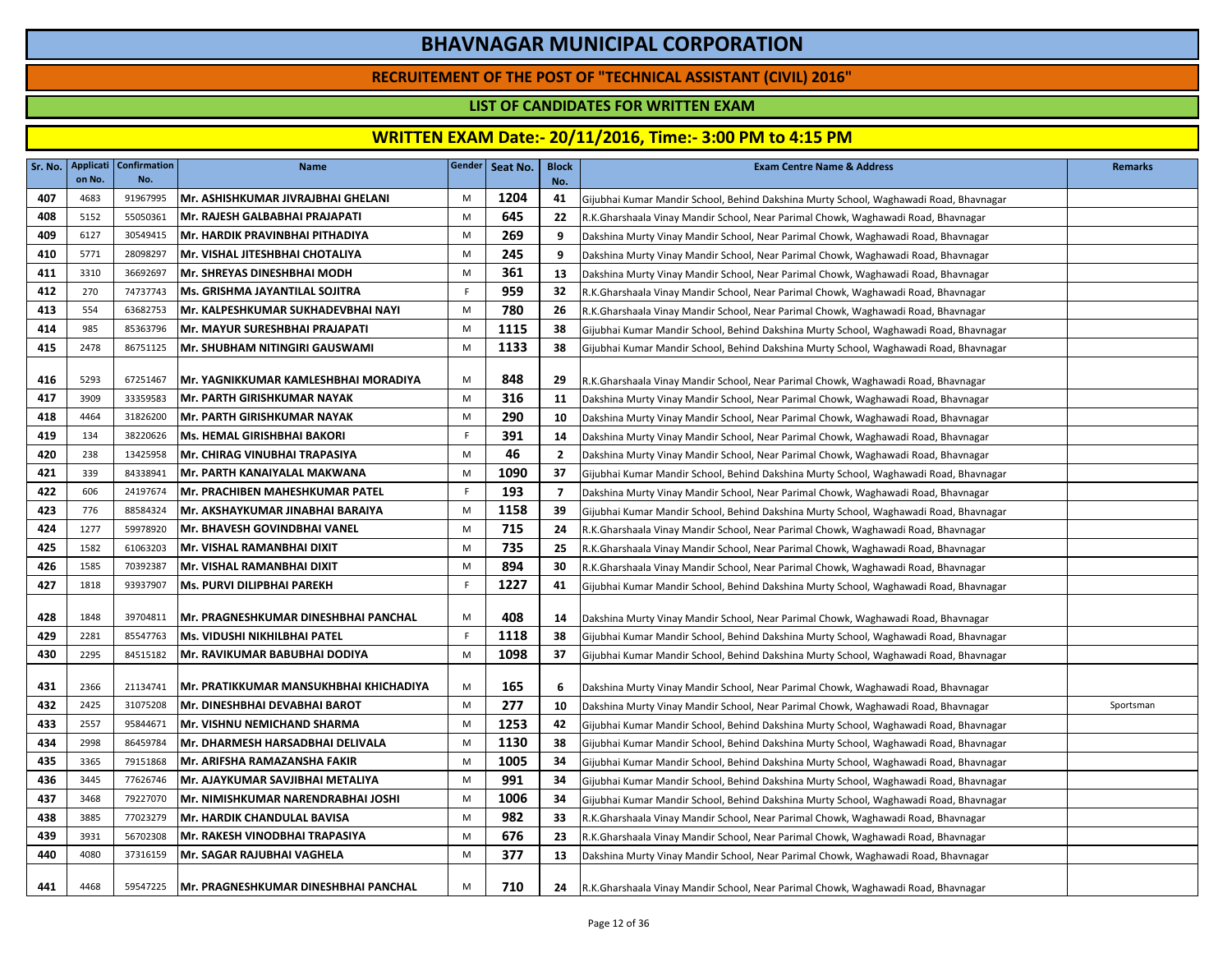### **RECRUITEMENT OF THE POST OF "TECHNICAL ASSISTANT (CIVIL) 2016"**

### **LIST OF CANDIDATES FOR WRITTEN EXAM**

| Sr. No. | Applicati<br>on No. | <b>Confirmation</b><br>No. | Name                                |    | Gender Seat No. | <b>Block</b><br>No. | <b>Exam Centre Name &amp; Address</b>                                                 | <b>Remarks</b> |
|---------|---------------------|----------------------------|-------------------------------------|----|-----------------|---------------------|---------------------------------------------------------------------------------------|----------------|
| 442     | 4519                | 65111805                   | Mr. KIRTIKUMAR RAJESHBHAI PARMAR    | M  | 809             | 27                  | R.K.Gharshaala Vinay Mandir School, Near Parimal Chowk, Waghawadi Road, Bhavnagar     |                |
| 443     | 4691                | 94453173                   | Mr. DILIPKUMAR DINESHBHAI PRAJAPATI | M  | 1237            | 42                  | Gijubhai Kumar Mandir School, Behind Dakshina Murty School, Waghawadi Road, Bhavnagar |                |
| 444     | 4788                | 43163446                   | Ms. NEHABEN RAMESHKUMAR PRAJAPATI   | -F | 460             | 16                  | Dakshina Murty Vinay Mandir School, Near Parimal Chowk, Waghawadi Road, Bhavnagar     |                |
| 445     | 4925                | 32913479                   | Mr. RAHULKUMAR DANABHAI RATHOD      | M  | 308             | 11                  | Dakshina Murty Vinay Mandir School, Near Parimal Chowk, Waghawadi Road, Bhavnagar     | Sportsman      |
| 446     | 4999                | 60365316                   | Mr. BHAVANI BHUPATBHAI PARMAR       | M  | 723             | 25                  | R.K.Gharshaala Vinay Mandir School, Near Parimal Chowk, Waghawadi Road, Bhavnagar     |                |
| 447     | 5448                | 75590708                   | Ms. DINKAL DEEPAK KUMAR SHARMA      | F. | 967             | 33                  | R.K.Gharshaala Vinay Mandir School, Near Parimal Chowk, Waghawadi Road, Bhavnagar     |                |
| 448     | 5564                | 45556665                   | Mr. CHIRAG VINUBHAI TRAPASIYA       | M  | 494             | 17                  | Dakshina Murty Vinay Mandir School, Near Parimal Chowk, Waghawadi Road, Bhavnagar     |                |
| 449     | 5590                | 66806408                   | Mr. RAKESH VINODBHAI TRAPASIYA      | M  | 838             | 28                  | R.K.Gharshaala Vinay Mandir School, Near Parimal Chowk, Waghawadi Road, Bhavnagar     |                |
| 450     | 5775                | 56690266                   | Mr. KIRANKUMAR BHARATBHAI ZINZALA   | M  | 675             | 23                  | R.K.Gharshaala Vinay Mandir School, Near Parimal Chowk, Waghawadi Road, Bhavnagar     |                |
| 451     | 6007                | 30516519                   | Mr. MILANKUMAR BABULAL PATEL        | M  | 268             | 9                   | Dakshina Murty Vinay Mandir School, Near Parimal Chowk, Waghawadi Road, Bhavnagar     |                |
| 452     | 6168                | 57142128                   | Mr. RAJDEEPKUMAR REVABHAI MUNIYA    | M  | 683             | 23                  | R.K.Gharshaala Vinay Mandir School, Near Parimal Chowk, Waghawadi Road, Bhavnagar     |                |
|         |                     |                            | Mr. RAMANJEET MANJEET SINGH KHANUJA |    |                 |                     |                                                                                       |                |
| 453     | 3254                | 70304239                   | <b>KHANUJA</b>                      | M  | 892             | 30                  | R.K.Gharshaala Vinay Mandir School, Near Parimal Chowk, Waghawadi Road, Bhavnagar     |                |
| 454     | 5520                | 34081831                   | Ms. MEENUKUMARI JAINARAYAN MEENA    | F  | 328             | 11                  | Dakshina Murty Vinay Mandir School, Near Parimal Chowk, Waghawadi Road, Bhavnagar     |                |
| 455     | 1214                | 65635064                   | <b>Ms. ISHANI ASHOKBHAI TRIVEDI</b> | F. | 818             | 28                  | R.K.Gharshaala Vinay Mandir School, Near Parimal Chowk, Waghawadi Road, Bhavnagar     |                |
| 456     | 2060                | 97658857                   | Mr. MEHULKUMAR AMUBHAI HIRANI       | M  | 1282            | 43                  | Gijubhai Kumar Mandir School, Behind Dakshina Murty School, Waghawadi Road, Bhavnagar |                |
| 457     | 2687                | 88984940                   | Mr. RUSHIKESH DOSABHAI MARU         | M  | 1162            | 39                  | Gijubhai Kumar Mandir School, Behind Dakshina Murty School, Waghawadi Road, Bhavnagar |                |
| 458     | 910                 | 51798623                   | Mr. SHIVAM SURESHBHAI PATEL         | M  | 591             | 20                  | R.K.Gharshaala Vinay Mandir School, Near Parimal Chowk, Waghawadi Road, Bhavnagar     |                |
| 459     | 1024                | 64633838                   | Mr. GAUTAMKUMAR MAHENDRABHAI PATEL  | M  | 796             | 27                  | R.K.Gharshaala Vinay Mandir School, Near Parimal Chowk, Waghawadi Road, Bhavnagar     |                |
| 460     | 1771                | 41275464                   | Mr. KUSH DASHRATHLAL PATEL          | M  | 432             | 15                  | Dakshina Murty Vinay Mandir School, Near Parimal Chowk, Waghawadi Road, Bhavnagar     |                |
| 461     | 2202                | 51212000                   | Mr. RAJU RANABHAI SADIYA            | M  | 572             | 20                  | R.K.Gharshaala Vinay Mandir School, Near Parimal Chowk, Waghawadi Road, Bhavnagar     |                |
| 462     | 2909                | 37954045                   | Mr. ARJUNKUMAR ASHOKBHAI KHETANI    | M  | 387             | 13                  | Dakshina Murty Vinay Mandir School, Near Parimal Chowk, Waghawadi Road, Bhavnagar     |                |
| 463     | 3970                | 56152094                   | <b>Mr. DINESH DILIP DUDANI</b>      | M  | 665             | 23                  | R.K.Gharshaala Vinay Mandir School, Near Parimal Chowk, Waghawadi Road, Bhavnagar     |                |
| 464     | 4618                | 45516869                   | Mr. ARJUNKUMAR ASHOKBHAI KHETANI    | M  | 493             | 17                  | Dakshina Murty Vinay Mandir School, Near Parimal Chowk, Waghawadi Road, Bhavnagar     |                |
| 465     | 4626                | 81527414                   | Mr. ARJUNKUMAR ASHOKBHAI KHETANI    | M  | 1047            | 35                  | Gijubhai Kumar Mandir School, Behind Dakshina Murty School, Waghawadi Road, Bhavnagar |                |
| 466     | 5341                | 73897631                   | Mr. RAKESHKUMAR DHULABHAI VANKAR    | M  | 947             | 32                  | R.K.Gharshaala Vinay Mandir School, Near Parimal Chowk, Waghawadi Road, Bhavnagar     |                |
| 467     | 5522                | 49383555                   | Mr. RAJU RANABHAI SADIYA            | M  | 549             | 19                  | Dakshina Murty Vinay Mandir School, Near Parimal Chowk, Waghawadi Road, Bhavnagar     |                |
| 468     | 5611                | 70293718                   | Mr. GAUTAMKUMAR MAHENDRABHAI PATEL  | M  | 891             | 30                  | R.K.Gharshaala Vinay Mandir School, Near Parimal Chowk, Waghawadi Road, Bhavnagar     |                |
| 469     | 5703                | 93948693                   | Mr. GAUTAMKUMAR MAHENDRABHAI PATEL  | M  | 1229            | 41                  | Gijubhai Kumar Mandir School, Behind Dakshina Murty School, Waghawadi Road, Bhavnagar |                |
| 470     | 6089                | 77297040                   | Mr. IMRAN YUNUSBHAI GUNGA           | M  | 985             | 33                  | R.K.Gharshaala Vinay Mandir School, Near Parimal Chowk, Waghawadi Road, Bhavnagar     |                |
| 471     | 1073                | 90652574                   | Mr. PANKAJKUMAR SHIVRAMBHAI PARMAR  | M  | 1184            | 40                  | Gijubhai Kumar Mandir School, Behind Dakshina Murty School, Waghawadi Road, Bhavnagar |                |
| 472     | 1235                | 67858973                   | Mr. MANAN GIRISHKUMAR BHABSAR       | M  | 854             | 29                  | R.K.Gharshaala Vinay Mandir School, Near Parimal Chowk, Waghawadi Road, Bhavnagar     |                |
| 473     | 2556                | 35757491                   | Mr. NITINKUMAR DIPLIPBHAI PATEL     | M  | 351             | 12                  | Dakshina Murty Vinay Mandir School, Near Parimal Chowk, Waghawadi Road, Bhavnagar     |                |
| 474     | 3009                | 90442109                   | Ms. MITAL BEN LALJIBHAI GAMIT       | F. | 1181            | 40                  | Gijubhai Kumar Mandir School, Behind Dakshina Murty School, Waghawadi Road, Bhavnagar |                |
| 475     | 3066                | 72367247                   | Mr. DIVYESH MANJIBHAI RATANPARA     | M  | 924             | 31                  | R.K.Gharshaala Vinay Mandir School, Near Parimal Chowk, Waghawadi Road, Bhavnagar     |                |
| 476     | 3353                | 16572899                   | Mr. MUBARAKALI GULAMBHAI SHAIKH     | M  | 96              | 4                   | Dakshina Murty Vinay Mandir School, Near Parimal Chowk, Waghawadi Road, Bhavnagar     |                |
| 477     | 201                 | 63743910                   | Mr. KRUNAL BHARATKUMAR SHAH         | M  | 781             | 27                  | R.K.Gharshaala Vinay Mandir School, Near Parimal Chowk, Waghawadi Road, Bhavnagar     |                |
| 478     | 1737                | 70387952                   | Mr. VIHAR DAMJIBHAI VARU            | M  | 893             | 30                  | R.K.Gharshaala Vinay Mandir School, Near Parimal Chowk, Waghawadi Road, Bhavnagar     |                |
| 479     | 4668                | 39437622                   | Mr. BHARGAV BIPINBHAI PATEL         | M  | 405             | 14                  | Dakshina Murty Vinay Mandir School, Near Parimal Chowk, Waghawadi Road, Bhavnagar     |                |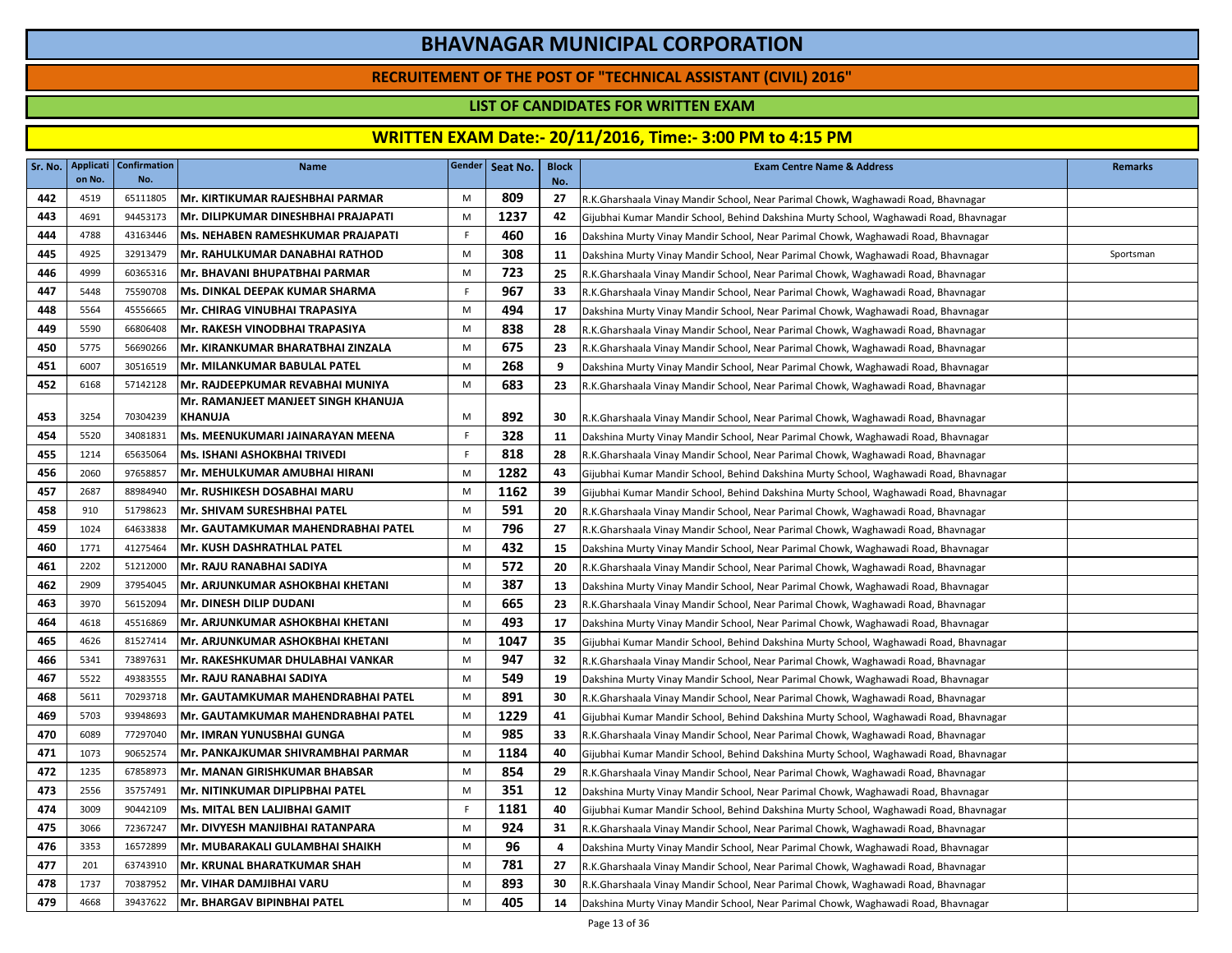### **RECRUITEMENT OF THE POST OF "TECHNICAL ASSISTANT (CIVIL) 2016"**

### **LIST OF CANDIDATES FOR WRITTEN EXAM**

| Sr. No. | on No. | Applicati   Confirmation<br>No. | <b>Name</b>                            |    | Gender Seat No. | <b>Block</b><br>No. | <b>Exam Centre Name &amp; Address</b>                                                 | <b>Remarks</b> |
|---------|--------|---------------------------------|----------------------------------------|----|-----------------|---------------------|---------------------------------------------------------------------------------------|----------------|
| 480     | 5002   | 55571549                        | Mr. AKASHKUMAR KIRTIBHAI PATEL         | M  | 651             | 22                  | R.K.Gharshaala Vinay Mandir School, Near Parimal Chowk, Waghawadi Road, Bhavnagar     |                |
| 481     | 3189   | 71514683                        | Mr. DIKESH KUMAR RASIKBHAI KARDANI     | M  | 911             | 31                  | R.K.Gharshaala Vinay Mandir School, Near Parimal Chowk, Waghawadi Road, Bhavnagar     |                |
| 482     | 674    | 44805293                        | Mrs. PARTH VAGHAJIBHAI DESAI           | M  | 482             | 17                  | Dakshina Murty Vinay Mandir School, Near Parimal Chowk, Waghawadi Road, Bhavnagar     |                |
|         |        |                                 |                                        |    |                 |                     |                                                                                       |                |
| 483     | 1236   | 99965025                        | Mr. CHINTANKUMAR BHARATKUMAR SATHWARA  | M  | 1315            | 44                  | Gijubhai Kumar Mandir School, Behind Dakshina Murty School, Waghawadi Road, Bhavnagar |                |
| 484     | 2049   | 51695542                        | Mr. VIJAYBHAI SHANTILAL PRAJAPATI      | M  | 587             | 20                  | R.K.Gharshaala Vinay Mandir School, Near Parimal Chowk, Waghawadi Road, Bhavnagar     |                |
| 485     | 2145   | 13288234                        | Mr. VIJAY NANJIBHAI PANDAV             | M  | 44              | $\overline{2}$      | Dakshina Murty Vinay Mandir School, Near Parimal Chowk, Waghawadi Road, Bhavnagar     |                |
| 486     | 2682   | 17306292                        | Mr. DIVYESHKUMAR ARJANBHAI SONDARVA    | M  | 104             | 4                   | Dakshina Murty Vinay Mandir School, Near Parimal Chowk, Waghawadi Road, Bhavnagar     |                |
| 487     | 2824   | 50877584                        | Mr. MEHUL RAMABHAI PRAJAPATI           | M  | 568             | 19                  | Dakshina Murty Vinay Mandir School, Near Parimal Chowk, Waghawadi Road, Bhavnagar     |                |
| 488     | 5120   | 68414322                        | Mr. VIVEK VINAYAK MISHRA               | M  | 867             | 29                  | R.K.Gharshaala Vinay Mandir School, Near Parimal Chowk, Waghawadi Road, Bhavnagar     |                |
| 489     | 5147   | 36915308                        | <b>Ms. MAYURIKUMARI MANSUKH GORFAL</b> | F  | 366             | 13                  | Dakshina Murty Vinay Mandir School, Near Parimal Chowk, Waghawadi Road, Bhavnagar     |                |
| 490     | 747    | 65164568                        | Mr. DILIPKUMAR JAYANTILAL PRAJAPATI    | M  | 811             | 28                  | R.K.Gharshaala Vinay Mandir School, Near Parimal Chowk, Waghawadi Road, Bhavnagar     |                |
| 491     | 949    | 77475684                        | IMr. SACHIT MAHENDRAKUMAR SANGHADIA    | M  | 990             | 33                  | R.K.Gharshaala Vinay Mandir School, Near Parimal Chowk, Waghawadi Road, Bhavnagar     |                |
| 492     | 1439   | 95027209                        | Mr. MUKESHBHAI SHANKARBHAI CHAUDHARY   | M  | 1246            | 42                  | Gijubhai Kumar Mandir School, Behind Dakshina Murty School, Waghawadi Road, Bhavnagar |                |
| 493     | 1469   | 43026182                        | Mr. BHARAT GOVINDBHAI CHAUHAN          | M  | 458             | 16                  | Dakshina Murty Vinay Mandir School, Near Parimal Chowk, Waghawadi Road, Bhavnagar     |                |
| 494     | 1984   | 82207578                        | Mr. ALPESHBHAI JAYANTILAL MAKAVANA     | M  | 1060            | 36                  | Gijubhai Kumar Mandir School, Behind Dakshina Murty School, Waghawadi Road, Bhavnagar |                |
| 495     | 2244   | 82519131                        | Mr. AKASH MANCHHARAMBHAI DUDHAREJIYA   | M  | 1066            | 36                  | Gijubhai Kumar Mandir School, Behind Dakshina Murty School, Waghawadi Road, Bhavnagar |                |
| 496     | 2691   | 62755703                        | Mr. PARTH DINESHBHAI RATHOD            | M  | 763             | 26                  | R.K.Gharshaala Vinay Mandir School, Near Parimal Chowk, Waghawadi Road, Bhavnagar     |                |
| 497     | 4630   | 64965932                        | Mr. MAHESH LAVAJIBHAI RATHOD           | M  | 806             | 27                  | R.K.Gharshaala Vinay Mandir School, Near Parimal Chowk, Waghawadi Road, Bhavnagar     |                |
| 498     | 385    | 24010387                        | Mr. KAUSHIKKUMAR BHARATBHAI PRAJAPATI  | M  | 191             | $\overline{7}$      | Dakshina Murty Vinay Mandir School, Near Parimal Chowk, Waghawadi Road, Bhavnagar     |                |
| 499     | 998    | 26875957                        | Mr. MANASI BHIKHABHAI HIRANI           | F  | 227             | 8                   | Dakshina Murty Vinay Mandir School, Near Parimal Chowk, Waghawadi Road, Bhavnagar     |                |
| 500     | 1198   | 99552148                        | Mr. CHIRAGKUMAR BHAGVANBHAI CHAUDHARI  | M  | 1309            | 44                  | Gijubhai Kumar Mandir School, Behind Dakshina Murty School, Waghawadi Road, Bhavnagar |                |
| 501     | 1374   | 52202272                        | Mr. JAYESHBHAI DALPATBHAI BARAIYA      | M  | 594             | 20                  | R.K.Gharshaala Vinay Mandir School, Near Parimal Chowk, Waghawadi Road, Bhavnagar     |                |
| 502     | 2116   | 41275186                        | Mr. JANMOHAMMAD ABDULLABHAI RINDBLOCH  | M  | 431             | 15                  | Dakshina Murty Vinay Mandir School, Near Parimal Chowk, Waghawadi Road, Bhavnagar     |                |
| 503     | 2157   | 99330323                        | Mr. JIGNESH KANTILAL SOLANKI           | M  | 1304            | 44                  | Gijubhai Kumar Mandir School, Behind Dakshina Murty School, Waghawadi Road, Bhavnagar |                |
| 504     | 2522   | 32235844                        | <b>Mr. RUCHIT KUMUDCHANDRA MISTRI</b>  | M  | 294             | 10                  | Dakshina Murty Vinay Mandir School, Near Parimal Chowk, Waghawadi Road, Bhavnagar     |                |
| 505     | 2551   | 94220151                        | Mr. MAYURBHAI MADHUBHAI BAGADA         | M  | 1233            | 42                  | Gijubhai Kumar Mandir School, Behind Dakshina Murty School, Waghawadi Road, Bhavnagar |                |
| 506     | 3127   | 91837181                        | Mr. DHIRENKUMAR KISHORBHAI MEHTA       | M  | 1203            | 41                  | Gijubhai Kumar Mandir School, Behind Dakshina Murty School, Waghawadi Road, Bhavnagar |                |
| 507     | 3589   | 30230856                        | Mr. MUKESHKUMAR CHANDUJI JEGOLA        | M  | 265             | 9                   | Dakshina Murty Vinay Mandir School, Near Parimal Chowk, Waghawadi Road, Bhavnagar     |                |
| 508     | 3824   | 36992505                        | Mr. CHINTANKUMAR DANJIBHAI BHALIYA     | M  | 368             | 13                  | Dakshina Murty Vinay Mandir School, Near Parimal Chowk, Waghawadi Road, Bhavnagar     |                |
| 509     | 5209   | 97903961                        | Mr. JAYESHBHAI DALPABHAI BARAIYA       | M  | 1286            | 43                  | Gijubhai Kumar Mandir School, Behind Dakshina Murty School, Waghawadi Road, Bhavnagar |                |
| 510     | 5455   | 71382198                        | Mr. JUGALKUMAR NILESHBHAI DAVE         | M  | 908             | 31                  | R.K.Gharshaala Vinay Mandir School, Near Parimal Chowk, Waghawadi Road, Bhavnagar     |                |
| 511     | 6163   | 65683028                        | IMs. BHOOMI SHARADBHAI BOSAMIYA        | F. | 819             | 28                  | R.K.Gharshaala Vinay Mandir School, Near Parimal Chowk, Waghawadi Road, Bhavnagar     |                |
| 512     | 5433   | 47288861                        | Mr. JITENDRAKUMAR KALABHAI CHAUDHARY   | M  | 510             | 17                  | Dakshina Murty Vinay Mandir School, Near Parimal Chowk, Waghawadi Road, Bhavnagar     |                |
| 513     | 3246   | 71646070                        | Mr. ISHANYA PREM NARAYAN JOSHI JOSHI   | M  | 913             | 31                  | R.K.Gharshaala Vinay Mandir School, Near Parimal Chowk, Waghawadi Road, Bhavnagar     |                |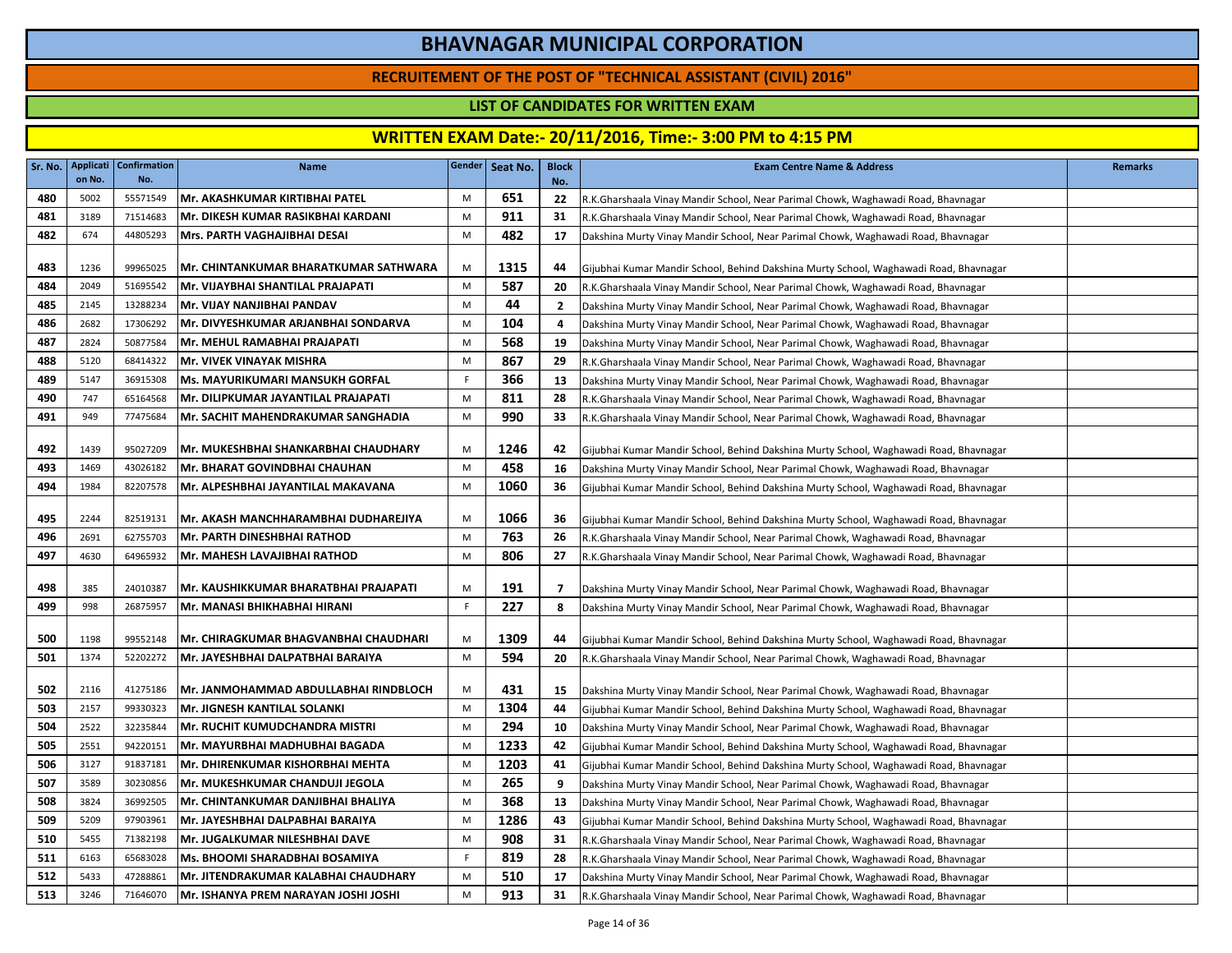### **RECRUITEMENT OF THE POST OF "TECHNICAL ASSISTANT (CIVIL) 2016"**

#### **LIST OF CANDIDATES FOR WRITTEN EXAM**

|     | on No. | Sr. No.   Applicati   Confirmation  <br>No. | <b>Name</b>                                   |             | Gender Seat No. | <b>Block</b><br>No.     | <b>Exam Centre Name &amp; Address</b>                                                 | <b>Remarks</b> |
|-----|--------|---------------------------------------------|-----------------------------------------------|-------------|-----------------|-------------------------|---------------------------------------------------------------------------------------|----------------|
| 514 | 3510   | 63531113                                    | Mr. RAMJI KANTIJI THAKOR                      | M           | 778             | 26                      | R.K.Gharshaala Vinay Mandir School, Near Parimal Chowk, Waghawadi Road, Bhavnagar     |                |
| 515 | 4453   | 53298057                                    | Mr. KEYUL DINESHBHAI MEHTA                    | M           | 614             | 21                      | R.K.Gharshaala Vinay Mandir School, Near Parimal Chowk, Waghawadi Road, Bhavnagar     |                |
| 516 | 4533   | 39850874                                    | Mr. RONAKBHAI RAVINDRABHAI KHAMBHADIYA        | M           | 411             | 14                      | Dakshina Murty Vinay Mandir School, Near Parimal Chowk, Waghawadi Road, Bhavnagar     |                |
| 517 | 5244   | 70652539                                    | Mr. VAHIDHUSEN MAHEBUBBHAI CHAUHAN            | M           | 898             | 30                      | R.K.Gharshaala Vinay Mandir School, Near Parimal Chowk, Waghawadi Road, Bhavnagar     |                |
| 518 | 1759   | 15553698                                    | <b>Mr. CHINTANKUMAR MAHENDRAKUMAR TRIVEDI</b> | M           | 83              | $\overline{\mathbf{3}}$ | Dakshina Murty Vinay Mandir School, Near Parimal Chowk, Waghawadi Road, Bhavnagar     |                |
| 519 | 6105   | 49106868                                    | Mr. PINKAL HASMUKHBHAI RANA                   | M           | 541             | 19                      | Dakshina Murty Vinay Mandir School, Near Parimal Chowk, Waghawadi Road, Bhavnagar     |                |
| 520 | 2579   | 10723592                                    | Mr. HIRENKUMAR ASHOKBHAI MANDALIYA            | M           | 10              | 1                       | Dakshina Murty Vinay Mandir School, Near Parimal Chowk, Waghawadi Road, Bhavnagar     |                |
| 521 | 521    | 39779206                                    | Mr. ASHISH DHANJIBHAI DOBARIYA                | M           | 409             | 14                      | Dakshina Murty Vinay Mandir School, Near Parimal Chowk, Waghawadi Road, Bhavnagar     |                |
| 522 | 905    | 81144439                                    | Mr. DHVANI DHARMESHKUMAR PATEL                | M           | 1040            | 35                      | Gijubhai Kumar Mandir School, Behind Dakshina Murty School, Waghawadi Road, Bhavnagar |                |
| 523 | 1332   | 56139245                                    | İMr. NITINBHAI NAGARBHAI PARMAR               | M           | 664             | 23                      | R.K.Gharshaala Vinay Mandir School, Near Parimal Chowk, Waghawadi Road, Bhavnagar     |                |
| 524 | 2118   | 60912124                                    | Mr. DHAVALKUMAR RAJENDRAKUMAR PATEL           | M           | 733             | 25                      | R.K.Gharshaala Vinay Mandir School, Near Parimal Chowk, Waghawadi Road, Bhavnagar     |                |
| 525 | 2186   | 87294763                                    | Mrs. ASHA VALLABHBHAI BHOLANI                 | F.          | 1138            | 38                      | Gijubhai Kumar Mandir School, Behind Dakshina Murty School, Waghawadi Road, Bhavnagar |                |
| 526 | 3566   | 64449994                                    | Ms. ASHA VALLABHBHAI BHOLANI                  | $\mathsf F$ | 794             | 27                      | R.K.Gharshaala Vinay Mandir School, Near Parimal Chowk, Waghawadi Road, Bhavnagar     |                |
| 527 | 5943   | 16458448                                    | Mr. BIJALKUMAR MAHESHKUMAR PATEL              | M           | 94              | 4                       | Dakshina Murty Vinay Mandir School, Near Parimal Chowk, Waghawadi Road, Bhavnagar     |                |
| 528 | 2514   | 82893397                                    | İMr. MITALBEN LALJIBHAI GAMIT                 | F.          | 1070            | 36                      | Gijubhai Kumar Mandir School, Behind Dakshina Murty School, Waghawadi Road, Bhavnagar |                |
| 529 | 3145   | 10720992                                    | Mr. MANSUKHKUMAR RAMESHBHAI MEVADA            | M           | 9               | <b>1</b>                | Dakshina Murty Vinay Mandir School, Near Parimal Chowk, Waghawadi Road, Bhavnagar     |                |
| 530 | 4315   | 12599024                                    | Mr. MANSUKHKUMAR RAMESHBHAI MEVADA            | M           | 36              | $\overline{2}$          | Dakshina Murty Vinay Mandir School, Near Parimal Chowk, Waghawadi Road, Bhavnagar     |                |
| 531 | 1116   | 83230975                                    | <b>Mr. VIJAYKUMAR BHOGILAL PATEL</b>          | M           | 1076            | 36                      | Gijubhai Kumar Mandir School, Behind Dakshina Murty School, Waghawadi Road, Bhavnagar |                |
| 532 | 1522   | 12392267                                    | Mr. MUKESHKUMAR RAMABHAI PATELIYA             | М           | 35              | $\overline{2}$          | Dakshina Murty Vinay Mandir School, Near Parimal Chowk, Waghawadi Road, Bhavnagar     |                |
| 533 | 1654   | 13452966                                    | Mr. MUNIR KADARBHAI CHAUHAN                   | M           | 48              | $\overline{2}$          | Dakshina Murty Vinay Mandir School, Near Parimal Chowk, Waghawadi Road, Bhavnagar     |                |
| 534 | 1930   | 11774918                                    | Mr. SUMITKUMAR RAJESHKUMAR MORIYANI           | М           | 29              | <b>1</b>                | Dakshina Murty Vinay Mandir School, Near Parimal Chowk, Waghawadi Road, Bhavnagar     |                |
| 535 | 1965   | 16274793                                    | Mr. ARTH RAMESHBHAI PATEL                     | M           | 87              | $\overline{\mathbf{3}}$ | Dakshina Murty Vinay Mandir School, Near Parimal Chowk, Waghawadi Road, Bhavnagar     |                |
| 536 | 2596   | 33179468                                    | <b>Mr. KETAN HARSHUKHBHAI THUMMAR</b>         | M           | 313             | 11                      | Dakshina Murty Vinay Mandir School, Near Parimal Chowk, Waghawadi Road, Bhavnagar     |                |
| 537 | 2615   | 53467950                                    | Mr. NIRAV RAMBHAI KARAMTA                     | M           | 619             | 21                      | R.K.Gharshaala Vinay Mandir School, Near Parimal Chowk, Waghawadi Road, Bhavnagar     |                |
| 538 | 2990   | 80646732                                    | İMr. VISHALKUMAR RASIKBHAI RAVAL              | M           | 1030            | 35                      | Gijubhai Kumar Mandir School, Behind Dakshina Murty School, Waghawadi Road, Bhavnagar |                |
| 539 | 3032   | 17343196                                    | Mr. CHIRAGKUMAR VISHNUBHAI DARJI              | M           | 105             | $\overline{a}$          | Dakshina Murty Vinay Mandir School, Near Parimal Chowk, Waghawadi Road, Bhavnagar     |                |
| 540 | 3058   | 10420651                                    | Mr. BHAVESH RAJESHBHAI AAL                    | M           | 5               | -1                      | Dakshina Murty Vinay Mandir School, Near Parimal Chowk, Waghawadi Road, Bhavnagar     |                |
| 541 | 3572   | 78011989                                    | Mr. BHARAT MASHARUBHAI CHAUDHARY              | M           | 997             | 34                      | Gijubhai Kumar Mandir School, Behind Dakshina Murty School, Waghawadi Road, Bhavnagar |                |
| 542 | 3919   | 51378241                                    | Mr. DIBYANAND AKHILESH RAI                    | M           | 578             | 20                      | R.K.Gharshaala Vinay Mandir School, Near Parimal Chowk, Waghawadi Road, Bhavnagar     |                |
| 543 | 4573   | 44140793                                    | Mr. MITESHKUMAR VINUBHAI VALAND               | M           | 476             | 16                      | Dakshina Murty Vinay Mandir School, Near Parimal Chowk, Waghawadi Road, Bhavnagar     |                |
| 544 | 5005   | 76587402                                    | Mr. PARTH BHAGAVANJIBHAI VACHHANI             | M           | 977             | 33                      | R.K.Gharshaala Vinay Mandir School, Near Parimal Chowk, Waghawadi Road, Bhavnagar     | Sportsman      |
| 545 | 5245   | 99319640                                    | Mr. HEMNANDAN ANIRUDDHBHAI YADAV              | M           | 1303            | 44                      | Gijubhai Kumar Mandir School, Behind Dakshina Murty School, Waghawadi Road, Bhavnagar |                |
| 546 | 5674   | 10950628                                    | Mr. SHIV MAHESHBHAI FALDU                     | M           | 15              | -1                      | Dakshina Murty Vinay Mandir School, Near Parimal Chowk, Waghawadi Road, Bhavnagar     | Sportsman      |
| 547 | 278    | 36812751                                    | Mr. AMIT JESABHAI GARCHAR                     | M           | 364             | 13                      | Dakshina Murty Vinay Mandir School, Near Parimal Chowk, Waghawadi Road, Bhavnagar     |                |
| 548 | 1731   | 60055507                                    | <b>Mr. JAYMIN PRAVINBHAI ROHIT</b>            | M           | 718             | 24                      | R.K.Gharshaala Vinay Mandir School, Near Parimal Chowk, Waghawadi Road, Bhavnagar     |                |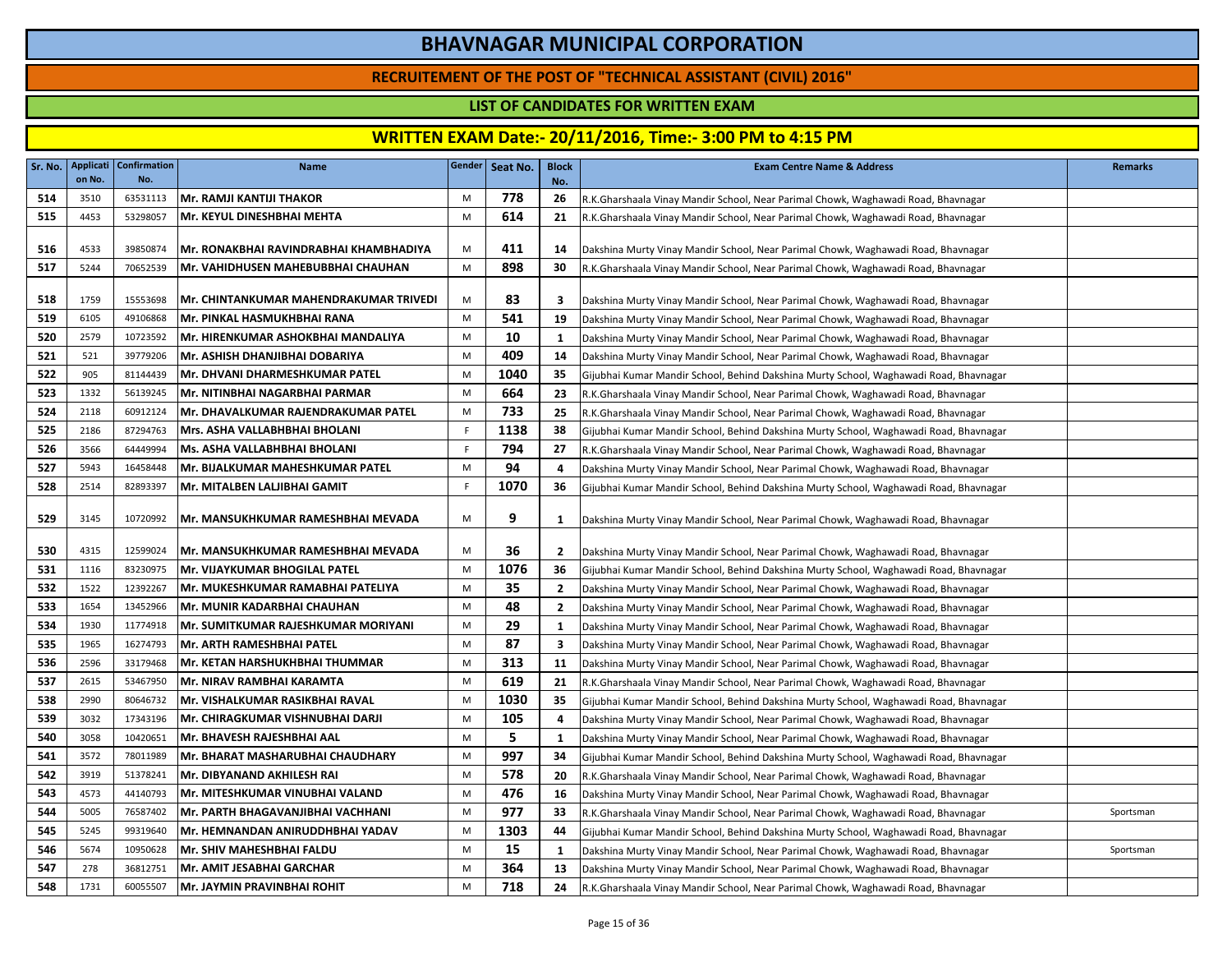### **RECRUITEMENT OF THE POST OF "TECHNICAL ASSISTANT (CIVIL) 2016"**

### **LIST OF CANDIDATES FOR WRITTEN EXAM**

| Sr. No. | on No. | <b>Applicati Confirmation</b><br>No. | <b>Name</b>                             |    | Gender Seat No. | <b>Block</b><br>No. | <b>Exam Centre Name &amp; Address</b>                                                 | <b>Remarks</b> |
|---------|--------|--------------------------------------|-----------------------------------------|----|-----------------|---------------------|---------------------------------------------------------------------------------------|----------------|
| 549     | 1783   | 28597456                             | Mr. BHAVESH LAKHMANBHAI LADVA           | M  | 249             | 9                   | Dakshina Murty Vinay Mandir School, Near Parimal Chowk, Waghawadi Road, Bhavnagar     |                |
| 550     | 2799   | 17561363                             | Mr. CHETANKUMAR HARESHKUMAR YOGANANDI   | M  | 109             | 4                   | Dakshina Murty Vinay Mandir School, Near Parimal Chowk, Waghawadi Road, Bhavnagar     | Sportsman      |
| 551     | 4116   | 48417810                             | Mr. PRAKASHKUMAR SHANKARBHAI BARIA      | M  | 524             | 18                  | Dakshina Murty Vinay Mandir School, Near Parimal Chowk, Waghawadi Road, Bhavnagar     |                |
| 552     | 4641   | 15173490                             | Mr. RAJESHKUMAR DHIRAJLAL VAGHELA       | M  | 76              | 3                   | Dakshina Murty Vinay Mandir School, Near Parimal Chowk, Waghawadi Road, Bhavnagar     |                |
| 553     | 5835   | 88458736                             | Mr. JAYKUMAR JAYANTILAL BAVARVA         | M  | 1156            | 39                  | Gijubhai Kumar Mandir School, Behind Dakshina Murty School, Waghawadi Road, Bhavnagar |                |
| 554     | 5475   | 26949322                             | Mr. YOGESH VALLABHBHAI TANK             | M  | 230             | 8                   | Dakshina Murty Vinay Mandir School, Near Parimal Chowk, Waghawadi Road, Bhavnagar     |                |
| 555     | 906    | 54945450                             | Mr. JAGDISH MAGANLAL BHALSOD            | M  | 643             | 22                  | R.K.Gharshaala Vinay Mandir School, Near Parimal Chowk, Waghawadi Road, Bhavnagar     |                |
| 556     | 2067   | 48536089                             | Ms. KRUPA SHRIKRISHNA SHARMA            | F. | 529             | 18                  | Dakshina Murty Vinay Mandir School, Near Parimal Chowk, Waghawadi Road, Bhavnagar     |                |
| 557     | 5186   | 54938214                             | Mr. URVISH MAHENDRAKUMAR VAISHNAV       | M  | 641             | 22                  | R.K.Gharshaala Vinay Mandir School, Near Parimal Chowk, Waghawadi Road, Bhavnagar     |                |
| 558     | 1800   | 82836819                             | Mr. JIGNESHKUMAR GANPATBHAI PARMAR      | M  | 1069            | 36                  | Gijubhai Kumar Mandir School, Behind Dakshina Murty School, Waghawadi Road, Bhavnagar |                |
| 559     | 2033   | 69769427                             | Mr. NIRAVBHAI BHAVESHKUMAR RATHOD       | M  | 885             | 30                  | R.K.Gharshaala Vinay Mandir School, Near Parimal Chowk, Waghawadi Road, Bhavnagar     |                |
| 560     | 2205   | 26402092                             | Mr. HARSHADKUMAR CHETANBHAI SUTHAR      | M  | 220             | 8                   | Dakshina Murty Vinay Mandir School, Near Parimal Chowk, Waghawadi Road, Bhavnagar     |                |
| 561     | 3611   | 54917765                             | Mr. VISHALKUMAR DHANJIBHAI KATARIYA     | M  | 640             | 22                  | R.K.Gharshaala Vinay Mandir School, Near Parimal Chowk, Waghawadi Road, Bhavnagar     |                |
| 562     | 3759   | 63659913                             | Mr. ABHISHEK NARESHKUMAR MODI           | M  | 779             | 26                  | R.K.Gharshaala Vinay Mandir School, Near Parimal Chowk, Waghawadi Road, Bhavnagar     |                |
| 563     | 3826   | 48998165                             | Mr. VISHALKUMAR DHANJIBHAI KATARIYA     | M  | 537             | 18                  | Dakshina Murty Vinay Mandir School, Near Parimal Chowk, Waghawadi Road, Bhavnagar     |                |
| 564     | 4051   | 37665920                             | IMr. PARTH PRATAP BHAI VAGHELA          | M  | 381             | 13                  | Dakshina Murty Vinay Mandir School, Near Parimal Chowk, Waghawadi Road, Bhavnagar     |                |
| 565     | 4720   | 37341023                             | Mr. KUNAL DILIPBHAI PRAJAPATI           | M  | 378             | 13                  | Dakshina Murty Vinay Mandir School, Near Parimal Chowk, Waghawadi Road, Bhavnagar     |                |
| 566     | 5445   | 35476378                             | Mr. KASHYAP KISHORBHAI RAGHVANI         | M  | 343             | 12                  | Dakshina Murty Vinay Mandir School, Near Parimal Chowk, Waghawadi Road, Bhavnagar     |                |
| 567     | 2740   | 97460428                             | Mr. LALGAR MOTIGAR GAUSWAMI             | M  | 1279            | 43                  | Gijubhai Kumar Mandir School, Behind Dakshina Murty School, Waghawadi Road, Bhavnagar |                |
| 568     | 2742   | 56096831                             | Ms. JAYSHREE BHIMSHIBHAI PAMPANIYA      | F. | 663             | 23                  | R.K.Gharshaala Vinay Mandir School, Near Parimal Chowk, Waghawadi Road, Bhavnagar     |                |
| 569     | 474    | 66798385                             | Mr. DEEPAK RAMKUMAR MAHESHWARI          | M  | 836             | 28                  | R.K.Gharshaala Vinay Mandir School, Near Parimal Chowk, Waghawadi Road, Bhavnagar     |                |
| 570     | 465    | 73673299                             | <b>Mr. ROHIT MANSUKHBHAI CHAUHAN</b>    | M  | 943             | 32                  | R.K.Gharshaala Vinay Mandir School, Near Parimal Chowk, Waghawadi Road, Bhavnagar     |                |
| 571     | 568    | 17140050                             | Mr. NISARGKUMAR JITENDRAKUMAR PRAJAPATI | M  | 102             | 4                   | Dakshina Murty Vinay Mandir School, Near Parimal Chowk, Waghawadi Road, Bhavnagar     |                |
| 572     | 1150   | 76348931                             | Mr. VASIM SIDDIQ SHIKARI                | M  | 974             | 33                  | R.K.Gharshaala Vinay Mandir School, Near Parimal Chowk, Waghawadi Road, Bhavnagar     |                |
| 573     | 1266   | 79983315                             | Mr. PARTH JITENDRABHAI MODI             | M  | 1017            | 34                  | Gijubhai Kumar Mandir School, Behind Dakshina Murty School, Waghawadi Road, Bhavnagar |                |
| 574     | 3590   | 96053927                             | Mr. SAGARKUMAR PRAKASHBHAI RATHOD       | M  | 1259            | 42                  | Gijubhai Kumar Mandir School, Behind Dakshina Murty School, Waghawadi Road, Bhavnagar |                |
| 575     | 3934   | 17165031                             | Mr. SAGARKUMAR PRAKASHBHAI RATHOD       | M  | 103             | $\overline{a}$      | Dakshina Murty Vinay Mandir School, Near Parimal Chowk, Waghawadi Road, Bhavnagar     |                |
| 576     | 4115   | 89606769                             | Mr. KIRANKUMAR DHIRUBHAI PRAJAPATI      | M  | 1169            | 39                  | Gijubhai Kumar Mandir School, Behind Dakshina Murty School, Waghawadi Road, Bhavnagar |                |
| 577     | 4959   | 32990690                             | Mr. BHAVESHKUMAR KAMALESHBHAI PRANAMI   | M  | 309             | 11                  | Dakshina Murty Vinay Mandir School, Near Parimal Chowk, Waghawadi Road, Bhavnagar     |                |
| 578     | 5476   | 43544501                             | Mr. SANJAYKUMAR KARSHANBHAI PRAJAPATI   | M  | 466             | 16                  | Dakshina Murty Vinay Mandir School, Near Parimal Chowk, Waghawadi Road, Bhavnagar     |                |
| 579     | 2006   | 51579639                             | <b>Ms. DHARA PRAFULLKUMAR PARMAR</b>    | F  | 585             | -20                 | R.K.Gharshaala Vinay Mandir School, Near Parimal Chowk, Waghawadi Road, Bhavnagar     |                |
| 580     | 2977   | 53654737                             | Mr. TEJAS BHARATBHAI PRAJAPATI          | M  | 622             | 21                  | R.K.Gharshaala Vinay Mandir School, Near Parimal Chowk, Waghawadi Road, Bhavnagar     |                |
| 581     | 4922   | 57682930                             | Mr. MIRAL JETHABHAI PARMAR              | M  | 686             | 23                  | R.K.Gharshaala Vinay Mandir School, Near Parimal Chowk, Waghawadi Road, Bhavnagar     |                |
| 582     | 5441   | 51795867                             | Ms. DEVYANI JAYANTIBHAI PATEL           | F. | 590             | 20                  | R.K.Gharshaala Vinay Mandir School, Near Parimal Chowk, Waghawadi Road, Bhavnagar     |                |
| 583     | 5867   | 12690404                             | Mr. NIKUNJBHAI ISHVARBHAI PATEL         | M  | 37              | $\overline{2}$      | Dakshina Murty Vinay Mandir School, Near Parimal Chowk, Waghawadi Road, Bhavnagar     |                |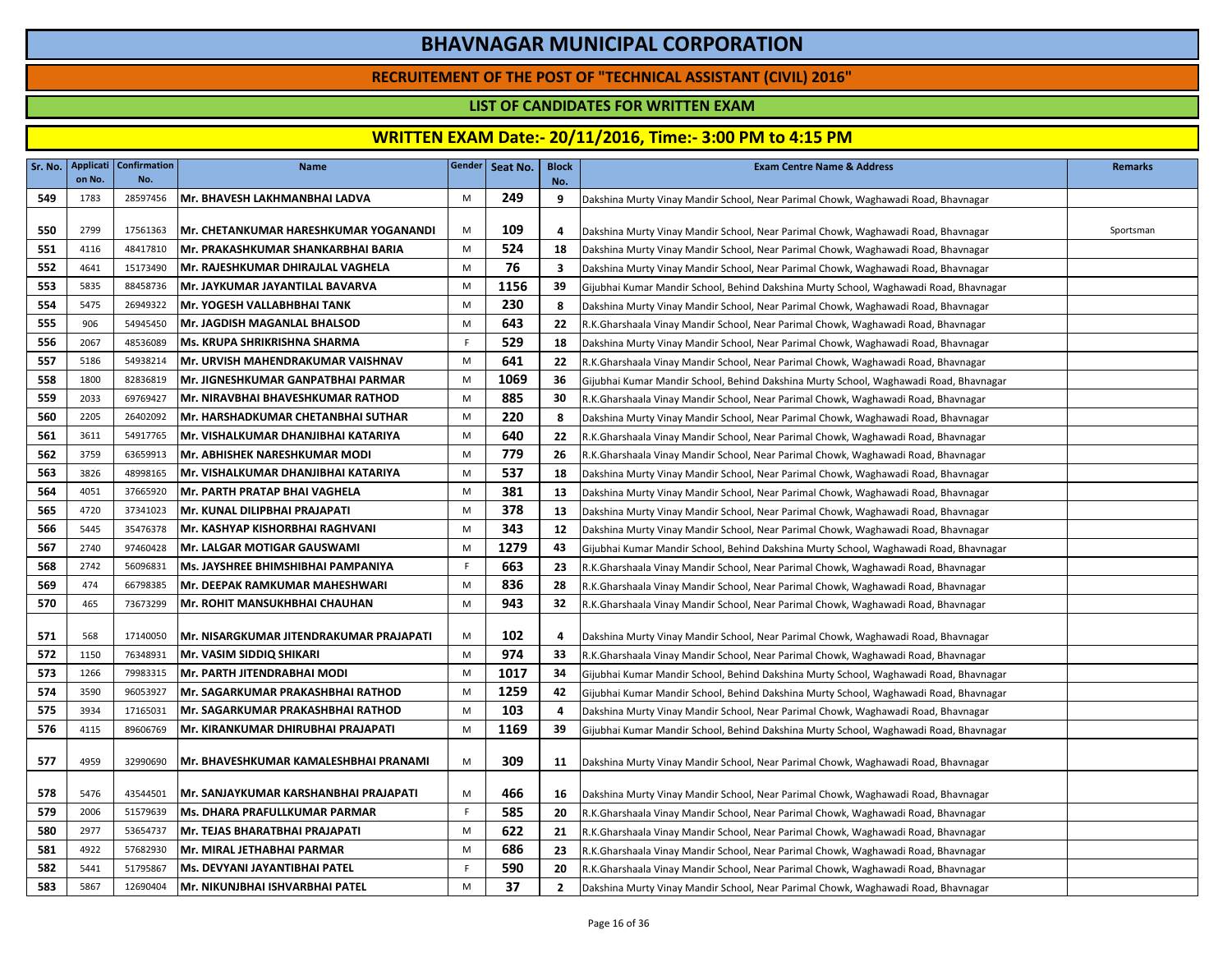### **RECRUITEMENT OF THE POST OF "TECHNICAL ASSISTANT (CIVIL) 2016"**

### **LIST OF CANDIDATES FOR WRITTEN EXAM**

|     | on No. | Sr. No.   Applicati   Confirmation  <br>No. | <b>Name</b>                          |    | Gender   Seat No. | <b>Block</b><br>No. | <b>Exam Centre Name &amp; Address</b>                                                 | <b>Remarks</b>           |
|-----|--------|---------------------------------------------|--------------------------------------|----|-------------------|---------------------|---------------------------------------------------------------------------------------|--------------------------|
| 584 | 6059   | 41707751                                    | Mr. SHRENIKKUMAR VASANTBHAI PARMAR   | M  | 440               | 15                  | Dakshina Murty Vinay Mandir School, Near Parimal Chowk, Waghawadi Road, Bhavnagar     |                          |
| 585 | 706    | 54024054                                    | Mr. PRATIK VINUBHAI PARMAR           | M  | 628               | 21                  | R.K.Gharshaala Vinay Mandir School, Near Parimal Chowk, Waghawadi Road, Bhavnagar     |                          |
| 586 | 2921   | 84469177                                    | Mr. SANJAY VINODBHAI KACHA           | M  | 1097              | 37                  | Gijubhai Kumar Mandir School, Behind Dakshina Murty School, Waghawadi Road, Bhavnagar |                          |
| 587 | 3013   | 32234410                                    | Mr. DIVYESH RAMSIBHAI SOLANKI        | M  | 293               | 10                  | Dakshina Murty Vinay Mandir School, Near Parimal Chowk, Waghawadi Road, Bhavnagar     |                          |
| 588 | 4357   | 60478987                                    | Mr. HETALKUMAR LILADHARBHAI SAGARAKA | M  | 726               | 25                  | R.K.Gharshaala Vinay Mandir School, Near Parimal Chowk, Waghawadi Road, Bhavnagar     |                          |
| 589 | 174    | 51442575                                    | Mr. PRITESHKUMAR LAXAMANBHAI KHANT   | M  | 581               | 20                  | R.K.Gharshaala Vinay Mandir School, Near Parimal Chowk, Waghawadi Road, Bhavnagar     |                          |
| 590 | 1308   | 52344552                                    | Mr. BHARGAVKUMAR PRADEEPBHAI PATEL   | M  | 599               | 20                  | R.K.Gharshaala Vinay Mandir School, Near Parimal Chowk, Waghawadi Road, Bhavnagar     |                          |
| 591 | 4521   | 64943378                                    | Mr. RAJESH VASANTBHAI GANGANI        | M  | 805               | 27                  | R.K.Gharshaala Vinay Mandir School, Near Parimal Chowk, Waghawadi Road, Bhavnagar     |                          |
| 592 | 5272   | 91719169                                    | Mr. MEHULKUMAR GIRISHBHAI JADAV      | M  | 1200              | 40                  | Gijubhai Kumar Mandir School, Behind Dakshina Murty School, Waghawadi Road, Bhavnagar |                          |
| 593 | 1382   | 76775174                                    | Mr. ANAND AIYASWAMIBHAI ADITRAVADA   | M  | 978               | 33                  | R.K.Gharshaala Vinay Mandir School, Near Parimal Chowk, Waghawadi Road, Bhavnagar     | Compulsary Ex-Serviceman |
| 594 | 6152   | 73191452                                    | Mr. DEVRAJ MANILAL ROHIT             | M  | 934               | 32                  | R.K.Gharshaala Vinay Mandir School, Near Parimal Chowk, Waghawadi Road, Bhavnagar     |                          |
| 595 | 676    | 17130577                                    | <b>Mr. ADIL ALTAF SHAHMADAR</b>      | M  | 101               | 4                   | Dakshina Murty Vinay Mandir School, Near Parimal Chowk, Waghawadi Road, Bhavnagar     |                          |
| 596 | 991    | 14559020                                    | Ms. SUNITABEN GOVINDBHAI CHAVDA      | F. | 65                | 3                   | Dakshina Murty Vinay Mandir School, Near Parimal Chowk, Waghawadi Road, Bhavnagar     |                          |
| 597 | 1645   | 86429910                                    | Mr. DILIP VASHRAMBHAI PARGHI         | M  | 1129              | 38                  | Gijubhai Kumar Mandir School, Behind Dakshina Murty School, Waghawadi Road, Bhavnagar |                          |
| 598 | 2278   | 33944203                                    | Mr. KULDIP LAXMANBHAI PARAMAR        | M  | 325               | 11                  | Dakshina Murty Vinay Mandir School, Near Parimal Chowk, Waghawadi Road, Bhavnagar     |                          |
| 599 | 2976   | 15287202                                    | Mr. NAJIRHUSEN GAFARBHAI SOLANKI     | M  | 78                | 3                   | Dakshina Murty Vinay Mandir School, Near Parimal Chowk, Waghawadi Road, Bhavnagar     |                          |
| 600 | 3378   | 66665400                                    | Mr. DIXIT DILIPBHAI MAKWANA          | M  | 834               | 28                  | R.K.Gharshaala Vinay Mandir School, Near Parimal Chowk, Waghawadi Road, Bhavnagar     |                          |
| 601 | 3717   | 86097470                                    | lMr. MUKESH ZAVERBHAI BARAIYA        | M  | 1122              | 38                  | Gijubhai Kumar Mandir School, Behind Dakshina Murty School, Waghawadi Road, Bhavnagar |                          |
| 602 | 3776   | 98571010                                    | Mr. AJAY KUMAR VIJAY BHAI CHITRODA   | M  | 1295              | 44                  | Gijubhai Kumar Mandir School, Behind Dakshina Murty School, Waghawadi Road, Bhavnagar |                          |
| 603 | 4198   | 52386809                                    | Ms. BINALKUMARI SUMANBHAI PATEL      | F  | 601               | 21                  | R.K.Gharshaala Vinay Mandir School, Near Parimal Chowk, Waghawadi Road, Bhavnagar     |                          |
| 604 | 4561   | 84861072                                    | <b>Mr. KAILAS H SONDARVA</b>         | M  | 1104              | 37                  | Gijubhai Kumar Mandir School, Behind Dakshina Murty School, Waghawadi Road, Bhavnagar |                          |
| 605 | 4615   | 12017809                                    | Mr. HITESHKUMAR KANJIBHAI CHAVDA     | M  | 31                | $\overline{2}$      | Dakshina Murty Vinay Mandir School, Near Parimal Chowk, Waghawadi Road, Bhavnagar     |                          |
| 606 | 4663   | 10905192                                    | Mr. KISHOR BHAI SANJAN BHAI ZINZALA  | M  | 14                | 1                   | Dakshina Murty Vinay Mandir School, Near Parimal Chowk, Waghawadi Road, Bhavnagar     |                          |
| 607 | 4685   | 61356118                                    | Mrs. NUTAN BHANJIBHAI JALELA         | F  | 743               | 25                  | R.K.Gharshaala Vinay Mandir School, Near Parimal Chowk, Waghawadi Road, Bhavnagar     |                          |
| 608 | 1259   | 73959435                                    | <b>Mr. CHIRAG VIJAYBHAI OZA</b>      | M  | 948               | 32                  | R.K.Gharshaala Vinay Mandir School, Near Parimal Chowk, Waghawadi Road, Bhavnagar     | Sportsman                |
| 609 | 2838   | 59732058                                    | Mr. REEYAZUDDIN DAWOODBHAI KADU      | M  | 713               | 24                  | R.K.Gharshaala Vinay Mandir School, Near Parimal Chowk, Waghawadi Road, Bhavnagar     |                          |
| 610 | 3844   | 46875102                                    | Mr. BHARATBHAI DAHYABHAI CHAUDHARI   | M  | 507               | 17                  | Dakshina Murty Vinay Mandir School, Near Parimal Chowk, Waghawadi Road, Bhavnagar     |                          |
| 611 | 2715   | 15054255                                    | Mr. KRUSHNAKUMAR BHARATKUMAR PANCHAL | M  | 74                | 3                   | Dakshina Murty Vinay Mandir School, Near Parimal Chowk, Waghawadi Road, Bhavnagar     |                          |
| 612 | 3757   | 90477204                                    | İMr. TUSHAR RAMJIBHAI ZINIA          | M  | 1182              | 40                  | Gijubhai Kumar Mandir School, Behind Dakshina Murty School, Waghawadi Road, Bhavnagar |                          |
| 613 | 4040   | 54392464                                    | Ms. MADHVI RAJUBHAI MOBARSA          | F  | 633               | 22                  | R.K.Gharshaala Vinay Mandir School, Near Parimal Chowk, Waghawadi Road, Bhavnagar     |                          |
| 614 | 4669   | 42883743                                    | Ms. PARITA DHIRAJLAL GOHEL           | F. | 453               | 16                  | Dakshina Murty Vinay Mandir School, Near Parimal Chowk, Waghawadi Road, Bhavnagar     |                          |
| 615 | 4322   | 35528903                                    | Mr. PRASHESHKUMAR VINODBHAI PANCHAL  | M  | 344               | 12                  | Dakshina Murty Vinay Mandir School, Near Parimal Chowk, Waghawadi Road, Bhavnagar     | Sportsman                |
| 616 | 31     | 56498963                                    | Ms. KIRANBEN JYANTIBHAI SAGAR        | F  | 674               | 23                  | R.K.Gharshaala Vinay Mandir School, Near Parimal Chowk, Waghawadi Road, Bhavnagar     |                          |
| 617 | 1767   | 12207109                                    | <b>Mr. SAHIL YOGESHBHAI CHAVDA</b>   | M  | 33                | $\overline{2}$      | Dakshina Murty Vinay Mandir School, Near Parimal Chowk, Waghawadi Road, Bhavnagar     |                          |
| 618 | 4037   | 90004484                                    | <b>Mr. VIPUL HASMUKHBHAI PARMAR</b>  | M  | 1173              | 40                  | Gijubhai Kumar Mandir School, Behind Dakshina Murty School, Waghawadi Road, Bhavnagar |                          |
| 619 | 5100   | 48321222                                    | lMr. KIRAN KISHORBHAI PANCHASARA     | M  | 523               | 18                  | Dakshina Murty Vinay Mandir School, Near Parimal Chowk, Waghawadi Road, Bhavnagar     |                          |
| 620 | 5726   | 34911134                                    | Mr. JITENDRA KALUBHAI PARMAR         | M  | 336               | 12                  | Dakshina Murty Vinay Mandir School, Near Parimal Chowk, Waghawadi Road, Bhavnagar     |                          |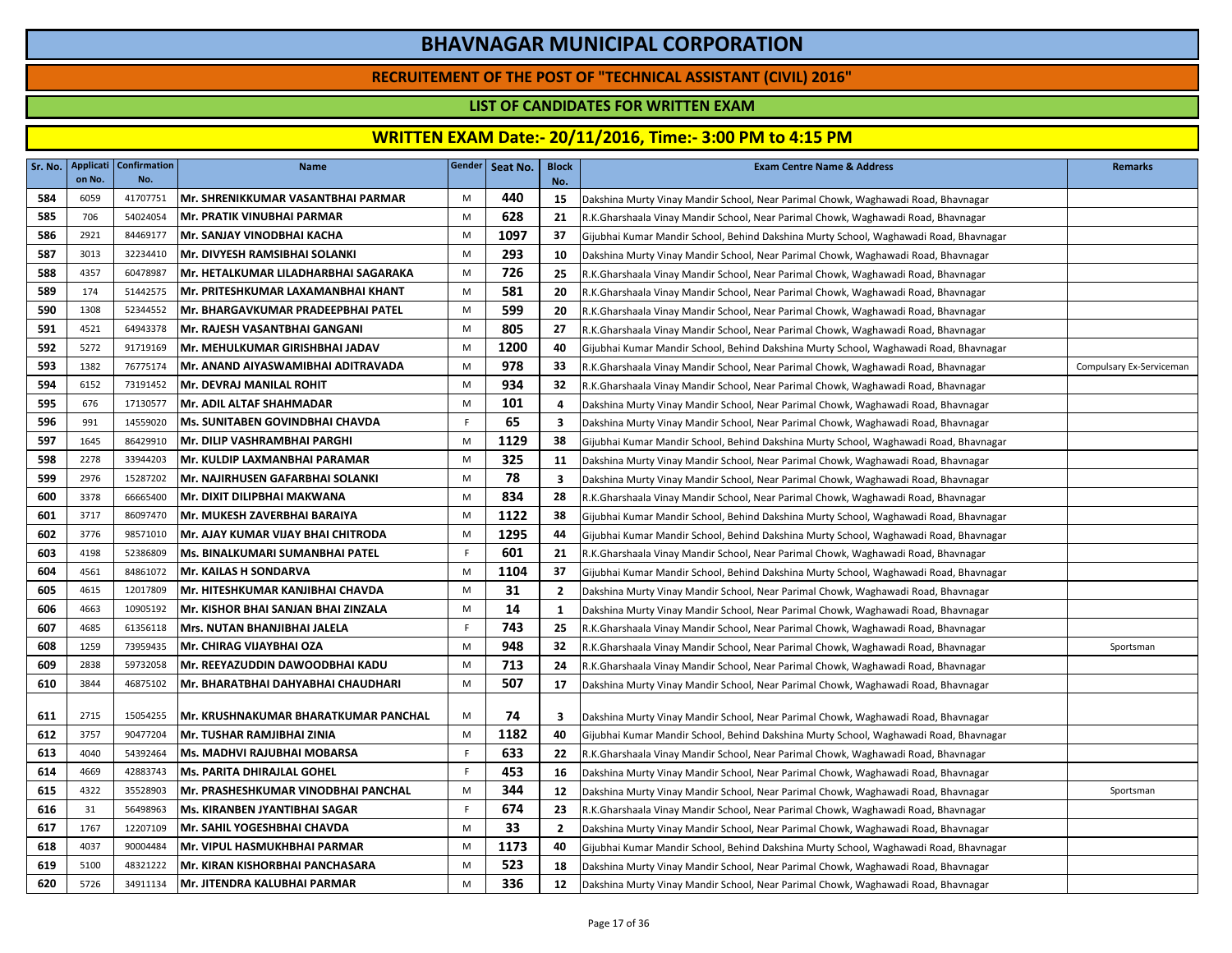### **RECRUITEMENT OF THE POST OF "TECHNICAL ASSISTANT (CIVIL) 2016"**

### **LIST OF CANDIDATES FOR WRITTEN EXAM**

| Sr. No. | <b>Applicati</b><br>on No. | <b>Confirmation</b><br>No. | <b>Name</b>                          |             | Gender   Seat No. | <b>Block</b><br>No. | <b>Exam Centre Name &amp; Address</b>                                                 | <b>Remarks</b> |
|---------|----------------------------|----------------------------|--------------------------------------|-------------|-------------------|---------------------|---------------------------------------------------------------------------------------|----------------|
|         |                            |                            |                                      |             |                   |                     |                                                                                       |                |
| 621     | 969                        | 12721570                   | Mr. DARSHANKUMAR KUMUDCHANDRA MISTRY | M           | 38                | $\overline{2}$      | Dakshina Murty Vinay Mandir School, Near Parimal Chowk, Waghawadi Road, Bhavnagar     |                |
| 622     | 891                        | 68317303                   | Mr. HEMAL KUMAR DINESHBHAI CHAUHAN   | M           | 863               | 29                  | R.K.Gharshaala Vinay Mandir School, Near Parimal Chowk, Waghawadi Road, Bhavnagar     |                |
| 623     | 1982                       | 33850986                   | Mr. MUKESH SAMATBHAI BAMBHANIYA      | M           | 324               | 11                  | Dakshina Murty Vinay Mandir School, Near Parimal Chowk, Waghawadi Road, Bhavnagar     |                |
| 624     | 2011                       | 96194728                   | Mr. KALPESH PARABHUBHAI PRAJAPATI    | M           | 1260              | 42                  | Gijubhai Kumar Mandir School, Behind Dakshina Murty School, Waghawadi Road, Bhavnagar |                |
| 625     | 2326                       | 39074405                   | Mr. NITIN MANUBHAI GOHIL             | M           | 398               | 14                  | Dakshina Murty Vinay Mandir School, Near Parimal Chowk, Waghawadi Road, Bhavnagar     |                |
| 626     | 2686                       | 68162601                   | Mr. HITESH JETHABHAI VALA            | M           | 859               | 29                  | R.K.Gharshaala Vinay Mandir School, Near Parimal Chowk, Waghawadi Road, Bhavnagar     |                |
| 627     | 3498                       | 50776535                   | Mr. KANTILAL GOVINDBHAI MAKVANA      | M           | 566               | 19                  | Dakshina Murty Vinay Mandir School, Near Parimal Chowk, Waghawadi Road, Bhavnagar     |                |
| 628     | 5736                       | 65364669                   | Mr. MAHESHBHAI HAKABHAI JINJALA      | M           | 814               | 28                  | R.K.Gharshaala Vinay Mandir School, Near Parimal Chowk, Waghawadi Road, Bhavnagar     | Sportsman      |
| 629     | 6128                       | 39512981                   | Mr. HEMAL KUMAR DINESHBHAI CHAUHAN   | M           | 407               | 14                  | Dakshina Murty Vinay Mandir School, Near Parimal Chowk, Waghawadi Road, Bhavnagar     |                |
| 630     | 349                        | 74422823                   | Mr. JYOTISHDAN DILIPDAN CHARAN       | M           | 953               | 32                  | R.K.Gharshaala Vinay Mandir School, Near Parimal Chowk, Waghawadi Road, Bhavnagar     |                |
| 631     | 2509                       | 81403627                   | Mr. CHHAGAN MANJIBHAI MAGHODIYA      | M           | 1045              | 35                  | Gijubhai Kumar Mandir School, Behind Dakshina Murty School, Waghawadi Road, Bhavnagar |                |
| 632     | 3711                       | 59980057                   | Mr. RAVISH YOGESHKUMAR GAJJAR        | M           | 716               | 24                  | R.K.Gharshaala Vinay Mandir School, Near Parimal Chowk, Waghawadi Road, Bhavnagar     |                |
| 633     | 4936                       | 24925555                   | Mr. RAJUBHAI BIJALBHAI ZINZALA       | M           | 203               | 7                   | Dakshina Murty Vinay Mandir School, Near Parimal Chowk, Waghawadi Road, Bhavnagar     |                |
| 634     | 5823                       | 61270099                   | Mr. ISHVAR RAVJIBHAI VANJARA         | M           | 739               | 25                  | R.K.Gharshaala Vinay Mandir School, Near Parimal Chowk, Waghawadi Road, Bhavnagar     |                |
| 635     | 63                         | 81738359                   | Ms. MOVINA NAIMKHAN PATHAN           | F           | 1052              | 36                  | Gijubhai Kumar Mandir School, Behind Dakshina Murty School, Waghawadi Road, Bhavnagar |                |
| 636     | 1350                       | 20193980                   | Mr. MITESHKUMAR NATVARLAL VALAND     | M           | 147               | -5                  | Dakshina Murty Vinay Mandir School, Near Parimal Chowk, Waghawadi Road, Bhavnagar     |                |
| 637     | 2025                       | 11626862                   | Mr. JENTI NANJIBHAI CHOUHAN          | M           | 25                | 1                   | Dakshina Murty Vinay Mandir School, Near Parimal Chowk, Waghawadi Road, Bhavnagar     |                |
| 638     | 2381                       | 37879447                   | <b>Mr. MOHIT GORDHANBHAI DODIYA</b>  | M           | 385               | 13                  | Dakshina Murty Vinay Mandir School, Near Parimal Chowk, Waghawadi Road, Bhavnagar     |                |
| 639     | 3285                       | 40476632                   | lMr. NILESH JIVANBHAI MAHETA         | M           | 423               | 15                  | Dakshina Murty Vinay Mandir School, Near Parimal Chowk, Waghawadi Road, Bhavnagar     |                |
| 640     | 3912                       | 25532660                   | <b>Mrs. PANKITA APURVA RAMI</b>      | $\mathsf F$ | 206               | 7                   | Dakshina Murty Vinay Mandir School, Near Parimal Chowk, Waghawadi Road, Bhavnagar     |                |
| 641     | 734                        | 59746511                   | <b>Mr. BHARAT KUMAR</b>              | M           | 714               | 24                  | R.K.Gharshaala Vinay Mandir School, Near Parimal Chowk, Waghawadi Road, Bhavnagar     |                |
| 642     | 1294                       | 81650114                   | Mr. DHAVALKUMAR DALJIBHAI CHAUDHARI  | M           | 1049              | 35                  | Gijubhai Kumar Mandir School, Behind Dakshina Murty School, Waghawadi Road, Bhavnagar |                |
| 643     | 1670                       | 99266239                   | Mr. MAYANKKUMAR BHAILALBHAI CHARAN   | M           | 1301              | 44                  | Gijubhai Kumar Mandir School, Behind Dakshina Murty School, Waghawadi Road, Bhavnagar |                |
| 644     | 1721                       | 21205628                   | <b>Ms. KRISHNA SURYAKANT TAILOR</b>  | F.          | 166               | 6                   | Dakshina Murty Vinay Mandir School, Near Parimal Chowk, Waghawadi Road, Bhavnagar     |                |
| 645     | 2085                       | 28030275                   | Mr. RAVIKUMAR VITTHALBHAI GOHIL      | M           | 244               | 9                   | Dakshina Murty Vinay Mandir School, Near Parimal Chowk, Waghawadi Road, Bhavnagar     |                |
| 646     | 2127                       | 84262312                   | Mrs. PAYAL RAJESHBHAI MAKADIYA       | F           | 1088              | 37                  | Gijubhai Kumar Mandir School, Behind Dakshina Murty School, Waghawadi Road, Bhavnagar |                |
| 647     | 2670                       | 61050149                   | Mr. KETAN PRAVINBHAI MAKVANA         | M           | 734               | 25                  | R.K.Gharshaala Vinay Mandir School, Near Parimal Chowk, Waghawadi Road, Bhavnagar     |                |
| 648     | 2955                       | 95986961                   | Mr. VIKRAMKUMAR GOKULBHAI PATEL      | M           | 1256              | 42                  | Gijubhai Kumar Mandir School, Behind Dakshina Murty School, Waghawadi Road, Bhavnagar |                |
| 649     | 2985                       | 26462885                   | Ms. MITALBEN HAMIRBHAI DHOLIYA       | F           | 222               | 8                   | Dakshina Murty Vinay Mandir School, Near Parimal Chowk, Waghawadi Road, Bhavnagar     |                |
| 650     | 3460                       | 29251510                   | Mr. DHARMESH MUKESHBHAI MAKAVANA     | M           | 253               | 9                   | Dakshina Murty Vinay Mandir School, Near Parimal Chowk, Waghawadi Road, Bhavnagar     |                |
| 651     | 4027                       | 24756554                   | <b>Ms. SWATI PATEL</b>               | F           | 199               | $\overline{7}$      | Dakshina Murty Vinay Mandir School, Near Parimal Chowk, Waghawadi Road, Bhavnagar     |                |
| 652     | 5826                       | 85475598                   | Mr. RAMESHBHAI RAYMALJI VANJARA      | M           | 1117              | 38                  | Gijubhai Kumar Mandir School, Behind Dakshina Murty School, Waghawadi Road, Bhavnagar |                |
| 653     | 520                        | 38313681                   | Mr. ANIL NATHUBHAI PARMAR            | M           | 393               | 14                  | Dakshina Murty Vinay Mandir School, Near Parimal Chowk, Waghawadi Road, Bhavnagar     |                |
| 654     | 3115                       | 66477852                   | Mr. HARSH MUKESHKUMAR GAJJAR         | M           | 832               | 28                  | R.K.Gharshaala Vinay Mandir School, Near Parimal Chowk, Waghawadi Road, Bhavnagar     |                |
| 655     | 3396                       | 50565836                   | Mr. SAGARKUMAR AMRUTBHAI VALAND      | M           | 561               | 19                  | Dakshina Murty Vinay Mandir School, Near Parimal Chowk, Waghawadi Road, Bhavnagar     |                |
| 656     | 4435                       | 26280595                   | Mr. HITESH DHANJIBHAI PRAJAPATI      | M           | 218               | 8                   | Dakshina Murty Vinay Mandir School, Near Parimal Chowk, Waghawadi Road, Bhavnagar     |                |
| 657     | 4649                       | 58446033                   | IMr. SAVANKUMAR RAJENDRAKUMAR BAROT  | M           | 693               | 24                  | R.K.Gharshaala Vinay Mandir School, Near Parimal Chowk, Waghawadi Road, Bhavnagar     |                |
| 658     | 5054                       | 74010857                   | Mr. MAHENDRAKUMAR SAMJIBHAI PARGI    | M           | 949               | 32                  | R.K.Gharshaala Vinay Mandir School, Near Parimal Chowk, Waghawadi Road, Bhavnagar     |                |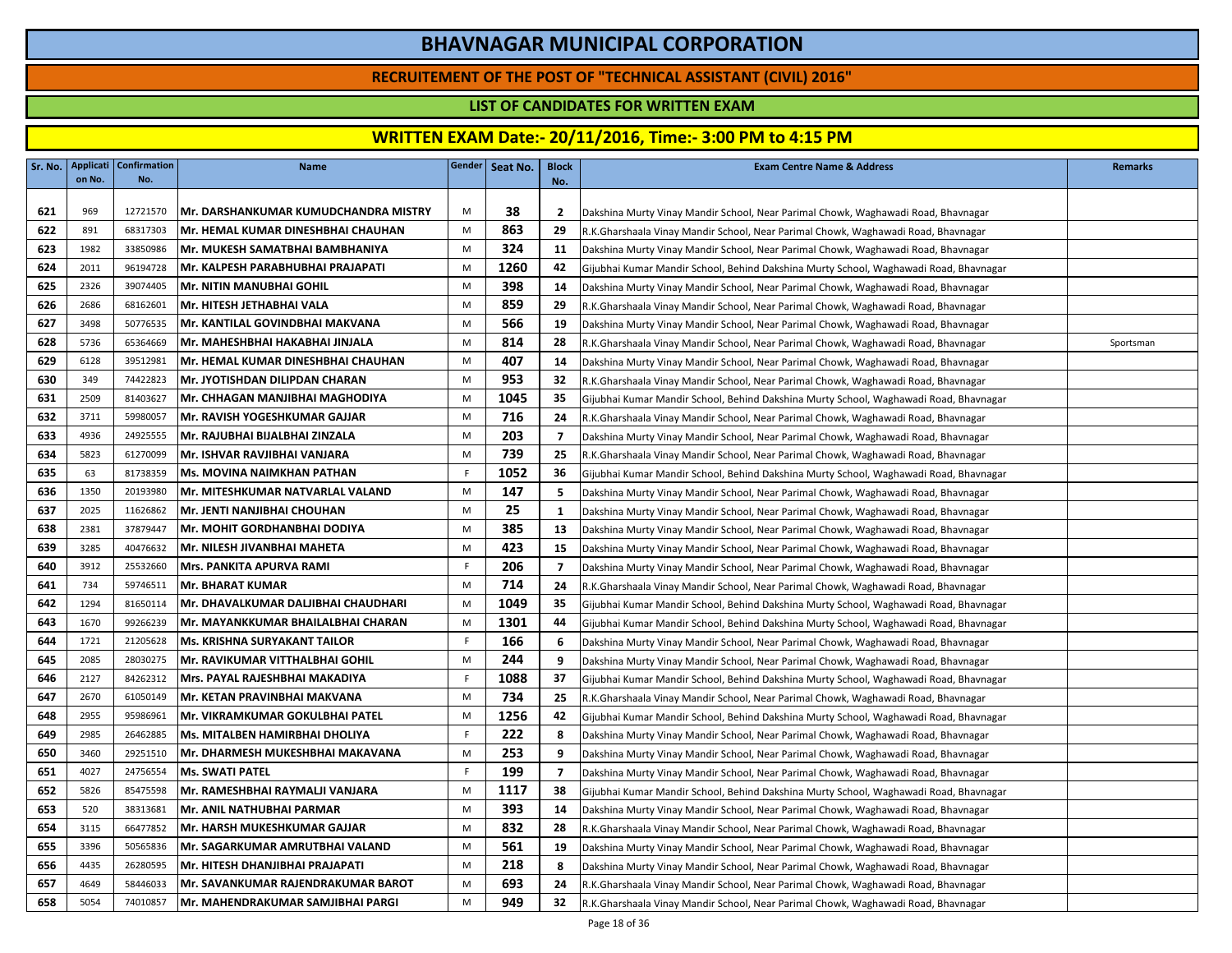### **RECRUITEMENT OF THE POST OF "TECHNICAL ASSISTANT (CIVIL) 2016"**

### **LIST OF CANDIDATES FOR WRITTEN EXAM**

| Sr. No. | Applicati<br>on No. | <b>Confirmation</b><br>No. | <b>Name</b>                           |   | Gender   Seat No. | <b>Block</b><br>No. | <b>Exam Centre Name &amp; Address</b>                                                 | <b>Remarks</b> |
|---------|---------------------|----------------------------|---------------------------------------|---|-------------------|---------------------|---------------------------------------------------------------------------------------|----------------|
| 659     | 765                 | 94920795                   | Mr. MAYUR DINESHBHAI PANCHAL          | M | 1244              | 42                  | Gijubhai Kumar Mandir School, Behind Dakshina Murty School, Waghawadi Road, Bhavnagar |                |
| 660     | 1158                | 41441404                   | Mr. HIMANSHU SURESHBHAI MAKWANA       | M | 433               | 15                  | Dakshina Murty Vinay Mandir School, Near Parimal Chowk, Waghawadi Road, Bhavnagar     | Sportsman      |
| 661     | 1758                | 68040743                   | Mr. CHIRAG BHUPATBHAI GOHEL           | M | 857               | 29                  | R.K.Gharshaala Vinay Mandir School, Near Parimal Chowk, Waghawadi Road, Bhavnagar     |                |
| 662     | 2164                | 14868468                   | Mr. DHIRAJKUMAR KANJIBHAI CHAUDHARI   | M | 72                | 3                   | Dakshina Murty Vinay Mandir School, Near Parimal Chowk, Waghawadi Road, Bhavnagar     | Sportsman      |
| 663     | 2982                | 49567878                   | Mr. JAY PANKAJKUMAR PANCHAL           | M | 552               | 19                  | Dakshina Murty Vinay Mandir School, Near Parimal Chowk, Waghawadi Road, Bhavnagar     | Sportsman      |
| 664     | 5795                | 35972362                   | Ms. HIRALBEN SUMANBHAI GAYAKWAD       | F | 353               | 12                  | Dakshina Murty Vinay Mandir School, Near Parimal Chowk, Waghawadi Road, Bhavnagar     |                |
| 665     | 6022                | 42089175                   | Mr. VIPUL MAGANBHAI KALSARIYA         | M | 447               | 15                  | Dakshina Murty Vinay Mandir School, Near Parimal Chowk, Waghawadi Road, Bhavnagar     |                |
| 666     | 1891                | 59025591                   | Mr. RAJESH DADUBHAI AMBALIYA          | M | 704               | 24                  | R.K.Gharshaala Vinay Mandir School, Near Parimal Chowk, Waghawadi Road, Bhavnagar     |                |
| 667     | 4105                | 40428005                   | Mr. VIJAYKUMAR MANUBHAI THAKOR        | M | 422               | 15                  | Dakshina Murty Vinay Mandir School, Near Parimal Chowk, Waghawadi Road, Bhavnagar     |                |
| 668     | 177                 | 81195831                   | Mr. AKASHKUMAR ISHWARBHAI PATEL       | M | 1041              | 35                  | Gijubhai Kumar Mandir School, Behind Dakshina Murty School, Waghawadi Road, Bhavnagar |                |
| 669     | 1026                | 93558051                   | Mr. VIJAYKUMAR MANJIBHAAI DESAI       | M | 1221              | 41                  | Gijubhai Kumar Mandir School, Behind Dakshina Murty School, Waghawadi Road, Bhavnagar |                |
| 670     | 1349                | 85293624                   | lMr. NISHANT MAGANBHAI BAGDA          | M | 1112              | 38                  | Gijubhai Kumar Mandir School, Behind Dakshina Murty School, Waghawadi Road, Bhavnagar |                |
| 671     | 1549                | 20053601                   | Mr. BHAGATSINH RAYSINGBHAI VASAVA     | M | 144               | -5                  | Dakshina Murty Vinay Mandir School, Near Parimal Chowk, Waghawadi Road, Bhavnagar     |                |
| 672     | 1973                | 90852931                   | Mr. PRASHANT BIPINBHAI CHAUHAN        | M | 1188              | 40                  | Gijubhai Kumar Mandir School, Behind Dakshina Murty School, Waghawadi Road, Bhavnagar |                |
| 673     | 2404                | 90327986                   | Mr. ASHVIN RAMESHBHAI MAKWANA         | M | 1179              | 40                  | Gijubhai Kumar Mandir School, Behind Dakshina Murty School, Waghawadi Road, Bhavnagar |                |
| 674     | 2748                | 69653479                   | Mr. UTTAM AJAYBHAI YADAV              | M | 881               | 30                  | R.K.Gharshaala Vinay Mandir School, Near Parimal Chowk, Waghawadi Road, Bhavnagar     |                |
| 675     | 3831                | 93826559                   | Mr. PRASHANT RAJESHBHAI MANVAR        | M | 1225              | 41                  | Gijubhai Kumar Mandir School, Behind Dakshina Murty School, Waghawadi Road, Bhavnagar |                |
| 676     | 4035                | 25083820                   | Mr. DILIPKUMAR BABUBHAI ROHIT         | M | 204               | 7                   | Dakshina Murty Vinay Mandir School, Near Parimal Chowk, Waghawadi Road, Bhavnagar     |                |
| 677     | 5010                | 15471777                   | Mr. RAHUL KAMLESHKUMAR OZA            | M | 81                | 3                   | Dakshina Murty Vinay Mandir School, Near Parimal Chowk, Waghawadi Road, Bhavnagar     |                |
| 678     | 5299                | 35337158                   | Mr. NIRAJ MANSUKHLAL SACHANI          | M | 342               | 12                  | Dakshina Murty Vinay Mandir School, Near Parimal Chowk, Waghawadi Road, Bhavnagar     |                |
| 679     | 5741                | 49822735                   | Mr. VISHALKUMAR SHAILESHBHAI RATHOD   | M | 557               | 19                  | Dakshina Murty Vinay Mandir School, Near Parimal Chowk, Waghawadi Road, Bhavnagar     |                |
| 680     | 5892                | 71808660                   | Ms. DIXITA KANCHANBHAI CHAUHAN        | F | 916               | 31                  | R.K.Gharshaala Vinay Mandir School, Near Parimal Chowk, Waghawadi Road, Bhavnagar     |                |
| 681     | 394                 | 11427292                   | Ms. SEJAL KANUBHAI PATEL              | F | 22                | 1                   | Dakshina Murty Vinay Mandir School, Near Parimal Chowk, Waghawadi Road, Bhavnagar     |                |
| 682     | 917                 | 55167243                   | <b>Ms. MONALIBEN RAMESHBHAI KHUNT</b> | F | 647               | 22                  | R.K.Gharshaala Vinay Mandir School, Near Parimal Chowk, Waghawadi Road, Bhavnagar     | Sportsman      |
| 683     | 1399                | 70735755                   | Mr. KAILASH BABUBHAI VALA             | M | 899               | 30                  | R.K.Gharshaala Vinay Mandir School, Near Parimal Chowk, Waghawadi Road, Bhavnagar     |                |
| 684     | 1401                | 81767897                   | Mr. KAILASH BABUBHAI VALA             | M | 1053              | 36                  | Gijubhai Kumar Mandir School, Behind Dakshina Murty School, Waghawadi Road, Bhavnagar |                |
| 685     | 3268                | 65369048                   | Mr. PARESHKUMAR ISHVARBHAI MACHHI     | M | 815               | 28                  | R.K.Gharshaala Vinay Mandir School, Near Parimal Chowk, Waghawadi Road, Bhavnagar     |                |
| 686     | 3710                | 68410071                   | Mr. KARANRAJ ARJUNBHAI GOHIL          | M | 866               | 29                  | R.K.Gharshaala Vinay Mandir School, Near Parimal Chowk, Waghawadi Road, Bhavnagar     |                |
| 687     | 4832                | 81130617                   | Mr. VINAYKUMAR DINESHBHAI VARIA       | M | 1039              | 35                  | Gijubhai Kumar Mandir School, Behind Dakshina Murty School, Waghawadi Road, Bhavnagar |                |
| 688     | 5296                | 80472706                   | Ms. SEJAL KANUBHAI PATEL              | F | 1025              | 35                  | Gijubhai Kumar Mandir School, Behind Dakshina Murty School, Waghawadi Road, Bhavnagar |                |
| 689     | 65                  | 69281969                   | Mr. DINESHKUMAR KARSHANBHAI RATHOD    | M | 879               | 30                  | R.K.Gharshaala Vinay Mandir School, Near Parimal Chowk, Waghawadi Road, Bhavnagar     |                |
| 690     | 230                 | 62726729                   | Ms. CHANDNI JENTIBHAI MALVI           | F | 762               | 26                  | R.K.Gharshaala Vinay Mandir School, Near Parimal Chowk, Waghawadi Road, Bhavnagar     |                |
| 691     | 1512                | 48735160                   | Mr. KHIMJIBHAI PACHANBHAI RABARI      | M | 533               | 18                  | Dakshina Murty Vinay Mandir School, Near Parimal Chowk, Waghawadi Road, Bhavnagar     |                |
| 692     | 1532                | 37912829                   | Ms. KSHAMA PARAKASHBHAI VYAS          | F | 386               | 13                  | Dakshina Murty Vinay Mandir School, Near Parimal Chowk, Waghawadi Road, Bhavnagar     |                |
| 693     | 1934                | 26725834                   | Mr. VIJAY DAYARAMBHAI JAMBUKIYA       | M | 225               | 8                   | Dakshina Murty Vinay Mandir School, Near Parimal Chowk, Waghawadi Road, Bhavnagar     |                |
| 694     | 2036                | 20937678                   | Mr. AJAYKUMAR JAYANTILAL MEVADA       | M | 161               | 6                   | Dakshina Murty Vinay Mandir School, Near Parimal Chowk, Waghawadi Road, Bhavnagar     |                |
| 695     | 3591                | 29805762                   | Mr. BHAUTIK BHAVESHBHAI PARMAR        | M | 261               | 9                   | Dakshina Murty Vinay Mandir School, Near Parimal Chowk, Waghawadi Road, Bhavnagar     |                |
| 696     | 192                 | 53893126                   | Mr. ARJAV PRAVINCHANDRA SHRIMALI      | M | 626               | 21                  | R.K.Gharshaala Vinay Mandir School, Near Parimal Chowk, Waghawadi Road, Bhavnagar     |                |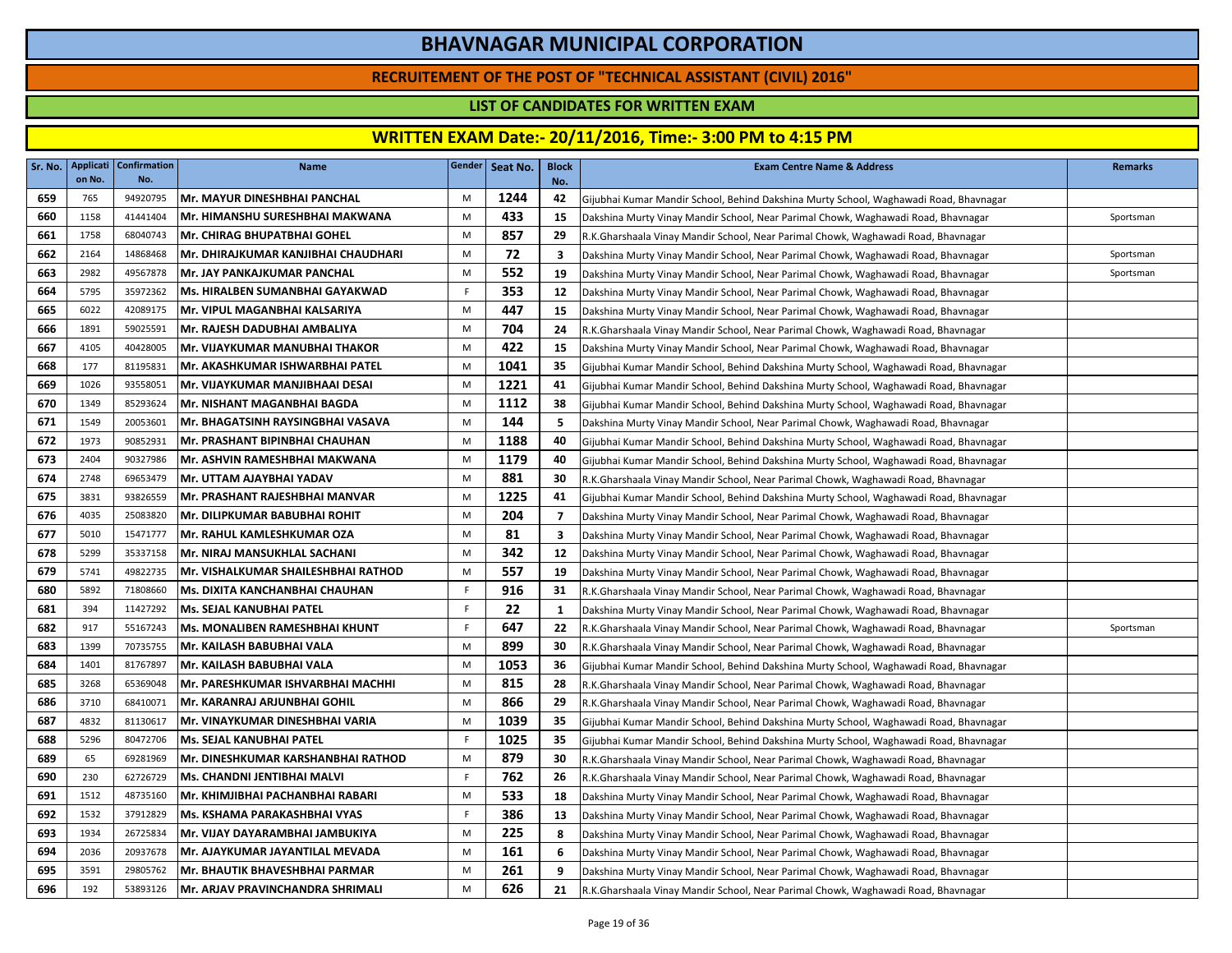### **RECRUITEMENT OF THE POST OF "TECHNICAL ASSISTANT (CIVIL) 2016"**

### **LIST OF CANDIDATES FOR WRITTEN EXAM**

|     | on No. | Sr. No.   Applicati   Confirmation  <br>No. | <b>Name</b>                            |    | Gender   Seat No. | <b>Block</b><br>No.     | <b>Exam Centre Name &amp; Address</b>                                                 | <b>Remarks</b> |
|-----|--------|---------------------------------------------|----------------------------------------|----|-------------------|-------------------------|---------------------------------------------------------------------------------------|----------------|
|     |        |                                             |                                        |    |                   |                         |                                                                                       |                |
| 697 | 1172   | 48516964                                    | Mr. NISHANTKUMAR GOVINDRAY DANIDHARIYA | M  | 527               | 18                      | Dakshina Murty Vinay Mandir School, Near Parimal Chowk, Waghawadi Road, Bhavnagar     |                |
| 698 | 2306   | 91233295                                    | Mr. PRAVINBHAI JERAMBHAI KATARIYA      | M  | 1193              | 40                      | Gijubhai Kumar Mandir School, Behind Dakshina Murty School, Waghawadi Road, Bhavnagar |                |
| 699 | 3135   | 79810393                                    | Mr. SUNILBHAI DINESHBHAI PARMAR        | M  | 1013              | 34                      | Gijubhai Kumar Mandir School, Behind Dakshina Murty School, Waghawadi Road, Bhavnagar |                |
| 700 | 5339   | 93335105                                    | Mr. VISHAL RAJABHAI BABARIA            | M  | 1220              | 41                      | Gijubhai Kumar Mandir School, Behind Dakshina Murty School, Waghawadi Road, Bhavnagar |                |
| 701 | 6225   | 25562386                                    | Mr. SANJAY BHIMABHAI DANGAR            | M  | 208               | $\overline{7}$          | Dakshina Murty Vinay Mandir School, Near Parimal Chowk, Waghawadi Road, Bhavnagar     |                |
| 702 | 97     | 39181266                                    | Mr. JAYSUKH VALJI BHAI MER             | M  | 400               | 14                      | Dakshina Murty Vinay Mandir School, Near Parimal Chowk, Waghawadi Road, Bhavnagar     |                |
| 703 | 3708   | 88870824                                    | Mr. DIVYESH GUNABHAI KALSARIYA         | M  | 1161              | 39                      | Gijubhai Kumar Mandir School, Behind Dakshina Murty School, Waghawadi Road, Bhavnagar |                |
| 704 | 5753   | 41668014                                    | Mr. DHIRAJKUMAR RASIKLAL MISTRI        | M  | 438               | 15                      | Dakshina Murty Vinay Mandir School, Near Parimal Chowk, Waghawadi Road, Bhavnagar     |                |
| 705 | 6009   | 14805801                                    | Mr. KIRANKUMAR MANUBHAI RANA           | M  | 71                | $\overline{\mathbf{3}}$ | Dakshina Murty Vinay Mandir School, Near Parimal Chowk, Waghawadi Road, Bhavnagar     |                |
| 706 | 508    | 21757083                                    | İMr. MAHESHBHAI CHUNILAL LUHARIYA      | M  | 172               | 6                       | Dakshina Murty Vinay Mandir School, Near Parimal Chowk, Waghawadi Road, Bhavnagar     |                |
| 707 | 1195   | 20376816                                    | Mr. PUNIT MANSUKHLAL JOGIDAS           | M  | 152               | -6                      | Dakshina Murty Vinay Mandir School, Near Parimal Chowk, Waghawadi Road, Bhavnagar     |                |
| 708 | 4257   | 54986729                                    | lMr. LAXMANBHAI SOMABHAI DABHI         | M  | 644               | 22                      | R.K.Gharshaala Vinay Mandir School, Near Parimal Chowk, Waghawadi Road, Bhavnagar     |                |
| 709 | 5427   | 41785102                                    | Mr. ALPESHKUMAR NAGJIBHAI DESAI        | M  | 441               | 15                      | Dakshina Murty Vinay Mandir School, Near Parimal Chowk, Waghawadi Road, Bhavnagar     |                |
| 710 | 431    | 79576667                                    | İMr. VIPULKUMAR JIVANBHAI CHAUHAN      | M  | 1011              | 34                      | Gijubhai Kumar Mandir School, Behind Dakshina Murty School, Waghawadi Road, Bhavnagar |                |
| 711 | 792    | 46199034                                    | Ms. ILABEN RAMAJIBHAI VEGAD            | F. | 505               | 17                      | Dakshina Murty Vinay Mandir School, Near Parimal Chowk, Waghawadi Road, Bhavnagar     |                |
| 712 | 1245   | 85078061                                    | Mr. HARDIKKUMAR CHANDRAKANTBHAI DARJI  | M  | 1106              | 37                      | Gijubhai Kumar Mandir School, Behind Dakshina Murty School, Waghawadi Road, Bhavnagar |                |
| 713 | 2147   | 24473095                                    | Mr. GHANSHYAMBHAI SHAMJIBHAI DABHI     | M  | 196               | $\overline{7}$          | Dakshina Murty Vinay Mandir School, Near Parimal Chowk, Waghawadi Road, Bhavnagar     |                |
| 714 | 2595   | 11439965                                    | Ms. KAMINIBEN BIPINCHNDRA PRAJAPATI    | F  | 23                | <sup>1</sup>            | Dakshina Murty Vinay Mandir School, Near Parimal Chowk, Waghawadi Road, Bhavnagar     |                |
| 715 | 3703   | 39129558                                    | Mr. HARDIKKUMAR BHOLABHAI PRAJAPATI    | M  | 399               | 14                      | Dakshina Murty Vinay Mandir School, Near Parimal Chowk, Waghawadi Road, Bhavnagar     |                |
| 716 | 3834   | 64668812                                    | Mr. JAYKUMAR BHARATBHAI SIDDHAPURA     | M  | 798               | 27                      | R.K.Gharshaala Vinay Mandir School, Near Parimal Chowk, Waghawadi Road, Bhavnagar     |                |
| 717 | 3952   | 72833106                                    | Mr. BHAVIN CHANDULAL PARMAR            | M  | 931               | 32                      | R.K.Gharshaala Vinay Mandir School, Near Parimal Chowk, Waghawadi Road, Bhavnagar     |                |
| 718 | 4752   | 23866320                                    | Mr. PANKAJBHAI MAGANBHAI MAKAWANA      | M  | 189               | $\overline{7}$          | Dakshina Murty Vinay Mandir School, Near Parimal Chowk, Waghawadi Road, Bhavnagar     |                |
| 719 | 4789   | 83288825                                    | Mr. PIYUSHKUMAR JASHWANTBHAI KHARWA    | M  | 1078              | 36                      | Gijubhai Kumar Mandir School, Behind Dakshina Murty School, Waghawadi Road, Bhavnagar |                |
| 720 | 5036   | 27182514                                    | Mr. SUDHANSHU VELJIBHAI PARMAR         | M  | 233               | 8                       | Dakshina Murty Vinay Mandir School, Near Parimal Chowk, Waghawadi Road, Bhavnagar     |                |
| 721 | 443    | 93097527                                    | Mr. VISHAL RANJITBHAI PATEL            | M  | 1215              | 41                      | Gijubhai Kumar Mandir School, Behind Dakshina Murty School, Waghawadi Road, Bhavnagar |                |
| 722 | 2674   | 47444411                                    | Mr. JITENDRAKUMAR DILIPBHAI SOLANKI    | M  | 511               | 18                      | Dakshina Murty Vinay Mandir School, Near Parimal Chowk, Waghawadi Road, Bhavnagar     |                |
| 723 | 2802   | 77658606                                    | Mr. BHAVANISINH PRAVINSINH SINDHAV     | M  | 992               | 34                      | Gijubhai Kumar Mandir School, Behind Dakshina Murty School, Waghawadi Road, Bhavnagar |                |
| 724 | 2803   | 16277438                                    | Mr. NIRMAL KANTILAL ODHVANI            | M  | 88                | $\overline{\mathbf{3}}$ | Dakshina Murty Vinay Mandir School, Near Parimal Chowk, Waghawadi Road, Bhavnagar     |                |
| 725 | 3720   | 32571048                                    | Mr. BRIJESHKUMAR BABUBHAI SANKHAT      | M  | 302               | 11                      | Dakshina Murty Vinay Mandir School, Near Parimal Chowk, Waghawadi Road, Bhavnagar     |                |
| 726 | 4628   | 11727199                                    | <b>Ms. RAKSHA BHARATBHAI CHAUHAN</b>   | F  | 28                | <sup>1</sup>            | Dakshina Murty Vinay Mandir School, Near Parimal Chowk, Waghawadi Road, Bhavnagar     |                |
| 727 | 5515   | 31208041                                    | Mr. PARTH RAJUBHAI NAIYA               | M  | 278               | 10                      | Dakshina Murty Vinay Mandir School, Near Parimal Chowk, Waghawadi Road, Bhavnagar     |                |
|     |        |                                             | Mr. DHAVALKUMAR RAMPRASADBHAI          |    |                   |                         |                                                                                       |                |
| 728 | 5944   | 26797081                                    | <b>DEVAMURARI</b>                      | M  | 226               | 8                       | Dakshina Murty Vinay Mandir School, Near Parimal Chowk, Waghawadi Road, Bhavnagar     |                |
| 729 | 6144   | 80125594                                    | Mr. VATSALKUMAR RATILAL PATEL          | M  | 1019              | 34                      | Gijubhai Kumar Mandir School, Behind Dakshina Murty School, Waghawadi Road, Bhavnagar |                |
| 730 | 914    | 99727264                                    | Ms. SAHISTABEN ASHOKBHAI PATEL         | F. | 1312              | 44                      | Gijubhai Kumar Mandir School, Behind Dakshina Murty School, Waghawadi Road, Bhavnagar |                |
| 731 | 1199   | 42630396                                    | Mr. PRASHANT LALJIBHAI SARALIA         | M  | 451               | 16                      | Dakshina Murty Vinay Mandir School, Near Parimal Chowk, Waghawadi Road, Bhavnagar     |                |
| 732 | 1563   | 81212374                                    | Mr. SHEKHAR RAMESHCHANDRA GADHAVI      | M  | 1042              | 35                      | Gijubhai Kumar Mandir School, Behind Dakshina Murty School, Waghawadi Road, Bhavnagar |                |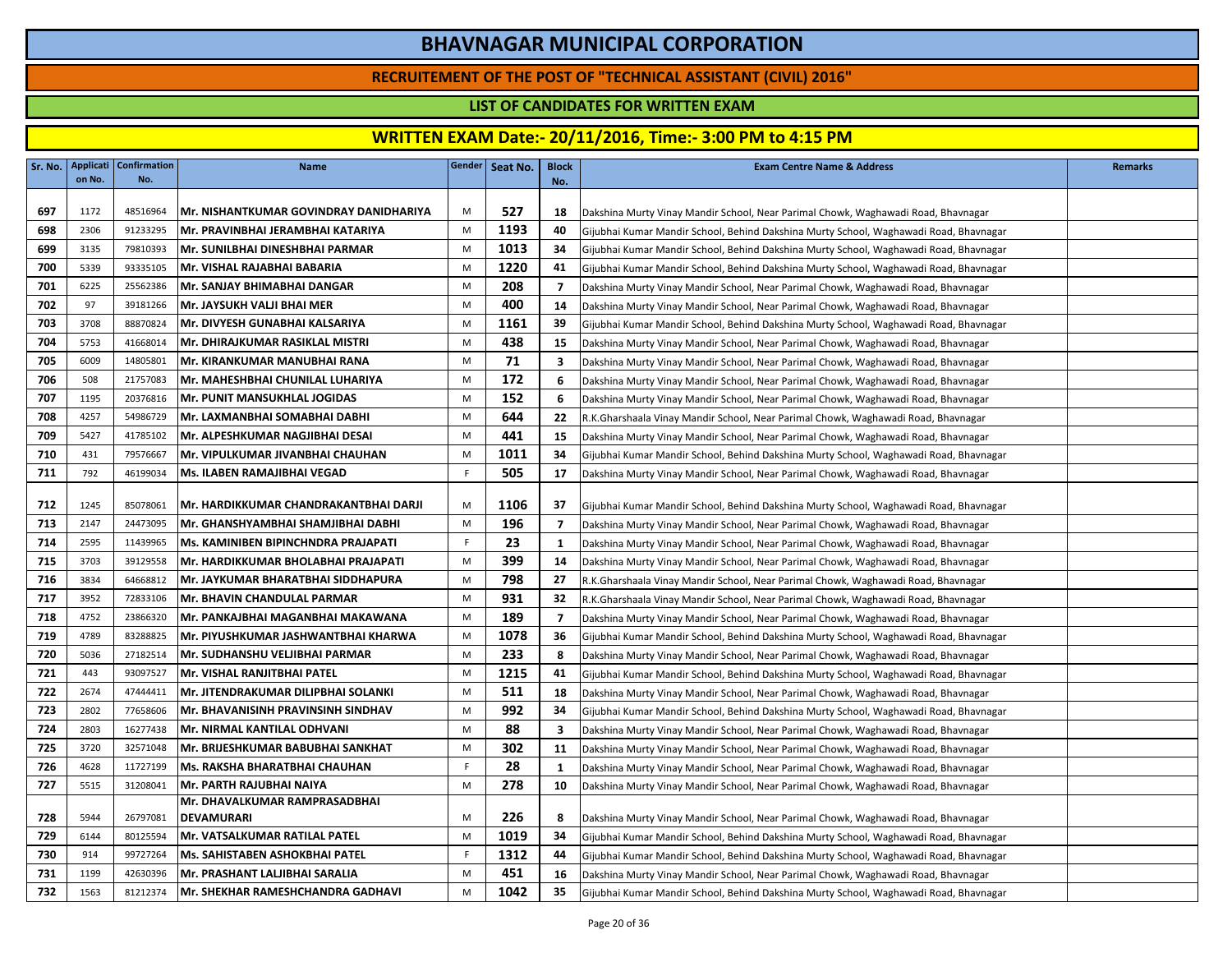### **RECRUITEMENT OF THE POST OF "TECHNICAL ASSISTANT (CIVIL) 2016"**

### **LIST OF CANDIDATES FOR WRITTEN EXAM**

| Sr. No. | <b>Applicati</b><br>on No. | Confirmation<br>No. | <b>Name</b>                                 |    | Gender   Seat No. | <b>Block</b><br>No. | <b>Exam Centre Name &amp; Address</b>                                                 | <b>Remarks</b> |
|---------|----------------------------|---------------------|---------------------------------------------|----|-------------------|---------------------|---------------------------------------------------------------------------------------|----------------|
| 733     | 1915                       | 42137115            | <b>Mr. RAHULKUMAR DINESHBHAI PATEL</b>      | M  | 448               | 15                  | Dakshina Murty Vinay Mandir School, Near Parimal Chowk, Waghawadi Road, Bhavnagar     |                |
| 734     | 4155                       | 94888613            | Mr. JITENDRAKUMAR VELJIBHAI VAGHELA         | M  | 1243              | 42                  | Gijubhai Kumar Mandir School, Behind Dakshina Murty School, Waghawadi Road, Bhavnagar |                |
| 735     | 4160                       | 13661474            | Mr. NISHIT RAMANBHAI CHAVDA                 | M  | 51                | $\overline{2}$      | Dakshina Murty Vinay Mandir School, Near Parimal Chowk, Waghawadi Road, Bhavnagar     |                |
|         |                            |                     |                                             |    |                   |                     |                                                                                       |                |
| 736     | 5191                       | 81919296            | <b> Mr. GAURANGBHAI MUKESHKUMAR CHAUHAN</b> | M  | 1054              | 36                  | Gijubhai Kumar Mandir School, Behind Dakshina Murty School, Waghawadi Road, Bhavnagar |                |
| 737     | 428                        | 33951993            | <b>Mr. MONTU SATISHBHAI CHAUHAN</b>         | M  | 326               | 11                  | Dakshina Murty Vinay Mandir School, Near Parimal Chowk, Waghawadi Road, Bhavnagar     |                |
| 738     | 480                        | 49504283            | <b>Mr. UMAKANT DILIPKUMAR SUTHAR</b>        | M  | 550               | 19                  | Dakshina Murty Vinay Mandir School, Near Parimal Chowk, Waghawadi Road, Bhavnagar     |                |
| 739     | 2519                       | 41122181            | Mr. RAKESH VALLABHBHAI VALA                 | M  | 428               | 15                  | Dakshina Murty Vinay Mandir School, Near Parimal Chowk, Waghawadi Road, Bhavnagar     |                |
| 740     | 3862                       | 42057341            | Mr. DASHARATHBHAI MAGANBHAI PARMAR          | M  | 445               | 15                  | Dakshina Murty Vinay Mandir School, Near Parimal Chowk, Waghawadi Road, Bhavnagar     |                |
| 741     | 5767                       | 96506437            | <b>Ms. VANITA VINODBHAI PATEL</b>           | F. | 1265              | 43                  | Gijubhai Kumar Mandir School, Behind Dakshina Murty School, Waghawadi Road, Bhavnagar |                |
| 742     | 5772                       | 36449918            | Mr. KINJALKUMARI KESURBHAI PATEL            | F. | 360               | 12                  | Dakshina Murty Vinay Mandir School, Near Parimal Chowk, Waghawadi Road, Bhavnagar     |                |
| 743     | 354                        | 31677508            | Mr. VIJAY DAYABHAI DABHI                    | M  | 288               | 10                  | Dakshina Murty Vinay Mandir School, Near Parimal Chowk, Waghawadi Road, Bhavnagar     |                |
| 744     | 495                        | 92090853            | Mr. AKASHSINH KALUBHAI DODIYA               | M  | 1205              | 41                  | Gijubhai Kumar Mandir School, Behind Dakshina Murty School, Waghawadi Road, Bhavnagar |                |
| 745     | 660                        | 12243556            | Mr. RAVIN SHANTILAL SINDHA                  | M  | 34                | $\overline{2}$      | Dakshina Murty Vinay Mandir School, Near Parimal Chowk, Waghawadi Road, Bhavnagar     |                |
| 746     | 1311                       | 48487576            | Mr. VISHALKUMAR DILIPKUMAR PATEL            | M  | 525               | 18                  | Dakshina Murty Vinay Mandir School, Near Parimal Chowk, Waghawadi Road, Bhavnagar     |                |
| 747     | 1456                       | 13992208            | Ms. KINNARIBEN NARESHBHAI PATEL             | F  | 56                | $\overline{2}$      | Dakshina Murty Vinay Mandir School, Near Parimal Chowk, Waghawadi Road, Bhavnagar     |                |
| 748     | 2864                       | 62015450            | Mr. SUMIT MAHESHBHAI MALI                   | M  | 752               | 26                  | R.K.Gharshaala Vinay Mandir School, Near Parimal Chowk, Waghawadi Road, Bhavnagar     |                |
| 749     | 3012                       | 17637736            | Mrs. SEJAL MAHENDRABHAI PATEL               | F. | 111               | 4                   | Dakshina Murty Vinay Mandir School, Near Parimal Chowk, Waghawadi Road, Bhavnagar     |                |
| 750     | 3600                       | 84271653            | Mr. VIPULBHAI RAMESHBHAI MAKWANA            | M  | 1089              | 37                  | Gijubhai Kumar Mandir School, Behind Dakshina Murty School, Waghawadi Road, Bhavnagar |                |
| 751     | 4452                       | 36272642            | Mr. UJWAL KANJIBHAI PARMAR                  | M  | 358               | 12                  | Dakshina Murty Vinay Mandir School, Near Parimal Chowk, Waghawadi Road, Bhavnagar     |                |
| 752     | 4848                       | 22122214            | Mr. YASHPAL HASMUKHBHAI SHIYAL              | M  | 175               | 6                   | Dakshina Murty Vinay Mandir School, Near Parimal Chowk, Waghawadi Road, Bhavnagar     |                |
| 753     | 4856                       | 20498894            | lMr. BHAVESHBHAI BHIKHABHAI PRAJAPATI       | M  | 153               | - 6                 | Dakshina Murty Vinay Mandir School, Near Parimal Chowk, Waghawadi Road, Bhavnagar     |                |
| 754     | 5249                       | 74587229            | <b>Ms. BHAVIKA DILIPBHAI CHAUDHARI</b>      | F  | 956               | 32                  | R.K.Gharshaala Vinay Mandir School, Near Parimal Chowk, Waghawadi Road, Bhavnagar     |                |
| 755     | 5760                       | 56726374            | Mr. SAHIL MANOJBHAI PRAJAPATI               | M  | 677               | 23                  | R.K.Gharshaala Vinay Mandir School, Near Parimal Chowk, Waghawadi Road, Bhavnagar     |                |
| 756     | 5961                       | 55758723            | Ms. AMI JAYPRAKASH ASARI                    | F  | 655               | 22                  | R.K.Gharshaala Vinay Mandir School, Near Parimal Chowk, Waghawadi Road, Bhavnagar     |                |
| 757     | 6061                       | 62046856            | Mr. HARDIK BHANUBHAI KADIYA                 | M  | 753               | 26                  | R.K.Gharshaala Vinay Mandir School, Near Parimal Chowk, Waghawadi Road, Bhavnagar     |                |
| 758     | 6214                       | 87640876            | Mr. MOHAMMEDSAIF ABDULRAJJAQ PATEL          | M  | 1145              | 39                  | Gijubhai Kumar Mandir School, Behind Dakshina Murty School, Waghawadi Road, Bhavnagar |                |
| 759     | 6249                       | 99192803            | Mr. JATIN SOMABHAI PRAJAPATI                | M  | 1299              | 44                  | Gijubhai Kumar Mandir School, Behind Dakshina Murty School, Waghawadi Road, Bhavnagar |                |
| 760     | 2967                       | 10164098            | Mr. CHETAN MAHESHBHAI GADANI                | M  | 3                 | -1                  | Dakshina Murty Vinay Mandir School, Near Parimal Chowk, Waghawadi Road, Bhavnagar     |                |
| 761     | 2234                       | 95974913            | Ms. JIGNASHAKUMARI RAMESHBHAI PATEL         | F  | 1255              | 42                  | Gijubhai Kumar Mandir School, Behind Dakshina Murty School, Waghawadi Road, Bhavnagar |                |
| 762     | 3615                       | 86542572            | Mr. RAVIBHAI DILIPBHAI PRAJAPATI            | M  | 1131              | 38                  | Gijubhai Kumar Mandir School, Behind Dakshina Murty School, Waghawadi Road, Bhavnagar |                |
| 763     | 4065                       | 89711039            | Mr. NILESHKUMAR PARSHOTAMBHAI SAKARIYA      | M  | 1171              | 40                  | Gijubhai Kumar Mandir School, Behind Dakshina Murty School, Waghawadi Road, Bhavnagar |                |
| 764     | 4067                       | 96423362            | Mr. NILESHKUMAR PARSHOTAMBHAI SAKARIYA      | M  | 1264              | 43                  | Gijubhai Kumar Mandir School, Behind Dakshina Murty School, Waghawadi Road, Bhavnagar |                |
| 765     | 6184                       | 49770988            | Mr. PRAKASHKUMAR ISHWARBHAI PRAJAPATI       | M  | 556               | 19                  | Dakshina Murty Vinay Mandir School, Near Parimal Chowk, Waghawadi Road, Bhavnagar     |                |
| 766     | 6213                       | 39232176            | <b>Ms. POOJABEN GNYANPRAKASH SHUKLA</b>     | F. | 402               | 14                  | Dakshina Murty Vinay Mandir School, Near Parimal Chowk, Waghawadi Road, Bhavnagar     |                |
| 767     | 952                        | 26534020            | Mr. MITESHKUMAR BHAGVANJIBHAI KATARIYA      | M  | 223               | 8                   | Dakshina Murty Vinay Mandir School, Near Parimal Chowk, Waghawadi Road, Bhavnagar     |                |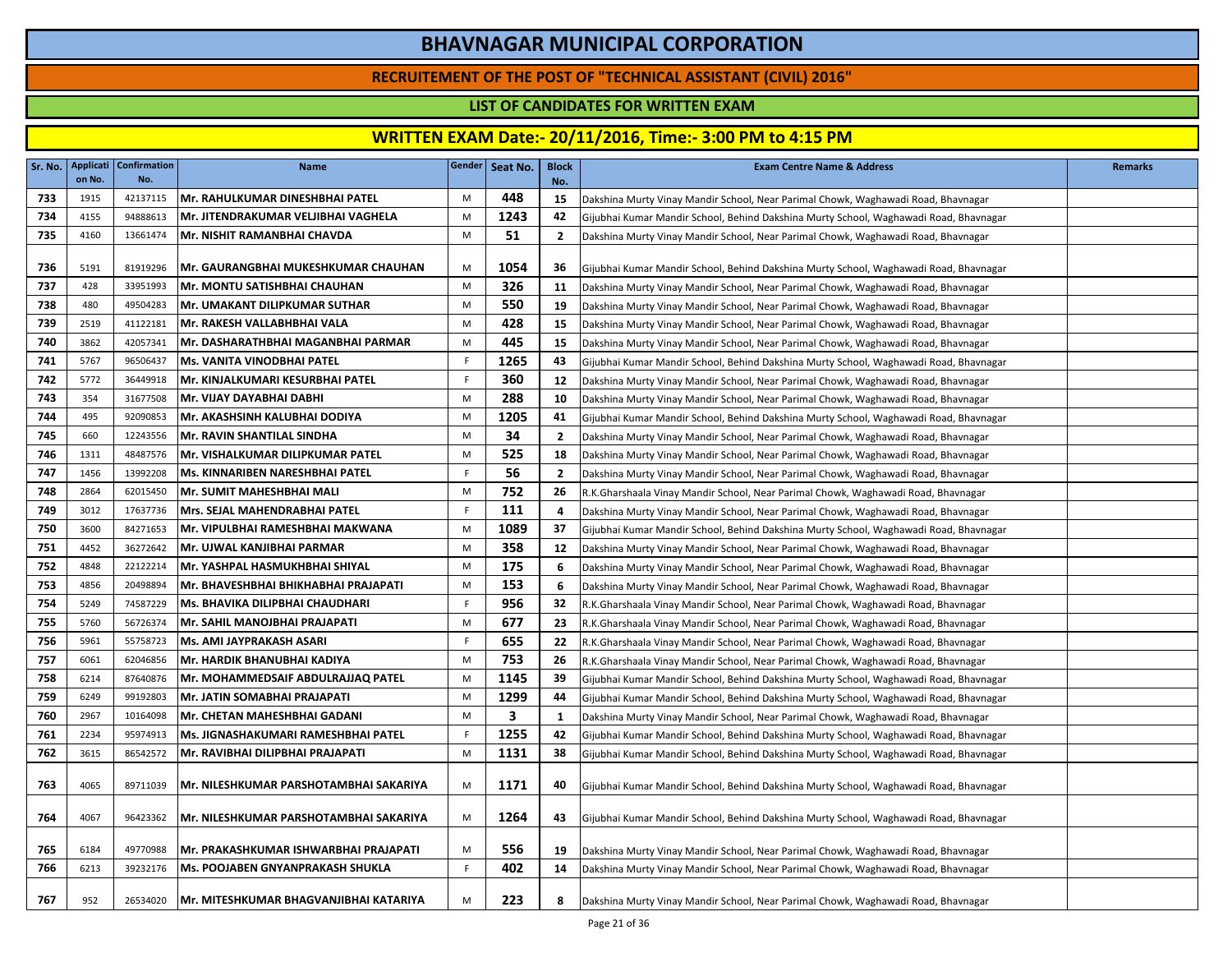### **RECRUITEMENT OF THE POST OF "TECHNICAL ASSISTANT (CIVIL) 2016"**

### **LIST OF CANDIDATES FOR WRITTEN EXAM**

| Sr. No. | Applicati<br>on No. | <b>Confirmation</b><br>No. | Name                                      |    | Gender Seat No. | <b>Block</b><br>No.      | <b>Exam Centre Name &amp; Address</b>                                                 | <b>Remarks</b> |
|---------|---------------------|----------------------------|-------------------------------------------|----|-----------------|--------------------------|---------------------------------------------------------------------------------------|----------------|
| 768     | 1957                | 71798442                   | Mr. MAYUR AMUBHAI DABHI                   | M  | 915             | 31                       | R.K.Gharshaala Vinay Mandir School, Near Parimal Chowk, Waghawadi Road, Bhavnagar     |                |
| 769     | 2155                | 83498543                   | Mr. RAJESHKUMAR ARVINDBHAI VEGADA         | M  | 1080            | 36                       | Gijubhai Kumar Mandir School, Behind Dakshina Murty School, Waghawadi Road, Bhavnagar |                |
| 770     | 2630                | 32354045                   | Mr. SATISHKUMAR RAMESHBHAI MAKWANA        | M  | 298             | 10                       | Dakshina Murty Vinay Mandir School, Near Parimal Chowk, Waghawadi Road, Bhavnagar     |                |
| 771     | 4432                | 64901496                   | Mr. JAYESHBHAI BHUPATBHAI TANK            | M  | 802             | 27                       | R.K.Gharshaala Vinay Mandir School, Near Parimal Chowk, Waghawadi Road, Bhavnagar     |                |
| 772     | 5917                | 80831105                   | Mr. MANISH VIRJIBHAI HADIYA               | M  | 1034            | 35                       | Gijubhai Kumar Mandir School, Behind Dakshina Murty School, Waghawadi Road, Bhavnagar |                |
| 773     | 6279                | 19248349                   | Mr. PARTHKUMAR HARESHBHAI VAGHELA         | M  | 130             | 5                        | Dakshina Murty Vinay Mandir School, Near Parimal Chowk, Waghawadi Road, Bhavnagar     |                |
| 774     | 50                  | 30054486                   | Mr. JIGNESHKUMAR GUMANBHAI CHAUDHARI      | M  | 263             | 9                        | Dakshina Murty Vinay Mandir School, Near Parimal Chowk, Waghawadi Road, Bhavnagar     |                |
| 775     | 877                 | 45964731                   | Mr. VISHAL SATISBHAI JAKHARIYA            | M  | 500             | 17                       | Dakshina Murty Vinay Mandir School, Near Parimal Chowk, Waghawadi Road, Bhavnagar     |                |
| 776     | 3133                | 59303276                   | Mr. HARDIKKUMAR DAHYABHAI PRAJAPATI       | M  | 709             | 24                       | R.K.Gharshaala Vinay Mandir School, Near Parimal Chowk, Waghawadi Road, Bhavnagar     |                |
| 777     | 3762                | 16932579                   | Mr. HARSHKUMAR MAFATBHAI PRAJAPATI        | M  | 98              | 4                        | Dakshina Murty Vinay Mandir School, Near Parimal Chowk, Waghawadi Road, Bhavnagar     |                |
| 778     | 5692                | 19908537                   | lMr. VISHAL RAJUBHAI RAVAL                | M  | 142             | 5                        | Dakshina Murty Vinay Mandir School, Near Parimal Chowk, Waghawadi Road, Bhavnagar     |                |
| 779     | 5933                | 50237650                   | Mr. DHRIJESH KISHORBHAI PASTAGIYA         | M  | 559             | 19                       | Dakshina Murty Vinay Mandir School, Near Parimal Chowk, Waghawadi Road, Bhavnagar     | Sportsman      |
| 780     | 6350                | 14720997                   | <b>Ms. SHRUTI GULABBHAI PATEL</b>         | F. | 68              | 3                        | Dakshina Murty Vinay Mandir School, Near Parimal Chowk, Waghawadi Road, Bhavnagar     |                |
| 781     | 4387                | 64085036                   | Ms. URVASHIKUMARI JAYESHBHAI PATEL        | F  | 791             | 27                       | R.K.Gharshaala Vinay Mandir School, Near Parimal Chowk, Waghawadi Road, Bhavnagar     |                |
| 782     | 922                 | 71879249                   | <b>Ms. JINAL RAMNIKLAL PATEL</b>          | F. | 918             | 31                       | R.K.Gharshaala Vinay Mandir School, Near Parimal Chowk, Waghawadi Road, Bhavnagar     |                |
| 783     | 1893                | 65422378                   | Mr. PRAKASH KISHORBHAI DEVGANIYA          | M  | 816             | 28                       | R.K.Gharshaala Vinay Mandir School, Near Parimal Chowk, Waghawadi Road, Bhavnagar     |                |
| 784     | 2294                | 53738311                   | Mrs. DRASHTI PARESHKUMAR GANDHI           | F. | 623             | 21                       | R.K.Gharshaala Vinay Mandir School, Near Parimal Chowk, Waghawadi Road, Bhavnagar     |                |
| 785     | 2820                | 20238858                   | Mr. SAURINKUMAR MANUBHAI PRAJAPATI        | M  | 148             | 5                        | Dakshina Murty Vinay Mandir School, Near Parimal Chowk, Waghawadi Road, Bhavnagar     |                |
| 786     | 3443                | 40305548                   | Mr. NILESH NATUBHAI PATEL                 | M  | 418             | 14                       | Dakshina Murty Vinay Mandir School, Near Parimal Chowk, Waghawadi Road, Bhavnagar     |                |
| 787     | 5480                | 63828852                   | Mr. MAYUR THAKARSHIBHAI MAKWANA           | M  | 784             | 27                       | R.K.Gharshaala Vinay Mandir School, Near Parimal Chowk, Waghawadi Road, Bhavnagar     |                |
| 788     | 413                 | 32364465                   | Mr. MANOJKUMAR SHAILESHBHAI PATANI        | M  | 299             | 10                       | Dakshina Murty Vinay Mandir School, Near Parimal Chowk, Waghawadi Road, Bhavnagar     |                |
| 789     | 4608                | 29650848                   | Mr. BHAVIN GHANSHYAMBHAI SUTHAR           | M  | 259             | 9                        | Dakshina Murty Vinay Mandir School, Near Parimal Chowk, Waghawadi Road, Bhavnagar     |                |
| 790     | 340                 | 89858365                   | Mr. ANILKUMAR KANUBHAI PATEL              | M  | 1172            | 40                       | Gijubhai Kumar Mandir School, Behind Dakshina Murty School, Waghawadi Road, Bhavnagar |                |
| 791     | 484                 | 27740946                   | Ms. NIPA JASHVANTBHAI MEWADA              | F. | 239             | 8                        | Dakshina Murty Vinay Mandir School, Near Parimal Chowk, Waghawadi Road, Bhavnagar     |                |
| 792     | 769                 | 61558126                   | Mr. KALPESHKUMAR RAMABHAI PARMAR          | M  | 745             | 25                       | R.K.Gharshaala Vinay Mandir School, Near Parimal Chowk, Waghawadi Road, Bhavnagar     |                |
| 793     | 1124                | 43801993                   | Mr. SHAKTI BHAKTIDAS BAMBHANIYA           | M  | 469             | 16                       | Dakshina Murty Vinay Mandir School, Near Parimal Chowk, Waghawadi Road, Bhavnagar     |                |
| 794     | 3017                | 56268758                   | Mr. GUNJAN BIPINBHAI MODI                 | M  | 666             | 23                       | R.K.Gharshaala Vinay Mandir School, Near Parimal Chowk, Waghawadi Road, Bhavnagar     |                |
| 795     | 2097                | 11289587                   | Mr. DARSHAN JAGDISHBHAI PANCHAL           | M  | 19              | 1                        | Dakshina Murty Vinay Mandir School, Near Parimal Chowk, Waghawadi Road, Bhavnagar     |                |
| 796     | 3312                | 10369875                   | Mr. ASHISH KANTIBHAI PARMAR               | M  | 4               | 1                        | Dakshina Murty Vinay Mandir School, Near Parimal Chowk, Waghawadi Road, Bhavnagar     |                |
| 797     | 4060                | 78286826                   | Mr. DHARMESHKUMAR DULABHAI MORI           | M  | 999             | 34                       | Gijubhai Kumar Mandir School, Behind Dakshina Murty School, Waghawadi Road, Bhavnagar |                |
| 798     | 4338                | 17353799                   | Ms. DHARMISHTHA MANABHAI SOLANKI          | F  | 106             | 4                        | Dakshina Murty Vinay Mandir School, Near Parimal Chowk, Waghawadi Road, Bhavnagar     |                |
| 799     | 52                  | 77668398                   | Mr. MILANKUMAR KISHORBHAI VAGHELA         | M  | 993             | 34                       | Gijubhai Kumar Mandir School, Behind Dakshina Murty School, Waghawadi Road, Bhavnagar |                |
| 800     | 56                  | 41486601                   | Mr. MILANKUMAR KISHORBHAI VAGHELA         | M  | 434             | 15                       | Dakshina Murty Vinay Mandir School, Near Parimal Chowk, Waghawadi Road, Bhavnagar     |                |
| 801     | 1145                | 74523800                   | Ms. SWATI HARESHBHAI MAKVANA              | F. | 955             | 32                       | R.K.Gharshaala Vinay Mandir School, Near Parimal Chowk, Waghawadi Road, Bhavnagar     |                |
| 802     | 1343                | 49557565                   | Mr. SHRAVANBHAI HARACHANDJI RATHOD        | M  | 551             | 19                       | Dakshina Murty Vinay Mandir School, Near Parimal Chowk, Waghawadi Road, Bhavnagar     |                |
| 803     | 2232                | 21307524                   | Mr. RAKESHBHAI RUGNATHSINH KHANT          | M  | 168             | 6                        | Dakshina Murty Vinay Mandir School, Near Parimal Chowk, Waghawadi Road, Bhavnagar     |                |
| 804     | 3763                | 42316550                   | <b>IMr. CHIRAGKUMAR CHANDUBHAI RATHOD</b> | M  | 449             | 15                       | Dakshina Murty Vinay Mandir School, Near Parimal Chowk, Waghawadi Road, Bhavnagar     |                |
| 805     | 4407                | 23868099                   | Mr. KAMLESH KHIMJIBHAI VALA               | M  | 190             | $\overline{\phantom{a}}$ | Dakshina Murty Vinay Mandir School, Near Parimal Chowk, Waghawadi Road, Bhavnagar     |                |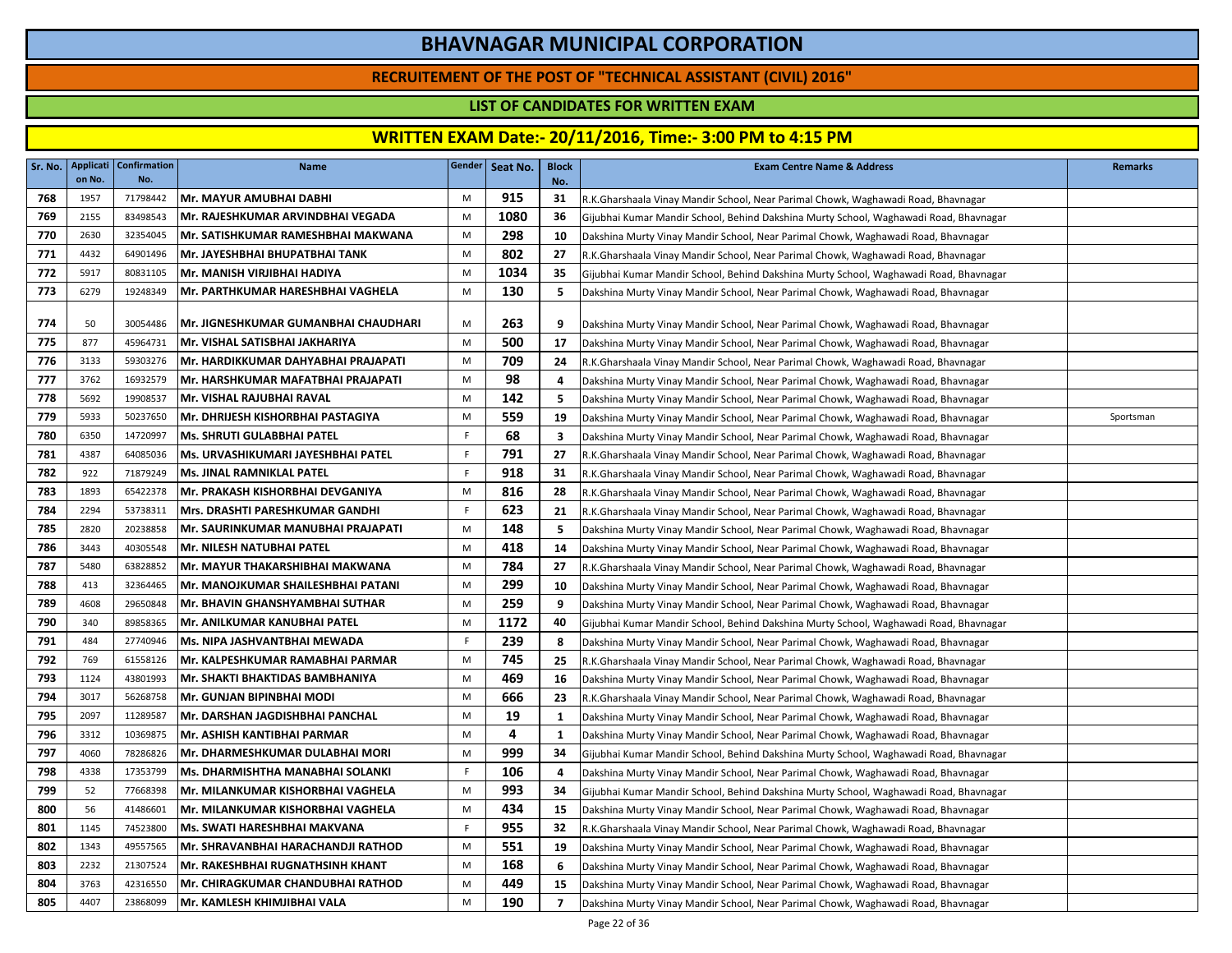### **RECRUITEMENT OF THE POST OF "TECHNICAL ASSISTANT (CIVIL) 2016"**

### **LIST OF CANDIDATES FOR WRITTEN EXAM**

| Sr. No. | on No. | Applicati   Confirmation<br>No. | <b>Name</b>                             |           | Gender   Seat No. | <b>Block</b><br>No. | <b>Exam Centre Name &amp; Address</b>                                                 | <b>Remarks</b> |
|---------|--------|---------------------------------|-----------------------------------------|-----------|-------------------|---------------------|---------------------------------------------------------------------------------------|----------------|
| 806     | 4451   | 67224190                        | <b>Mr. MAYUR MAGANLAL RATHOD</b>        | M         | 847               | 29                  | R.K.Gharshaala Vinay Mandir School, Near Parimal Chowk, Waghawadi Road, Bhavnagar     |                |
| 807     | 4716   | 48531016                        | lMs. KRUTIKA BHURABHAI DASA             | F.        | 528               | 18                  | Dakshina Murty Vinay Mandir School, Near Parimal Chowk, Waghawadi Road, Bhavnagar     |                |
| 808     | 5052   | 90799282                        | Mr. BHARGAV JAYASUKHBHAI TANK           | M         | 1186              | 40                  | Gijubhai Kumar Mandir School, Behind Dakshina Murty School, Waghawadi Road, Bhavnagar |                |
| 809     | 6015   | 21755237                        | Mr. NISHARGKUMAR ISHVARLAL PATEL        | M         | 171               | 6                   | Dakshina Murty Vinay Mandir School, Near Parimal Chowk, Waghawadi Road, Bhavnagar     |                |
| 810     | 93     | 92297809                        | Ms. DEVANGI GANESHBHAI HATTIMARE        | F         | 1208              | 41                  | Gijubhai Kumar Mandir School, Behind Dakshina Murty School, Waghawadi Road, Bhavnagar |                |
| 811     | 775    | 36439754                        | Mr. RONAKKUMAR HARSHADBHAI SATHAVARA    | M         | 359               | 12                  | Dakshina Murty Vinay Mandir School, Near Parimal Chowk, Waghawadi Road, Bhavnagar     |                |
| 812     | 1591   | 76141346                        | Ms. SHEEKHABEN RAMESHBHAI PATEL         | F         | 970               | 33                  | R.K.Gharshaala Vinay Mandir School, Near Parimal Chowk, Waghawadi Road, Bhavnagar     |                |
| 813     | 2293   | 18741082                        | Mr. MAYUR NARANBHAI GAMIT               | M         | 126               | 5                   | Dakshina Murty Vinay Mandir School, Near Parimal Chowk, Waghawadi Road, Bhavnagar     |                |
| 814     | 2895   | 17407824                        | Mr. ABHAY MUKESHBHAI GEDIYA             | M         | 107               | 4                   | Dakshina Murty Vinay Mandir School, Near Parimal Chowk, Waghawadi Road, Bhavnagar     |                |
| 815     | 3614   | 12118676                        | Mr. SHAILESH MAGANBHAI ZINZALA          | M         | 32                | $\mathbf{2}$        | Dakshina Murty Vinay Mandir School, Near Parimal Chowk, Waghawadi Road, Bhavnagar     |                |
| 816     | 3662   | 94947080                        | Mr. MUKESHBHAI PRAGJIBHAI DHAPA         | M         | 1245              | 42                  | Gijubhai Kumar Mandir School, Behind Dakshina Murty School, Waghawadi Road, Bhavnagar |                |
| 817     | 4190   | 61704868                        | Ms. MOHINIKUMARI LALJIBHAI PATEL        | F.        | 749               | 25                  | R.K.Gharshaala Vinay Mandir School, Near Parimal Chowk, Waghawadi Road, Bhavnagar     |                |
| 818     | 4283   | 53551150                        | Mr. PRAVINBHAI ODHABHAI MAKWANA         | ${\sf M}$ | 620               | 21                  | R.K.Gharshaala Vinay Mandir School, Near Parimal Chowk, Waghawadi Road, Bhavnagar     |                |
| 819     | 5025   | 77468426                        | Ms. ITI SURESHBHAI PATEL                | F.        | 989               | 33                  | R.K.Gharshaala Vinay Mandir School, Near Parimal Chowk, Waghawadi Road, Bhavnagar     |                |
| 820     | 5676   | 80743532                        | Mr. SUMANTKUMAR BHUPATYBHAI JINJALA     | ${\sf M}$ | 1033              | 35                  | Gijubhai Kumar Mandir School, Behind Dakshina Murty School, Waghawadi Road, Bhavnagar |                |
| 821     | 5900   | 98057302                        | <b>Ms. FORAMBEN NAVINBHAI CHAUDHARI</b> | F.        | 1289              | 43                  | Gijubhai Kumar Mandir School, Behind Dakshina Murty School, Waghawadi Road, Bhavnagar |                |
| 822     | 475    | 37244271                        | Ms. RICHA SHAILESHBHAI PARIKH           | F         | 374               | 13                  | Dakshina Murty Vinay Mandir School, Near Parimal Chowk, Waghawadi Road, Bhavnagar     |                |
| 823     | 531    | 59012554                        | Mr. GOPAL ODHAVJIBHAI CHAUHAN           | M         | 703               | 24                  | R.K.Gharshaala Vinay Mandir School, Near Parimal Chowk, Waghawadi Road, Bhavnagar     |                |
| 824     | 2834   | 86846330                        | Mr. BRIJESH DHANABHAI PATEL             | M         | 1134              | 38                  | Gijubhai Kumar Mandir School, Behind Dakshina Murty School, Waghawadi Road, Bhavnagar |                |
| 825     | 3395   | 20154457                        | Mr. RAJKUMAR HARSHADKUMAR JAYSWAL       | M         | 146               | 5                   | Dakshina Murty Vinay Mandir School, Near Parimal Chowk, Waghawadi Road, Bhavnagar     | Sportsman      |
| 826     | 5157   | 94646610                        | Mr. HARDIKKUMAR MANSUKHBHAI PORIYA      | M         | 1238              | 42                  | Gijubhai Kumar Mandir School, Behind Dakshina Murty School, Waghawadi Road, Bhavnagar |                |
| 827     | 5501   | 34428687                        | <b>Mr. CHIRAG VINODBHAI RATHOD</b>      | M         | 330               | 11                  | Dakshina Murty Vinay Mandir School, Near Parimal Chowk, Waghawadi Road, Bhavnagar     |                |
| 828     | 5359   | 67438645                        | Ms. KETALBAHEN ZAVERBHAI PATEL          | F         | 850               | 29                  | R.K.Gharshaala Vinay Mandir School, Near Parimal Chowk, Waghawadi Road, Bhavnagar     |                |
| 829     | 5432   | 49662726                        | <b>Mr. SANJAYSINH RAJUSINH RATHOD</b>   | M         | 553               | 19                  | Dakshina Murty Vinay Mandir School, Near Parimal Chowk, Waghawadi Road, Bhavnagar     |                |
| 830     | 5397   | 80583262                        | lMr. MANISH ASHOKBHAI RAVAL             | M         | 1028              | 35                  | Gijubhai Kumar Mandir School, Behind Dakshina Murty School, Waghawadi Road, Bhavnagar |                |
| 831     | 2181   | 40840032                        | Mr. TEJPAL BHARATBHAI VATLIYA           | M         | 427               | 15                  | Dakshina Murty Vinay Mandir School, Near Parimal Chowk, Waghawadi Road, Bhavnagar     |                |
| 832     | 4074   | 73435047                        | Mr. ANANDKUMAR PARAGBHAI SUTHAR         | M         | 941               | 32                  | R.K.Gharshaala Vinay Mandir School, Near Parimal Chowk, Waghawadi Road, Bhavnagar     |                |
| 833     | 3283   | 64071641                        | Mr. SANDIPBHAI GAMBHIRSINH VASAVA       | M         | 790               | 27                  | R.K.Gharshaala Vinay Mandir School, Near Parimal Chowk, Waghawadi Road, Bhavnagar     |                |
| 834     | 5942   | 23389984                        | <b>Mr. JATIN CHETANKUMAR SUTHAR</b>     | M         | 183               | $\overline{7}$      | Dakshina Murty Vinay Mandir School, Near Parimal Chowk, Waghawadi Road, Bhavnagar     |                |
| 835     | 3461   | 34334944                        | Mr. VARUN YOGESHKUMAR SWAMI             | M         | 329               | 11                  | Dakshina Murty Vinay Mandir School, Near Parimal Chowk, Waghawadi Road, Bhavnagar     |                |
| 836     | 640    | 16446666                        | Mr. AJAY BHARATBHAI MEGHANI             | M         | 93                | 4                   | Dakshina Murty Vinay Mandir School, Near Parimal Chowk, Waghawadi Road, Bhavnagar     |                |
| 837     | 1050   | 61303780                        | Mr. PARTH RAMESHBHAI MAKWANA            | M         | 740               | 25                  | R.K.Gharshaala Vinay Mandir School, Near Parimal Chowk, Waghawadi Road, Bhavnagar     |                |
| 838     | 1538   | 79127594                        | Mr. HAKA HIRABHAI KAROTARA              | M         | 1003              | 34                  | Gijubhai Kumar Mandir School, Behind Dakshina Murty School, Waghawadi Road, Bhavnagar |                |
| 839     | 2198   | 41233621                        | Mr. BHAVIKKUMAR JASHUBHAI SHARMA        | M         | 429               | 15                  | Dakshina Murty Vinay Mandir School, Near Parimal Chowk, Waghawadi Road, Bhavnagar     |                |
| 840     | 2394   | 48965066                        | <b>Ms. RUBINABANU MO RAFIQ SHAIKH</b>   | F.        | 536               | 18                  | Dakshina Murty Vinay Mandir School, Near Parimal Chowk, Waghawadi Road, Bhavnagar     |                |
| 841     | 2568   | 78470110                        | Ms. NEHABEN RAMESHKUMAR PRAJAPATI       | F.        | 1000              | 34                  | Gijubhai Kumar Mandir School, Behind Dakshina Murty School, Waghawadi Road, Bhavnagar |                |
| 842     | 2749   | 79761451                        | Mr. HARSHIT MANSUKHBHAI GOHIL           | M         | 1012              | 34                  | Gijubhai Kumar Mandir School, Behind Dakshina Murty School, Waghawadi Road, Bhavnagar |                |
| 843     | 3047   | 62805546                        | Mr. MRUGESHKUMAR DEVDATTBHAI RAMI       | M         | 764               | 26                  | R.K.Gharshaala Vinay Mandir School, Near Parimal Chowk, Waghawadi Road, Bhavnagar     |                |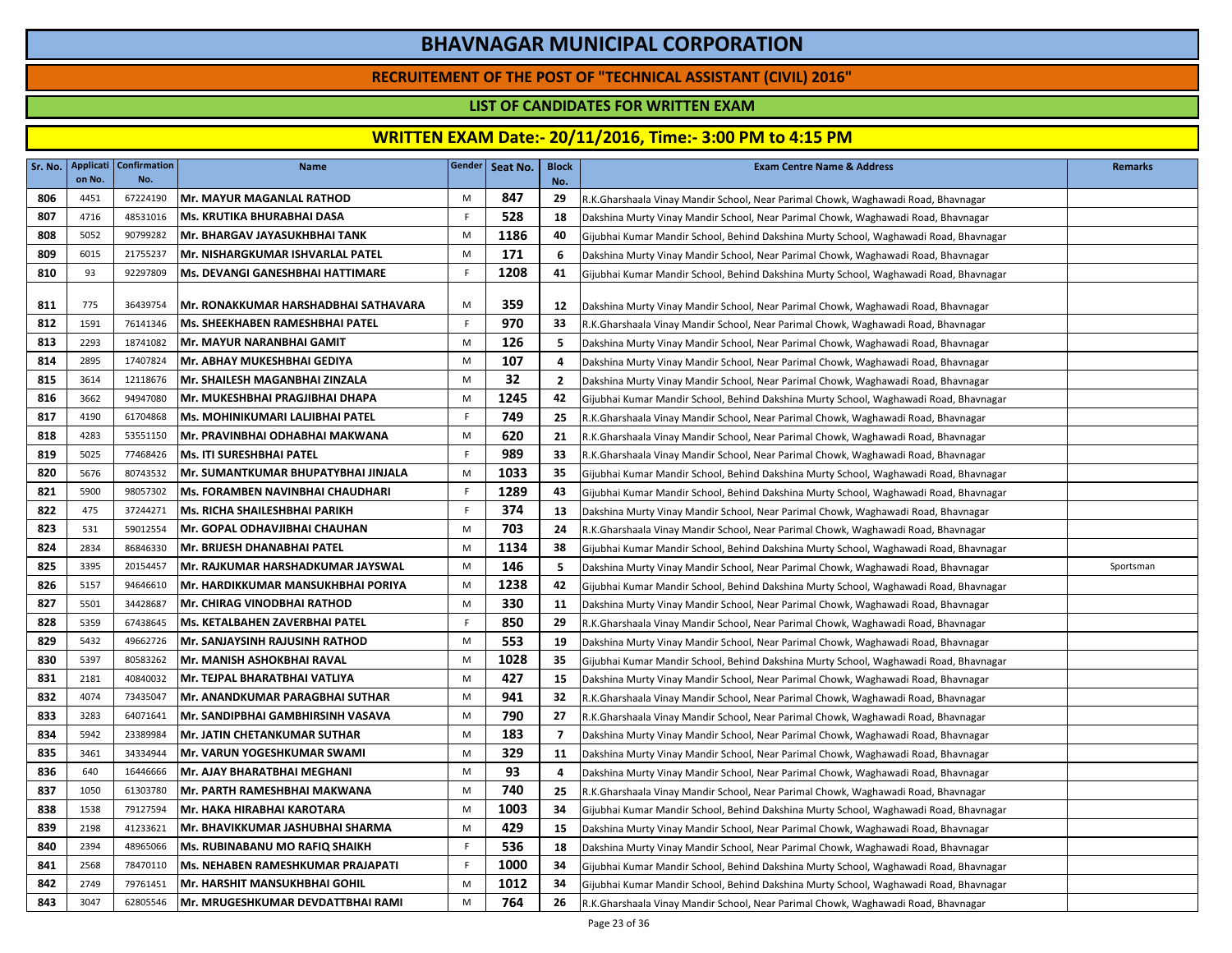### **RECRUITEMENT OF THE POST OF "TECHNICAL ASSISTANT (CIVIL) 2016"**

### **LIST OF CANDIDATES FOR WRITTEN EXAM**

| Sr. No.    | on No.      | Applicati   Confirmation<br>No. | <b>Name</b>                                                         |        | Gender   Seat No. | <b>Block</b><br>No.     | <b>Exam Centre Name &amp; Address</b>                                                                                                                                      | <b>Remarks</b> |
|------------|-------------|---------------------------------|---------------------------------------------------------------------|--------|-------------------|-------------------------|----------------------------------------------------------------------------------------------------------------------------------------------------------------------------|----------------|
| 844        | 3206        | 69065420                        | Mr. VIKRAMKUMAR JAYANTIBHAI NAYI                                    | M      | 877               | 30                      | R.K.Gharshaala Vinay Mandir School, Near Parimal Chowk, Waghawadi Road, Bhavnagar                                                                                          |                |
| 845        | 3363        | 61313099                        | Mr. HARESHBHAI KESHABHAI KIHALA                                     | M      | 741               | 25                      | R.K.Gharshaala Vinay Mandir School, Near Parimal Chowk, Waghawadi Road, Bhavnagar                                                                                          |                |
| 846        | 3391        | 99665196                        | Mr. RITESHKUMAR DINESHBHAI DARJI                                    | M      | 1310              | 44                      | Gijubhai Kumar Mandir School, Behind Dakshina Murty School, Waghawadi Road, Bhavnagar                                                                                      |                |
| 847        | 3588        | 36755227                        | Mr. RAVI RAMESHBHAI CHAUHAN                                         | M      | 362               | 13                      | Dakshina Murty Vinay Mandir School, Near Parimal Chowk, Waghawadi Road, Bhavnagar                                                                                          |                |
| 848        | 3817        | 93098870                        | Mr. HARSHADKUMAR RAMANLAL SOLANKI                                   | M      | 1216              | 41                      | Gijubhai Kumar Mandir School, Behind Dakshina Murty School, Waghawadi Road, Bhavnagar                                                                                      |                |
| 849        | 4392        | 19526049                        | Mr. VISHAL NARSINHBHAI MAKWANA                                      | M      | 137               | 5                       | Dakshina Murty Vinay Mandir School, Near Parimal Chowk, Waghawadi Road, Bhavnagar                                                                                          |                |
| 850        | 4783        | 17088200                        | Mr. HIRENBHAI JAYRAJBHAI VASAVA                                     | M      | 100               | 4                       | Dakshina Murty Vinay Mandir School, Near Parimal Chowk, Waghawadi Road, Bhavnagar                                                                                          |                |
| 851        | 5556        | 80167398                        | Ms. PRIYANKA UDESINHBHAI BHURIYA                                    | F      | 1020              | 34                      | Gijubhai Kumar Mandir School, Behind Dakshina Murty School, Waghawadi Road, Bhavnagar                                                                                      |                |
| 852        | 5716        | 15381326                        | Mr. RASHMIN DINESHBHAI OZA                                          | M      | 80                | $\overline{\mathbf{3}}$ | Dakshina Murty Vinay Mandir School, Near Parimal Chowk, Waghawadi Road, Bhavnagar                                                                                          |                |
| 853        | 5732        | 95706456                        | Mr. UMESH BHIKHABHAI BHETARIYA                                      | M      | 1252              | 42                      | Gijubhai Kumar Mandir School, Behind Dakshina Murty School, Waghawadi Road, Bhavnagar                                                                                      |                |
| 854        | 5864        | 66870020                        | <b>Ms. PARULBEN MANSINGBHAI DABHI</b>                               | F      | 841               | 29                      | R.K.Gharshaala Vinay Mandir School, Near Parimal Chowk, Waghawadi Road, Bhavnagar                                                                                          |                |
| 855        | 5893        | 43785681                        | Mr. ROMESHKUMAR KAMLESHBHAI BAROT                                   | M      | 468               | 16                      | Dakshina Murty Vinay Mandir School, Near Parimal Chowk, Waghawadi Road, Bhavnagar                                                                                          |                |
| 856        | 6003        | 93332532                        | Mr. PRINSKUMAR ISHWARBHAI JAPADIYA                                  | M      | 1219              | 41                      | Gijubhai Kumar Mandir School, Behind Dakshina Murty School, Waghawadi Road, Bhavnagar                                                                                      |                |
|            |             |                                 |                                                                     |        |                   |                         |                                                                                                                                                                            |                |
| 857        | 6257<br>514 | 82182878<br>48505739            | Mr. RONAKKUMAR SHANKARBHAI CHAUDHARY                                | M<br>M | 1059<br>526       | 36                      | Gijubhai Kumar Mandir School, Behind Dakshina Murty School, Waghawadi Road, Bhavnagar                                                                                      | Sportsman      |
| 858<br>859 | 868         | 63996892                        | Mr. PRIYAKANT NALINBHAI SOLANKI<br>Mr. VINODKUMAR KANTILAL PARADIYA | M      | 789               | 18<br>27                | Dakshina Murty Vinay Mandir School, Near Parimal Chowk, Waghawadi Road, Bhavnagar                                                                                          |                |
| 860        | 1248        | 93085543                        | Mr. RASIKKUMAR VINUBHAI MAKWANA                                     | M      | 1214              | 41                      | R.K.Gharshaala Vinay Mandir School, Near Parimal Chowk, Waghawadi Road, Bhavnagar                                                                                          |                |
| 861        | 2311        | 32387906                        | Mr. JIGAR SHASHIKANTBHAI JADAV                                      | M      | 300               | 10                      | Gijubhai Kumar Mandir School, Behind Dakshina Murty School, Waghawadi Road, Bhavnagar<br>Dakshina Murty Vinay Mandir School, Near Parimal Chowk, Waghawadi Road, Bhavnagar |                |
| 862        | 4166        | 54042116                        | Mr. PRITESHKUMAR DASHARATHBHAI PRAJAPATI                            | M      | 629               | 21                      | R.K.Gharshaala Vinay Mandir School, Near Parimal Chowk, Waghawadi Road, Bhavnagar                                                                                          |                |
| 863        | 4560        | 14362927                        | Mr. PRAVINSINH KANAKSINH ZALA                                       | M      | 61                | 3                       | Dakshina Murty Vinay Mandir School, Near Parimal Chowk, Waghawadi Road, Bhavnagar                                                                                          |                |
| 864        | 4934        | 49170954                        | Mr. AKHILESH BHARATKUMAR GANDHI                                     | M      | 543               | 19                      | Dakshina Murty Vinay Mandir School, Near Parimal Chowk, Waghawadi Road, Bhavnagar                                                                                          |                |
| 865        | 602         | 99221059                        | lMs. KALYANI HARSHADBHAI GOHIL                                      | F.     | 1300              | 44                      | Gijubhai Kumar Mandir School, Behind Dakshina Murty School, Waghawadi Road, Bhavnagar                                                                                      |                |
| 866        | 624         | 90556269                        | Mr. DHARMESH RAMJIBHAI SOLANKI                                      | M      | 1183              | 40                      | Gijubhai Kumar Mandir School, Behind Dakshina Murty School, Waghawadi Road, Bhavnagar                                                                                      |                |
| 867        | 1344        | 97774529                        | <b>Ms. PRIYA ASHOKBHAI PARMAR</b>                                   | F.     | 1284              | 43                      | Gijubhai Kumar Mandir School, Behind Dakshina Murty School, Waghawadi Road, Bhavnagar                                                                                      |                |
| 868        | 1452        | 54337823                        | Mr. NITESHBHAI HASMUKHBHAI PATEL                                    | M      | 632               | 22                      | R.K.Gharshaala Vinay Mandir School, Near Parimal Chowk, Waghawadi Road, Bhavnagar                                                                                          |                |
| 869        | 2121        | 41239933                        | Mr. JIGAR MAHESHBHAI JADAV                                          | M      | 430               | 15                      | Dakshina Murty Vinay Mandir School, Near Parimal Chowk, Waghawadi Road, Bhavnagar                                                                                          |                |
| 870        | 3619        | 32312460                        | Mr. ANILBHAI KHETABHAI CHAUDHARI                                    | M      | 296               | 10                      | Dakshina Murty Vinay Mandir School, Near Parimal Chowk, Waghawadi Road, Bhavnagar                                                                                          |                |
| 871        | 4627        | 70006583                        | Mr. RAHUL NARANBHAI DHOKIYA                                         | M      | 888               | 30                      | R.K.Gharshaala Vinay Mandir School, Near Parimal Chowk, Waghawadi Road, Bhavnagar                                                                                          |                |
| 872        | 4841        | 91000044                        | Mr. KAUSHALYAKUMARI DINESHBHAI VARIA                                | F.     | 1190              | 40                      | Gijubhai Kumar Mandir School, Behind Dakshina Murty School, Waghawadi Road, Bhavnagar                                                                                      |                |
| 873        | 5267        | 63051304                        | lMs. VISHWA BABUBHAI VAJA                                           | F.     | 771               | 26                      | R.K.Gharshaala Vinay Mandir School, Near Parimal Chowk, Waghawadi Road, Bhavnagar                                                                                          |                |
| 874        | 5367        | 45239277                        | Mr. ASHOKBHAI MADHUBHAI KOTVALIYA                                   | M      | 489               | 17                      | Dakshina Murty Vinay Mandir School, Near Parimal Chowk, Waghawadi Road, Bhavnagar                                                                                          |                |
| 875        | 5940        | 50601749                        | Mr. PRIYESH PARESHBHAI MISTRY                                       | M      | 562               | 19                      | Dakshina Murty Vinay Mandir School, Near Parimal Chowk, Waghawadi Road, Bhavnagar                                                                                          |                |
| 876        | 179         | 97166528                        | Mr. DHRUVKUMAR GANESHBHAI CHAUDHARI                                 | M      | 1277              | 43                      | Gijubhai Kumar Mandir School, Behind Dakshina Murty School, Waghawadi Road, Bhavnagar                                                                                      |                |
| 877        | 73          | 42071052                        | Mr. KULDEEP MOHAN MUCHHADIYA                                        | M      | 446               | 15                      | Dakshina Murty Vinay Mandir School, Near Parimal Chowk, Waghawadi Road, Bhavnagar                                                                                          |                |
| 878        | 435         | 88035592                        | <b>Mr. GOUTAMKUMAR AMRUTLAL TANK</b>                                | M      | 1152              | 39                      | Gijubhai Kumar Mandir School, Behind Dakshina Murty School, Waghawadi Road, Bhavnagar                                                                                      |                |
| 879        | 1492        | 63073414                        | Mr. NIRAVKUMAR BABUBHAI CHAUDHARI                                   | M      | 772               | 26                      | R.K.Gharshaala Vinay Mandir School, Near Parimal Chowk, Waghawadi Road, Bhavnagar                                                                                          |                |
| 880        | 2309        | 83067240                        | Mr. MAYURKUMAR RAMESHBHAI PRAJAPATI                                 | M      | 1073              | 36                      | Gijubhai Kumar Mandir School, Behind Dakshina Murty School, Waghawadi Road, Bhavnagar                                                                                      |                |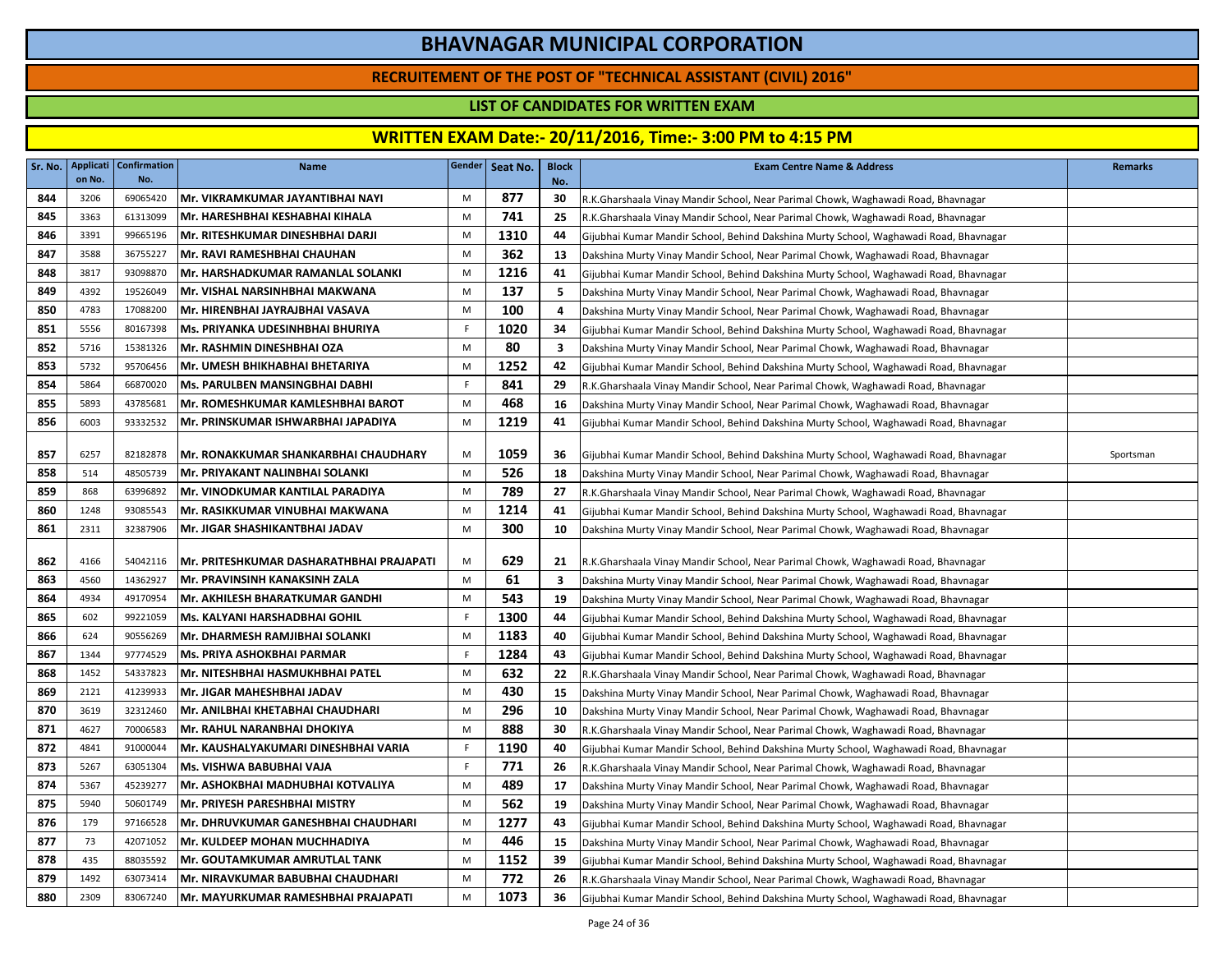### **RECRUITEMENT OF THE POST OF "TECHNICAL ASSISTANT (CIVIL) 2016"**

### **LIST OF CANDIDATES FOR WRITTEN EXAM**

| Sr. No. | on No. | Applicati   Confirmation<br>No. | <b>Name</b>                                 | Gender | Seat No. | <b>Block</b><br>No. | <b>Exam Centre Name &amp; Address</b>                                                 | <b>Remarks</b> |
|---------|--------|---------------------------------|---------------------------------------------|--------|----------|---------------------|---------------------------------------------------------------------------------------|----------------|
| 881     | 2907   | 71645026                        | <b>Mr. KULDEEP MOHAN MUCHHADIYA</b>         | M      | 912      | 31                  | R.K.Gharshaala Vinay Mandir School, Near Parimal Chowk, Waghawadi Road, Bhavnagar     |                |
| 882     | 3408   | 58671364                        | Mr. DINESH BABUBHAI PITHIYA                 | M      | 699      | 24                  | R.K.Gharshaala Vinay Mandir School, Near Parimal Chowk, Waghawadi Road, Bhavnagar     |                |
| 883     | 3423   | 43269120                        | Ms. NEHA JAYANTIBHAI SOLANKI                | F.     | 462      | 16                  | Dakshina Murty Vinay Mandir School, Near Parimal Chowk, Waghawadi Road, Bhavnagar     |                |
| 884     | 4056   | 20748412                        | <b>Ms. VIRAJ NARAYAN ASARI</b>              | F      | 156      | 6                   | Dakshina Murty Vinay Mandir School, Near Parimal Chowk, Waghawadi Road, Bhavnagar     |                |
| 885     | 5230   | 50977234                        | Mr. HELEE ASHWINKUMAR PATEL                 | F      | 569      | 19                  | Dakshina Murty Vinay Mandir School, Near Parimal Chowk, Waghawadi Road, Bhavnagar     |                |
| 886     | 96     | 88524259                        | Mr. KIRANKUMAR VIRAJIBHAI BORICHA           | M      | 1157     | 39                  | Gijubhai Kumar Mandir School, Behind Dakshina Murty School, Waghawadi Road, Bhavnagar |                |
| 887     | 983    | 31030596                        | Mr. BHARATKUMAR MULJIBHAI PRAJAPATI         | M      | 275      | 10                  | Dakshina Murty Vinay Mandir School, Near Parimal Chowk, Waghawadi Road, Bhavnagar     |                |
| 888     | 1421   | 58102911                        | Mr. SURESH JAMANADAS BAMANIYA               | M      | 688      | 23                  | R.K.Gharshaala Vinay Mandir School, Near Parimal Chowk, Waghawadi Road, Bhavnagar     |                |
| 889     | 2183   | 65704587                        | Mr. KETAN PRAVINBHAI MANDAVIYA              | M      | 820      | 28                  | R.K.Gharshaala Vinay Mandir School, Near Parimal Chowk, Waghawadi Road, Bhavnagar     |                |
| 890     | 2268   | 64914287                        | Ms. RACHANABEN NAVINCHANDRA PATEL           | F.     | 803      | 27                  | R.K.Gharshaala Vinay Mandir School, Near Parimal Chowk, Waghawadi Road, Bhavnagar     |                |
| 891     | 2345   | 97034785                        | Mr. VATSAL SURESHBHAI VALA                  | M      | 1276     | 43                  | Gijubhai Kumar Mandir School, Behind Dakshina Murty School, Waghawadi Road, Bhavnagar |                |
| 892     | 3764   | 72022967                        | Mr. BHAUMIK RAJESHKUMAR GHANCHI             | M      | 919      | 31                  | R.K.Gharshaala Vinay Mandir School, Near Parimal Chowk, Waghawadi Road, Bhavnagar     |                |
| 893     | 4540   | 49172413                        | Mr. MAHARSHI RAMESHBHAI PARMAR              | M      | 544      | 19                  | Dakshina Murty Vinay Mandir School, Near Parimal Chowk, Waghawadi Road, Bhavnagar     |                |
| 894     | 5260   | 90383861                        | Mr. KISHAN VALLABHBHAI SANCHANIYA           | M      | 1180     | 40                  | Gijubhai Kumar Mandir School, Behind Dakshina Murty School, Waghawadi Road, Bhavnagar |                |
| 895     | 5666   | 55979660                        | <b>Mr. KISHAN GUNVANTBHAI GOHIL</b>         | M      | 657      | 22                  | R.K.Gharshaala Vinay Mandir School, Near Parimal Chowk, Waghawadi Road, Bhavnagar     |                |
| 896     | 3381   | 58110336                        | Mr. SURESHKUMAR DILIPBHAI MORI              | M      | 689      | 23                  | R.K.Gharshaala Vinay Mandir School, Near Parimal Chowk, Waghawadi Road, Bhavnagar     |                |
| 897     | 1074   | 43920189                        | Ms. MONIKA PRAVINKUMAR SANSIYA              | F      | 471      | 16                  | Dakshina Murty Vinay Mandir School, Near Parimal Chowk, Waghawadi Road, Bhavnagar     |                |
| 898     | 1328   | 84835217                        | Mr. VAIBHAV RAMNIKBHAI BAMBHANIYA           | M      | 1103     | 37                  | Gijubhai Kumar Mandir School, Behind Dakshina Murty School, Waghawadi Road, Bhavnagar |                |
| 899     | 1580   | 20757760                        | Mr. GAURANGKUMAR CHIMANLAL VAGHELA          | M      | 157      | 6                   | Dakshina Murty Vinay Mandir School, Near Parimal Chowk, Waghawadi Road, Bhavnagar     |                |
| 900     | 1966   | 30078967                        | Mr. PRASHANT BHARATBHAI MANDNANI            | M      | 264      | 9                   | Dakshina Murty Vinay Mandir School, Near Parimal Chowk, Waghawadi Road, Bhavnagar     |                |
| 901     | 2108   | 52577717                        | Mr. SOHIL RAFIKBHAI PARMAR                  | M      | 603      | 21                  | R.K.Gharshaala Vinay Mandir School, Near Parimal Chowk, Waghawadi Road, Bhavnagar     |                |
| 902     | 3018   | 44669646                        | Ms. KAJAL BABUBHAI VASAVA                   | F      | 479      | 16                  | Dakshina Murty Vinay Mandir School, Near Parimal Chowk, Waghawadi Road, Bhavnagar     |                |
| 903     | 4294   | 68242424                        | Mr. JIGNESH NAGJIBHAI MAKWANA               | M      | 860      | 29                  | R.K.Gharshaala Vinay Mandir School, Near Parimal Chowk, Waghawadi Road, Bhavnagar     |                |
| 904     | 5204   | 35930469                        | Mr. VIPUL JENTIBHAI VAGHELA                 | M      | 352      | 12                  | Dakshina Murty Vinay Mandir School, Near Parimal Chowk, Waghawadi Road, Bhavnagar     |                |
| 905     | 6156   | 48592486                        | Mr. BHADRESH AMRUTBHAI KATARIYA             | M      | 531      | 18                  | Dakshina Murty Vinay Mandir School, Near Parimal Chowk, Waghawadi Road, Bhavnagar     |                |
| 906     | 2102   | 99545991                        | Mr. NIKULKUMAR RAMANLAL MEVADA              | M      | 1308     | 44                  | Gijubhai Kumar Mandir School, Behind Dakshina Murty School, Waghawadi Road, Bhavnagar |                |
| 907     | 938    | 69537463                        | Mr. PRAKASHKUMAR AMRATLAL PARMAR            | M      | 880      | 30                  | R.K.Gharshaala Vinay Mandir School, Near Parimal Chowk, Waghawadi Road, Bhavnagar     |                |
| 908     | 1450   | 38149261                        | Mr. DIPAKKUMAR KESHARBHAI CHAUDHARY         | M      | 389      | 13                  | Dakshina Murty Vinay Mandir School, Near Parimal Chowk, Waghawadi Road, Bhavnagar     |                |
| 909     | 2242   | 52339410                        | Ms. DAMINI BABUBHAI VADGAMA                 | F      | 597      | 20                  | R.K.Gharshaala Vinay Mandir School, Near Parimal Chowk, Waghawadi Road, Bhavnagar     |                |
| 910     | 2958   | 70874165                        | Ms. HELI RAJESHKUMAR MODH                   | F.     | 901      | 31                  | R.K.Gharshaala Vinay Mandir School, Near Parimal Chowk, Waghawadi Road, Bhavnagar     |                |
| 911     | 4346   | 62993579                        | Mr. VIJAY NANJIBHAI SONDARVA                | M      | 768      | 26                  | R.K.Gharshaala Vinay Mandir School, Near Parimal Chowk, Waghawadi Road, Bhavnagar     |                |
| 912     | 4479   | 67455669                        | Mr. LOKESHKUMAR MANUBHAI DALVADI            | M      | 851      | 29                  | R.K.Gharshaala Vinay Mandir School, Near Parimal Chowk, Waghawadi Road, Bhavnagar     |                |
| 913     | 5932   | 85304853                        | Mr. PARTH RAJENDRAKUMAR VALA                | M      | 1113     | 38                  | Gijubhai Kumar Mandir School, Behind Dakshina Murty School, Waghawadi Road, Bhavnagar |                |
| 914     | 272    | 68531220                        | <b>Mr. SURO PRAVINBHAI SAKARIYA</b>         | M      | 868      | 29                  | R.K.Gharshaala Vinay Mandir School, Near Parimal Chowk, Waghawadi Road, Bhavnagar     |                |
| 915     | 560    | 33008960                        | <b>Mr. CHETANBHAI KHODIDAS KHANDLA</b>      | M      | 311      | 11                  | Dakshina Murty Vinay Mandir School, Near Parimal Chowk, Waghawadi Road, Bhavnagar     |                |
| 916     | 1179   | 24820913                        | Ms. KU MINAL PRAVINBHAI DALAVANIYA          | F.     | 201      | $\overline{7}$      | Dakshina Murty Vinay Mandir School, Near Parimal Chowk, Waghawadi Road, Bhavnagar     |                |
| 917     | 2363   | 43227955                        | <b>Mr. PARTHKUMAR PARESHKUMAR PRAJAPATI</b> | M      | 461      | 16                  | Dakshina Murty Vinay Mandir School, Near Parimal Chowk, Waghawadi Road, Bhavnagar     |                |
| 918     | 3130   | 49760136                        | Mrs. KESHA PRATIKKUMAR SHAH                 | F.     | 555      | 19                  | Dakshina Murty Vinay Mandir School, Near Parimal Chowk, Waghawadi Road, Bhavnagar     |                |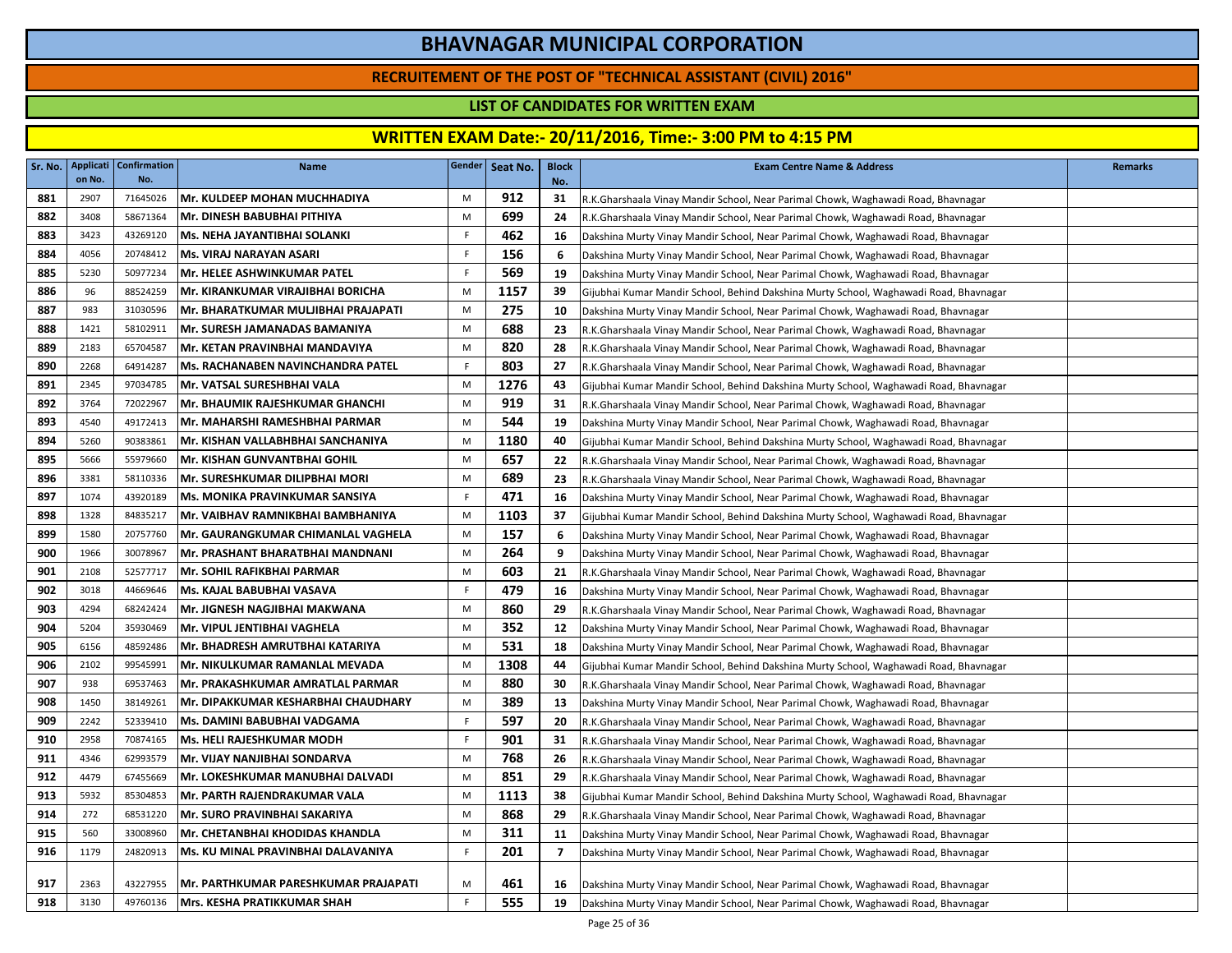### **RECRUITEMENT OF THE POST OF "TECHNICAL ASSISTANT (CIVIL) 2016"**

### **LIST OF CANDIDATES FOR WRITTEN EXAM**

| Sr. No. | Applicati<br>on No. | <b>Confirmation</b><br>No. | <b>Name</b>                           |             | Gender   Seat No. | <b>Block</b><br>No. | <b>Exam Centre Name &amp; Address</b>                                                 | <b>Remarks</b>       |
|---------|---------------------|----------------------------|---------------------------------------|-------------|-------------------|---------------------|---------------------------------------------------------------------------------------|----------------------|
| 919     | 3958                | 55396841                   | Mr. DINESH PUNABHAI DABHI             | M           | 650               | 22                  | R.K.Gharshaala Vinay Mandir School, Near Parimal Chowk, Waghawadi Road, Bhavnagar     |                      |
| 920     | 1545                | 16375959                   | <b>Ms. RUCHITA SURESH BHAI GANDHI</b> | F           | 90                | 3                   | Dakshina Murty Vinay Mandir School, Near Parimal Chowk, Waghawadi Road, Bhavnagar     |                      |
| 921     | 766                 | 15777180                   | Mr. KIRANSINH HARISINH ZALA           | M           | 85                | 3                   | Dakshina Murty Vinay Mandir School, Near Parimal Chowk, Waghawadi Road, Bhavnagar     |                      |
| 922     | 909                 | 87588827                   | Mr. VIVEK MANOJKUMAR JADAV            | M           | 1144              | 39                  | Gijubhai Kumar Mandir School, Behind Dakshina Murty School, Waghawadi Road, Bhavnagar |                      |
| 923     | 1541                | 61770726                   | Mr. PRAKASHKUMAR MAFAJI GELOT         | M           | 750               | 25                  | R.K.Gharshaala Vinay Mandir School, Near Parimal Chowk, Waghawadi Road, Bhavnagar     |                      |
| 924     | 1685                | 83837401                   | Mr. KALPESHKUMAR DHIRUBHAI SHAHIYA    | M           | 1083              | 37                  | Gijubhai Kumar Mandir School, Behind Dakshina Murty School, Waghawadi Road, Bhavnagar |                      |
| 925     | 1962                | 93885598                   | Mr. DIXIT BHAGAVANJIBHAI CHAVDA       | M           | 1226              | 41                  | Gijubhai Kumar Mandir School, Behind Dakshina Murty School, Waghawadi Road, Bhavnagar |                      |
| 926     | 2210                | 96366244                   | Mr. MITUL JAGDISHBHAI PANSINIYA       | M           | 1262              | 43                  | Gijubhai Kumar Mandir School, Behind Dakshina Murty School, Waghawadi Road, Bhavnagar |                      |
| 927     | 2548                | 99534058                   | <b>Ms. SHILPABEN KANTILAL PANDAV</b>  | F.          | 1307              | 44                  | Gijubhai Kumar Mandir School, Behind Dakshina Murty School, Waghawadi Road, Bhavnagar |                      |
| 928     | 2787                | 40155609                   | Mr. ASHWIN CHANDULAL RAVAL            | M           | 416               | 14                  | Dakshina Murty Vinay Mandir School, Near Parimal Chowk, Waghawadi Road, Bhavnagar     |                      |
| 929     | 4897                | 66729780                   | Mr. SUNIL DAYABHAI MAKWANA            | M           | 835               | 28                  | R.K.Gharshaala Vinay Mandir School, Near Parimal Chowk, Waghawadi Road, Bhavnagar     |                      |
| 930     | 5982                | 91342173                   | Ms. NIJAL VINODBHAI CHAVDA            | F.          | 1194              | 40                  | Gijubhai Kumar Mandir School, Behind Dakshina Murty School, Waghawadi Road, Bhavnagar |                      |
| 931     | 2386                | 50801487                   | Ms. NIDHI MANOJBHAI AGRAVAT           | $\mathsf F$ | 567               | 19                  | Dakshina Murty Vinay Mandir School, Near Parimal Chowk, Waghawadi Road, Bhavnagar     |                      |
| 932     | 2599                | 99669678                   | Mr. KALPITKUMAR HASMUKHLAL MEVADA     | M           | 1311              | 44                  | Gijubhai Kumar Mandir School, Behind Dakshina Murty School, Waghawadi Road, Bhavnagar |                      |
| 933     | 3900                | 29255424                   | Mr. KALPITKUMAR HASMUKHLAL MEVADA     | M           | 254               | 9                   | Dakshina Murty Vinay Mandir School, Near Parimal Chowk, Waghawadi Road, Bhavnagar     |                      |
| 934     | 763                 | 92950337                   | Ms. KRISHNABEN PARBATBHAI PARMAR      | F.          | 1212              | 41                  | Gijubhai Kumar Mandir School, Behind Dakshina Murty School, Waghawadi Road, Bhavnagar |                      |
| 935     | 1920                | 63910740                   | Mr. CHHANUBHAI KHANDUBHAI JADAV       | M           | 787               | 27                  | R.K.Gharshaala Vinay Mandir School, Near Parimal Chowk, Waghawadi Road, Bhavnagar     |                      |
| 936     | 2044                | 27884877                   | Ms. AASTHA HARESHBHAI DAVE            | F.          | 242               | 9                   | Dakshina Murty Vinay Mandir School, Near Parimal Chowk, Waghawadi Road, Bhavnagar     |                      |
| 937     | 2750                | 18196940                   | Ms. ALKA BHOVANBHAI VASOYA            | F.          | 119               | 4                   | Dakshina Murty Vinay Mandir School, Near Parimal Chowk, Waghawadi Road, Bhavnagar     |                      |
| 938     | 3020                | 26926159                   | <b>Mrs. SOMIN MOBINBHAI TARPADA</b>   | F.          | 229               | 8                   | Dakshina Murty Vinay Mandir School, Near Parimal Chowk, Waghawadi Road, Bhavnagar     |                      |
| 939     | 4129                | 40139205                   | Ms. SONALBEN JESANGBHAI PATADIYA      | F.          | 415               | 14                  | Dakshina Murty Vinay Mandir School, Near Parimal Chowk, Waghawadi Road, Bhavnagar     |                      |
| 940     | 5528                | 74191766                   | Mr. VISHAL AMRUTBHAI PATEL            | M           | 951               | 32                  | R.K.Gharshaala Vinay Mandir School, Near Parimal Chowk, Waghawadi Road, Bhavnagar     | Compulsary Sportsman |
| 941     | 142                 | 59033508                   | Mr. DEVENDRA RAMJIBHAI DODIYA         | M           | 705               | 24                  | R.K.Gharshaala Vinay Mandir School, Near Parimal Chowk, Waghawadi Road, Bhavnagar     |                      |
| 942     | 1322                | 73577992                   | Mr. BHAVUBHAI KISHORBHAI VANIYA       | M           | 942               | 32                  | R.K.Gharshaala Vinay Mandir School, Near Parimal Chowk, Waghawadi Road, Bhavnagar     |                      |
| 943     | 2988                | 27776451                   | Ms. MEGHAL PRUTHVIRAJSINH JADEJA      | F.          | 240               | 8                   | Dakshina Murty Vinay Mandir School, Near Parimal Chowk, Waghawadi Road, Bhavnagar     |                      |
| 944     | 3602                | 62806618                   | Ms. PAYAL RAJENDRA PATEL              | F.          | 765               | 26                  | R.K.Gharshaala Vinay Mandir School, Near Parimal Chowk, Waghawadi Road, Bhavnagar     |                      |
| 945     | 1130                | 12779394                   | Mr. TRIKAMBHAI CHATURBHAI PARGHI      | M           | 39                | $\overline{2}$      | Dakshina Murty Vinay Mandir School, Near Parimal Chowk, Waghawadi Road, Bhavnagar     |                      |
| 946     | 3230                | 79981085                   | Mr. AJAYKUMAR AMRATBHAI PARMAR        | M           | 1016              | 34                  | Gijubhai Kumar Mandir School, Behind Dakshina Murty School, Waghawadi Road, Bhavnagar |                      |
| 947     | 4490                | 61131989                   | Ms. MANISHABEN GOVINDBHAI BARAIYA     | F.          | 736               | 25                  | R.K.Gharshaala Vinay Mandir School, Near Parimal Chowk, Waghawadi Road, Bhavnagar     |                      |
| 948     | 4735                | 33458284                   | Mr. VIJAYBHAI BHAYKUBHAI GANVIT       | M           | 318               | 11                  | Dakshina Murty Vinay Mandir School, Near Parimal Chowk, Waghawadi Road, Bhavnagar     |                      |
| 949     | 247                 | 52366689                   | <b>Mr. PRATIK RAMESHBHAI GOHIL</b>    | M           | 600               | 20                  | R.K.Gharshaala Vinay Mandir School, Near Parimal Chowk, Waghawadi Road, Bhavnagar     |                      |
| 950     | 2866                | 80207724                   | Mrs. KINJAL KALABHAI RAVAL            | F.          | 1021              | 35                  | Gijubhai Kumar Mandir School, Behind Dakshina Murty School, Waghawadi Road, Bhavnagar |                      |
| 951     | 3154                | 93162414                   | Mr. HIREN MAHESHBHAI BRAHMBHATT       | M           | 1217              | 41                  | Gijubhai Kumar Mandir School, Behind Dakshina Murty School, Waghawadi Road, Bhavnagar | Compulsary Sportsman |
| 952     | 1651                | 60565389                   | Ms. PARVATIBEN ISHVARBHAI CHAVDHARI   | F.          | 729               | 25                  | R.K.Gharshaala Vinay Mandir School, Near Parimal Chowk, Waghawadi Road, Bhavnagar     |                      |
| 953     | 1950                | 43929646                   | Mr. ROHITKUMAR AMRATBHAI CHAVDHARI    | M           | 472               | 16                  | Dakshina Murty Vinay Mandir School, Near Parimal Chowk, Waghawadi Road, Bhavnagar     |                      |
| 954     | 2926                | 51722858                   | <b>Mr. SUMIT VINODBHAI PARMAR</b>     | M           | 589               | 20                  | R.K.Gharshaala Vinay Mandir School, Near Parimal Chowk, Waghawadi Road, Bhavnagar     |                      |
| 955     | 3193                | 40384447                   | Ms. KRINAKUMARI RAJESHKUMAR PATEL     | F.          | 420               | 14                  | Dakshina Murty Vinay Mandir School, Near Parimal Chowk, Waghawadi Road, Bhavnagar     |                      |
| 956     | 4960                | 93740971                   | Mr. JAYESH DHANJIBHAI SOLANKI         | M           | 1222              | 41                  | Gijubhai Kumar Mandir School, Behind Dakshina Murty School, Waghawadi Road, Bhavnagar |                      |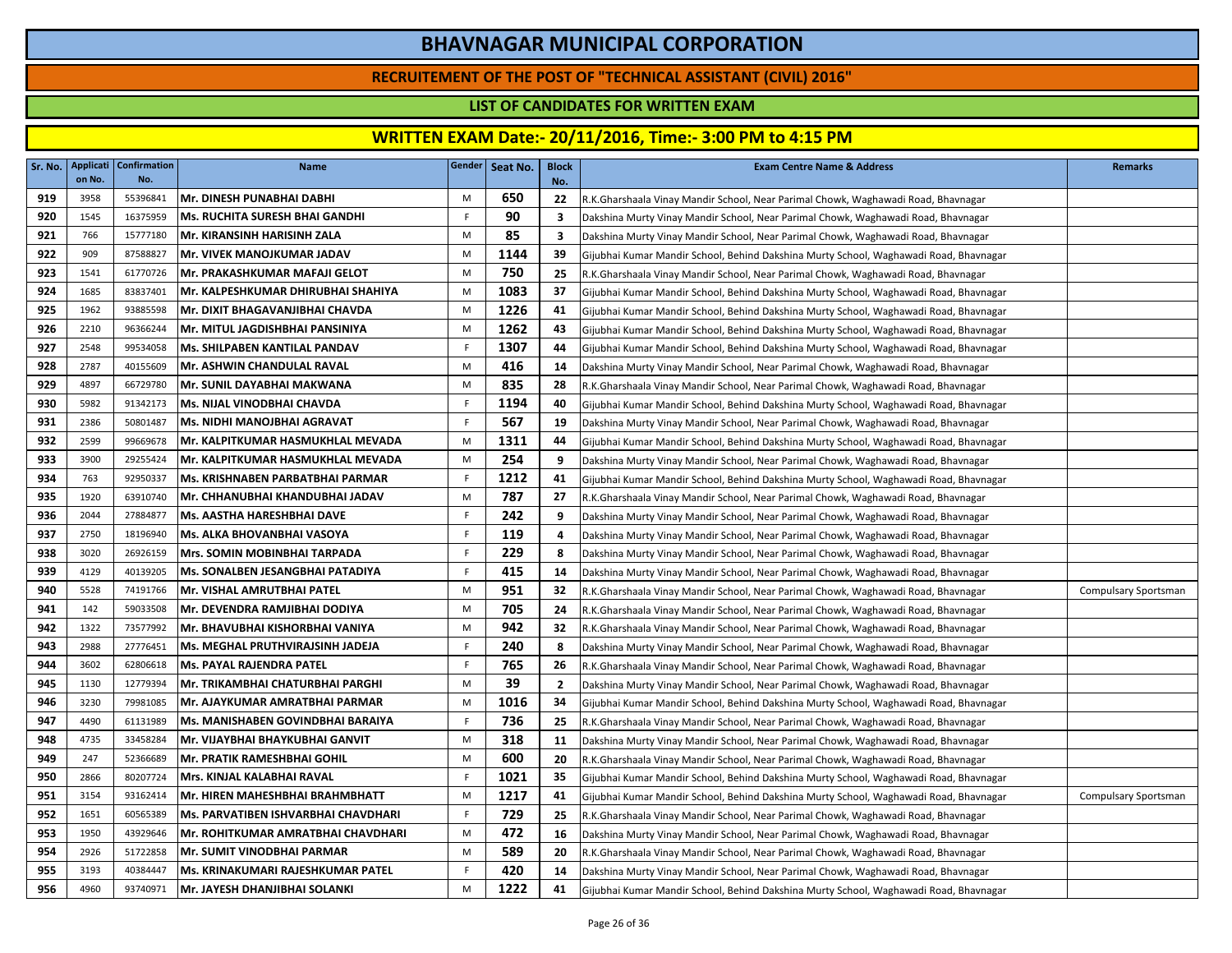### **RECRUITEMENT OF THE POST OF "TECHNICAL ASSISTANT (CIVIL) 2016"**

### **LIST OF CANDIDATES FOR WRITTEN EXAM**

| Sr. No. | Applicati<br>on No. | <b>Confirmation</b><br>No. | <b>Name</b>                              |             | Gender Seat No. | <b>Block</b><br>No.     | <b>Exam Centre Name &amp; Address</b>                                                 | <b>Remarks</b>       |
|---------|---------------------|----------------------------|------------------------------------------|-------------|-----------------|-------------------------|---------------------------------------------------------------------------------------|----------------------|
| 957     | 5061                | 56022171                   | Mr. VASANTBHAI RAMABHAI SENMA            | M           | 659             | 22                      | R.K.Gharshaala Vinay Mandir School, Near Parimal Chowk, Waghawadi Road, Bhavnagar     |                      |
| 958     | 5457                | 60297270                   | Ms. VAISHALIBEN RATILAL BALDHA           | F.          | 721             | 25                      | R.K.Gharshaala Vinay Mandir School, Near Parimal Chowk, Waghawadi Road, Bhavnagar     |                      |
| 959     | 779                 | 52245050                   | Ms. SONALI MUKESHBHAI PATEL              | F           | 595             | 20                      | R.K.Gharshaala Vinay Mandir School, Near Parimal Chowk, Waghawadi Road, Bhavnagar     |                      |
| 960     | 802                 | 16469982                   | IMr. SHAILESHKUMAR HIRJIBHAI ZALA        | M           | 95              | 4                       | Dakshina Murty Vinay Mandir School, Near Parimal Chowk, Waghawadi Road, Bhavnagar     |                      |
| 961     | 1761                | 86585055                   | Mr. NARAN PUNJABHAI KATARA               | M           | 1132            | 38                      | Gijubhai Kumar Mandir School, Behind Dakshina Murty School, Waghawadi Road, Bhavnagar |                      |
| 962     | 2539                | 79978949                   | <b>Ms. JIGNASHA KISHORSINH DAMOR</b>     | F           | 1015            | 34                      | Gijubhai Kumar Mandir School, Behind Dakshina Murty School, Waghawadi Road, Bhavnagar |                      |
| 963     | 5679                | 65143717                   | Mr. PRAVINBHAI JITUBHAI DAMAMI           | M           | 810             | 27                      | R.K.Gharshaala Vinay Mandir School, Near Parimal Chowk, Waghawadi Road, Bhavnagar     |                      |
| 964     | 684                 | 96659472                   | <b>Ms. ARTI KISHORBHAI SOLANKI</b>       | F.          | 1271            | 43                      | Gijubhai Kumar Mandir School, Behind Dakshina Murty School, Waghawadi Road, Bhavnagar |                      |
| 965     | 953                 | 37054412                   | Mr. KALPESHKUMAR JERAMBHAI GEELATAR      | M           | 371             | 13                      | Dakshina Murty Vinay Mandir School, Near Parimal Chowk, Waghawadi Road, Bhavnagar     |                      |
| 966     | 2571                | 77350336                   | Mr. AJIT HARSUKHBHAI SAVARIYA            | M           | 987             | 33                      | R.K.Gharshaala Vinay Mandir School, Near Parimal Chowk, Waghawadi Road, Bhavnagar     |                      |
| 967     | 4928                | 80391261                   | Mr. SANJAYKUMAR ISHWARBHAI PATEL         | M           | 1023            | 35                      | Gijubhai Kumar Mandir School, Behind Dakshina Murty School, Waghawadi Road, Bhavnagar |                      |
| 968     | 6148                | 80621693                   | Mr. PRATIK VINUBHAI PARMAR               | M           | 1029            | 35                      | Gijubhai Kumar Mandir School, Behind Dakshina Murty School, Waghawadi Road, Bhavnagar |                      |
| 969     | 929                 | 39507249                   | Mr. JAIMIK ARVINDBHAI KHARADI            | M           | 406             | 14                      | Dakshina Murty Vinay Mandir School, Near Parimal Chowk, Waghawadi Road, Bhavnagar     |                      |
| 970     | 2636                | 33434766                   | Mr. JAJESHBHAI SHANKARBHAI CHAUDHARY     | M           | 317             | 11                      | Dakshina Murty Vinay Mandir School, Near Parimal Chowk, Waghawadi Road, Bhavnagar     |                      |
| 971     | 3424                | 19938980                   | Mr. MITESHKUMAR CHANDUBHAI PATEL         | M           | 143             | 5                       | Dakshina Murty Vinay Mandir School, Near Parimal Chowk, Waghawadi Road, Bhavnagar     | Compulsary Sportsman |
| 972     | 421                 | 19796944                   | Ms. VIBHUTI TULSIBHAI MAKWANA            | F           | 140             | 5                       | Dakshina Murty Vinay Mandir School, Near Parimal Chowk, Waghawadi Road, Bhavnagar     |                      |
| 973     | 2979                | 71819459                   | Mr. ROHITKUMAR JAHABHAI PARMAR           | M           | 917             | 31                      | R.K.Gharshaala Vinay Mandir School, Near Parimal Chowk, Waghawadi Road, Bhavnagar     |                      |
| 974     | 4259                | 21583427                   | <b>Ms. SNEHA DILIPBHAI SAGATHIYA</b>     | F           | 170             | 6                       | Dakshina Murty Vinay Mandir School, Near Parimal Chowk, Waghawadi Road, Bhavnagar     |                      |
| 975     | 4495                | 17958479                   | Mrs. SONALBEN VARDHABHAI CHAUDHARY       | F           | 115             | 4                       | Dakshina Murty Vinay Mandir School, Near Parimal Chowk, Waghawadi Road, Bhavnagar     |                      |
| 976     | 5830                | 38161839                   | Ms. PRIYA VIJAYBHAI PRAJAPATI            | F.          | 390             | 13                      | Dakshina Murty Vinay Mandir School, Near Parimal Chowk, Waghawadi Road, Bhavnagar     |                      |
| 977     | 4795                | 87493271                   | <b>Mrs. KOMAL SAGAR MANVAR</b>           | F.          | 1141            | 39                      | Gijubhai Kumar Mandir School, Behind Dakshina Murty School, Waghawadi Road, Bhavnagar |                      |
| 978     | 3238                | 89017303                   | Mr. SUNILKUMAR DHIRUBHAI PATEL           | M           | 1163            | 39                      | Gijubhai Kumar Mandir School, Behind Dakshina Murty School, Waghawadi Road, Bhavnagar |                      |
| 979     | 2409                | 29461417                   | Mr. JAYESHKUMAR KUMANBHAI FUMAKIYA       | M           | 257             | 9                       | Dakshina Murty Vinay Mandir School, Near Parimal Chowk, Waghawadi Road, Bhavnagar     | Compulsary Sportsman |
| 980     | 59                  | 93775425                   | Mr. ANKITKUMAR PRAFULLBHAI CHAUDHARI     | M           | 1224            | 41                      | Gijubhai Kumar Mandir School, Behind Dakshina Murty School, Waghawadi Road, Bhavnagar |                      |
| 981     | 365                 | 72472473                   | <b>Ms. DHRUVI ASHOKBHAI VAGHELA</b>      | F.          | 928             | 31                      | R.K.Gharshaala Vinay Mandir School, Near Parimal Chowk, Waghawadi Road, Bhavnagar     |                      |
| 982     | 516                 | 14720001                   | Ms. MAHIMA KASHMIRABEN VYAS              | F           | 67              | $\overline{\mathbf{3}}$ | Dakshina Murty Vinay Mandir School, Near Parimal Chowk, Waghawadi Road, Bhavnagar     |                      |
| 983     | 564                 | 51245903                   | <b>Ms. SONALBEN VARDHABHAI CHAUDHARY</b> | F           | 573             | 20                      | R.K.Gharshaala Vinay Mandir School, Near Parimal Chowk, Waghawadi Road, Bhavnagar     |                      |
| 984     | 1381                | 84226895                   | Mr. MAYUR MANILAL SOLANKI                | M           | 1087            | 37                      | Gijubhai Kumar Mandir School, Behind Dakshina Murty School, Waghawadi Road, Bhavnagar |                      |
| 985     | 1910                | 39808689                   | Mr. ASHOKBHAI BADABHAI DAMOR             | M           | 410             | 14                      | Dakshina Murty Vinay Mandir School, Near Parimal Chowk, Waghawadi Road, Bhavnagar     |                      |
| 986     | 2835                | 65732554                   | Mr. ROSHANKUMAR BALVANTBHAI PARMAR       | M           | 821             | 28                      | R.K.Gharshaala Vinay Mandir School, Near Parimal Chowk, Waghawadi Road, Bhavnagar     |                      |
| 987     | 3479                | 97247443                   | Mr. KAUSHAL KANTILAL MACHHLIYA           | M           | 1278            | 43                      | Gijubhai Kumar Mandir School, Behind Dakshina Murty School, Waghawadi Road, Bhavnagar |                      |
| 988     | 3726                | 78982721                   | Mr. NEHAL BHARAT BHAI PRAJAPATI          | $\mathsf F$ | 1002            | 34                      | Gijubhai Kumar Mandir School, Behind Dakshina Murty School, Waghawadi Road, Bhavnagar |                      |
| 989     | 4566                | 35713133                   | Mr. NIRAVBHAI NAVJIBHAI CHAUDHARI        | M           | 349             | 12                      | Dakshina Murty Vinay Mandir School, Near Parimal Chowk, Waghawadi Road, Bhavnagar     |                      |
| 990     | 4591                | 56403036                   | Mrs. DIVYA DILSUKHBHAI RAVRANI           | F           | 670             | 23                      | R.K.Gharshaala Vinay Mandir School, Near Parimal Chowk, Waghawadi Road, Bhavnagar     |                      |
| 991     | 5015                | 88800769                   | Mr. KAUSHAL KANTILAL MACHHALIA           | M           | 1159            | 39                      | Gijubhai Kumar Mandir School, Behind Dakshina Murty School, Waghawadi Road, Bhavnagar | Sportsman            |
| 992     | 5873                | 74503857                   | Mr. SANDIP RAVJI LEUVA                   | M           | 954             | 32                      | R.K.Gharshaala Vinay Mandir School, Near Parimal Chowk, Waghawadi Road, Bhavnagar     |                      |
| 993     | 5905                | 62293336                   | Mr. RAJDIPKUMAR MANJIBHAI BHADARAKA      | M           | 754             | 26                      | R.K.Gharshaala Vinay Mandir School, Near Parimal Chowk, Waghawadi Road, Bhavnagar     | Compulsary Sportsman |
| 994     | 939                 | 14709668                   | Mr. MILAN BHALABHAI BAVALIYA             | M           | 66              | 3                       | Dakshina Murty Vinay Mandir School, Near Parimal Chowk, Waghawadi Road, Bhavnagar     |                      |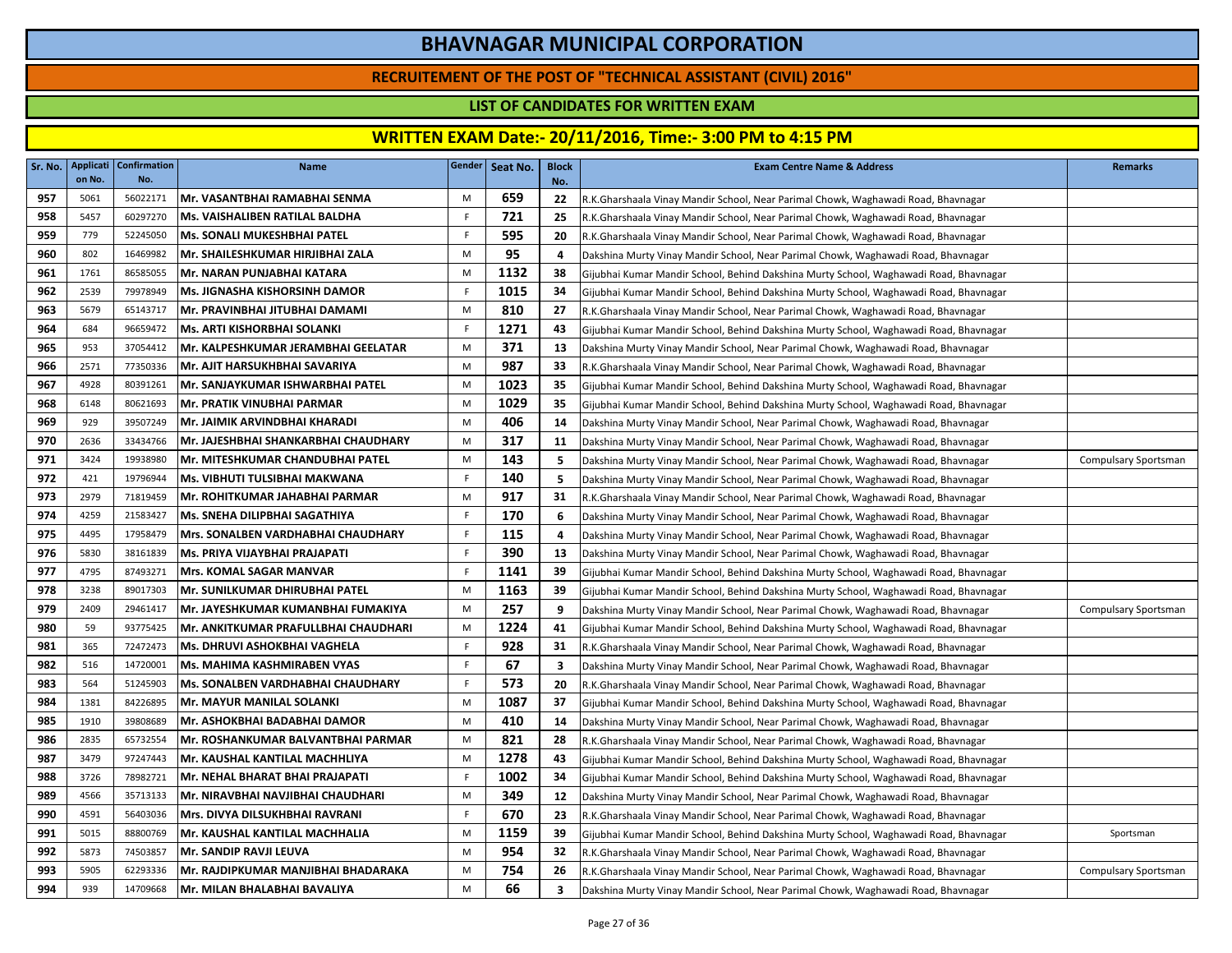### **RECRUITEMENT OF THE POST OF "TECHNICAL ASSISTANT (CIVIL) 2016"**

### **LIST OF CANDIDATES FOR WRITTEN EXAM**

| Sr. No. | <b>Applicati</b><br>on No. | <b>Confirmation</b><br>No. | <b>Name</b>                                |             | Gender   Seat No. | <b>Block</b><br>No.     | <b>Exam Centre Name &amp; Address</b>                                                 | <b>Remarks</b>       |
|---------|----------------------------|----------------------------|--------------------------------------------|-------------|-------------------|-------------------------|---------------------------------------------------------------------------------------|----------------------|
| 995     | 3422                       | 73124142                   | Mr. MITESHKUMAR CHANDUBHAI PATEL           | M           | 933               | 32                      | R.K.Gharshaala Vinay Mandir School, Near Parimal Chowk, Waghawadi Road, Bhavnagar     | Compulsary Sportsman |
| 996     | 4261                       | 85408539                   | Ms. DEEPMALA SANJAY CHAVDA                 | F.          | 1116              | 38                      | Gijubhai Kumar Mandir School, Behind Dakshina Murty School, Waghawadi Road, Bhavnagar |                      |
| 997     | 749                        | 10073399                   | <b>Mr. GAURAV MANUBHAI SONALA</b>          | M           | 1                 | $\mathbf{1}$            | Dakshina Murty Vinay Mandir School, Near Parimal Chowk, Waghawadi Road, Bhavnagar     |                      |
| 998     | 936                        | 66076491                   | Mr. RAHUL JAGDISHBHAI RATHOD               | M           | 828               | 28                      | R.K.Gharshaala Vinay Mandir School, Near Parimal Chowk, Waghawadi Road, Bhavnagar     |                      |
| 999     | 4225                       | 37263787                   | <b>Ms. RITIKA RADHEYSHYAM KASHYAP</b>      | F.          | 375               | 13                      | Dakshina Murty Vinay Mandir School, Near Parimal Chowk, Waghawadi Road, Bhavnagar     |                      |
| 1000    | 1547                       | 69790664                   | Mr. MANOJ GAURISHNAKAR SHRIMALI            | M           | 886               | 30                      | R.K.Gharshaala Vinay Mandir School, Near Parimal Chowk, Waghawadi Road, Bhavnagar     |                      |
| 1001    | 1778                       | 52340841                   | Mr. KETANKUMAR RAMJIBHAI SARVAIYA          | M           | 598               | 20                      | R.K.Gharshaala Vinay Mandir School, Near Parimal Chowk, Waghawadi Road, Bhavnagar     |                      |
| 1002    | 83                         | 68306532                   | Mr. SURENDRAKUMAR ATMARAMBHAI VASAVA       | M           | 862               | 29                      | R.K.Gharshaala Vinay Mandir School, Near Parimal Chowk, Waghawadi Road, Bhavnagar     |                      |
| 1003    | 1112                       | 88172785                   | Ms. VIBHUTIBAHEN PRATAPBHAI CHAUDHARI      | F           | 1153              | 39                      | Gijubhai Kumar Mandir School, Behind Dakshina Murty School, Waghawadi Road, Bhavnagar |                      |
| 1004    | 1905                       | 24735346                   | Mr. SAMIRKUMAR KIRITKUMAR ROHIT            | M           | 198               | $\overline{7}$          | Dakshina Murty Vinay Mandir School, Near Parimal Chowk, Waghawadi Road, Bhavnagar     |                      |
| 1005    | 3364                       | 83778897                   | Mr. MUKESHKUMAR GOPALBHAI BARIYA           | M           | 1081              | 37                      | Gijubhai Kumar Mandir School, Behind Dakshina Murty School, Waghawadi Road, Bhavnagar |                      |
| 1006    | 3627                       | 16315092                   | <b>Ms. PRIYANKABEN DHIRUBHAI PATEL</b>     | F.          | 89                | 3                       | Dakshina Murty Vinay Mandir School, Near Parimal Chowk, Waghawadi Road, Bhavnagar     |                      |
| 1007    | 4329                       | 37708915                   | Mr. MEHULKUMAR BIPINBHAI GAMIT             | M           | 382               | 13                      | Dakshina Murty Vinay Mandir School, Near Parimal Chowk, Waghawadi Road, Bhavnagar     |                      |
| 1008    | 694                        | 28332199                   | Mr. NIKUNJKUMAR BHARATBHAI SOLANKI         | M           | 247               | 9                       | Dakshina Murty Vinay Mandir School, Near Parimal Chowk, Waghawadi Road, Bhavnagar     |                      |
| 1009    | 1174                       | 63206654                   | Mr. JIGNESHKUMAR HARESHBHAI BHOYE          | M           | 775               | 26                      | R.K.Gharshaala Vinay Mandir School, Near Parimal Chowk, Waghawadi Road, Bhavnagar     |                      |
| 1010    | 2950                       | 35249629                   | Mr. DASHRATH RAMESHBHAI KHAKHRODIYA        | M           | 340               | 12                      | Dakshina Murty Vinay Mandir School, Near Parimal Chowk, Waghawadi Road, Bhavnagar     |                      |
| 1011    | 2952                       | 20841733                   | Mr. DASHRATH RAMESHBHAI KHAKHRODIYA        | M           | 160               | 6                       | Dakshina Murty Vinay Mandir School, Near Parimal Chowk, Waghawadi Road, Bhavnagar     |                      |
| 1012    | 3775                       | 54578961                   | Mr. MONIKA HARSHADBHAI MALI                | F.          | 637               | 22                      | R.K.Gharshaala Vinay Mandir School, Near Parimal Chowk, Waghawadi Road, Bhavnagar     |                      |
| 1013    | 5458                       | 51456873                   | Mr. JIGNESHBHAI HARESHBHAI BHOYE           | M           | 582               | 20                      | R.K.Gharshaala Vinay Mandir School, Near Parimal Chowk, Waghawadi Road, Bhavnagar     |                      |
| 1014    | 1240                       | 53416190                   | Mr. MUKESHBHAI RUPSINHBHAI TADVI           | M           | 618               | 21                      | R.K.Gharshaala Vinay Mandir School, Near Parimal Chowk, Waghawadi Road, Bhavnagar     | Sportsman            |
| 1015    | 4034                       | 49181232                   | Ms. SHALEHABANU SIRAJKHAN PATHAN           | F           | 545               | 19                      | Dakshina Murty Vinay Mandir School, Near Parimal Chowk, Waghawadi Road, Bhavnagar     |                      |
| 1016    | 47                         | 23672108                   | Mr. CHIRAG MUKESHBHAI RATHOD               | M           | 185               | $\overline{7}$          | Dakshina Murty Vinay Mandir School, Near Parimal Chowk, Waghawadi Road, Bhavnagar     | Compulsary Sportsman |
| 1017    | 2471                       | 48085808                   | Mr. ROHITBHAI LAKHAMANBHAI KHAMBHALA       | M           | 522               | 18                      | Dakshina Murty Vinay Mandir School, Near Parimal Chowk, Waghawadi Road, Bhavnagar     |                      |
| 1018    | 441                        | 91120221                   | Mr. RAMESHBHAI RUPABHAI CHAUHAN            | M           | 1192              | 40                      | Gijubhai Kumar Mandir School, Behind Dakshina Murty School, Waghawadi Road, Bhavnagar |                      |
| 1019    | 2600                       | 67856075                   | <b>Ms. PUSHPA GOVINDBHAI PATEL</b>         | $\mathsf F$ | 853               | 29                      | R.K.Gharshaala Vinay Mandir School, Near Parimal Chowk, Waghawadi Road, Bhavnagar     |                      |
| 1020    | 3581                       | 80869318                   | <b>Ms. JANKI PRAFULLCHANDRA JOSHI</b>      | F.          | 1035              | 35                      | Gijubhai Kumar Mandir School, Behind Dakshina Murty School, Waghawadi Road, Bhavnagar |                      |
| 1021    | 4087                       | 40386285                   | Ms. URVI DAYALAL JETHVA                    | F           | 421               | 15                      | Dakshina Murty Vinay Mandir School, Near Parimal Chowk, Waghawadi Road, Bhavnagar     |                      |
| 1022    | 2941                       | 60519132                   | Mr. SHANKESH JAYSUKHBHAI KACHA             | M           | 728               | 25                      | R.K.Gharshaala Vinay Mandir School, Near Parimal Chowk, Waghawadi Road, Bhavnagar     | Compulsary Sportsman |
| 1023    | 3596                       | 10153384                   | Mr. MUKESH KUMAR KALU BHAI NAKUM           | M           | $\mathbf{2}$      | 1                       | Dakshina Murty Vinay Mandir School, Near Parimal Chowk, Waghawadi Road, Bhavnagar     | Compulsary Sportsman |
| 1024    | 30                         | 23758908                   | Mr. VARUN MUKESHKUMAR NISARTA              | M           | 188               | $\overline{7}$          | Dakshina Murty Vinay Mandir School, Near Parimal Chowk, Waghawadi Road, Bhavnagar     |                      |
| 1025    | 1338                       | 31427019                   | Mr. GAJENDRASINH RUPSINH MEDA              | M           | 281               | 10                      | Dakshina Murty Vinay Mandir School, Near Parimal Chowk, Waghawadi Road, Bhavnagar     |                      |
| 1026    | 2062                       | 11599109                   | Mr. RAHULKUMAR ARJUNBHAI GAMIT             | M           | 24                | $\mathbf{1}$            | Dakshina Murty Vinay Mandir School, Near Parimal Chowk, Waghawadi Road, Bhavnagar     |                      |
| 1027    | 3393                       | 15624592                   | Mr. DIVYESHKUMAR DIPAKBHAI PATEL           | M           | 84                | $\overline{\mathbf{3}}$ | Dakshina Murty Vinay Mandir School, Near Parimal Chowk, Waghawadi Road, Bhavnagar     |                      |
| 1028    | 5866                       | 33005185                   | Ms. NIRALBEN KALUBHAI SHINGHAL             | F           | 310               | 11                      | Dakshina Murty Vinay Mandir School, Near Parimal Chowk, Waghawadi Road, Bhavnagar     |                      |
| 1029    | 2442                       | 51007453                   | <b>Ms. URVASHIBEN DASHARATHBHAI PARMAR</b> | F           | 570               | 19                      | Dakshina Murty Vinay Mandir School, Near Parimal Chowk, Waghawadi Road, Bhavnagar     |                      |
| 1030    | 3114                       | 73201302                   | Ms. SNEHALKUMARI RAMUBHAI PATEL            | F           | 935               | 32                      | R.K.Gharshaala Vinay Mandir School, Near Parimal Chowk, Waghawadi Road, Bhavnagar     |                      |
| 1031    | 3294                       | 41677983                   | Mr. BHAGYESHBHAI SOMBHAI CHAUDHARI         | M           | 439               | 15                      | Dakshina Murty Vinay Mandir School, Near Parimal Chowk, Waghawadi Road, Bhavnagar     |                      |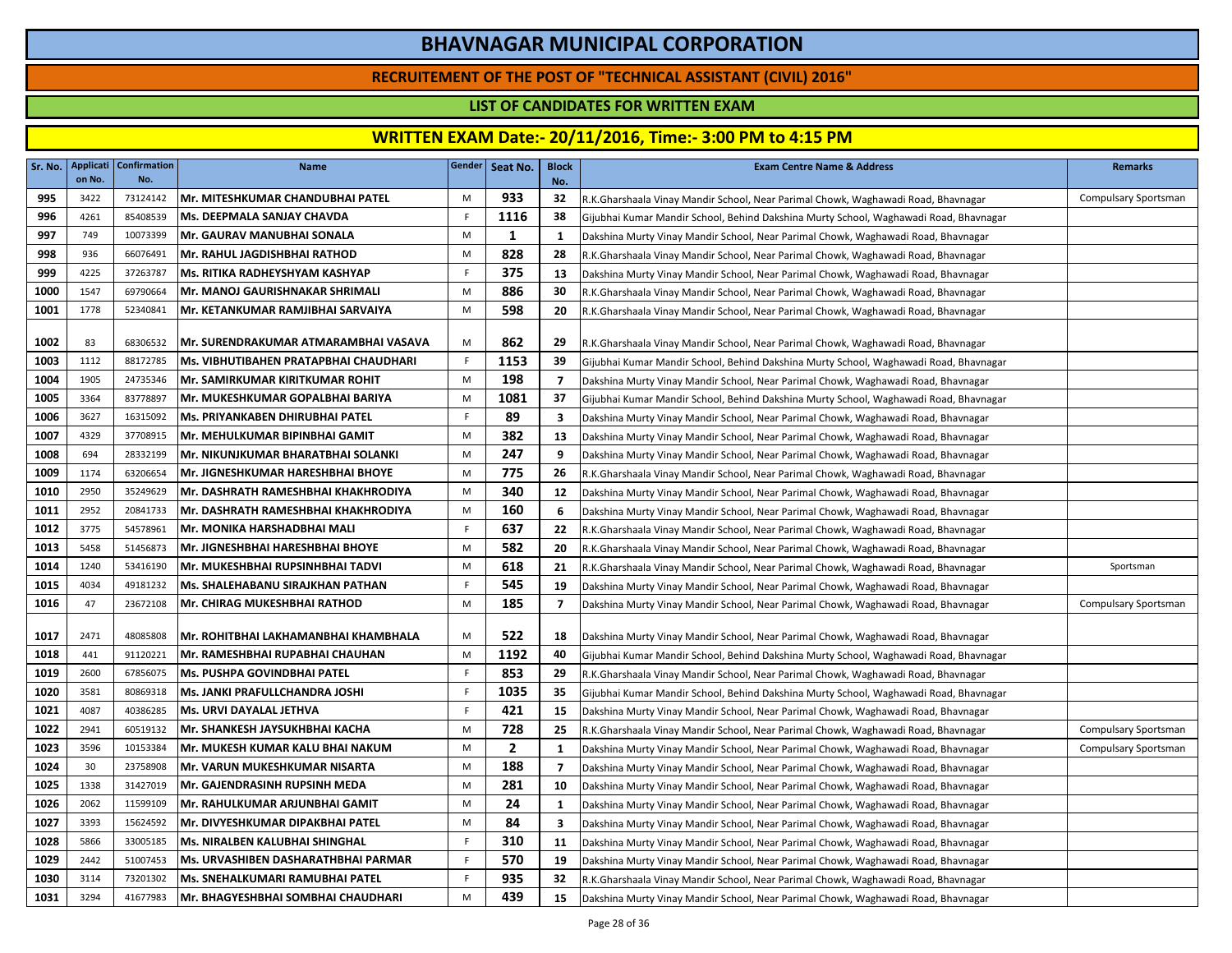### **RECRUITEMENT OF THE POST OF "TECHNICAL ASSISTANT (CIVIL) 2016"**

### **LIST OF CANDIDATES FOR WRITTEN EXAM**

| Sr. No. | Applicati<br>on No. | <b>Confirmation</b><br>No. | <b>Name</b>                                  |             | Gender Seat No. | <b>Block</b><br>No. | <b>Exam Centre Name &amp; Address</b>                                                 | <b>Remarks</b>              |
|---------|---------------------|----------------------------|----------------------------------------------|-------------|-----------------|---------------------|---------------------------------------------------------------------------------------|-----------------------------|
| 1032    | 4504                | 14776798                   | <b>Ms. DEEPTI RAMDAS BARIYA</b>              | F.          | 69              | 3                   | Dakshina Murty Vinay Mandir School, Near Parimal Chowk, Waghawadi Road, Bhavnagar     |                             |
| 1033    | 1781                | 94728979                   | Ms. ARATIBEN KANUBHAI NADODA                 | F.          | 1241            | 42                  | Gijubhai Kumar Mandir School, Behind Dakshina Murty School, Waghawadi Road, Bhavnagar |                             |
| 1034    | 4238                | 94705018                   | <b>Ms. HINAL KISHORKUMAR SOPARIYA</b>        | F           | 1240            | 42                  | Gijubhai Kumar Mandir School, Behind Dakshina Murty School, Waghawadi Road, Bhavnagar |                             |
| 1035    | 2794                | 83826834                   | Ms. SHWETA RAMANBHAI CHAUHAN                 | F.          | 1082            | 37                  | Gijubhai Kumar Mandir School, Behind Dakshina Murty School, Waghawadi Road, Bhavnagar |                             |
| 1036    | 3140                | 11221701                   | Mrs. UJJAVALABEN GANESHBHAI PATEL            | F           | 16              | 1                   | Dakshina Murty Vinay Mandir School, Near Parimal Chowk, Waghawadi Road, Bhavnagar     |                             |
| 1037    | 3247                | 27523431                   | <b>Ms. MITAL KUMARI MAHESHBHAI CHAUDHARI</b> | F.          | 236             | 8                   | Dakshina Murty Vinay Mandir School, Near Parimal Chowk, Waghawadi Road, Bhavnagar     |                             |
| 1038    | 3250                | 36870947                   | Ms. MITAL KUMARI MAHESHBHAI CHAUDHARI        | F           | 365             | 13                  | Dakshina Murty Vinay Mandir School, Near Parimal Chowk, Waghawadi Road, Bhavnagar     |                             |
| 1039    | 5151                | 14476556                   | Mr. DIVYESH RAMANBHAI CHAUDHARI              | M           | 64              | $\mathbf{3}$        | Dakshina Murty Vinay Mandir School, Near Parimal Chowk, Waghawadi Road, Bhavnagar     | Sportsman                   |
| 1040    | 193                 | 64943340                   | Mr. RAGHU VRAJLAL KHAMBHALA                  | M           | 804             | 27                  | R.K.Gharshaala Vinay Mandir School, Near Parimal Chowk, Waghawadi Road, Bhavnagar     |                             |
| 1041    | 1566                | 55093386                   | Mr. CHETAN KUMAR THAKORBHAI PATEL            | M           | 646             | 22                  | R.K.Gharshaala Vinay Mandir School, Near Parimal Chowk, Waghawadi Road, Bhavnagar     |                             |
| 1042    | 2991                | 53039355                   | Mrs. VIDHI JAYANTILAL SOLANKI                | F           | 611             | 21                  | R.K.Gharshaala Vinay Mandir School, Near Parimal Chowk, Waghawadi Road, Bhavnagar     |                             |
| 1043    | 300                 | 37003767                   | Mr. DEVENDRAKUMAR JANUBHAI PATEL             | M           | 369             | 13                  | Dakshina Murty Vinay Mandir School, Near Parimal Chowk, Waghawadi Road, Bhavnagar     |                             |
| 1044    | 3564                | 28238399                   | İMr. HIREN BIJALBHAI KODIYATAR               | M           | 246             | 9                   | Dakshina Murty Vinay Mandir School, Near Parimal Chowk, Waghawadi Road, Bhavnagar     |                             |
| 1045    | 5086                | 50673461                   | Mr. ASHISH KANJIBHAI MASANI                  | M           | 563             | 19                  | Dakshina Murty Vinay Mandir School, Near Parimal Chowk, Waghawadi Road, Bhavnagar     | <b>Compulsary Sportsman</b> |
| 1046    | 5849                | 33793485                   | lMs. MEGHA MUKESHBHAI MISTRY                 | F           | 323             | 11                  | Dakshina Murty Vinay Mandir School, Near Parimal Chowk, Waghawadi Road, Bhavnagar     |                             |
| 1047    | 3765                | 89641505                   | <b>Ms. SHITALBEN JAYANTILAL SONAGARA</b>     | F           | 1170            | 39                  | Gijubhai Kumar Mandir School, Behind Dakshina Murty School, Waghawadi Road, Bhavnagar |                             |
| 1048    | 1376                | 91700630                   | Ms. JIMITA JITENDRAKUMAR PATEL               | F.          | 1198            | 40                  | Gijubhai Kumar Mandir School, Behind Dakshina Murty School, Waghawadi Road, Bhavnagar |                             |
| 1049    | 1607                | 83200495                   | lMs. REENABEN MAHENDRABHAI PRAJAPATI         | F           | 1075            | -36                 | Gijubhai Kumar Mandir School, Behind Dakshina Murty School, Waghawadi Road, Bhavnagar |                             |
| 1050    | 2544                | 16378818                   | Mr. JAY SOMABHAI CHAUDHARI                   | M           | 91              | 4                   | Dakshina Murty Vinay Mandir School, Near Parimal Chowk, Waghawadi Road, Bhavnagar     |                             |
| 1051    | 2632                | 31568635                   | Mr. VINODKUMAR JALAMSING VASAVA              | M           | 284             | 10                  | Dakshina Murty Vinay Mandir School, Near Parimal Chowk, Waghawadi Road, Bhavnagar     |                             |
| 1052    | 151                 | 19043918                   | Mr. TEJASBHAI ZEENABHAI PATEL                | M           | 127             | 5                   | Dakshina Murty Vinay Mandir School, Near Parimal Chowk, Waghawadi Road, Bhavnagar     |                             |
| 1053    | 2403                | 70483320                   | Ms. POOJA KAMLESH PANDEY                     | F           | 895             | 30                  | R.K.Gharshaala Vinay Mandir School, Near Parimal Chowk, Waghawadi Road, Bhavnagar     |                             |
| 1054    | 199                 | 59258495                   | Mr. BHARATKUMAR RATILAL VASAVA               | M           | 708             | 24                  | R.K.Gharshaala Vinay Mandir School, Near Parimal Chowk, Waghawadi Road, Bhavnagar     |                             |
| 1055    | 226                 | 85199036                   | Mr. BHARATKUMAR RATILAL VASAVA               | M           | 1109            | 37                  | Gijubhai Kumar Mandir School, Behind Dakshina Murty School, Waghawadi Road, Bhavnagar |                             |
| 1056    | 2853                | 30291018                   | Mr. ASHISH PUNABHAI VAGHELA                  | M           | 266             | 9                   | Dakshina Murty Vinay Mandir School, Near Parimal Chowk, Waghawadi Road, Bhavnagar     | Compulsary Sportsman        |
| 1057    | 589                 | 14969387                   | Mr. BHARGAVKUMAR RAMSINHBHAI BILWAL          | M           | 73              | 3                   | Dakshina Murty Vinay Mandir School, Near Parimal Chowk, Waghawadi Road, Bhavnagar     |                             |
| 1058    | 1163                | 68050467                   | Ms. KUNDANBEN CHAMANBHAI SOLANKI             | F           | 858             | 29                  | R.K.Gharshaala Vinay Mandir School, Near Parimal Chowk, Waghawadi Road, Bhavnagar     |                             |
| 1059    | 3696                | 37228619                   | Ms. NAJARANABANU ZAHIDBHAI SOLANKI           | F           | 373             | 13                  | Dakshina Murty Vinay Mandir School, Near Parimal Chowk, Waghawadi Road, Bhavnagar     |                             |
| 1060    | 4870                | 48850459                   | Mr. JAYESHBHAI ZITHARABHAI VAHONIYA          | M           | 534             | 18                  | Dakshina Murty Vinay Mandir School, Near Parimal Chowk, Waghawadi Road, Bhavnagar     |                             |
| 1061    | 1193                | 89339483                   | Mr. DEVENDR KUMAR NARAYAN SINGH MEENA        | M           | 1166            | 39                  | Gijubhai Kumar Mandir School, Behind Dakshina Murty School, Waghawadi Road, Bhavnagar |                             |
| 1062    | 1615                | 45113558                   | Mr. AKSHAYKUMAR GOVINDBHAI GAMIT             | M           | 486             | 17                  | Dakshina Murty Vinay Mandir School, Near Parimal Chowk, Waghawadi Road, Bhavnagar     |                             |
| 1063    | 1717                | 69040006                   | Mr. RAKESHBHAI SARTANBHAI DANGI              | M           | 876             | 30                  | R.K.Gharshaala Vinay Mandir School, Near Parimal Chowk, Waghawadi Road, Bhavnagar     |                             |
| 1064    | 861                 | 67433627                   | <b>Ms. ANJALI RAJESHKUMAR KAPADIYA</b>       | F           | 849             | 29                  | R.K.Gharshaala Vinay Mandir School, Near Parimal Chowk, Waghawadi Road, Bhavnagar     |                             |
| 1065    | 535                 | 13382550                   | Ms. NEHABEN BHANUBHAI PATHAR                 | F.          | 45              | $\overline{2}$      | Dakshina Murty Vinay Mandir School, Near Parimal Chowk, Waghawadi Road, Bhavnagar     |                             |
| 1066    | 2117                | 49197130                   | <b>Mr. AKSHAYKUMAR CHUNILAL BHABHOR</b>      | M           | 546             | 19                  | Dakshina Murty Vinay Mandir School, Near Parimal Chowk, Waghawadi Road, Bhavnagar     |                             |
| 1067    | 6030                | 33218520                   | Ms. LIRIBEN BACHUBHAI RATIYA                 | $\mathsf F$ | 314             | 11                  | Dakshina Murty Vinay Mandir School, Near Parimal Chowk, Waghawadi Road, Bhavnagar     |                             |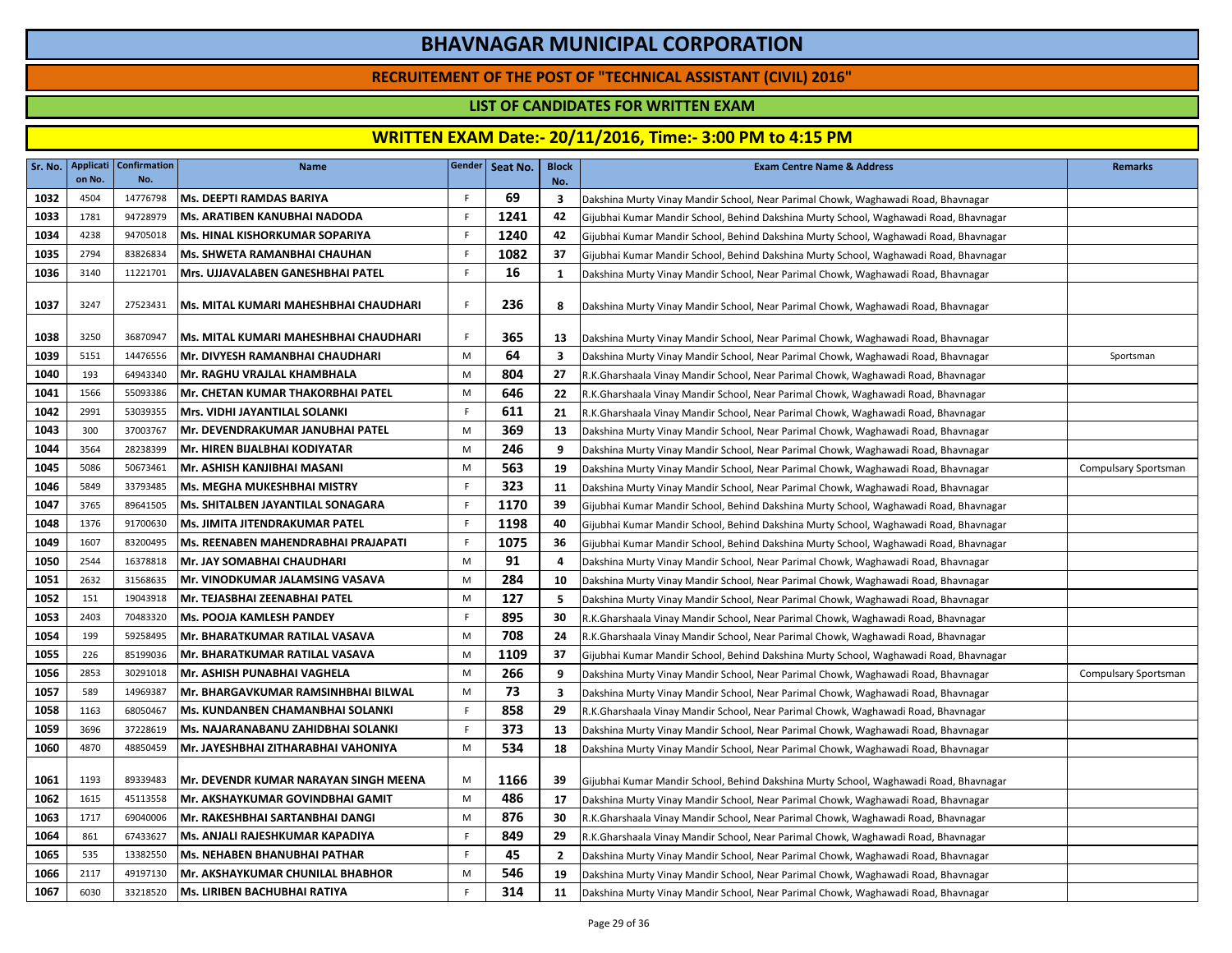### **RECRUITEMENT OF THE POST OF "TECHNICAL ASSISTANT (CIVIL) 2016"**

### **LIST OF CANDIDATES FOR WRITTEN EXAM**

| Sr. No.      | Applicati<br>on No. | <b>Confirmation</b><br>No. | <b>Name</b>                                                       |                  | Gender   Seat No. | <b>Block</b><br>No. | <b>Exam Centre Name &amp; Address</b>                                                 | <b>Remarks</b>       |
|--------------|---------------------|----------------------------|-------------------------------------------------------------------|------------------|-------------------|---------------------|---------------------------------------------------------------------------------------|----------------------|
| 1068         | 6295                | 72127579                   | Ms. LIRI BACHUBHAI RATIYA                                         | F.               | 921               | 31                  | R.K.Gharshaala Vinay Mandir School, Near Parimal Chowk, Waghawadi Road, Bhavnagar     |                      |
| 1069         | 2138                | 85648629                   | Ms. REENA RAMSINH SISODIYA                                        | $\mathsf F$      | 1119              | 38                  | Gijubhai Kumar Mandir School, Behind Dakshina Murty School, Waghawadi Road, Bhavnagar |                      |
| 1070         | 236                 | 35683845                   | <b>Ms. UNNATI PADMAKAR DHANDE</b>                                 | -F               | 348               | 12                  | Dakshina Murty Vinay Mandir School, Near Parimal Chowk, Waghawadi Road, Bhavnagar     |                      |
| 1071         | 541                 | 63846936                   | Ms. SRUSHTI DIPAKBHAI BHANDARI                                    | F                | 785               | 27                  | R.K.Gharshaala Vinay Mandir School, Near Parimal Chowk, Waghawadi Road, Bhavnagar     |                      |
| 1072         | 908                 | 27794595                   | Mr. SNEHAL JAGJIVANDAS BHAGORA                                    | F                | 241               | 9                   | Dakshina Murty Vinay Mandir School, Near Parimal Chowk, Waghawadi Road, Bhavnagar     |                      |
| 1073         | 941                 | 81039562                   | Mr. DHARMESHBHAI VISHNUBHAI SURKAR                                | M                | 1036              | 35                  | Gijubhai Kumar Mandir School, Behind Dakshina Murty School, Waghawadi Road, Bhavnagar |                      |
| 1074         | 1916                | 56062898                   | Mr. KAMLESHKUMAR JIVABHAI TABIYAD                                 | M                | 661               | 23                  | R.K.Gharshaala Vinay Mandir School, Near Parimal Chowk, Waghawadi Road, Bhavnagar     |                      |
| 1075         | 2143                | 43162314                   | Mrs. HEMANGI ISHVARBHAI PATEL                                     | F.               | 459               | 16                  | Dakshina Murty Vinay Mandir School, Near Parimal Chowk, Waghawadi Road, Bhavnagar     |                      |
| 1076         | 3084                | 19355819                   | Mr. ANAJLI PREMLAL CHOUDHARI                                      | F.               | 134               | 5                   | Dakshina Murty Vinay Mandir School, Near Parimal Chowk, Waghawadi Road, Bhavnagar     |                      |
| 1077         | 3281                | 19264026                   | <b>Ms. SUREKHA PARSOTAMBHAI GAMIT</b>                             | F.               | 131               | 5                   | Dakshina Murty Vinay Mandir School, Near Parimal Chowk, Waghawadi Road, Bhavnagar     |                      |
| 1078         | 3558                | 56446664                   | Ms. MADHURIKA GHELABHAI PATEL                                     | F                | 671               | 23                  | R.K.Gharshaala Vinay Mandir School, Near Parimal Chowk, Waghawadi Road, Bhavnagar     |                      |
| 1079         | 4282                | 61569297                   | <b>Mrs. SHITAL DHIRUBHAI GAMIT</b>                                | $\mathsf F$      | 746               | 25                  | R.K.Gharshaala Vinay Mandir School, Near Parimal Chowk, Waghawadi Road, Bhavnagar     |                      |
| 1080         | 4662                | 20555655                   | Ms. JIGISHA PRAVINCHANDRA MAKWANA                                 | F.               | 154               | 6                   | Dakshina Murty Vinay Mandir School, Near Parimal Chowk, Waghawadi Road, Bhavnagar     |                      |
| 1081         | 6281                | 84183397                   | Mr. PRIYAKANT DANUBHAI VASAVA                                     | M                | 1086              | 37                  | Gijubhai Kumar Mandir School, Behind Dakshina Murty School, Waghawadi Road, Bhavnagar |                      |
| 1082         | 5233                | 58580618                   | Mr. MAYUR HARSHADBHAI PRAJAPATI                                   | M                | 696               | 24                  | R.K.Gharshaala Vinay Mandir School, Near Parimal Chowk, Waghawadi Road, Bhavnagar     | Compulsary Sportsman |
|              |                     |                            |                                                                   |                  |                   |                     |                                                                                       |                      |
| 1083         | 6219                | 96728756                   | Mr. VISHALKUMAR MAHENDRABHAI PRAJAPATI                            | M                | 1273              | 43                  | Gijubhai Kumar Mandir School, Behind Dakshina Murty School, Waghawadi Road, Bhavnagar | Compulsary Sportsman |
| 1084         | 2047                | 94303663                   | Mr. BHARGAV NARESHBHAI PATEL                                      | M                | 1236              | 42                  | Gijubhai Kumar Mandir School, Behind Dakshina Murty School, Waghawadi Road, Bhavnagar |                      |
| 1085         | 4875                | 59238565                   | Mr. RESHAVKUMAR VIKRAMBHAI DAMOR                                  | M                | 707               | 24                  | R.K.Gharshaala Vinay Mandir School, Near Parimal Chowk, Waghawadi Road, Bhavnagar     |                      |
| 1086         | 1033                | 87774645                   | <b>Ms. RUCHITA PRADIP KUMAR KALE</b>                              | F.               | 1147              | 39                  | Gijubhai Kumar Mandir School, Behind Dakshina Murty School, Waghawadi Road, Bhavnagar |                      |
| 1087         | 2046                | 56851781                   | Mr. ARVINDBHAI KESHAVBHAI HATHILA                                 | M                | 679               | 23                  | R.K.Gharshaala Vinay Mandir School, Near Parimal Chowk, Waghawadi Road, Bhavnagar     |                      |
| 1088         | 3213                | 79497911                   | Ms. PINKAL KUMARI SUKDEV VASAVA                                   | F                | 1010              | 34                  | Gijubhai Kumar Mandir School, Behind Dakshina Murty School, Waghawadi Road, Bhavnagar |                      |
| 1089         | 4111                | 80217504                   | Mr. MEHULKUMAR SOMABHAI MAVI                                      | M                | 1022              | 35                  | Gijubhai Kumar Mandir School, Behind Dakshina Murty School, Waghawadi Road, Bhavnagar |                      |
| 1090         | 5231                | 60843661                   | Ms. RUCHI RAMCHANDRABHAI PRAJAPATI                                | F.               | 732               | 25                  | R.K.Gharshaala Vinay Mandir School, Near Parimal Chowk, Waghawadi Road, Bhavnagar     |                      |
| 1091         | 82                  | 31637283                   | Ms. MANISHABEN BALVANTSINH VALVAI                                 | F                | 285               | 10                  | Dakshina Murty Vinay Mandir School, Near Parimal Chowk, Waghawadi Road, Bhavnagar     |                      |
| 1092         | 3080                | 81340074                   | Mr. BREET DIPAK PATEL                                             | M                | 1044              | 35                  | Gijubhai Kumar Mandir School, Behind Dakshina Murty School, Waghawadi Road, Bhavnagar |                      |
| 1093         | 210                 | 23036363                   | Mr. ASHOKKUMAR SONIYABHAI GAYAKVAD                                | M                | 180               | 6                   | Dakshina Murty Vinay Mandir School, Near Parimal Chowk, Waghawadi Road, Bhavnagar     |                      |
| 1094         | 2373<br>1115        | 55986152<br>53035304       | Ms. SUNITA JETHIYABHAI VASAVA                                     | $\mathsf F$<br>M | 658<br>610        | 22                  | R.K.Gharshaala Vinay Mandir School, Near Parimal Chowk, Waghawadi Road, Bhavnagar     |                      |
| 1095<br>1096 | 1894                | 69798585                   | Mr. AMITKUMAR DINUBHAI PATEL<br>Ms. DHARMISHTHA GANESHBHAI PARMAR | F                | 887               | 21<br>30            | R.K.Gharshaala Vinay Mandir School, Near Parimal Chowk, Waghawadi Road, Bhavnagar     |                      |
|              |                     |                            |                                                                   |                  |                   |                     | R.K.Gharshaala Vinay Mandir School, Near Parimal Chowk, Waghawadi Road, Bhavnagar     |                      |
| 1097         | 2635                | 64805972                   | Ms. POONAMBEN GHANSHYAMBHAI AAMBALIYA                             | F                | 801               | 27                  | R.K.Gharshaala Vinay Mandir School, Near Parimal Chowk, Waghawadi Road, Bhavnagar     |                      |
| 1098         | 3559                | 45457938                   | Mr. ANILKUMAR TULSHIRAMBHAI BHOYE                                 | M                | 492               | 17                  | Dakshina Murty Vinay Mandir School, Near Parimal Chowk, Waghawadi Road, Bhavnagar     |                      |
| 1099         | 5934                | 32705394                   | Mr. ANILKUMAR TULSHIRAMBHAI BHOYE                                 | M                | 303               | 11                  | Dakshina Murty Vinay Mandir School, Near Parimal Chowk, Waghawadi Road, Bhavnagar     |                      |
| 1100         | 1705                | 26462025                   | Ms. TEJASVI RAMESHBHAI PATEL                                      | F                | 221               | 8                   | Dakshina Murty Vinay Mandir School, Near Parimal Chowk, Waghawadi Road, Bhavnagar     |                      |
| 1101         | 1940                | 24112298                   | Ms. JIGNASHA CHHAGANBHAI PRAJAPATI                                | F.               | 192               | 7                   | Dakshina Murty Vinay Mandir School, Near Parimal Chowk, Waghawadi Road, Bhavnagar     |                      |
| 1102         | 3459                | 31642853                   | Mr. DIVYESHBHAI RAMESHBHAI PATEL                                  | M                | 286               | 10                  | Dakshina Murty Vinay Mandir School, Near Parimal Chowk, Waghawadi Road, Bhavnagar     |                      |
| 1103         | 3511                | 90057541                   | Mr. JIGNESHBHAI MANGABHAI GAMIT                                   | M                | 1174              | 40                  | Gijubhai Kumar Mandir School, Behind Dakshina Murty School, Waghawadi Road, Bhavnagar |                      |
| 1104         | 5380                | 67758045                   | Mr. JIGNESHBHAI MANGABHAI GAMIT                                   | M                | 852               | 29                  | R.K.Gharshaala Vinay Mandir School, Near Parimal Chowk, Waghawadi Road, Bhavnagar     |                      |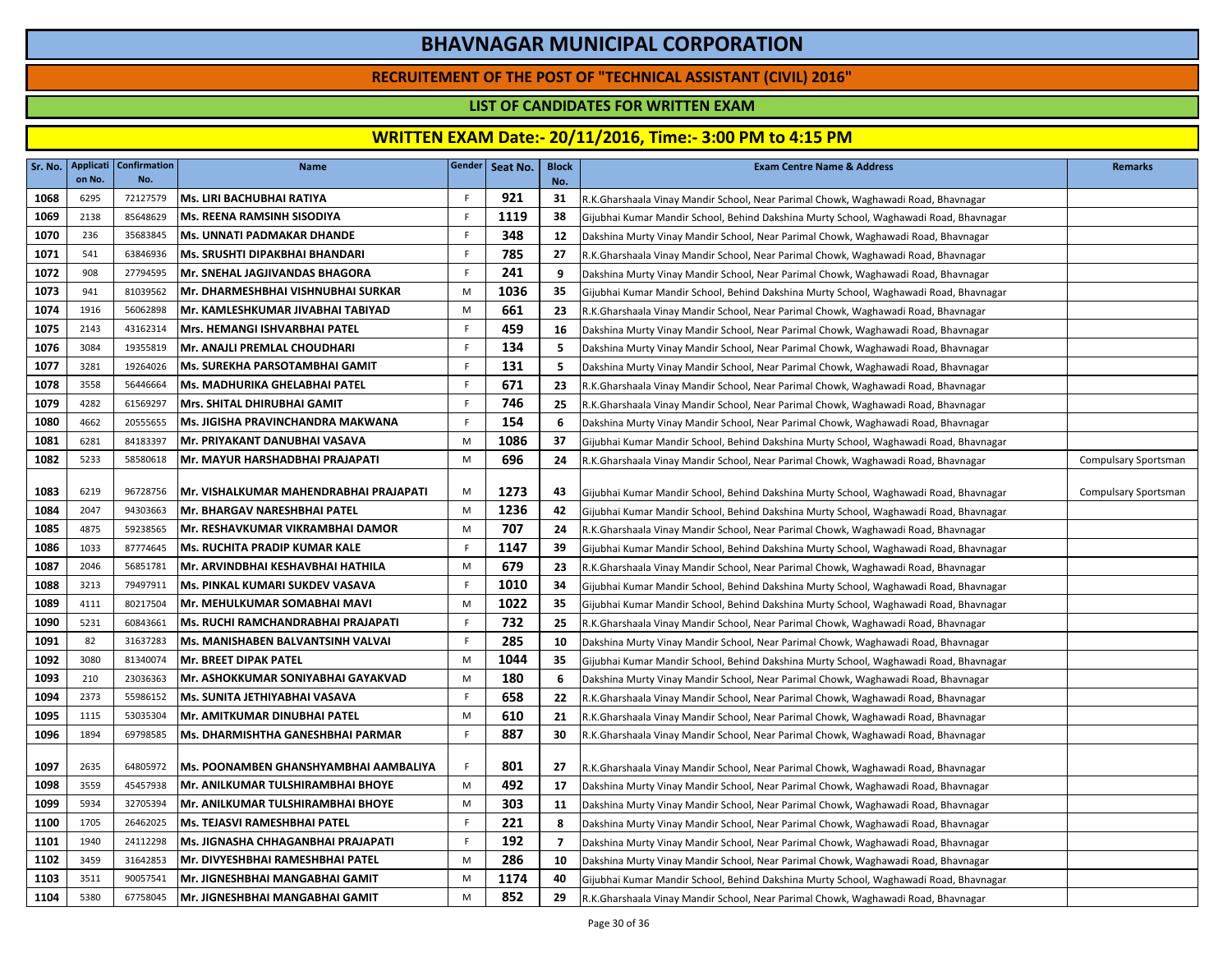### **RECRUITEMENT OF THE POST OF "TECHNICAL ASSISTANT (CIVIL) 2016"**

### **LIST OF CANDIDATES FOR WRITTEN EXAM**

| Mr. RINKESH AMRATBHAI PATEL<br>516<br>1105<br>318<br>47638734<br>M<br>18<br>Dakshina Murty Vinay Mandir School, Near Parimal Chowk, Waghawadi Road, Bhavnagar<br>297<br>1106<br>5431<br>32316621<br>Mrs. RACHANAKUMARI HARISHBHAI PATEL<br>F.<br>10<br>Dakshina Murty Vinay Mandir School, Near Parimal Chowk, Waghawadi Road, Bhavnagar<br>138<br>1107<br>708<br>19526669<br>Mr. CHAUDHARI PRABHUDAS PRABHUDAS<br>M<br>5<br>Dakshina Murty Vinay Mandir School, Near Parimal Chowk, Waghawadi Road, Bhavnagar | <b>Compulsary Sportsman</b> |
|----------------------------------------------------------------------------------------------------------------------------------------------------------------------------------------------------------------------------------------------------------------------------------------------------------------------------------------------------------------------------------------------------------------------------------------------------------------------------------------------------------------|-----------------------------|
|                                                                                                                                                                                                                                                                                                                                                                                                                                                                                                                |                             |
|                                                                                                                                                                                                                                                                                                                                                                                                                                                                                                                |                             |
|                                                                                                                                                                                                                                                                                                                                                                                                                                                                                                                |                             |
| 793<br>1108<br>76<br>64439981<br>Mr. VIMALKUMAR DALUBHAI PADVI<br>27<br>M<br>R.K.Gharshaala Vinay Mandir School, Near Parimal Chowk, Waghawadi Road, Bhavnagar                                                                                                                                                                                                                                                                                                                                                 |                             |
| 327<br>774<br>M<br>1109<br>33972274<br>Mr. MITESHKUMAR BHAGUBHAI PATEL<br>11<br>Dakshina Murty Vinay Mandir School, Near Parimal Chowk, Waghawadi Road, Bhavnagar                                                                                                                                                                                                                                                                                                                                              |                             |
| $\mathsf F$<br>984<br>1110<br>2171<br>77158087<br>33<br>Ms. AMITA SURESHBHAI SOLANKI<br>R.K.Gharshaala Vinay Mandir School, Near Parimal Chowk, Waghawadi Road, Bhavnagar                                                                                                                                                                                                                                                                                                                                      |                             |
| 900<br>4378<br>70824794<br>Mr. RAJVEERSINH DHULABHAI DINDOR<br>30<br>1111<br>M<br>R.K.Gharshaala Vinay Mandir School, Near Parimal Chowk, Waghawadi Road, Bhavnagar                                                                                                                                                                                                                                                                                                                                            |                             |
| 499<br>1112<br>4475<br>45959374<br>F.<br>Ms. VAIBHAVIBEN PRATAPBHAI SOLANKI<br>17<br>Dakshina Murty Vinay Mandir School, Near Parimal Chowk, Waghawadi Road, Bhavnagar                                                                                                                                                                                                                                                                                                                                         |                             |
| 395<br>1113<br>6000<br>38939304<br>F<br><b>Mrs. AAROHI ANKIT BHADIYADRA</b><br>14<br>Dakshina Murty Vinay Mandir School, Near Parimal Chowk, Waghawadi Road, Bhavnagar                                                                                                                                                                                                                                                                                                                                         |                             |
| 435<br>1114<br>1498<br>41507975<br>Mr. ABHINAV BHUPENDRABHAI PATEL<br>M<br>15<br>Dakshina Murty Vinay Mandir School, Near Parimal Chowk, Waghawadi Road, Bhavnagar                                                                                                                                                                                                                                                                                                                                             | Compulsary Sportsman        |
| 1142<br>1115<br>2477<br>87538691<br>Mr. MONTU SHANKARBHAI BHOJANI<br>M<br>39<br>Gijubhai Kumar Mandir School, Behind Dakshina Murty School, Waghawadi Road, Bhavnagar                                                                                                                                                                                                                                                                                                                                          | Compulsary Sportsman        |
| 950<br>1116<br>2034<br>74133642<br>Mr. KAMAL BACHUBHAI KUNBI<br>M<br>32<br>R.K.Gharshaala Vinay Mandir School, Near Parimal Chowk, Waghawadi Road, Bhavnagar                                                                                                                                                                                                                                                                                                                                                   |                             |
| 558<br>F<br>1117<br>5951<br>50204443<br><b>Mrs. MEERA BHARATKUMAR SOLANKI</b><br>19<br>Dakshina Murty Vinay Mandir School, Near Parimal Chowk, Waghawadi Road, Bhavnagar                                                                                                                                                                                                                                                                                                                                       |                             |
|                                                                                                                                                                                                                                                                                                                                                                                                                                                                                                                |                             |
| 155<br>1118<br>62<br>20712850<br>Mr. HARDIKKUMAR FULSINGBHAI CHAUDHARI<br>M<br>6<br>Dakshina Murty Vinay Mandir School, Near Parimal Chowk, Waghawadi Road, Bhavnagar                                                                                                                                                                                                                                                                                                                                          |                             |
| $\mathsf F$<br>971<br>1119<br>260<br>76169382<br>Ms. MANSIBEN RAJESHBHAI PATEL<br>33<br>R.K.Gharshaala Vinay Mandir School, Near Parimal Chowk, Waghawadi Road, Bhavnagar                                                                                                                                                                                                                                                                                                                                      |                             |
| 882<br>1120<br>3837<br>69687258<br>Mr. ESHA KIRTIKUMAR SHAH<br>30<br>-F.<br>R.K.Gharshaala Vinay Mandir School, Near Parimal Chowk, Waghawadi Road, Bhavnagar                                                                                                                                                                                                                                                                                                                                                  |                             |
| 1121<br>Ms. BHUMIKABEN SHANKARBHAI BORSAT<br>F<br>473<br>1279<br>44025319<br>16<br>Dakshina Murty Vinay Mandir School, Near Parimal Chowk, Waghawadi Road, Bhavnagar                                                                                                                                                                                                                                                                                                                                           |                             |
| 55<br>1122<br>13971432<br>4912<br>Mr. AVINASHBHAI RASIKBHAI CHAUDHARI<br>M<br>$\mathbf{2}$<br>Dakshina Murty Vinay Mandir School, Near Parimal Chowk, Waghawadi Road, Bhavnagar                                                                                                                                                                                                                                                                                                                                |                             |
| 1297<br>1123<br>2586<br>98846363<br>Mr. ANANDBHAI NAPARYABHAI GANGODA<br>M<br>44<br>Gijubhai Kumar Mandir School, Behind Dakshina Murty School, Waghawadi Road, Bhavnagar                                                                                                                                                                                                                                                                                                                                      | Sportsman                   |
| 419<br>1124<br>4100<br>40312737<br>Mr. KAUSHALBHAI DIPAKBHAI PATEL<br>M<br>14<br>Dakshina Murty Vinay Mandir School, Near Parimal Chowk, Waghawadi Road, Bhavnagar                                                                                                                                                                                                                                                                                                                                             |                             |
| 1249<br>1125<br>M<br>42<br>2951<br>95600833<br>Mr. MAHESHKUMAR RANCHHODBHAI ASARI<br>Gijubhai Kumar Mandir School, Behind Dakshina Murty School, Waghawadi Road, Bhavnagar                                                                                                                                                                                                                                                                                                                                     |                             |
| 1126<br>Ms. HEENA RAMESHCHANDRA ROY<br>F<br>1210<br>41<br>4400<br>92813050<br>Gijubhai Kumar Mandir School, Behind Dakshina Murty School, Waghawadi Road, Bhavnagar                                                                                                                                                                                                                                                                                                                                            |                             |
| 612<br>1127<br>53116439<br>Ms. AVANIKABEN BHALAJIBHAI CHHANSIYA<br>5481<br>F.<br>21<br>R.K.Gharshaala Vinay Mandir School, Near Parimal Chowk, Waghawadi Road, Bhavnagar                                                                                                                                                                                                                                                                                                                                       |                             |
| 113<br>1128<br>478<br>17880584<br>Mr. HITESHBHAI BHANUBHAI VASAVA<br>M<br>4<br>Dakshina Murty Vinay Mandir School, Near Parimal Chowk, Waghawadi Road, Bhavnagar<br>1062                                                                                                                                                                                                                                                                                                                                       |                             |
| 1129<br>524<br>82307363<br>Mr. MUKESHBHAI SOMABHAI MUNIA<br>M<br>36<br>Gijubhai Kumar Mandir School, Behind Dakshina Murty School, Waghawadi Road, Bhavnagar<br>642<br>5034<br>54940677<br>F                                                                                                                                                                                                                                                                                                                   |                             |
| 1130<br>22<br>Ms. ALKABEN BABUBHAI RABARI<br>R.K.Gharshaala Vinay Mandir School, Near Parimal Chowk, Waghawadi Road, Bhavnagar<br>243<br>1868<br>27922721<br>M                                                                                                                                                                                                                                                                                                                                                 |                             |
| 1131<br>Mr. KRUNALKUMAR RAMANBHAI MAHALA<br>9<br>Dakshina Murty Vinay Mandir School, Near Parimal Chowk, Waghawadi Road, Bhavnagar<br>F<br>332<br>1132<br>3236<br>34481995<br>Ms. JINALKUMARI DINESHBHAI PATEL                                                                                                                                                                                                                                                                                                 |                             |
| 12<br>Dakshina Murty Vinay Mandir School, Near Parimal Chowk, Waghawadi Road, Bhavnagar<br>1133<br>3245<br>36984207<br>Mr. VIVEKKUMAR BHARATBHAI PATEL<br>M<br>367<br>13                                                                                                                                                                                                                                                                                                                                       |                             |
| Dakshina Murty Vinay Mandir School, Near Parimal Chowk, Waghawadi Road, Bhavnagar<br>760<br>1134<br>4797<br>62557885<br>Ms. JASHUBEN JETHABHAI CHOCHA<br>F<br>26                                                                                                                                                                                                                                                                                                                                               |                             |
| R.K.Gharshaala Vinay Mandir School, Near Parimal Chowk, Waghawadi Road, Bhavnagar<br>1135<br>295<br>68403494<br>Ms. PINTUBEN MANSUKHBHAI VADARIYA<br>F.<br>865<br>29                                                                                                                                                                                                                                                                                                                                           |                             |
| R.K.Gharshaala Vinay Mandir School, Near Parimal Chowk, Waghawadi Road, Bhavnagar<br>125<br>Mr. SURESHBHAI BARUBHAI LAKHAN<br>1136<br>6049<br>18734531<br>M<br>5                                                                                                                                                                                                                                                                                                                                               |                             |
| Dakshina Murty Vinay Mandir School, Near Parimal Chowk, Waghawadi Road, Bhavnagar<br>112<br>2987<br>Mr. ROSHNI HEMNATBHAI SHUKLA<br>1137<br>17684425<br>F.<br>4                                                                                                                                                                                                                                                                                                                                                |                             |
| Dakshina Murty Vinay Mandir School, Near Parimal Chowk, Waghawadi Road, Bhavnagar<br><b>Ms. HEENA RASIKLAL RATHOD</b><br>F<br>347<br>1138<br>5137<br>35665407<br>12                                                                                                                                                                                                                                                                                                                                            |                             |
| Dakshina Murty Vinay Mandir School, Near Parimal Chowk, Waghawadi Road, Bhavnagar                                                                                                                                                                                                                                                                                                                                                                                                                              |                             |
| 878<br>1139<br>4112<br>Mr. SAHILKUMAR SARMUKHABHAI CHAUDHARI<br>M<br>69198151<br>30<br>R.K.Gharshaala Vinay Mandir School, Near Parimal Chowk, Waghawadi Road, Bhavnagar                                                                                                                                                                                                                                                                                                                                       |                             |
| $\mathsf F$<br>722<br>1140<br>814<br>60318365<br>Ms. CHETNABEN MANGABHAI PRAJAPATI<br>25<br>R.K.Gharshaala Vinay Mandir School, Near Parimal Chowk, Waghawadi Road, Bhavnagar                                                                                                                                                                                                                                                                                                                                  |                             |
| 667<br>$\mathsf{F}$<br>1141<br>2030<br>56325949<br>Mrs. SANGITABEN AJITBHAI PATEL<br>23<br>R.K.Gharshaala Vinay Mandir School, Near Parimal Chowk, Waghawadi Road, Bhavnagar                                                                                                                                                                                                                                                                                                                                   |                             |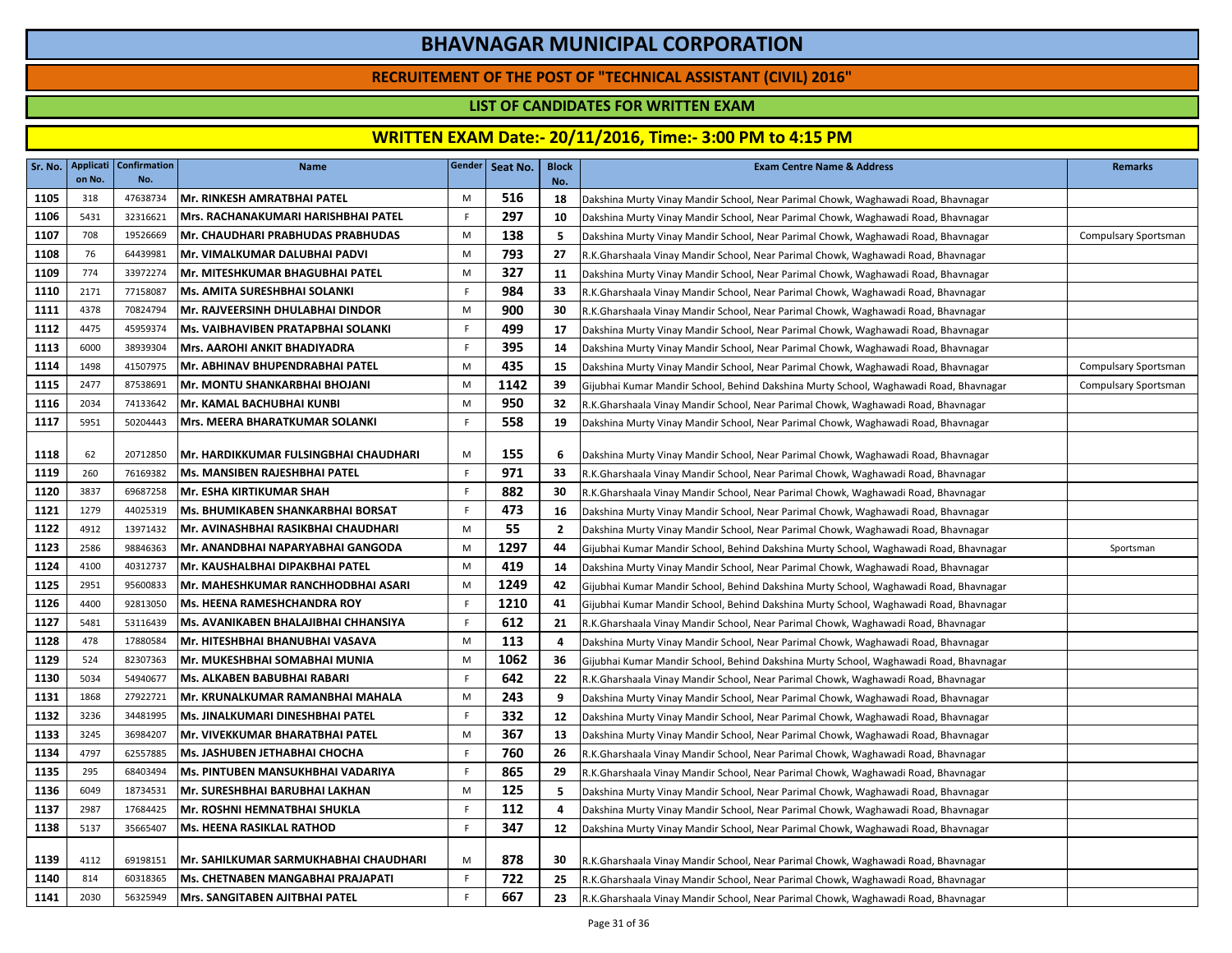### **RECRUITEMENT OF THE POST OF "TECHNICAL ASSISTANT (CIVIL) 2016"**

### **LIST OF CANDIDATES FOR WRITTEN EXAM**

|      | Sr. No.   Applicati<br>on No. | <b>Confirmation</b><br>No. | <b>Name</b>                             |    | Gender Seat No. | <b>Block</b><br>No. | <b>Exam Centre Name &amp; Address</b>                                                 | <b>Remarks</b>       |
|------|-------------------------------|----------------------------|-----------------------------------------|----|-----------------|---------------------|---------------------------------------------------------------------------------------|----------------------|
| 1142 | 3788                          | 62477426                   | Ms. KINJAL KANTIBHAI MANAT              | F. | 757             | 26                  | R.K.Gharshaala Vinay Mandir School, Near Parimal Chowk, Waghawadi Road, Bhavnagar     |                      |
| 1143 | 3858                          | 10609934                   | Ms. URJITA MOTIBHAI GOHEL               | F. | 8               | 1                   | Dakshina Murty Vinay Mandir School, Near Parimal Chowk, Waghawadi Road, Bhavnagar     |                      |
| 1144 | 4598                          | 86916882                   | Ms. KINJAL KANTIBHAI MANAT              | F  | 1136            | 38                  | Gijubhai Kumar Mandir School, Behind Dakshina Murty School, Waghawadi Road, Bhavnagar |                      |
| 1145 | 5131                          | 11364934                   | Mr. PRIYANKA GOVINDBHAI ROHIT           | F. | 20              | 1                   | Dakshina Murty Vinay Mandir School, Near Parimal Chowk, Waghawadi Road, Bhavnagar     |                      |
| 1146 | 809                           | 20802644                   | Mr. HIREN BHANU BHAI VANVI              | M  | 158             | 6                   | Dakshina Murty Vinay Mandir School, Near Parimal Chowk, Waghawadi Road, Bhavnagar     | Compulsary Sportsman |
| 1147 | 459                           | 80529408                   | Mr. SUNIL SUBHASHBHAI KUKANA            | M  | 1027            | 35                  | Gijubhai Kumar Mandir School, Behind Dakshina Murty School, Waghawadi Road, Bhavnagar | Sportsman            |
| 1148 | 154                           | 54770433                   | Mr. PRERAK SUNILBHAI PATEL              | M  | 638             | 22                  | R.K.Gharshaala Vinay Mandir School, Near Parimal Chowk, Waghawadi Road, Bhavnagar     |                      |
| 1149 | 4730                          | 28332672                   | Mr. NIRAVKUMAR VASUBHAI VASAVA          | M  | 248             | 9                   | Dakshina Murty Vinay Mandir School, Near Parimal Chowk, Waghawadi Road, Bhavnagar     |                      |
| 1150 | 1016                          | 87448577                   | Mr. KUNJANKUMAR DHANSUKHBHAI GAMIT      | M  | 1140            | 38                  | Gijubhai Kumar Mandir School, Behind Dakshina Murty School, Waghawadi Road, Bhavnagar |                      |
| 1151 | 798                           | 35309837                   | Mr. SURESHBHAI JANUBHAI GANGORDA        | M  | 341             | 12                  | Dakshina Murty Vinay Mandir School, Near Parimal Chowk, Waghawadi Road, Bhavnagar     |                      |
| 1152 | 3965                          | 57324316                   | Mr. AXAYKUMAR BHAYKUBHAI GANVIT         | M  | 684             | 23                  | R.K.Gharshaala Vinay Mandir School, Near Parimal Chowk, Waghawadi Road, Bhavnagar     |                      |
| 1153 | 330                           | 88825226                   | Mr. AMITKUMAR MANUBHAI GANVIT           | M  | 1160            | 39                  | Gijubhai Kumar Mandir School, Behind Dakshina Murty School, Waghawadi Road, Bhavnagar |                      |
| 1154 | 1159                          | 12890063                   | Ms. SANGITA NARANGAR APARNATHI          | F. | 41              | $\overline{2}$      | Dakshina Murty Vinay Mandir School, Near Parimal Chowk, Waghawadi Road, Bhavnagar     |                      |
| 1155 | 3499                          | 40293933                   | Mr. FILIPKUMAR JANGABHAI GAMIT          | M  | 417             | 14                  | Dakshina Murty Vinay Mandir School, Near Parimal Chowk, Waghawadi Road, Bhavnagar     | Sportsman            |
| 1156 | 72                            | 67147762                   | lMr. DILIPKUMAR RAMABHAI DESHMUKH       | M  | 845             | 29                  | R.K.Gharshaala Vinay Mandir School, Near Parimal Chowk, Waghawadi Road, Bhavnagar     |                      |
| 1157 | 966                           | 32859649                   | Mr. RAJUBHAI PANDUBHAI DESHMUKH         | M  | 304             | 11                  | Dakshina Murty Vinay Mandir School, Near Parimal Chowk, Waghawadi Road, Bhavnagar     |                      |
| 1158 | 2031                          | 97867889                   | Ms. NISHA KANTIBHAI DAGLA               | F  | 1285            | 43                  | Gijubhai Kumar Mandir School, Behind Dakshina Murty School, Waghawadi Road, Bhavnagar |                      |
| 1159 | 2980                          | 37646655                   | <b>Mr. YOGESHKUMAR VALABHAI HATHILA</b> | M  | 380             | 13                  | Dakshina Murty Vinay Mandir School, Near Parimal Chowk, Waghawadi Road, Bhavnagar     |                      |
| 1160 | 5857                          | 79146793                   | Mr. SAMUAELBHAI RAMANBHAI GAMIT         | M  | 1004            | 34                  | Gijubhai Kumar Mandir School, Behind Dakshina Murty School, Waghawadi Road, Bhavnagar |                      |
| 1161 | 2498                          | 22139554                   | Mrs. PALAK BHARATKUMAR SAGAR            | F. | 176             | 6                   | Dakshina Murty Vinay Mandir School, Near Parimal Chowk, Waghawadi Road, Bhavnagar     |                      |
| 1162 | 2711                          | 98781197                   | Mr. NEVIL MILTRED CHAUDHARI             | M  | 1296            | 44                  | Gijubhai Kumar Mandir School, Behind Dakshina Murty School, Waghawadi Road, Bhavnagar |                      |
| 1163 | 3320                          | 71140970                   | Mr. NATHA BAVA MORI                     | M  | 903             | 31                  | R.K.Gharshaala Vinay Mandir School, Near Parimal Chowk, Waghawadi Road, Bhavnagar     |                      |
| 1164 | 3402                          | 68731703                   | lMr. MITESHBHAI AMRATBHAI PATEL         | M  | 873             | 30                  | R.K.Gharshaala Vinay Mandir School, Near Parimal Chowk, Waghawadi Road, Bhavnagar     |                      |
| 1165 | 3458                          | 12796212                   | <b>Ms. PRIYANKA MOTIRAMBHAI GAVLI</b>   | F  | 40              | $\overline{2}$      | Dakshina Murty Vinay Mandir School, Near Parimal Chowk, Waghawadi Road, Bhavnagar     |                      |
| 1166 | 1037                          | 56350133                   | Mr. VEEMALBHAI RAMESHBHAI PATEL         | M  | 668             | 23                  | R.K.Gharshaala Vinay Mandir School, Near Parimal Chowk, Waghawadi Road, Bhavnagar     |                      |
| 1167 | 1811                          | 26238267                   | Mr. ILESHBHAI JORSINGBHAI SANGADA       | M  | 217             | 8                   | Dakshina Murty Vinay Mandir School, Near Parimal Chowk, Waghawadi Road, Bhavnagar     |                      |
| 1168 | 2132                          | 68721290                   | lMr. KRUNALBHAI AMADBHAI DESHMUKH       | M  | 872             | 30                  | R.K.Gharshaala Vinay Mandir School, Near Parimal Chowk, Waghawadi Road, Bhavnagar     |                      |
| 1169 | 3437                          | 98964274                   | Mr. VIRALKUMAR VINODBHAI CHAUDHARI      | M  | 1298            | 44                  | Gijubhai Kumar Mandir School, Behind Dakshina Murty School, Waghawadi Road, Bhavnagar |                      |
| 1170 | 5281                          | 19135145                   | lMr. VIHANG DIPAKKUMAR MEHTA            | M  | 128             | 5                   | Dakshina Murty Vinay Mandir School, Near Parimal Chowk, Waghawadi Road, Bhavnagar     |                      |
| 1171 | 137                           | 85222219                   | Mr. CHETANKUMAR GAMANBHAI MAHETA        | M  | 1111            | 38                  | Gijubhai Kumar Mandir School, Behind Dakshina Murty School, Waghawadi Road, Bhavnagar |                      |
| 1172 | 3905                          | 56365277                   | İMr. KAUSHIKKUMAR RAMESHBHAI KATARA     | M  | 669             | 23                  | R.K.Gharshaala Vinay Mandir School, Near Parimal Chowk, Waghawadi Road, Bhavnagar     |                      |
| 1173 | 4940                          | 60789139                   | Ms. DARSHANA VINODBHAI DHORIYA          | F  | 731             | 25                  | R.K.Gharshaala Vinay Mandir School, Near Parimal Chowk, Waghawadi Road, Bhavnagar     |                      |
| 1174 | 5781                          | 94207911                   | <b>IMs. JAYABEN MADHUSINH RATHOD</b>    | F  | 1232            | 42                  | Gijubhai Kumar Mandir School, Behind Dakshina Murty School, Waghawadi Road, Bhavnagar |                      |
| 1175 | 1389                          | 46056584                   | Mr. DHARMESHKUMAR MOHANBHAI DAMOR       | M  | 502             | 17                  | Dakshina Murty Vinay Mandir School, Near Parimal Chowk, Waghawadi Road, Bhavnagar     |                      |
| 1176 | 757                           | 16661215                   | Mr. RUPALKUMAR ZAVERBHAI CHAUDHARI      | M  | 97              | 4                   | Dakshina Murty Vinay Mandir School, Near Parimal Chowk, Waghawadi Road, Bhavnagar     |                      |
| 1177 | 1678                          | 34466178                   | Mr. ABHISHEK ASHOKBHAI DHAMA            | M  | 331             | 12                  | Dakshina Murty Vinay Mandir School, Near Parimal Chowk, Waghawadi Road, Bhavnagar     |                      |
| 1178 | 1699                          | 46152899                   | lMs. PAYALBEN VIJAYBHAI PATEL           | F. | 504             | 17                  | Dakshina Murty Vinay Mandir School, Near Parimal Chowk, Waghawadi Road, Bhavnagar     |                      |
| 1179 | 4303                          | 84746976                   | <b>IMrs. HETALBEN GAMBHIRSANG GAMI</b>  | F  | 1101            | 37                  | Gijubhai Kumar Mandir School, Behind Dakshina Murty School, Waghawadi Road, Bhavnagar |                      |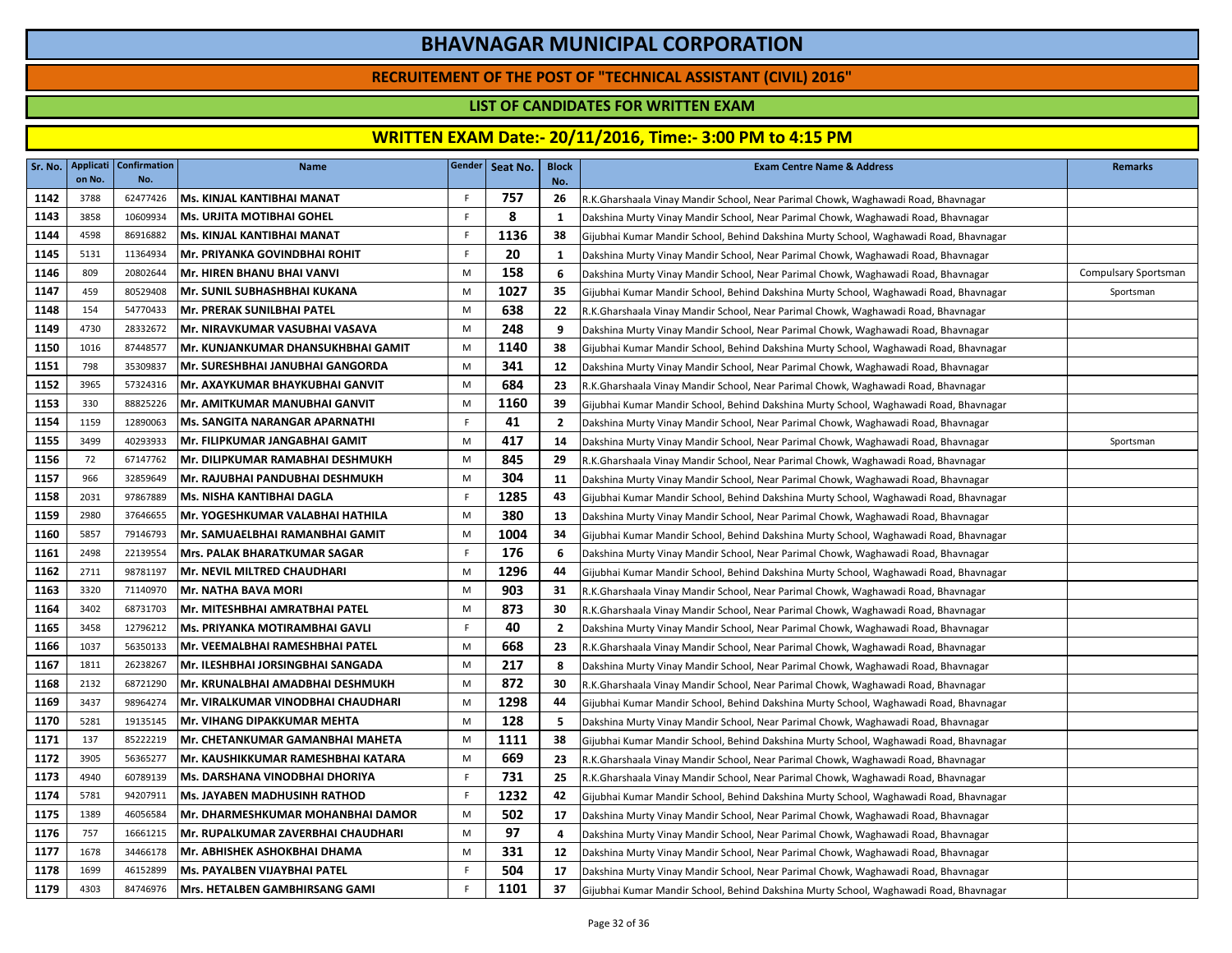### **RECRUITEMENT OF THE POST OF "TECHNICAL ASSISTANT (CIVIL) 2016"**

### **LIST OF CANDIDATES FOR WRITTEN EXAM**

|      | on No. | Sr. No.   Applicati   Confirmation  <br>No. | <b>Name</b>                                 |             | Gender   Seat No. | <b>Block</b><br>No. | <b>Exam Centre Name &amp; Address</b>                                                 | <b>Remarks</b> |
|------|--------|---------------------------------------------|---------------------------------------------|-------------|-------------------|---------------------|---------------------------------------------------------------------------------------|----------------|
| 1180 | 4304   | 16968615                                    | Mr. BHAUDIPKUMAR NAVALSINH PASAYA           | M           | 99                | 4                   | Dakshina Murty Vinay Mandir School, Near Parimal Chowk, Waghawadi Road, Bhavnagar     |                |
| 1181 | 5028   | 64715329                                    | Ms. ALPNAKUMARI NAVINBHAI CHAUDHARI         | F.          | 799               | 27                  | R.K.Gharshaala Vinay Mandir School, Near Parimal Chowk, Waghawadi Road, Bhavnagar     |                |
| 1182 | 1676   | 32143359                                    | Mr. DROPADBHAI SURESHBHAI MEHTA             | M           | 291               | 10                  | Dakshina Murty Vinay Mandir School, Near Parimal Chowk, Waghawadi Road, Bhavnagar     |                |
| 1183 | 5435   | 45572768                                    | Ms. MANISHABEN SHAMPARI GAUSWAMI            | F.          | 495               | 17                  | Dakshina Murty Vinay Mandir School, Near Parimal Chowk, Waghawadi Road, Bhavnagar     |                |
| 1184 | 6019   | 38064841                                    | Mr. ASHISH MOHANBHAI BAMANIA                | M           | 388               | 13                  | Dakshina Murty Vinay Mandir School, Near Parimal Chowk, Waghawadi Road, Bhavnagar     |                |
| 1185 | 587    | 82329454                                    | IMr. BRIJESHKUMAR MAHENDRABHAI KATARA       | M           | 1063              | 36                  | Gijubhai Kumar Mandir School, Behind Dakshina Murty School, Waghawadi Road, Bhavnagar |                |
| 1186 | 5970   | 77138538                                    | <b>Ms. DHARMISTHABEN NAROTTAMBHAI PATEL</b> | F.          | 983               | 33                  | R.K.Gharshaala Vinay Mandir School, Near Parimal Chowk, Waghawadi Road, Bhavnagar     |                |
| 1187 | 436    | 74982893                                    | Ms. DARSHITAKUMARI DAHYABHAI PATEL          | F.          | 961               | 33                  | R.K.Gharshaala Vinay Mandir School, Near Parimal Chowk, Waghawadi Road, Bhavnagar     |                |
| 1188 | 1055   | 81705378                                    | Ms. FALGUNIBEN ARVINDBHAI VASAVA            | F.          | 1051              | 36                  | Gijubhai Kumar Mandir School, Behind Dakshina Murty School, Waghawadi Road, Bhavnagar |                |
| 1189 | 1895   | 17630354                                    | Ms. DIVYABEN KHANDUBHAI PATEL               | F.          | 110               | $\overline{a}$      | Dakshina Murty Vinay Mandir School, Near Parimal Chowk, Waghawadi Road, Bhavnagar     |                |
| 1190 | 3670   | 42993305                                    | Mr. AJAYBHAI MEENABHAI GAMIT                | M           | 456               | 16                  | Dakshina Murty Vinay Mandir School, Near Parimal Chowk, Waghawadi Road, Bhavnagar     |                |
| 1191 | 700    | 51433849                                    | Mr. JITENRAKUMAR RAMSINGBHAI VASAVA         | M           | 580               | 20                  | R.K.Gharshaala Vinay Mandir School, Near Parimal Chowk, Waghawadi Road, Bhavnagar     |                |
| 1192 | 2649   | 72367704                                    | Mr. SOHANGKUMAR INDRESHBHAI CHAUDHARI       | M           | 925               | 31                  | R.K.Gharshaala Vinay Mandir School, Near Parimal Chowk, Waghawadi Road, Bhavnagar     |                |
| 1193 | 3667   | 76426792                                    | Ms. HINABEN VINUBHAI CHAUDHARI              | F.          | 975               | 33                  | R.K.Gharshaala Vinay Mandir School, Near Parimal Chowk, Waghawadi Road, Bhavnagar     |                |
| 1194 | 2654   | 79872954                                    | Mr. DHARMESHBHAI RAMANBHAI VASAVA           | M           | 1014              | 34                  | Gijubhai Kumar Mandir School, Behind Dakshina Murty School, Waghawadi Road, Bhavnagar |                |
| 1195 | 4613   | 82023126                                    | Mr. BHAVIKKUMAR HARSHADBHAI PATEL           | M           | 1056              | 36                  | Gijubhai Kumar Mandir School, Behind Dakshina Murty School, Waghawadi Road, Bhavnagar |                |
| 1196 | 2655   | 18542027                                    | <b>Ms. NIKUBEN RAJESHKUMAR MODI</b>         | F.          | 124               | -5                  | Dakshina Murty Vinay Mandir School, Near Parimal Chowk, Waghawadi Road, Bhavnagar     |                |
| 1197 | 3955   | 77736725                                    | Mr. MUKESHBHAI JALIYABHAI DAMOR             | M           | 994               | 34                  | Gijubhai Kumar Mandir School, Behind Dakshina Murty School, Waghawadi Road, Bhavnagar |                |
| 1198 | 5610   | 91785607                                    | Mr. MUKESHBHAI JALIYABHAI DAMOR             | M           | 1201              | 41                  | Gijubhai Kumar Mandir School, Behind Dakshina Murty School, Waghawadi Road, Bhavnagar |                |
| 1199 | 153    | 99885883                                    | Mr. SHASHANK KISHORBHAI CHAUDHARY           | M           | 1314              | 44                  | Gijubhai Kumar Mandir School, Behind Dakshina Murty School, Waghawadi Road, Bhavnagar |                |
| 1200 | 4760   | 10880611                                    | Mr. KETANBHAI KANUBHAI GAMIT                | M           | 13                | <b>1</b>            | Dakshina Murty Vinay Mandir School, Near Parimal Chowk, Waghawadi Road, Bhavnagar     |                |
| 1201 | 4026   | 49751496                                    | Ms. SMITABEN RAMESHBHAI GOHEL               | $\mathsf F$ | 554               | 19                  | Dakshina Murty Vinay Mandir School, Near Parimal Chowk, Waghawadi Road, Bhavnagar     | Widow          |
| 1202 | 402    | 26896713                                    | Ms. DIVYA DHIRUBHAI PATEL                   | F.          | 228               | 8                   | Dakshina Murty Vinay Mandir School, Near Parimal Chowk, Waghawadi Road, Bhavnagar     |                |
| 1203 | 518    | 43277025                                    | Ms. EKTA MAHESHKUMAR PATEL                  | F           | 463               | 16                  | Dakshina Murty Vinay Mandir School, Near Parimal Chowk, Waghawadi Road, Bhavnagar     |                |
| 1204 | 4039   | 92659430                                    | Ms. KUNDANIKABEN HEMANTBHAI VASAVA          | F           | 1209              | 41                  | Gijubhai Kumar Mandir School, Behind Dakshina Murty School, Waghawadi Road, Bhavnagar |                |
| 1205 | 2058   | 36065901                                    | Mr. VISHALKUMAR RASIKLAL PATEL              | M           | 356               | 12                  | Dakshina Murty Vinay Mandir School, Near Parimal Chowk, Waghawadi Road, Bhavnagar     |                |
| 1206 | 2068   | 83390626                                    | <b>IMr. VISHALKUMAR RASIKLAL PATEL</b>      | M           | 1079              | 36                  | Gijubhai Kumar Mandir School, Behind Dakshina Murty School, Waghawadi Road, Bhavnagar |                |
| 1207 | 2382   | 31238018                                    | Mr. HITESHKUMAR DHIRUBHAI PATEL             | M           | 279               | 10                  | Dakshina Murty Vinay Mandir School, Near Parimal Chowk, Waghawadi Road, Bhavnagar     |                |
| 1208 | 4886   | 31051191                                    | IMs. AVNI SAMJIBHAI GANDHROKIYA             | F           | 276               | 10                  | Dakshina Murty Vinay Mandir School, Near Parimal Chowk, Waghawadi Road, Bhavnagar     |                |
| 1209 | 689    | 99291823                                    | Mr. MINESH RAMESHBHAI CHAREL                | M           | 1302              | 44                  | Gijubhai Kumar Mandir School, Behind Dakshina Murty School, Waghawadi Road, Bhavnagar |                |
| 1210 | 4057   | 58881085                                    | lMr. PRASHANTKUMAR GAMANBHAI GANVIT         | М           | 702               | 24                  | R.K.Gharshaala Vinay Mandir School, Near Parimal Chowk, Waghawadi Road, Bhavnagar     |                |
| 1211 | 171    | 25723320                                    | Mr. KHUSHBUBEN ASHOKBHAI PATEL              | F.          | 211               | 8                   | Dakshina Murty Vinay Mandir School, Near Parimal Chowk, Waghawadi Road, Bhavnagar     |                |
| 1212 | 1817   | 50392817                                    | Mr. ANKURKUMAR ARJUNBHAI CHAUDHARI          | M           | 560               | 19                  | Dakshina Murty Vinay Mandir School, Near Parimal Chowk, Waghawadi Road, Bhavnagar     |                |
| 1213 | 1935   | 60053110                                    | Mr. UJJVAL VISHRAMBHAI PATEL                | M           | 717               | 24                  | R.K.Gharshaala Vinay Mandir School, Near Parimal Chowk, Waghawadi Road, Bhavnagar     |                |
| 1214 | 1939   | 51246717                                    | Mr. PARIMALKUMAR JAYNTIBHAI PATEL           | M           | 574               | 20                  | R.K.Gharshaala Vinay Mandir School, Near Parimal Chowk, Waghawadi Road, Bhavnagar     |                |
| 1215 | 3452   | 20327283                                    | <b>Mr. RAHULKUMAR RAJENDRASINH PATEL</b>    | M           | 151               | 6                   | Dakshina Murty Vinay Mandir School, Near Parimal Chowk, Waghawadi Road, Bhavnagar     |                |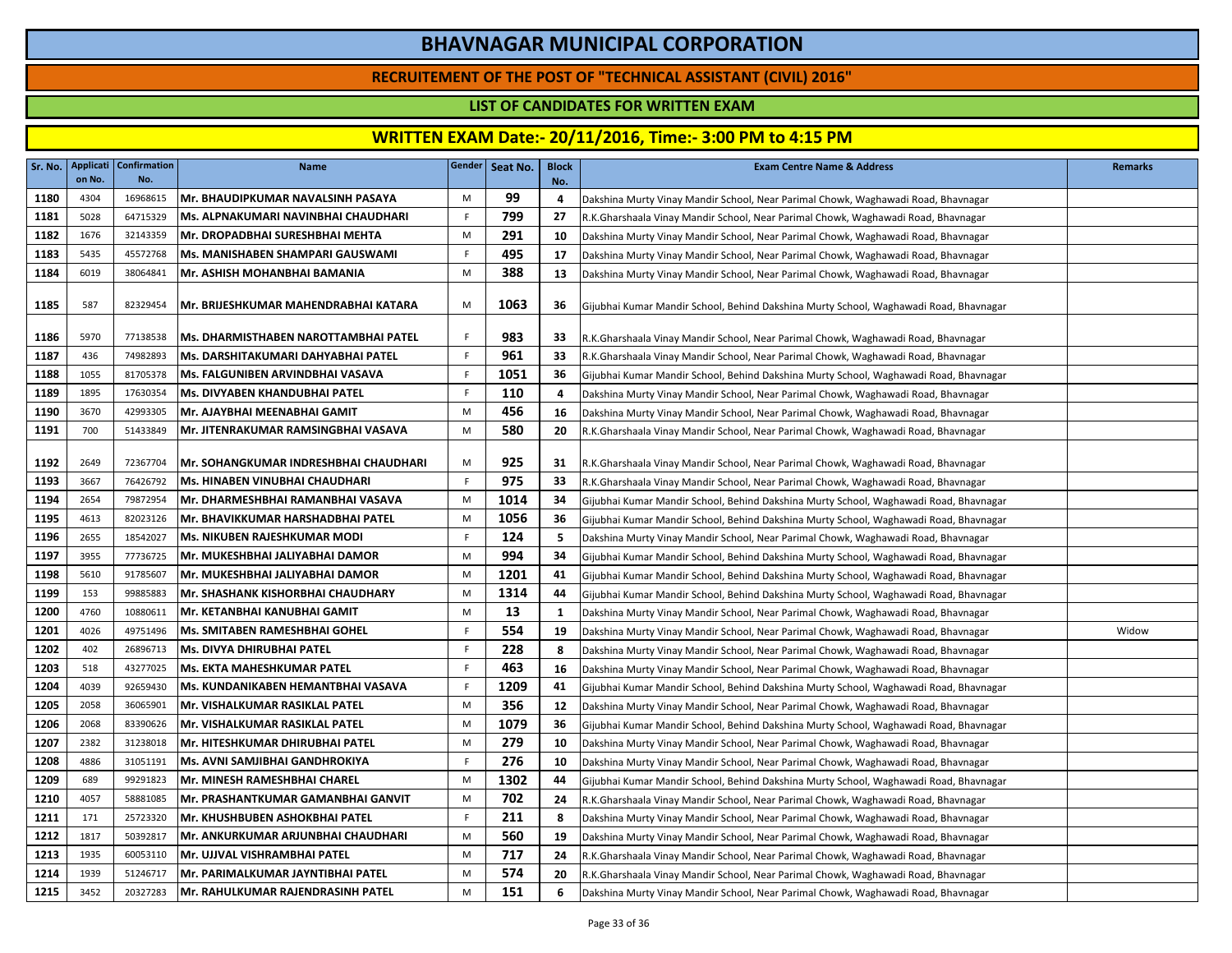### **RECRUITEMENT OF THE POST OF "TECHNICAL ASSISTANT (CIVIL) 2016"**

### **LIST OF CANDIDATES FOR WRITTEN EXAM**

| Sr. No. | Applicati<br>on No. | <b>Confirmation</b><br>No. | <b>Name</b>                           |             | Gender   Seat No. | <b>Block</b><br>No. | <b>Exam Centre Name &amp; Address</b>                                                 | <b>Remarks</b> |
|---------|---------------------|----------------------------|---------------------------------------|-------------|-------------------|---------------------|---------------------------------------------------------------------------------------|----------------|
| 1216    | 1947                | 81994742                   | Mr. CHETANBHAI SURESHBHAI CHAUDHARI   | M           | 1055              | 36                  | Gijubhai Kumar Mandir School, Behind Dakshina Murty School, Waghawadi Road, Bhavnagar |                |
| 1217    | 4416                | 31659022                   | Mr. NITESHKUMAR ARVINDBHAI CHAUDHARI  | M           | 287               | 10                  | Dakshina Murty Vinay Mandir School, Near Parimal Chowk, Waghawadi Road, Bhavnagar     |                |
| 1218    | 1782                | 19708039                   | <b>Mr. ASHOK VIKRAMBHAI TADVI</b>     | M           | 139               | 5                   | Dakshina Murty Vinay Mandir School, Near Parimal Chowk, Waghawadi Road, Bhavnagar     |                |
| 1219    | 3412                | 56494371                   | Mr. BHAVESHKUMAR BHARATBHAI PATEL     | M           | 673               | 23                  | R.K.Gharshaala Vinay Mandir School, Near Parimal Chowk, Waghawadi Road, Bhavnagar     |                |
| 1220    | 5946                | 51159477                   | Mr. AKASH NAVINBHAI GAMIT             | M           | 571               | 20                  | R.K.Gharshaala Vinay Mandir School, Near Parimal Chowk, Waghawadi Road, Bhavnagar     |                |
| 1221    | 3491                | 43611471                   | Mr. GAURANG ARVINDBHAI PATEL          | M           | 467               | 16                  | Dakshina Murty Vinay Mandir School, Near Parimal Chowk, Waghawadi Road, Bhavnagar     |                |
| 1222    | 5675                | 20321136                   | Mr. SATISHBHAI KHIMJIBHAI KATARA      | M           | 150               | 5                   | Dakshina Murty Vinay Mandir School, Near Parimal Chowk, Waghawadi Road, Bhavnagar     |                |
| 1223    | 1843                | 33243263                   | Mr. KALUBHAI MANGALBHAI GAVLI         | M           | 315               | 11                  | Dakshina Murty Vinay Mandir School, Near Parimal Chowk, Waghawadi Road, Bhavnagar     |                |
| 1224    | 2200                | 31721625                   | <b>Ms. KIRTIKUMARI AMBELAL PATEL</b>  | F           | 289               | 10                  | Dakshina Murty Vinay Mandir School, Near Parimal Chowk, Waghawadi Road, Bhavnagar     |                |
| 1225    | 2513                | 40632392                   | Mr. NARESHBHAI RAMESHBHAI TADVI       | M           | 426               | 15                  | Dakshina Murty Vinay Mandir School, Near Parimal Chowk, Waghawadi Road, Bhavnagar     |                |
| 1226    | 3049                | 27262144                   | Mr. ABHISHEK SURESHBHAI PATEL         | M           | 234               | 8                   | Dakshina Murty Vinay Mandir School, Near Parimal Chowk, Waghawadi Road, Bhavnagar     |                |
| 1227    | 3753                | 89032729                   | Mr. DHAVAL DINESHBHAI TADVI           | M           | 1164              | 39                  | Gijubhai Kumar Mandir School, Behind Dakshina Murty School, Waghawadi Road, Bhavnagar |                |
| 1228    | 4151                | 91683694                   | <b>Ms. SNEHAL JAGJIVANDAS BHAGORA</b> | $\mathsf F$ | 1197              | 40                  | Gijubhai Kumar Mandir School, Behind Dakshina Murty School, Waghawadi Road, Bhavnagar |                |
| 1229    | 5368                | 17560194                   | Ms. TEJAL SHIVLALBHAI KHAMBHALA       | F           | 108               | 4                   | Dakshina Murty Vinay Mandir School, Near Parimal Chowk, Waghawadi Road, Bhavnagar     |                |
| 1230    | 5953                | 37053686                   | Mr. NAVINBHAI RAMUBHAI KHARADIYA      | M           | 370               | 13                  | Dakshina Murty Vinay Mandir School, Near Parimal Chowk, Waghawadi Road, Bhavnagar     |                |
| 1231    | 2437                | 71209017                   | Ms. SIMAKUMARI JAYANTILAL GAMIT       | F.          | 904               | 31                  | R.K.Gharshaala Vinay Mandir School, Near Parimal Chowk, Waghawadi Road, Bhavnagar     |                |
| 1232    | 3307                | 98552836                   | Mr. RAJNIKANT NAGARBHAI PATEL         | M           | 1294              | 44                  | Gijubhai Kumar Mandir School, Behind Dakshina Murty School, Waghawadi Road, Bhavnagar |                |
| 1233    | 550                 | 57083484                   | lMr. HITESHKUMAR PUNJABHAI DHAK       | M           | 681               | 23                  | R.K.Gharshaala Vinay Mandir School, Near Parimal Chowk, Waghawadi Road, Bhavnagar     |                |
| 1234    | 2370                | 18066674                   | Mr. BHAVINKUMAR NATUBHAI PATEL        | M           | 117               | 4                   | Dakshina Murty Vinay Mandir School, Near Parimal Chowk, Waghawadi Road, Bhavnagar     |                |
| 1235    | 3827                | 29944540                   | Mr. HITESHBHAI ANILBHAI VASAVA        | M           | 262               | 9                   | Dakshina Murty Vinay Mandir School, Near Parimal Chowk, Waghawadi Road, Bhavnagar     |                |
| 1236    | 4701                | 62912114                   | <b>Ms. ANKITA KANTILAL GOYAL</b>      | F           | 766               | 26                  | R.K.Gharshaala Vinay Mandir School, Near Parimal Chowk, Waghawadi Road, Bhavnagar     |                |
| 1237    | 721                 | 87852523                   | Mr. ANKURKUMAR CHANDUBHAI PATEL       | M           | 1148              | 39                  | Gijubhai Kumar Mandir School, Behind Dakshina Murty School, Waghawadi Road, Bhavnagar |                |
| 1238    | 3658                | 35604978                   | Mr. KAUSHALKUMAR ASHOKBHAI GAMIT      | M           | 346               | 12                  | Dakshina Murty Vinay Mandir School, Near Parimal Chowk, Waghawadi Road, Bhavnagar     |                |
| 1239    | 3987                | 83022251                   | Mr. SHAILESHKUMAR HARESHBHAI BHOYA    | M           | 1071              | 36                  | Gijubhai Kumar Mandir School, Behind Dakshina Murty School, Waghawadi Road, Bhavnagar |                |
| 1240    | 1706                | 65953850                   | Mr. VIPULBHAI SALUBHAI PADHER         | M           | 824               | 28                  | R.K.Gharshaala Vinay Mandir School, Near Parimal Chowk, Waghawadi Road, Bhavnagar     |                |
| 1241    | 5356                | 20988885                   | IMr. POOJA HASMUKHBHAI RAJPUT         | F.          | 163               | -6                  | Dakshina Murty Vinay Mandir School, Near Parimal Chowk, Waghawadi Road, Bhavnagar     |                |
| 1242    | 1466                | 72755688                   | Mr. ANITKUMAR MANSINGBHAI CHAUDHARI   | M           | 930               | 31                  | R.K.Gharshaala Vinay Mandir School, Near Parimal Chowk, Waghawadi Road, Bhavnagar     |                |
| 1243    | 1683                | 37862499                   | Mr. HEMANTBHAI ISHUBHAI GAYAKWAD      | M           | 384               | 13                  | Dakshina Murty Vinay Mandir School, Near Parimal Chowk, Waghawadi Road, Bhavnagar     |                |
| 1244    | 2928                | 71282504                   | Mr. PANKAJKUMAR MANGUBHAI PATEL       | M           | 907               | 31                  | R.K.Gharshaala Vinay Mandir School, Near Parimal Chowk, Waghawadi Road, Bhavnagar     |                |
| 1245    | 4070                | 81093072                   | IMr. AJAYBHAI LAXMANBHAI BHOYE        | M           | 1037              | 35                  | Gijubhai Kumar Mandir School, Behind Dakshina Murty School, Waghawadi Road, Bhavnagar |                |
| 1246    | 4180                | 76284831                   | Ms. NAYANA SHASHIKANT NIMAVAT         | F           | 973               | 33                  | R.K.Gharshaala Vinay Mandir School, Near Parimal Chowk, Waghawadi Road, Bhavnagar     |                |
| 1247    | 5527                | 35027617                   | Mr. SANDIPBHAI GANPATBHAI GAYAKWAD    | M           | 338               | 12                  | Dakshina Murty Vinay Mandir School, Near Parimal Chowk, Waghawadi Road, Bhavnagar     |                |
| 1248    | 2485                | 64999646                   | Mr. ATULBHAI BAPUBHAI PARMAR          | M           | 808               | 27                  | R.K.Gharshaala Vinay Mandir School, Near Parimal Chowk, Waghawadi Road, Bhavnagar     |                |
| 1249    | 3217                | 78883674                   | Ms. RAGINIBEN RAMUBHAI KATARA         | F.          | 1001              | 34                  | Gijubhai Kumar Mandir School, Behind Dakshina Murty School, Waghawadi Road, Bhavnagar |                |
| 1250    | 651                 | 93755673                   | Mr. DHAVAL MULUBHAI BHARAI            | M           | 1223              | 41                  | Gijubhai Kumar Mandir School, Behind Dakshina Murty School, Waghawadi Road, Bhavnagar |                |
| 1251    | 1836                | 56092351                   | Mr. RAHULBHAI LAXMANBHAI BHOYA        | M           | 662               | 23                  | R.K.Gharshaala Vinay Mandir School, Near Parimal Chowk, Waghawadi Road, Bhavnagar     |                |
| 1252    | 2385                | 18211319                   | <b>Mrs. RITA ARJUNSINH PARMAR</b>     | F.          | 120               | 4                   | Dakshina Murty Vinay Mandir School, Near Parimal Chowk, Waghawadi Road, Bhavnagar     |                |
| 1253    | 81                  | 88272087                   | Mrs. MEGHA VANRAJSNIH THAKOR          | $\mathsf F$ | 1155              | 39                  | Gijubhai Kumar Mandir School, Behind Dakshina Murty School, Waghawadi Road, Bhavnagar |                |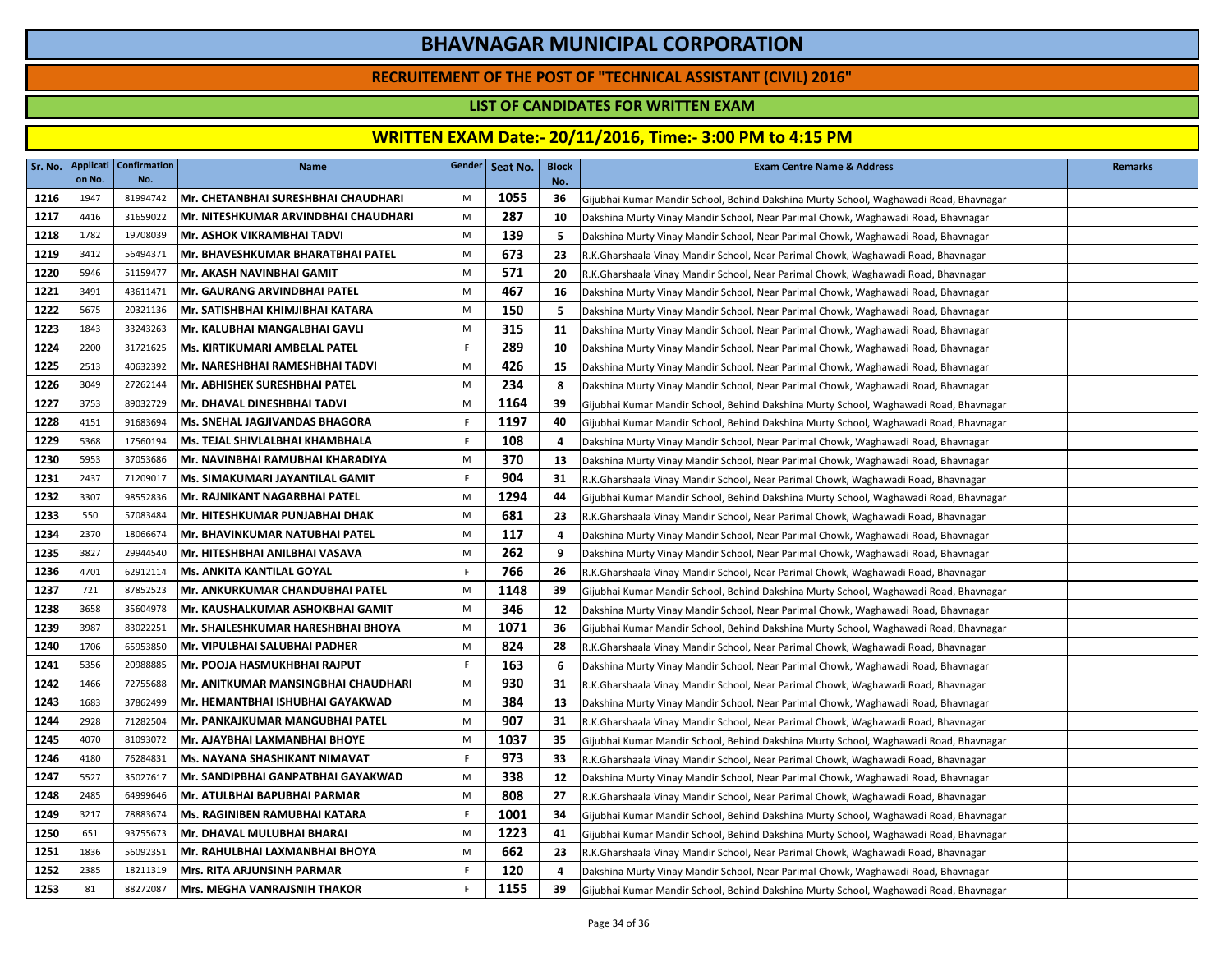### **RECRUITEMENT OF THE POST OF "TECHNICAL ASSISTANT (CIVIL) 2016"**

### **LIST OF CANDIDATES FOR WRITTEN EXAM**

| Sr. No. | <b>Applicati</b><br>on No. | <b>Confirmation</b><br>No. | <b>Name</b>                            |             | Gender Seat No. | <b>Block</b><br>No. | <b>Exam Centre Name &amp; Address</b>                                                 | <b>Remarks</b>           |
|---------|----------------------------|----------------------------|----------------------------------------|-------------|-----------------|---------------------|---------------------------------------------------------------------------------------|--------------------------|
| 1254    | 3880                       | 96545669                   | Mrs. DIMPLEBEN AJITKUMAR PATEL         | F           | 1267            | 43                  | Gijubhai Kumar Mandir School, Behind Dakshina Murty School, Waghawadi Road, Bhavnagar |                          |
| 1255    | 5723                       | 66289628                   | Mr. MAULIKBHAI SOMJIBHAI PARMAR        | M           | 831             | 28                  | R.K.Gharshaala Vinay Mandir School, Near Parimal Chowk, Waghawadi Road, Bhavnagar     | Compulsary Sportsman     |
| 1256    | 1499                       | 82307347                   | <b>Ms. MEGHA RAMESHCHANDRA PATEL</b>   | F.          | 1061            | 36                  | Gijubhai Kumar Mandir School, Behind Dakshina Murty School, Waghawadi Road, Bhavnagar |                          |
| 1257    | 3085                       | 55620903                   | Ms. JIGISHA PANKAJKUMAR RAO            | F           | 653             | 22                  | R.K.Gharshaala Vinay Mandir School, Near Parimal Chowk, Waghawadi Road, Bhavnagar     |                          |
| 1258    | 3021                       | 75404976                   | <b>Ms. UNNATIBEN MOHANBHAI RATHVA</b>  | F           | 966             | 33                  | R.K.Gharshaala Vinay Mandir School, Near Parimal Chowk, Waghawadi Road, Bhavnagar     |                          |
| 1259    | 5301                       | 95085703                   | Mr. VIRALKUMAR MANUBHAI CHAUDHARI      | M           | 1247            | 42                  | Gijubhai Kumar Mandir School, Behind Dakshina Murty School, Waghawadi Road, Bhavnagar | Compulsary Sportsman     |
| 1260    | 4279                       | 68248751                   | Ms. ANJANABEN CHHAGANBHAI TARAL        | $\mathsf F$ | 861             | 29                  | R.K.Gharshaala Vinay Mandir School, Near Parimal Chowk, Waghawadi Road, Bhavnagar     |                          |
| 1261    | 5022                       | 70915963                   | Ms. NIKITA RAMESHBHAI VARA             | F.          | 902             | 31                  | R.K.Gharshaala Vinay Mandir School, Near Parimal Chowk, Waghawadi Road, Bhavnagar     |                          |
| 1262    | 1063                       | 73840456                   | Mr. ANJALIBEN LALJIBHAI MALAM          | F           | 946             | 32                  | R.K.Gharshaala Vinay Mandir School, Near Parimal Chowk, Waghawadi Road, Bhavnagar     |                          |
| 1263    | 732                        | 41989805                   | Ms. BHAVISHA MANSUKHBHAI DHAMECHA      | F           | 444             | 15                  | Dakshina Murty Vinay Mandir School, Near Parimal Chowk, Waghawadi Road, Bhavnagar     |                          |
| 1264    | 2257                       | 44727443                   | Ms. ASHIKAKUMARI RAMESHBHAI PATEL      | F           | 480             | 16                  | Dakshina Murty Vinay Mandir School, Near Parimal Chowk, Waghawadi Road, Bhavnagar     |                          |
| 1265    | 1047                       | 26061045                   | <b>Ms. KRISHNABEN BHARATKUMAR MODI</b> | F.          | 214             | 8                   | Dakshina Murty Vinay Mandir School, Near Parimal Chowk, Waghawadi Road, Bhavnagar     |                          |
| 1266    | 496                        | 62543794                   | Ms. DATTABAVANI BABUBHAI PATEL         | $\mathsf F$ | 759             | 26                  | R.K.Gharshaala Vinay Mandir School, Near Parimal Chowk, Waghawadi Road, Bhavnagar     |                          |
| 1267    | 2603                       | 70579014                   | Ms. AMITABEN VALABHAI NINAMA           | F           | 897             | 30                  | R.K.Gharshaala Vinay Mandir School, Near Parimal Chowk, Waghawadi Road, Bhavnagar     |                          |
| 1268    | 5939                       | 59665156                   | Ms. HIRAL KANUBHAI RANA                | F           | 712             | 24                  | R.K.Gharshaala Vinay Mandir School, Near Parimal Chowk, Waghawadi Road, Bhavnagar     |                          |
| 1269    | 1036                       | 19389311                   | Ms. DAKSHA TRIBHOVANBHAI KANZARIYA     | F.          | 135             | -5                  | Dakshina Murty Vinay Mandir School, Near Parimal Chowk, Waghawadi Road, Bhavnagar     |                          |
| 1270    | 5644                       | 45661869                   | Mr. DIVYABEN MANSINGBHAI CHAUDHARI     | F.          | 496             | 17                  | Dakshina Murty Vinay Mandir School, Near Parimal Chowk, Waghawadi Road, Bhavnagar     |                          |
| 1271    | 6232                       | 97996457                   | Ms. BINA RAMNIKLAL AMBASANA            | F.          | 1287            | 43                  | Gijubhai Kumar Mandir School, Behind Dakshina Murty School, Waghawadi Road, Bhavnagar |                          |
| 1272    | 3147                       | 73327171                   | <b>Mrs. MONIKA BIPINCHANDRA GAJJAR</b> | F.          | 939             | 32                  | R.K.Gharshaala Vinay Mandir School, Near Parimal Chowk, Waghawadi Road, Bhavnagar     |                          |
| 1273    | 6158                       | 81484455                   | Ms. SEFALIKUMARI SURESHBHAI PATEL      | F.          | 1046            | 35                  | Gijubhai Kumar Mandir School, Behind Dakshina Murty School, Waghawadi Road, Bhavnagar |                          |
| 1274    | 5193                       | 35737140                   | <b>Ms. SONALBEN LALABEN SUVAR</b>      | F.          | 350             | 12                  | Dakshina Murty Vinay Mandir School, Near Parimal Chowk, Waghawadi Road, Bhavnagar     |                          |
| 1275    | 2203                       | 57707995                   | IMrs. SNEHLATABEN MIRUBHAI VASAVA      | F.          | 687             | 23                  | R.K.Gharshaala Vinay Mandir School, Near Parimal Chowk, Waghawadi Road, Bhavnagar     |                          |
| 1276    | 2154                       | 13267372                   | <b>Ms. PRITAL PRAVINBHAI PATEL</b>     | F           | 43              | $\overline{2}$      | Dakshina Murty Vinay Mandir School, Near Parimal Chowk, Waghawadi Road, Bhavnagar     |                          |
| 1277    | 1570                       | 54118761                   | <b>Ms. CHANCHALBEN MAVJIBHAI GAMIT</b> | F.          | 630             | 21                  | R.K.Gharshaala Vinay Mandir School, Near Parimal Chowk, Waghawadi Road, Bhavnagar     |                          |
| 1278    | 5109                       | 38812472                   | Ms. KRUPADEVI HARSHUKHBHAI MAKWANA     | F           | 394             | 14                  | Dakshina Murty Vinay Mandir School, Near Parimal Chowk, Waghawadi Road, Bhavnagar     |                          |
| 1279    | 1799                       | 30654579                   | Mr. NILESHWARIBEN BUDHABHAI PATEL      | F           | 271             | 10                  | Dakshina Murty Vinay Mandir School, Near Parimal Chowk, Waghawadi Road, Bhavnagar     |                          |
| 1280    | 357                        | 74328329                   | Mrs. BHOOMIKA ZEENABHAI PATEL          | F           | 952             | 32                  | R.K.Gharshaala Vinay Mandir School, Near Parimal Chowk, Waghawadi Road, Bhavnagar     |                          |
| 1281    | 1019                       | 87867493                   | Ms. EKTA RAJUBHAI RANA                 | F           | 1149            | 39                  | Gijubhai Kumar Mandir School, Behind Dakshina Murty School, Waghawadi Road, Bhavnagar |                          |
| 1282    | 1213                       | 82179986                   | Ms. PUNJALBEN NANUSINH MEDA            | F           | 1058            | 36                  | Gijubhai Kumar Mandir School, Behind Dakshina Murty School, Waghawadi Road, Bhavnagar |                          |
| 1283    | 2125                       | 64800052                   | Mr. JIGARKUMAR PUNAMBHAI PATEL         | M           | 800             | 27                  | R.K.Gharshaala Vinay Mandir School, Near Parimal Chowk, Waghawadi Road, Bhavnagar     | Compulsary Ex-Serviceman |
| 1284    | 2818                       | 84423648                   | Mr. JABRABHAI LALABHAI BHIL            | M           | 1095            | 37                  | Gijubhai Kumar Mandir School, Behind Dakshina Murty School, Waghawadi Road, Bhavnagar | Compulsary Sportsman     |
| 1285    | 5791                       | 81244231                   | Mr. JIGNESHKUMAR KAMLESHBHAI DAMOR     | F           | 1043            | 35                  | Gijubhai Kumar Mandir School, Behind Dakshina Murty School, Waghawadi Road, Bhavnagar |                          |
| 1286    | 5639                       | 46045959                   | Ms. KARISHMAKUMARI BALUBHAI PATEL      | $\mathsf F$ | 501             | 17                  | Dakshina Murty Vinay Mandir School, Near Parimal Chowk, Waghawadi Road, Bhavnagar     |                          |
| 1287    | 3000                       | 54483089                   | <b>Mrs. SMITABEN DANSUKHLAL PATEL</b>  | F.          | 634             | 22                  | R.K.Gharshaala Vinay Mandir School, Near Parimal Chowk, Waghawadi Road, Bhavnagar     |                          |
| 1288    | 401                        | 68329113                   | Ms. ARUNABEN AMARSINGBHAI VASAVA       | F           | 864             | 29                  | R.K.Gharshaala Vinay Mandir School, Near Parimal Chowk, Waghawadi Road, Bhavnagar     |                          |
| 1289    | 2789                       | 92886336                   | Mrs. SEJALBEN HARKISHANBHAI PATEL      | F.          | 1211            | 41                  | Gijubhai Kumar Mandir School, Behind Dakshina Murty School, Waghawadi Road, Bhavnagar |                          |
| 1290    | 3253                       | 14115775                   | <b>Ms. SONALBEN PUNAJI GAMETI</b>      | F.          | 59              | $\overline{2}$      | Dakshina Murty Vinay Mandir School, Near Parimal Chowk, Waghawadi Road, Bhavnagar     |                          |
| 1291    | 5229                       | 69720341                   | Mrs. TALLIKABEN SANMUKHBAI CHAUDHARI   | F           | 883             | 30                  | R.K.Gharshaala Vinay Mandir School, Near Parimal Chowk, Waghawadi Road, Bhavnagar     |                          |